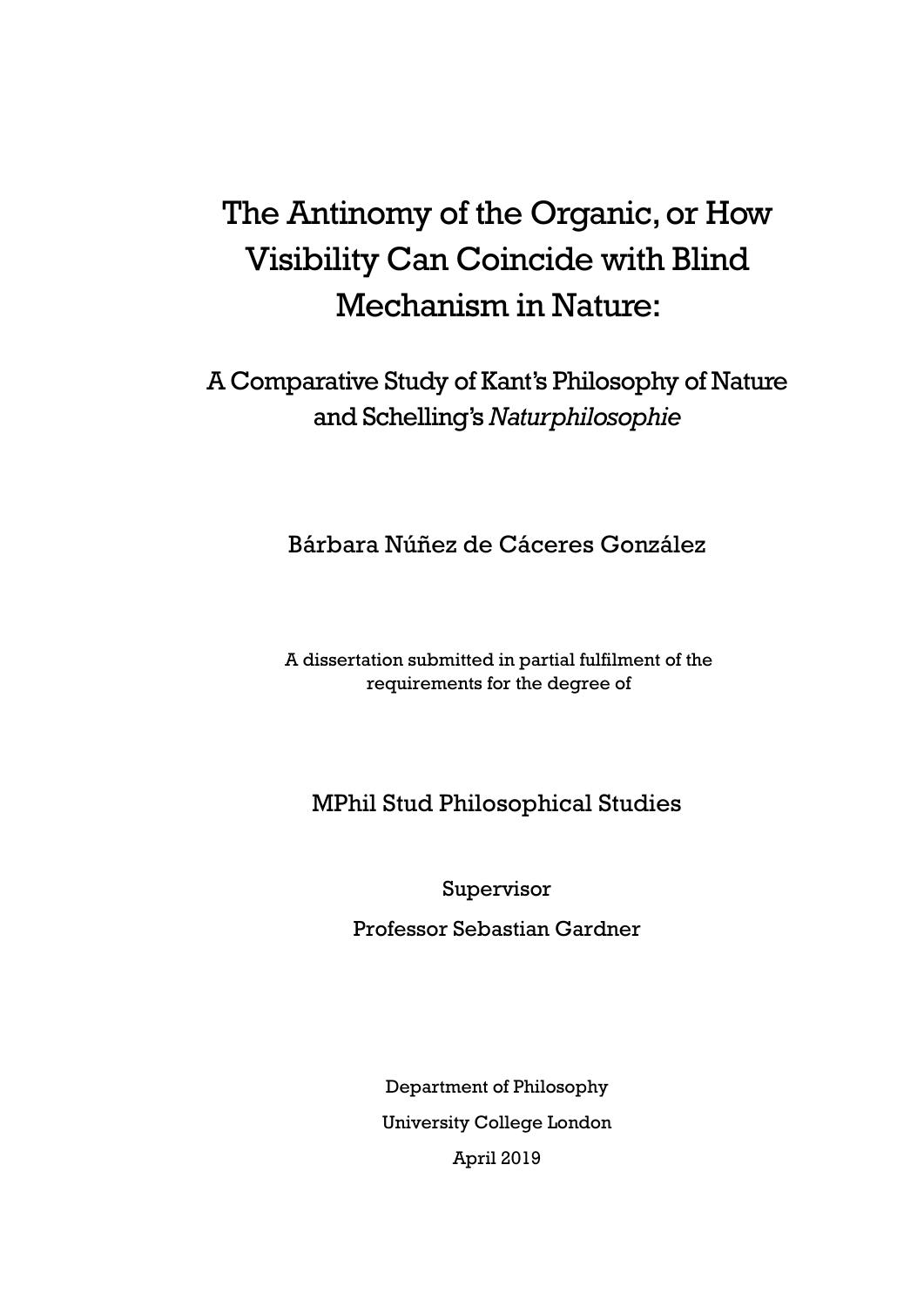I, Bárbara Núñez de Cáceres González, confirm that the work presented in this thesis is my own. Where information has been derived from other sources, I confirm that this has been indicated in the thesis.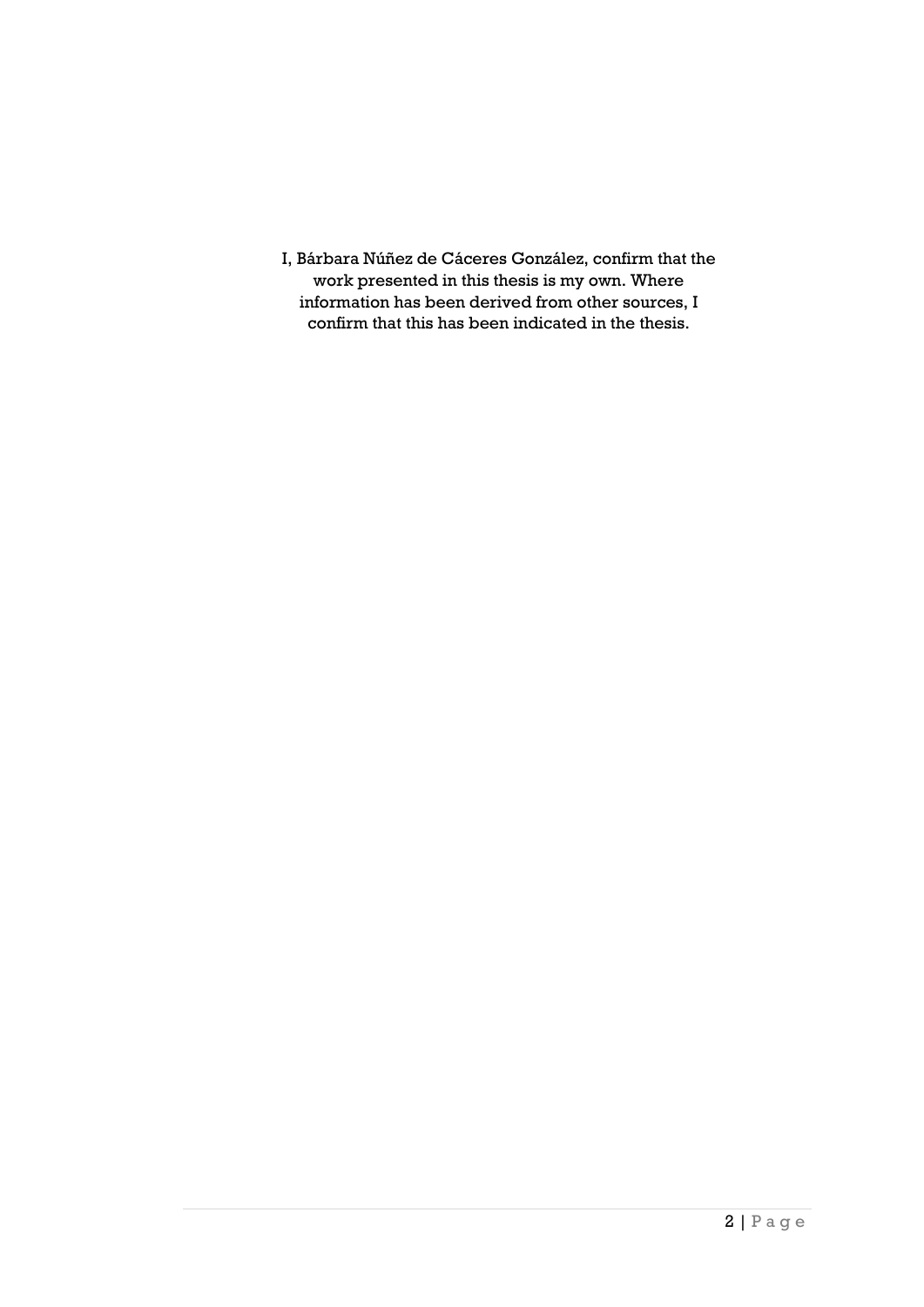#### Abstract

This is a comparative study between Kant's and Schelling's approaches regarding the antithesis between mechanism and teleology in nature. I show how this opposition is reformulated in Schelling's *Naturphilosophie*, and how he ultimately resolves it as an opposition of epistemic attitudes towards nature. My conclusion is that Schelling's outcome is similar but in inverse fashion to Kant's. According to Kant, the antithesis is the result of a conflict between capacities in their proclivity to put forward their own maxims, which themselves are mutually exclusive. The outlook of the conflict looks like this: on the one hand, reflective judgement places its maxim, which states that some natural products, namely, living beings, cannot be judged to be possible in terms of mechanical laws. On the other hand, understanding affirms that if not explainable through natural laws, then living beings entail a different kind of causality. The two maxims, antithesis and thesis respectively, thus assume two different types of causality. The former is a causality that appears to be governed by purposes, the latter appears to be mechanical, but if we suppose that some natural products are possible only if conceived as purposes, then we face the contradictory scenario of trying to fit an uncaused causality (freedom) in a world determined by mechanical relations, which *per se* rules out any possibility of freedom. Kant's solution to the conflict is to restrict the maxims to their proper place as regulative functions of reason, so the principle of purposiveness has no claims over objective truth. Schelling's solution, on the other hand, is not merely formal but ontological. In his works on *Naturphilosophie*, Schelling developed a monistic approach to reality as a unitary whole constituted by opposing aspects that are reconciled only through the original principle of philosophy and nature. Such a framework inverts the explanatory role and ontological status of mechanism and teleology in nature: the latter expressing a constitutive and original principle of nature as a whole; the former, demoted as an explanatory strategy pertaining to empirical investigation. In this dissertation I show that, once Schelling demotes mechanism to a derivative, partial and merely functional approach, it no longer can oppose teleology constitutively and therefore the contradiction disappears. Moreover, I also explain that in Schelling's framework the cognitive dissonance between capacities of reason still obtains. It is precisely the epistemic difference of function and scope between discursive understanding and intellectual intuition what gives us access to nature through two opposing perspectives: intellectual intuition, the proper philosophical one, gives us access to the productivity of totality; reflection, the empirical one, which is subsidiary, gives us collections of facts and isolated products. According to Schelling, by means of a shift in attitude, from reflection to intuition, the philosopher is able overcome the initial opposition by showing that, before the organic totality of nature, mechanism is not one of its constitutive principles originally.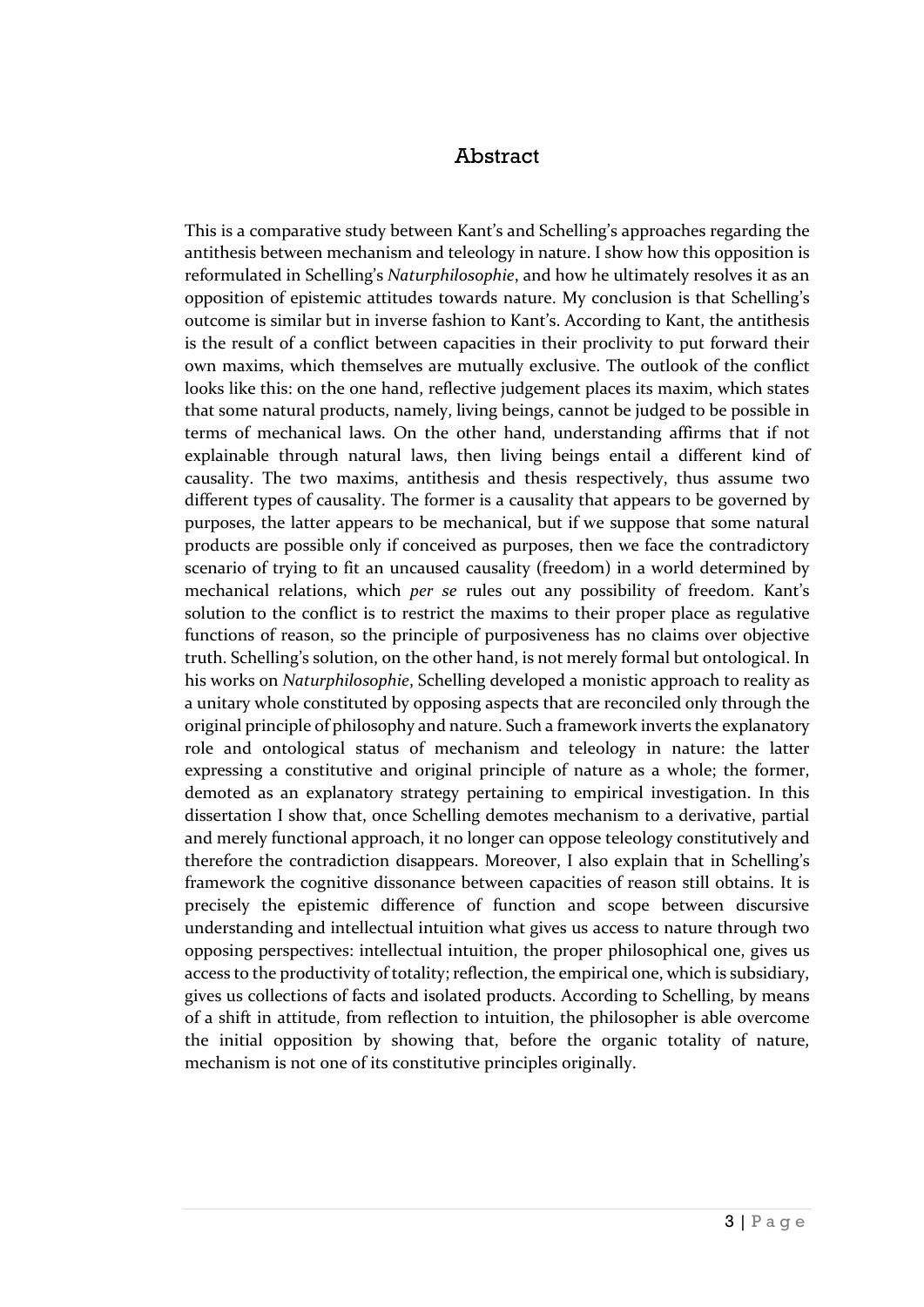# TABLE OF CONTENTS

| Abstract                     |                                                                                                                                                | 3  |
|------------------------------|------------------------------------------------------------------------------------------------------------------------------------------------|----|
| Introduction                 |                                                                                                                                                | 5  |
| Part 1                       | The Twofold Presentation of the System of Nature:<br>The Dualism of Mechanism and Teleology.                                                   |    |
| 1.1                          | The Systematicity of Nature in Kant's Critical                                                                                                 | 10 |
| $1.2\,$                      | The Form of the Systematic Unity of Reason                                                                                                     |    |
| 1.3                          | and its Dual Projection of the World-nexus<br>Technical Unity: The Structure of                                                                | 16 |
| 1.4                          | The Antinomy of Teleological                                                                                                                   | 23 |
|                              |                                                                                                                                                | 33 |
| Part 2                       | Schelling's Metaphysics of Organic Nature as a<br>Solution for the Antinomy of Mechanism and<br>Teleology.                                     |    |
| 2.1                          | Schelling's Rejection of Kant's Dualism and the<br>Route of the Unconditioned towards the Real                                                 |    |
| $2.2\,$                      | Unification of Mechanism and Teleology<br>Schelling's Epistemic Shift to Intellectual Intuition<br>and the Determination of Nature as Original | 48 |
| 2.3                          | Opposition between Mechanism and Visibility and                                                                                                | 59 |
|                              | their Coincidence in the Totality of Nature                                                                                                    | 74 |
| Conclusion                   |                                                                                                                                                | 87 |
|                              |                                                                                                                                                | 91 |
| <b>List of Abbreviations</b> |                                                                                                                                                | 91 |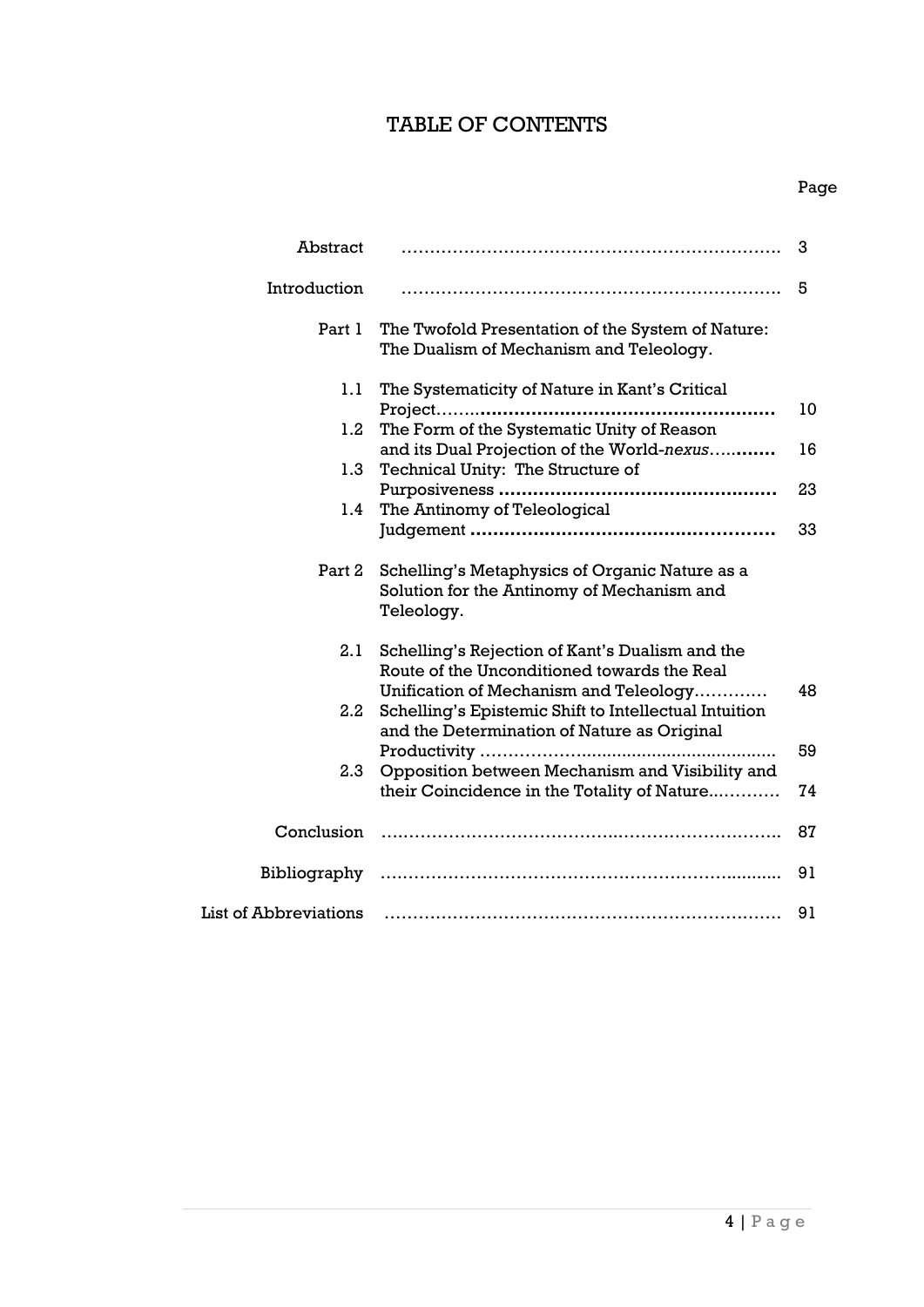### Introduction

The antinomy of teleological judgement in the *Critique of Judgement* (§§69- 78) is one of the most controversial passages of Immanuel Kant's critical philosophy. It not only paved the way to raise far-reaching metaphysical questions regarding the so-called supersensible ground of existence, but also unleashed a series of philosophical reactions amongst which Schelling's own *Naturphilosophie* stood out as one of the most challenging. If the question posed in virtue of this antinomy was for Kant, how we can overcome the conflict between reflective principles of judgement, so we can get a better understanding of natural purposes, for Schelling the question moved beyond the scope of reflection towards the possibility of a deduction of reality from a supersensible principle, and then it became an answer about the constitution of reality for human cognition, which ultimately lay before us that mechanism is a strategy of reflection and organism is the form of the unity of nature.

The antinomy of teleological judgement develops the idea that reason runs into a conflict whenever it wants to arrive to a cogent explanation of the nature of organic beings. As such, it implies a contradiction between mechanism and teleology since, Kant contends, organic beings are, on the one hand, natural products necessarily ruled by mechanical laws and therefore subject to efficient causality, but on the other, they appear to us to be purposive, and thus exhibit relations based on final causes. Kant argues that the contradiction we experience has its roots in our discursive mode of thinking and not in things as they might be in themselves. Indeed, given that for Kant the understanding is limited by the mediation of sensibility, what we can assert as true categorical knowledge is only whatever can be constituted by virtue of the a priori synthesis of the categories and the forms of intuition. However, a great diversity of phenomena in existence fails to meet the adequacy to the universal laws of nature. This vast range of contingent events is the proof, Kant holds, that the necessary connexions we find in nature concern nothing but the connexion of our concepts rather than the character of things themselves (CJ, 5:384).

The question that initially inspired the present study is the following: if not by the conceptual opposition that organised beings elicit from reason's maxims, then how can we differentiate them from inorganic matter in Schelling's *Naturphilosophie*?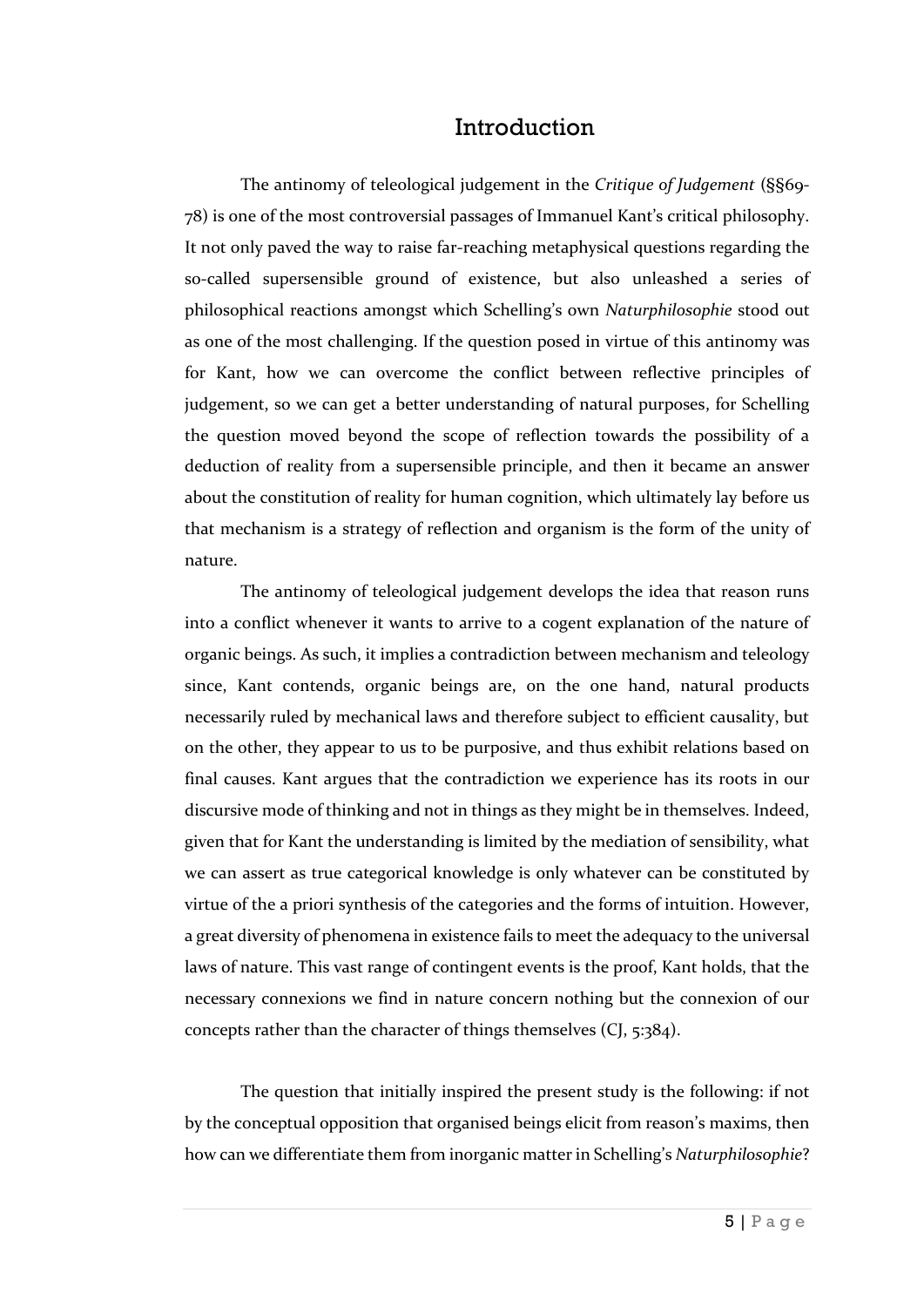The answer that I drew from Kantian transcendental idealism is that the implicit contradiction in the notion of organic life stems from reason's inability to determine the nature of its inner constitution. Such a contradiction implies two opposite principles, namely, (1) that they are material bodies and (2) they are endowed with a causality characteristic of the setting of purposes, which is not visible in matter.

My question made sense against the backdrop of another assumption relative to Schelling's initial disquisitions on the form of nature: nature's possibility presupposes an ontological principle that involves not only unity of origin, but also, unity of substance. Insofar as this unity conditions all that exists, it is transferred to all the products of its activity. Schelling's first principle is essentially an unconditioned one; this amounts to the identity of being and thinking: when the absolute I is, then it thinks, and it thinks when it is. Hence it is intuited as cause of itself, a causality ascribed precisely to purposive beings. From this it follows that, in conformity with the principle of the unity of origin and unity of substance, everything that stems from the unconditioned should be purposive. Nature, then, should be constitutively purposive as well. If, in agreement with this reasoning, everything that exists is subject to absolute contingency, it is fair to ask for the source of the necessity observed amongst the mechanical relations we find in nature. If all material bodies are organised, what does it make my body a living thing, which seems to have a purpose directing its activity, and the wall in front of me, which undergoes only blind change, a 'dead' body? Although, I could not answer this guiding question, I could form an outlook of the antinomy in question in Schelling's philosophy.

After this comparative study, I could conclude the following: First, in Kant reason is able to posit organic life only in virtue of the difference with its counterpart, the inorganic, and that the unity Kant claims is necessary to make organic beings intelligible is mysterious, exterior to them and serves only a methodological function. And, second, that for Schelling the difference between organic and inorganic is directly associated with the way in which we approach nature, be it either through reflection or through intellectual intuition. The epistemic scope of the latter gives us the unity that is constitutive of the totality of nature, whereas the former gives us only sections and traces of something that is not seen in its organised entirety. The result of the analytic methods applied by common understanding is, therefore, the isolation of aspects or parts of nature in order to see them as *mere facts*, and under this lens living beings are observed as inert and inorganic things fitting the mechanistic model.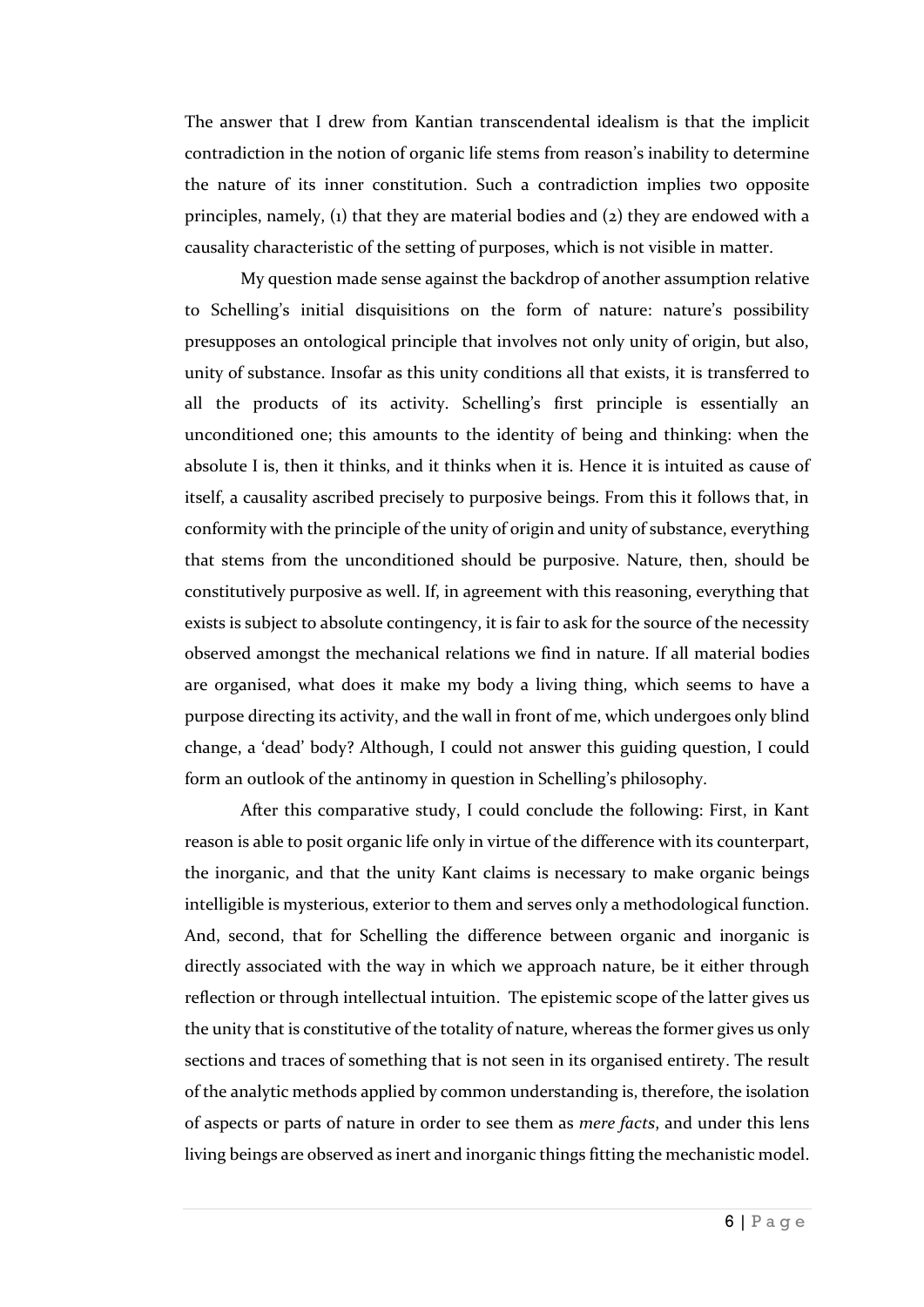analyses of reflection. In this work we will see Schelling's approach emphasising the idea that the predisposition to demote the principle of teleology to something that is not constitutive of nature promotes the schisms of reality because we cannot give a justification for its existence even if we act purposively and judge living beings as having purposive activity. Schelling's effort to find the source of purposiveness is presented in this work against the backdrop of the distortions of the understanding's mode of reflection, whose positings are structured as aggregates of atomic units exterior to each other. Since the reflective ordering of reason cannot give us the original form of nature's organisation, Schelling proposes to draw back to the perspective of intellectual intuition. This change of attitude puts us back in the perspective of intuition where the productive unity of nature arises directly. This unity gives us a sense of the ontological identity that is involved in the relation of the opposites of reality, that is, between the negative and positive forces, between the mind (*Geist*) and matter, and finally between teleology and mechanism. To be sure, new possibilities of our understanding of nature emerge with Schelling's overturn of Kant's terms. Nonetheless, the question arises as to whether Schelling's philosophy is able to account for a fringe of contingency in a necessarily organised whole of nature. Perhaps the most important evidence provided in this work is that Schelling's critical view of Kant's criticism is that he provides a re-signified function and ontological status of the capacities that give us access to the make-up of reality, and that this in turn transformed the meaning of the relation between mechanism and teleology.

In this work I proceed in the following way. In the first chapter I provide an overview of Kant's transcendental idealism with an emphasis on the systematic character of the investigation of nature. In the first section, I show that according to the Kantian framework, the origin of the system of nature is ideal and that the realist account of systematicity falls short in attempting to provide an ontological support for a putative transcendent unconditioned. The unconditioned from which all reality as an organised whole derives will ultimately be connected with Schelling's *Naturphilosophie*. The second section gives a more in-depth account of the transcendental synthesis of the form of nature and of the dual structure that derives from the principles of reason. Here I show that the principles of mechanism and teleology that serve as maxims for reflective judgement have their origin in reason's cosmological ideas. In virtue of this relation we are able to conceive two opposite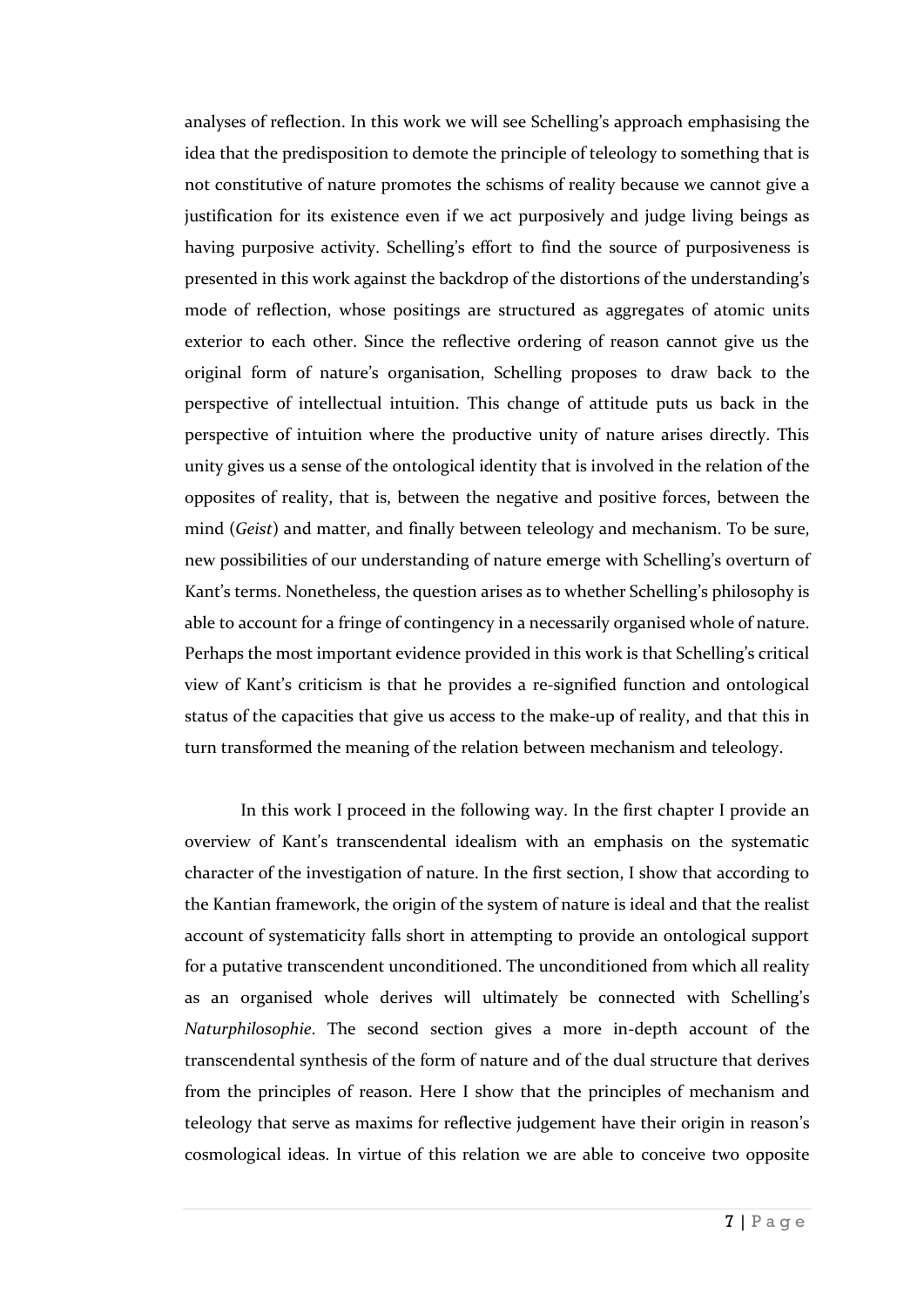types of whole, ultimately giving rise to the first and second antinomies in the *Critique of Pure Reason*. Further, in section number three, the presentation of the structure of the dynamic whole sets the stage for the introduction of the principle of purposiveness, since, as I show, the weaving together of a dynamic whole requires the ability of reflective judgement to descend down to the particular to find for it a corresponding concept commensurate to our understanding's structure. In the light of the concept of purposiveness in general we will be able to understand the problem posed by the antinomy of teleological judgement and its relevance for the understanding of Kant's idea of organic beings. Particularly, I intend to show why the idea of system presupposes the solution that Kant offered to overcome the antinomy and, at the same time, understand the epistemic status that living organisms have in this whole. The fourth section introduces Kant's antinomy of teleological judgement. I provide Kant's argument for the conflict found in reason's positing of certain natural products and I link the cosmological ideas described in section two with the maxims used by reflective judgement in its regulation of the meaning of organic life. We discover that the conflict is not attributable to nature itself and that the unity of reason, by means of the transcendental ideal, brings together the opposite principles according to the form of purposeful systematicity in agreement with the mechanics of nature.

The second chapter of this paper is devoted to Schelling's early development of his *Naturphilosophie* and its origin from a first principle. In the first section I discuss Schelling's idea of the unconditioned against the backdrop of Kant's dualisms. Here I display Schelling's criticism to Kant. Specifically, I focus on the idea that Kant's restriction of the access to the unconditioned drives his philosophy to the stark opposition between two irreconcilable dimensions: a noumenal and an experiential one; this, I try to show, is intimately connected with their analysis from the point of view of reflection. In the second section, I move on to show the way in which Schelling provides a way of access to the unconditioned, which in his framework is not only possible but also essential for our comprehension of nature as an organised whole. Once the access to the unconditioned is secured in intellectual intuition, it is determined through the structure of absolute identity or absolute self-positing. The absolute is thus the basis to understand nature as an absolute productivity. Schelling's *Naturphilosophie* sets a totally different ontology because it inverts the terms in which the constitutive principles of nature are organised. The third section examines the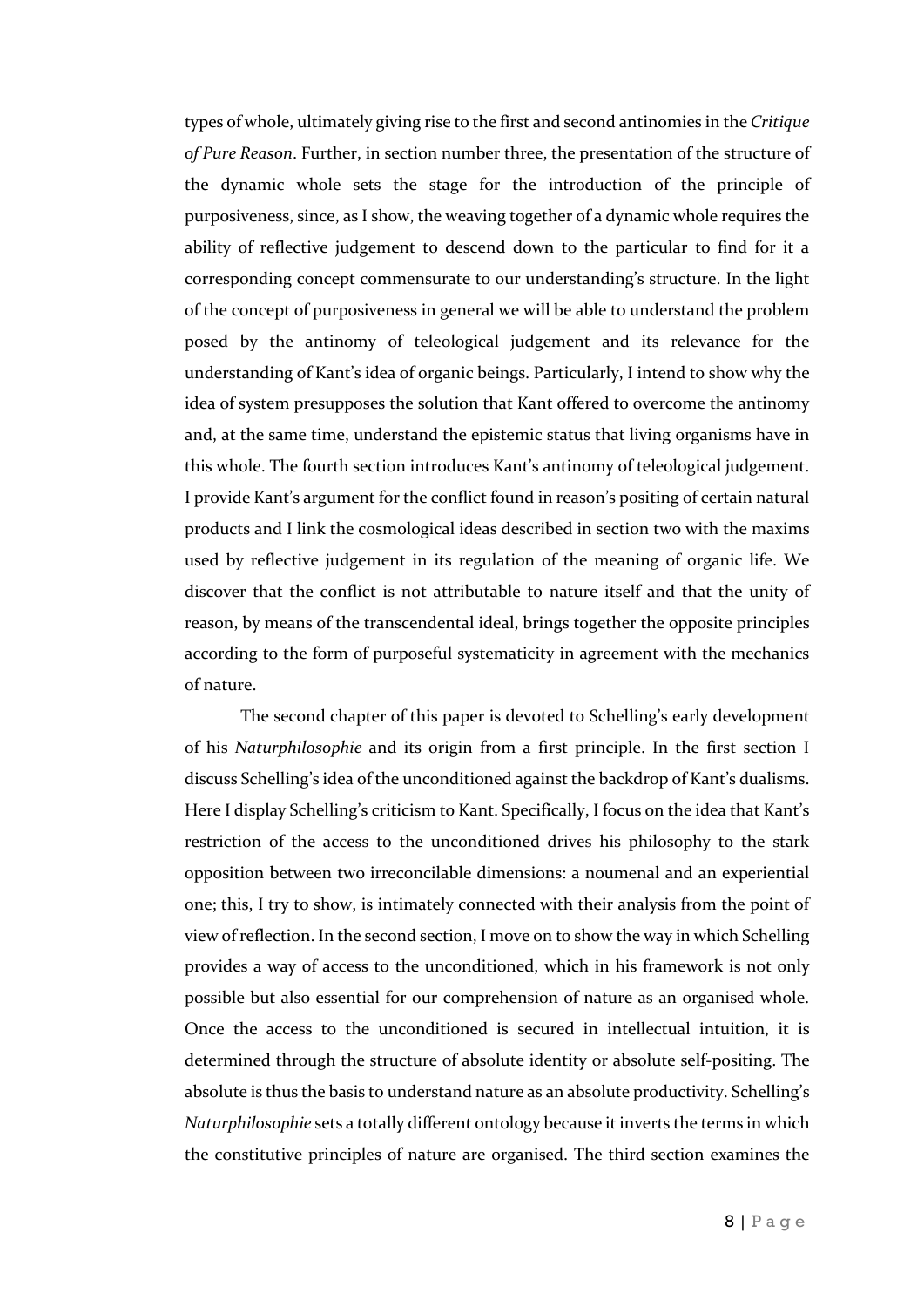antithesis of mechanism and teleology in virtue of Schelling's organising principle of the unconditioned, that is, an absolute productivity of nature that is the source of all organisation. Schelling's dynamical conception of matter and the complex organisation that is exhibited in purposive organisms are offered as evidence of the constitutive organisation of the whole, which is purposive, while the mechanisms of nature are set against this positive idea of organisation, where the latter appear as a result of a derivative and subsidiary approach to nature. Finally, I show that although there appears an opposition between reflection and intellectual intuition, this opposition is not constitutive of nature, and that the source of contradictory and divisive concepts, from which the idea of mechanism derives, namely, the understanding, is only an abstract approach that is unable to grasp the whole of nature as an organised and purposive whole.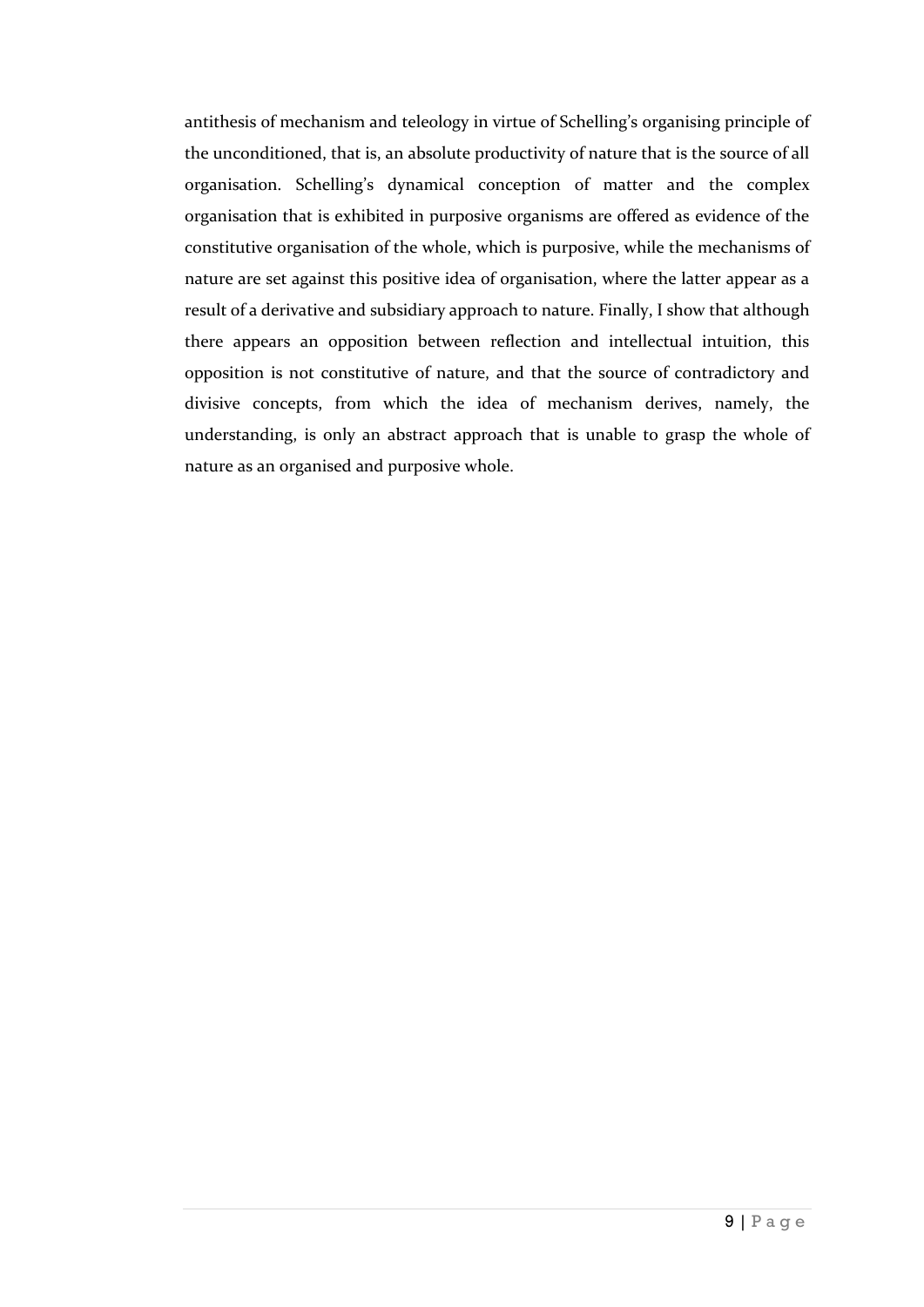#### Part 1

## **The Twofold Presentation of the System of Nature**

#### **1.1. The Systematicity of Nature in Kant's Critical Project.**

In words of Immanuel Kant himself, "ultimately, …the critique of pure reason leads necessarily to science." (B22). This claim could be broadly construed as an attempt to derive a propaedeutic to all the sciences (Cf. BXXII-BXXIII, A834-35/B862-63); and specifically, to justify the possibility of the conceptual understanding of the world presupposed in all scientific activity, particularly that of Newtonian science.<sup>1</sup> In the *Critique of Pure Reason* (CPR) Kant undertakes a sustained effort to discover the conditions of possibility of knowledge at the level of a consciousness that is specifically engaged in 'cognitive experience'.<sup>2</sup> The analysis of experience in the CPR thus regards the expounding of pure concepts, principles and rules that raise the possibility of cognition of nature as a whole in an effort to secure the foundations of natural science in higher sources of rational law. A whole that not only expresses certain order and organization, but also seems purposive in a way that fits our own cognitive capacity.

Proving the possibility of experience was one of the main challenges of the *First Critique*. Kant linked the concept of experience to nature, as he defined the latter

<sup>1</sup> Several scholars have argued in favour of this claim. For example, M. Friedman, in *Matter and Motion in the Metaphysical Foundations and the First Critique* argues that the possibility of experience that Kant explored in the *First Critique* was exclusively scientific. (Watkins, 2001, pp. 54-68). In the same line, E. Watkins claims that both the *Critique of Pure Reason* and the *Metaphysical Foundations* were attempts to provide a priori foundations for Newtonian mechanics which in Kant's view stood in need of a priori justification in order to qualify for its status of science proper (*Kant's Justification of the Laws of Mechanics*, in Watkins et al, 2001, p. 138).

 $2$  For Kant, the necessity of the categories as conditions for the possibility of knowledge constrains us in a way such that without them, we would have no *experience* at all. Now, this narrow definition of experience does not mean that Kant ruled out the existence of other types of consciousness. Such an argument has been put forward by Lucy Allais in *Manifest Realism: Kant's Idealism and his Realism*, (2015, 260-289) where she claims that in rendering the concept of experience as something exclusively cognitive, "[Kant] is not attempting to show that the categories are necessary conditions of having any kind of consciousness, or of having an inner life, or of perception, but just that they are conditions of empirical cognition of objects." (p. 262).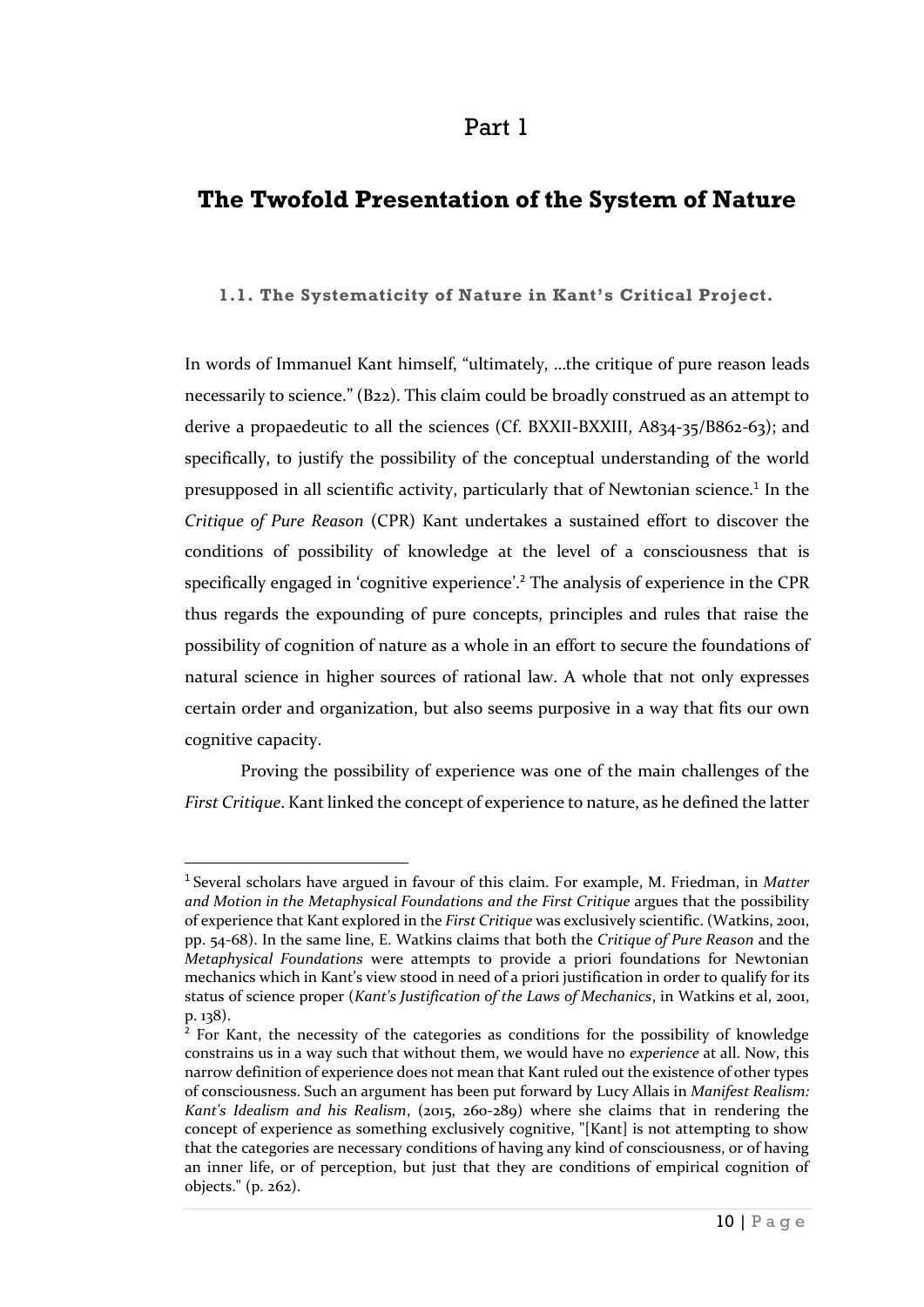as "the coherence of appearance as regards their existence according to necessary rules, i.e. according to laws." (A216/B263). Indeed, the critical project set out to demonstrate that nature is a structured whole of necessary coherence and lawfulness whose validity sprung not as empiricists thought, from qualities of things as if they were independent from us, but precisely from the inextricable dependency of our cognition of objects on formal, subjective transcendental sources. A position like this explains why laws of nature are rational, coherent and can be discovered and integrated into a body of science even before any empirical inquiry supports their validity. In Kant's view, natural science compels nature into answering its questions by following a plan that is previously outlined in subjective sources, for 'reason has insight only into what it itself produces according to its own plan.' (BXIII). Accordingly, the result of our necessary and coherent laws results from the structure of pure reason. This dependence guarantees that, against the landscape of contingent phenomena arising in sensible experience, we can provide constancy and organization to our observations of nature.

Kant's conception of the relation between our cognitive faculties and extramental objects established that empirically real objects are subject-dependent. At one level, the spatiotemporal nature of reality must be sought in the subject to whom this reality appears. Objects are bound to appear to a subject in a certain way, which is spatiotemporal. Such a way is a condition found a priori in the subject; in consequence, space and time are considered by Kant as 'sources of cognition'. (A38/B55) Once an empirical object appears to us, it has already been forged by space and time, and belongs to the forms 'actually and necessarily.'  $(A<sub>3</sub>8/B<sub>5</sub>5)$ . It is precisely this character of being non-empirical conditions of the possibility of experience that space and time are placed amongst the transcendental sources of cognition. It is noteworthy that an a priori condition implies that a rule is presupposed for a further thing to obtain, so, the latter is bound to the former. This is how apriority entails necessity, according to Kant, for "reason as separated from all experience can only cognize everything a priori and as necessary, or not cognize it at all."  $(A775/B803)$ .<sup>3</sup> From this it follows, that to the consequent, that is, experience, no necessity can be attached. Not gratuitously, Kant claimed that: 'experience teaches us what exists and

<sup>&</sup>lt;sup>3</sup> In this respect, Kant claimed that anything that shows this character comes under the field of analyses of transcendental philosophy. This statement is consonant with Kant's own characterisation of transcendental philosophy as a system that includes 'a comprehensive analysis of the whole human a priori cognition.' (A13/B27).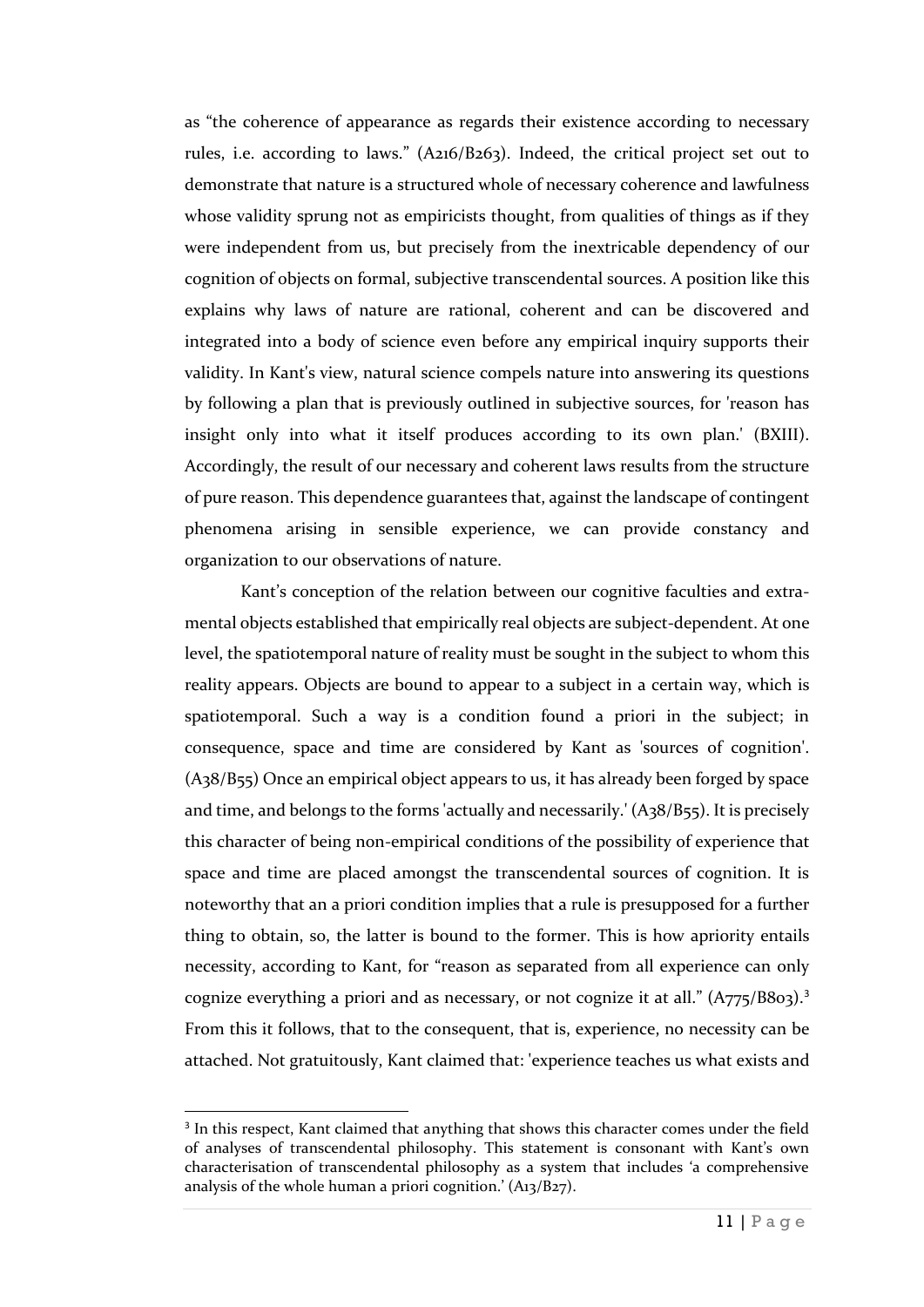how it exists, but never that it must necessarily exist so and not otherwise. Experience therefore can never teach us the nature of things in themselves.' (*Prolegomena*, 4:294).

The same can be said of the pure intellectual functions of cognition, understanding and reason. On one side, the pure concepts of understanding or categories, give their scientific form to all rational representations of reality  $(A83/B109, Cf. A310/B367)$ . The categories are very general concepts that have the role of unifying representations in a judgement. They are conditions of possibility of intellectual activity by providing determinate content in order that judgement can exercise its syntactical role. In words of Henry Allison, the pure concepts of understanding are 'analytic unities' that unite in a single representation a series of marks that pertain to a diversity of objects.' (Allison, 1983, p. 125). In this manner, the categories serve as second-order concepts that generate rules under which further empirical concepts can be ordered. Kant thought that this pure form resides in the structure projected by the combinations of four categorial headings: Quantity (Magnitude), Quality, Relation and Modality, and the corresponding derivative a priori (also pure) concepts, which descend in triads from each category: Unity, Plurality, and Totality; Reality, Negation and Limitation; Substantia et accidens, Cause and Effect and Community. (A80/B106). On the side of reason, these same concepts are pushed beyond the confines of possible experience and become concepts of reason, or ideas, which are directed to the goal of completing the series of all possible conditions up to the absolute (the unconditioned). From this tendency opposite consequences derive. The antinomies of pure reason come down as somewhat negative outcomes for speculative thinking. For as long as we try to think through the ideas and disregard the fact that they do not have any objectual reference, reality appears perplexing and contradictory.

These three levels of cognition, sensibility, understanding and reason give experience its form. Now, nature, when thought through concepts, unfolds itself as a whole. Defined by Kant in different places, as 'the object of all possible experience'  $(A_{114}/B)$ , or 'the whole of all appearances'  $(MF, 467)$ , nature is posited by science under principles of rational connection that allow empirical concepts to be ordered into a doctrine that renders unity and coherence to rational cognitions. This conceptual unity or system, as we might suspect by now, comes from pure self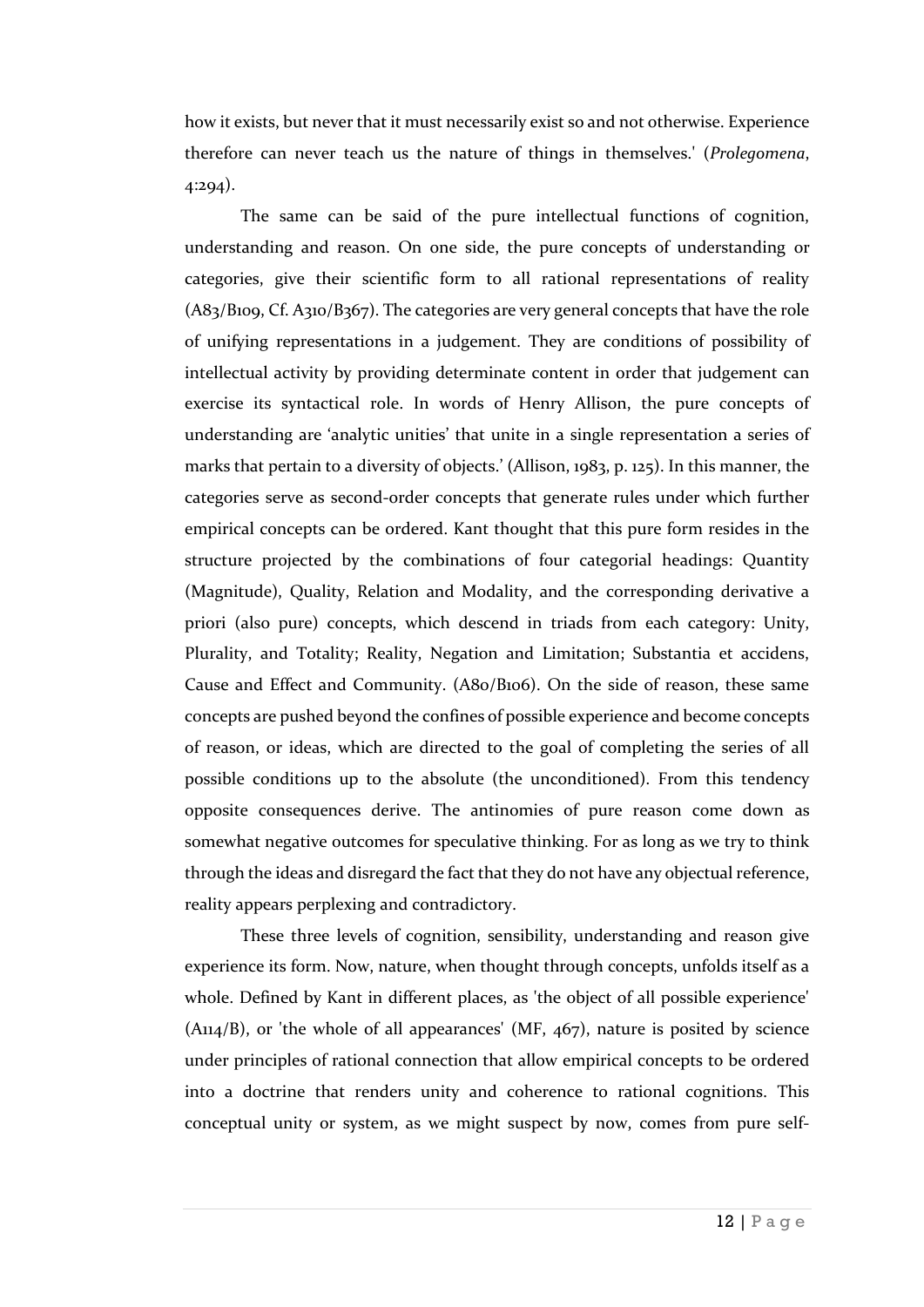consciousness and, therefore, is a transcendental condition for any possible rational systematic view of nature.

This position rejects realist interpretations of the system, as this would imply that nature is an actual entity and its form a real property. From a realist's perspective, granting that nature has the form of a system – i.e. that it is unified in a certain way – , she would explain it as the result of the world's impinging on our cognitive faculties as if mirroring its image on them. We would then have the mental item 'system' brought about by the corresponding effect of the object perceived. When confronted with this option, one has to ask first for the tangible boundaries of such a unity. Do we have any empirical experience of the perimeter of this unity? How could we differentiate the impression 'unity' from the rest of the impression aggregates that impact on us? How could an impression with no delimitate material shape, this supposed 'unity', contain, a vast number of impressions, and how are they related to the former and to each other? Moreover, if the realist contrives that the organization of the world is a property of objects in themselves, even when she cannot explain the material origin and nature of such a unifying factor, the justification for contingent facts to take place in the context of such a unity would be unavailable.

The realist account substantiate a monistic interpretation of the system of the world: one culminating in an absolute material exterior that albeit moves back and forth from stark determinism to extreme contingency, fails to offer formal devices that justify organisation and uniformity to phenomena, thus validating the testimony of experience. In fact, objects of outer senses is not questioned in Kant's critical work, but rather their epistemic valence. He takes for granted the contingency of empirical objects that comes along with actuality. And as we will see later in this section, empirical contingency is the ontological anchor of the Kantian notion of systematicity.

As I have been pointing out, contrary to denying the existence of objects in space and explaining representations by mere causal theories, Kant's transcendental idealism offers a theory that seeks to demonstrate how our knowledge of empirical objects is the result of unified a priori synthetic operations that give to experience a multidimensional character.<sup>4</sup> The clearest contrast is presented by sensibility and

<sup>&</sup>lt;sup>4</sup> This is one of Dieter Henrich's distinctive contributions towards our understanding of Kant. According to Henrich, Kant inherited from his predecessors the requirement of a philosophical system. It was fulfilled by relating the analysis of mental activity with an ontological framework which took up the long-established distinction between the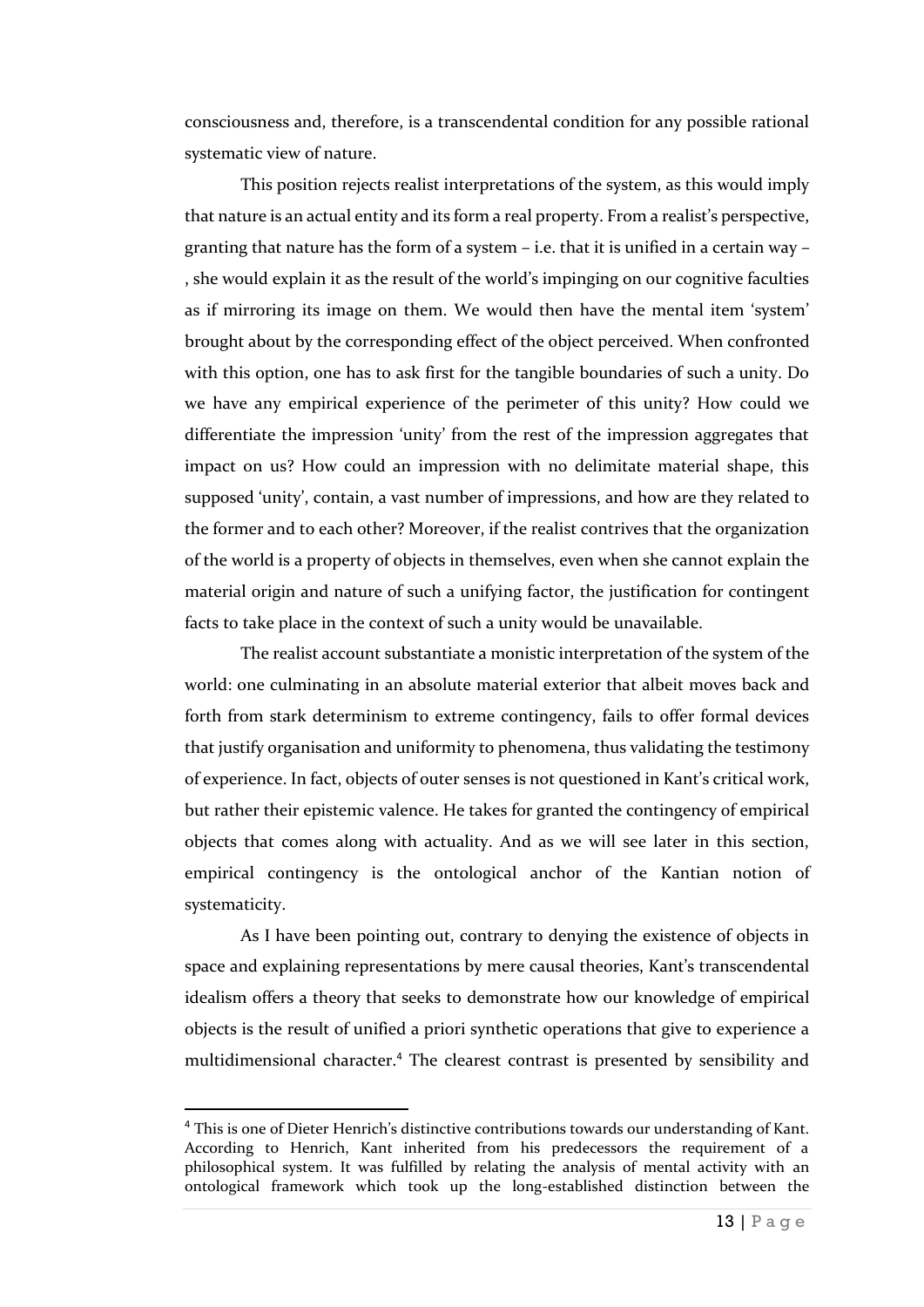understanding. Conceptual and spatiotemporal aspects of experience cannot be reduced to one another and both are presupposed in the presentation of empirical objects. We can hardly deny that we can have sensorial experiences that do not require the use of concepts to perceive its distinctiveness. To illustrate Kant's argument, suppose we set out to describe pain presentations. They do not appear to contain a quality that goes beyond the limiting objective opposition of 'stronger' or 'weaker', neither are they completely defined by their anatomical location. Some sort of 'coloration' makes emotional and physical pains distinctively meaningful irrespective of the lack of correspondence with concepts. On the other hand, we can find concepts with no concrete objective reference, like when we try to imagine an object corresponding to the concept of 'extension'.

Irrespective of the functional and structural heterogeneity of human cognitive faculties, we live the world of experience as a unified whole. Both functions are inextricably intertwined in our knowledge of objects. The synthesis of the diverse, that is, the a priori application of the categories to the organized material of sensibility, constitute the genesis of experience, whose justification Kant developed in the A and B editions of the *Critique of Pure Reason* as the highly complex and controversial *Transcendental Deduction of the Categories*. <sup>5</sup> Roughly seen, Kant's scheme presents a pure synthesis of concepts and intuitions 'to prove that –as E. Förster spells out- the pure concepts of the understanding relate to objects.<sup>16</sup> Space and time bring up a preliminary unity to the manifolds of sensation, so this organised constellation of material of intuition is taken up by the categories to apply further meaning to it. Once these higher intellectual functions apply its universal meaning to given intuitions, our representations become unitary and objective, that is, their

intellectual and sensible worlds. Notwithstanding this dualism as Kant's starting point, his system became, in words of Henrich, multidimensional. (Henrich, 2008, p. 65). In light of this, Kant provided a new scheme of mental activity in which the Cartesian *res cogitans* turned into a heterogeneous structure constituted by two separate functional sections, namely, the understanding and sensibility. 'Kant's system does not, however, remain dualistic; rather it becomes multidimensional in that Kant introduced further principles that cannot be reduced to one of the two elements of knowledge, either to sensation or to cognition'. (Henrich, 2008, 39).

<sup>5</sup> Dieter Henrich's highly influential paper on Kant's transcendental deduction showed us that insofar as intuitions already possess unity  $(§20)$  before they are subject to the categories  $(§26)$ , the B version of the deduction should be read as a two-steps-in-one-proof thesis. (*The Proof Structure in Kant's Transcendental Deduction*, 1969, p. 653 ff). For a scholarly study of the genesis, methodology and developments of the transcendental deduction in the three *Critiques* and the *Opus postumum*, see E. Förster, 1989.

<sup>6</sup> (Ibid, 1989, p. xvii)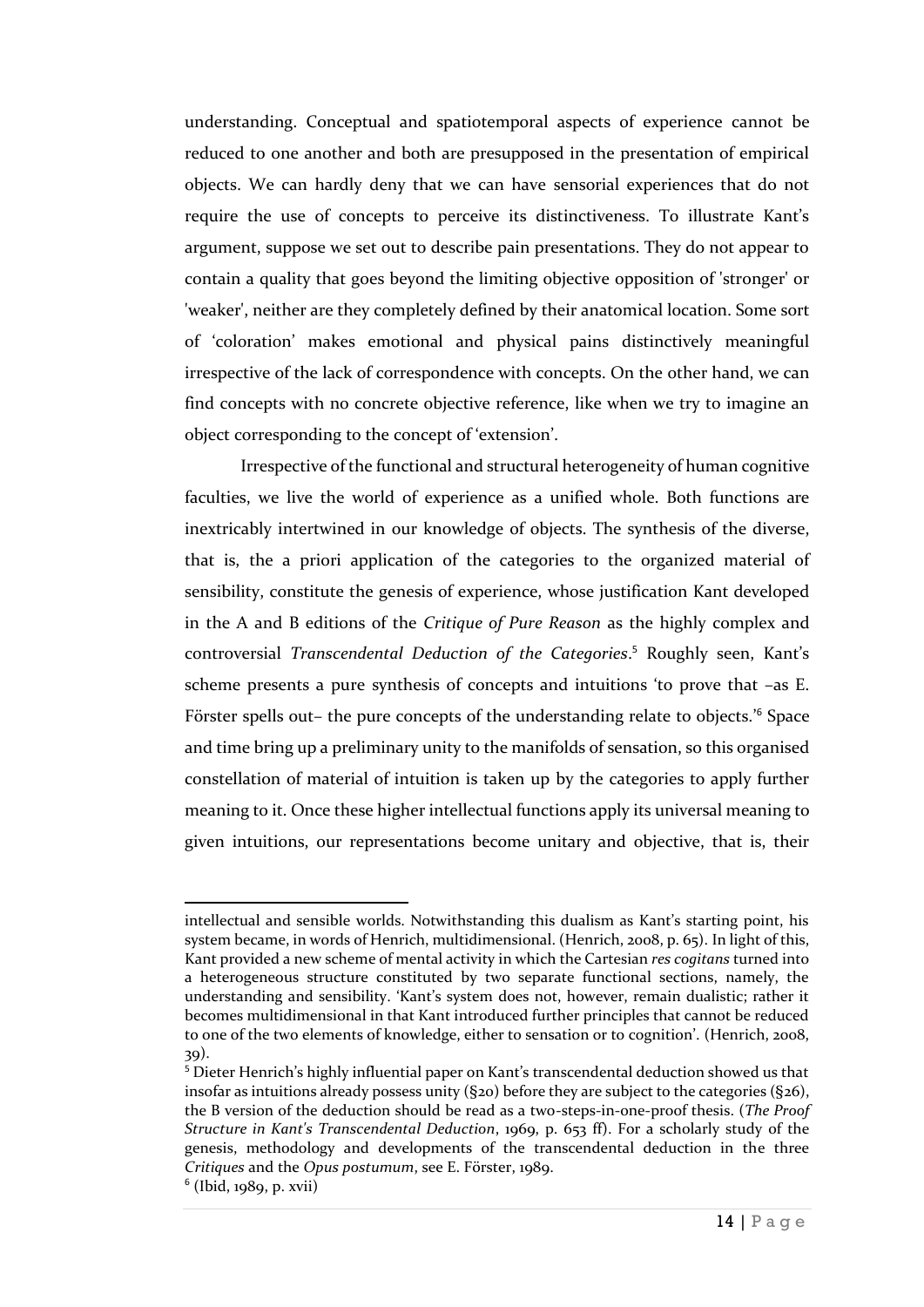content has a meaning that it is universally valid, as in the proposition 'every event is determined by a cause', which is self-evident for every intelligent mind. According to Kant, there is a functional interdependence between intuitions and categories, so the latter are valid for all sensible objects and have meaning only in their application to the former (B161). By themselves, pure concepts are empty blind forms.  $(A_{51}/B_{75})$  To clarify, despite the fact that space and time are subjective in nature, our outer experiences are real, particular and objective, that is to say, epistemically-laden or suitable to be true or false.<sup>7</sup>

To summarize, Kant argues that space and time are not properties of outer experiences, but forms that limit and shape our experience of the world by giving informed sensible content that can be potentially subsumed under the categories. Hence, they must be presupposed in any concrete perceptual experience of outer or inner objects. Now, only insofar as there is an a priori categorial unity of experience across time and space, we can have a cognitive experience of the world of nature as a whole. Such a unity appeals still again to a further synthesis that shapes and distinguishes the way we experience the world, namely, the ability to refer our presentations to the scope of 'my thinking'. The '*I think*' that accompanies all my presentations (A341/B132) is the inner unity that refers all presentations to one consciousness and is presupposed in all further synthetic operations of the mind. This Kant pinned down as the spontaneity of the transcendental unity of apperception, the activity that yields self-consciousness.

All these primitive synthesis are relevant for our discussion since, for Kant, the system of nature encompasses a body of concepts that reflects the synthesis of the diverse in transcendental consciousness. Kant's idea of systematicity is linked to these specific features of experience that are determined a priori by intellectual forms and the ideality of space and time, all of which account for the possibility of scientific experience as such. Features like furnishing synthetic connections with an objective value for the objects of experience can be seen in the doctrinal unity of concepts in a scientific corpus. These connections carry the intelligibility of our systems of objects by its necessary relation to concepts. Kant thinks that the principles of pure reason, in their most basic form, the categories, lay out the systematic unity of nature, hence playing a fundamental role in making up the whole set of physical and mathematical

 $<sup>7</sup>$  The empirically real is nothing outside the limits of our sensibility. The opposite is what Kant</sup> called the external in a transcendental sense  $(A374)$  and denotes an existence that is not determined by the transcendental subject.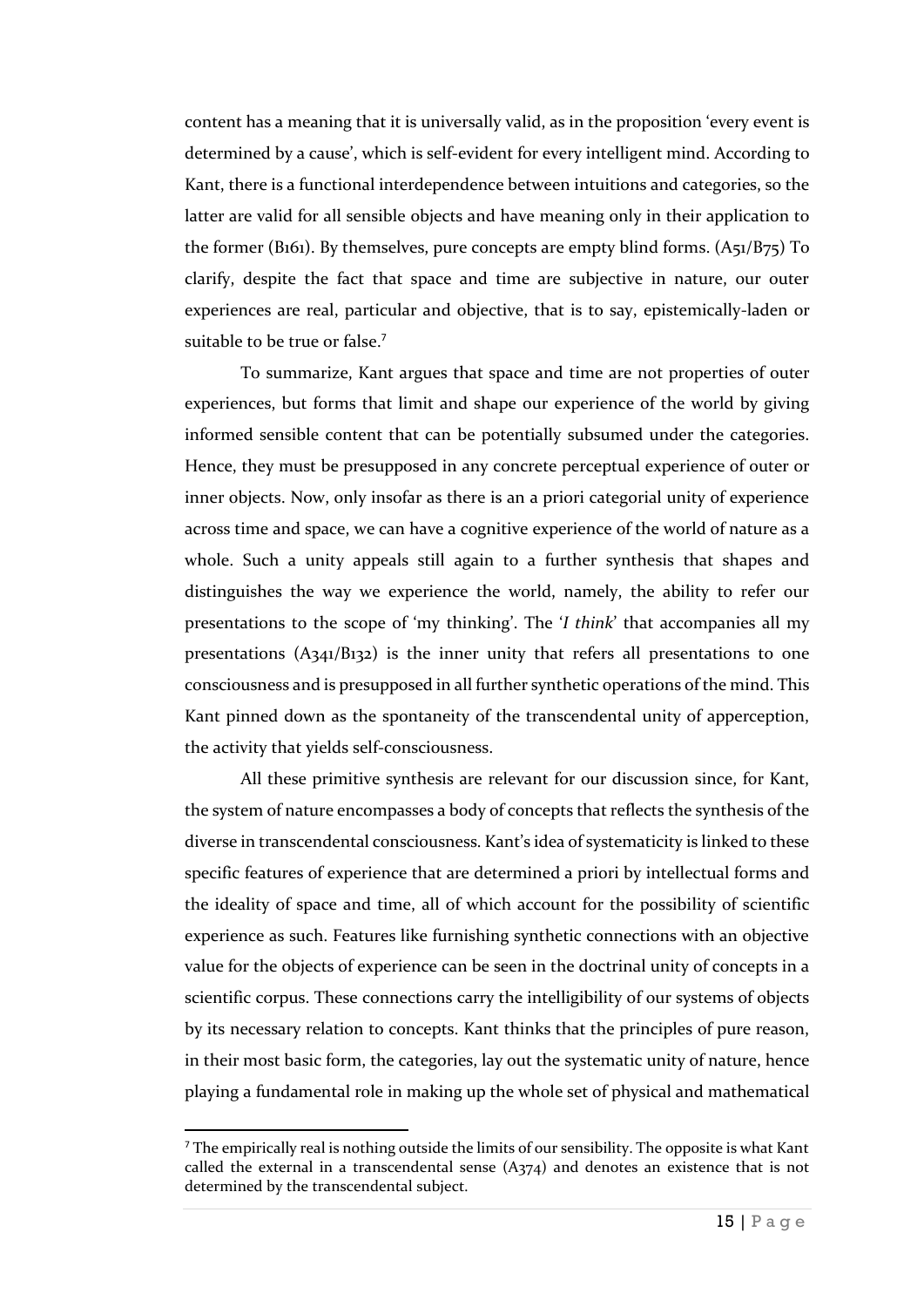laws that render the physical bases of explanation of natural phenomena. The idea of nature, Kant says in his *Metaphysical Foundations*, 'already carries with it the concept of laws', and in virtue of it, the necessity of nature's laws is contained in the a priori principles at work in all rational explanations about it. (MF 4: 469). The categories are the principles at work in universal physics. As Kant points out:

'[...] all possible perceptions, and hence also everything whatever that can reach empirical consciousness, i.e., all appearances of nature, must in regard to their combination be subject to the categories. Nature (regarded merely as nature as such) depends (as *naturata formaliter spectata*) on the categories as the original basis of its necessary law-governedness.' (B165)

This quote can be seen as the justification of the ultimate rooting of pure physics in the elementary principles that give form to all rational cognitions. What Kant is trying to tell us is that the system of nature as a whole is essentially drawn up by a plan that resides originally in human understanding, and as such, it is intentionally laden. (A83/B109). And as we will see in the next section, this form has a certain structure, specified, on one side, by mechanical relations, and on another regulated by a dynamical form which sets the stage for the idea of nature as a teleological whole. The former structure is manifested in that pure part of physics, which, in Kant words, is a science that 'must reduce nature in general, whether it regards the object of the external or that of the internal sense (the object of Physics as well as Psychology), to universal laws.' (Prolegomena, 4:295). The latter entails the underlying idea of what Kant called a '*technic* of nature', which denotes the idea of 'nature's causality regarding the form that its products have as purposes.' (CJ, 20:219) This telic form projects the nominal character that nature seems to be both a system and a creative whole, which stands in stark contrast to 'the mechanism of nature', under whose concept only strict objective relations come about.

#### **1.2. The Form of the Systematic Unity of Reason and its Dual Projection of the World-***nexus***.**

In the previous section I attempted to show that Kant's conception of systematicity concerns subjective precepts that give semantic form to our judgements about natural states of affairs. Indeed, his conviction was that neither the order and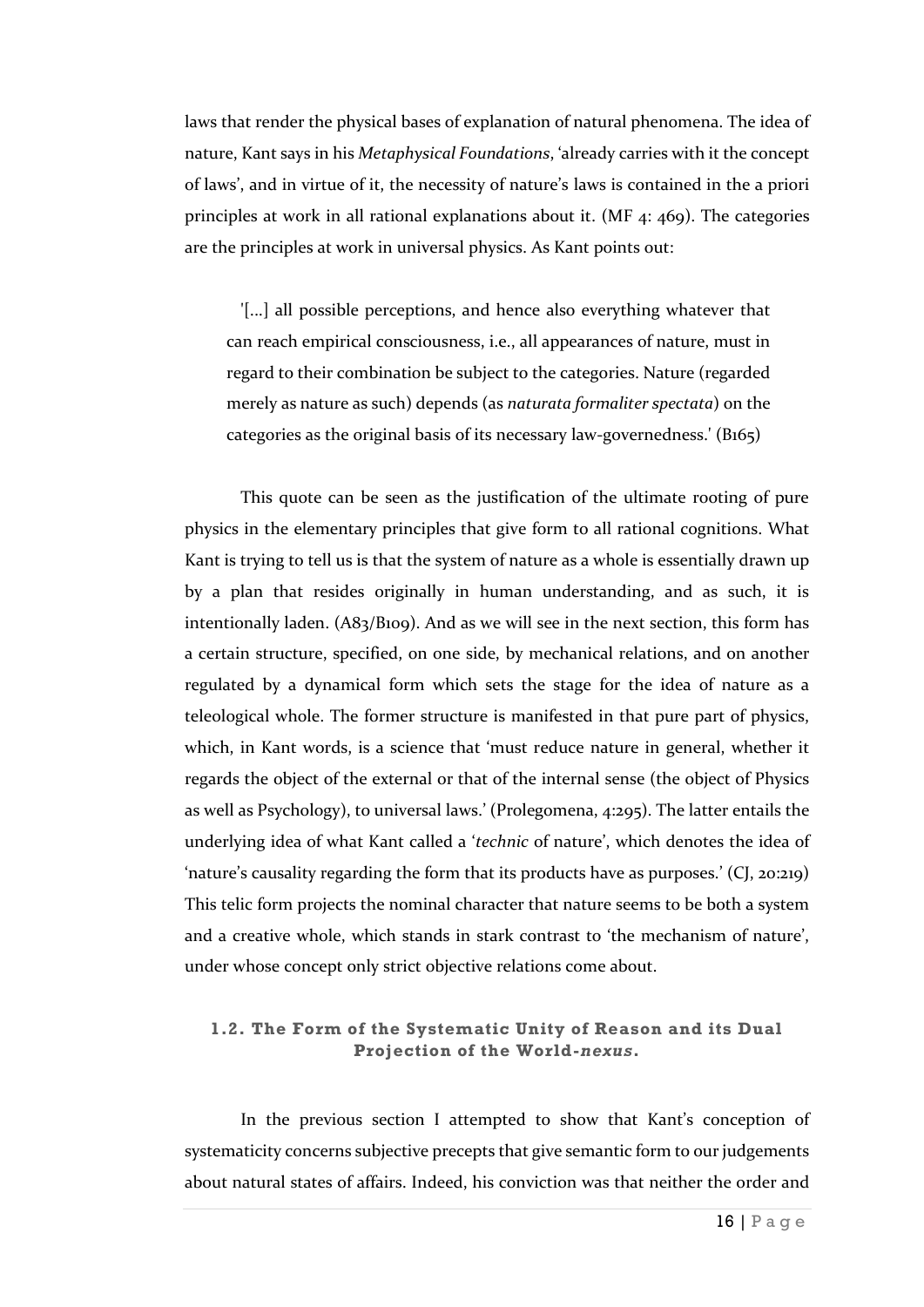regularity that we find in nature nor the necessity of natural laws can be attributed to empirical facts, since appearances lack both the intrinsic connexion and the objective validity that legitimates our capacity to consider them true or false. (A126). To be sure, one aspect that had centre stage in Kant's critical enterprise is the problem of the unity of experience. This very important feature of Kantian philosophy is implied in the idea of nature, which he defines as 'the totality of objects of possible experience.' (Prolegomena, 4:296-7).

The reference to the totality of experience, more than describing an empirical acquaintance with the boundaries of a quantifiable whole, rather impossible to find in a concrete experience, reveals the background operation of a transcendental principle, which Kant thinks is the condition of possibility of the form and unity of the system of nature. Kant gave this condition the status of an *absolute principle* having its origin in reason, since only this quality provides the highest potential of derivation and universality that is required for the unification of experience.<sup>8</sup>

Thus, the reference to totality is furnished by means of the unconditioned, a principle that meets the condition of absoluteness and completeness that Kant sought to give rational validity to the idea of an absolute whole of unconditioned unity. The problem of the unconditioned as the first and most cohesive principle for the system of experience has as its core the questions: how can we arrive at it and what is its nature? Let us follow the path of both methods to attest the rising of the absolute. In the Introduction to the Transcendental Dialectic, Kant presents the faculty of pure reason as 'our supreme cognitive power' containing two regulative uses, namely, the logical and the real. (A298/B355). Since both uses are involved in the articulation of the unconditioned, from them two regulative methods to arrive at it derive: the

<sup>8</sup> It is important to note that for Kant a principle denotes a specific acquisition, namely, the process whereby one 'cognizes the particular in the universal through concepts'. (A300/B356). The form of the acquisition is the syllogism, whose major premises run as principles. However, according to him, not all major premises are principles proper. A case in point are those universal propositions that have an empirical origin, which do not meet the conditions to be principles. From this it follows that, universality, although is a defining feature, it is not sufficient to determine the idea of principle. Rather, Kant thinks, it is the origin of the presentation and its capacity to allow reasoning from pure universality what makes a proposition an absolute principle. And, as such, nothing from sensibility should be contained in it. (A302/B358). Elsewhere, Kant claimed that principles are such because they cannot be deduced from higher rules. (Prolegomena, 4:305). In this sense, categories can function as principles, for they are not deduced from higher concepts, but since they only have fullfledged determinacy in their application to forms of sensibility, the particular they allow to exhibit in the universal is mixed with intuition, and so they cannot comply with the requirement of absoluteness.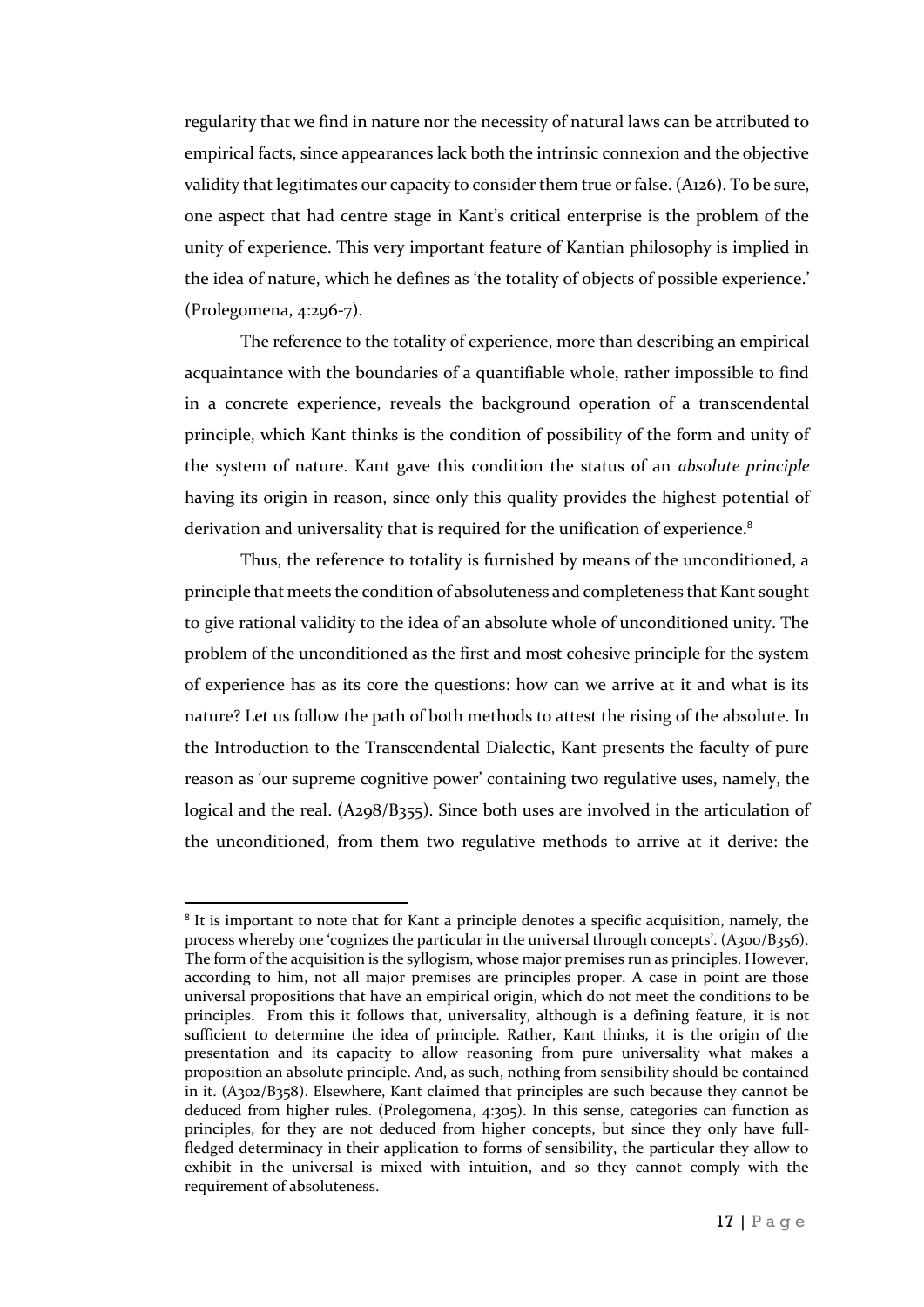regressive and the progressive, a distinction that mirrors Kant's division of the categories in mathematical and dynamic.

To begin with, reason's tendency to reach the most complete condition, pushes it to provoke the expansion of concepts to their widest extension. For this reason uses a principle of its own, viz., for every shown condition, reason commands the understanding to find the rationale behind it (the condition of the condition), up to two stages: (1) the most remote element of the series of the empirical synthesis (premises), and (2), up to 'the unconditioned whereby the cognition's unity is completed.' (A307/B364). The first process is the regressive method, which unfolds a series in virtue of the mathematical concept of the world or *Weltbegriffe*. The second process follows the first when, in the regression of the series of conditions, reason never finds a limit and then turns to the abs0lute '*principle of pure reason*' by way of which it jumps from the remotest element of the series to the entirety of the series of subordinated conditions, thus ending and completing the series. This completed series Kant called the dynamical concept of Nature or *Naturbegriffe*,. (Cf. A497/B526). This so-called 'unconditioned', inasmuch as it is 'the complete magnitude of range' of a given condition, represents the comprehensive limit imposed by reason when it is presented with a regressing series continuing up to infinity.

Kant maintained that this inference to totality brings up a *pure concept of reason* which alone makes possible the whole synthesis of the unconditioned (A322/B379). Also characterised by Kant as a 'transcendental ideas', these concepts attain a sort of unity that cannot be reached by the understanding, since no actual experience can ever get to the totality of series. It is clear now that not only the procedure of arriving to the greatest possible extension is needed to attain unity, but also to lay out, as it were, the perimeter of such an extension through a pure synthetic function that allows us to think of this extension of conditions as a whole that is unconditioned absolutely. (Cf. A326/B382).

Now, this two-fold concept of the unconditioned mirrors two ontological ideas of nature as a whole, which Kant characterises in the Prolegomena as 'this unification originates either merely relative to the subject and is contingent and subjective, or it happens absolutely and is necessary or objective.' (4:305). Accordingly, the objective unification has its conditions of possibility in the synthesis furnished by the mathematical use of the understanding and it gives rise to an idea of whole as a necessary connexion or the *nexus effectivus*; whereas the subjective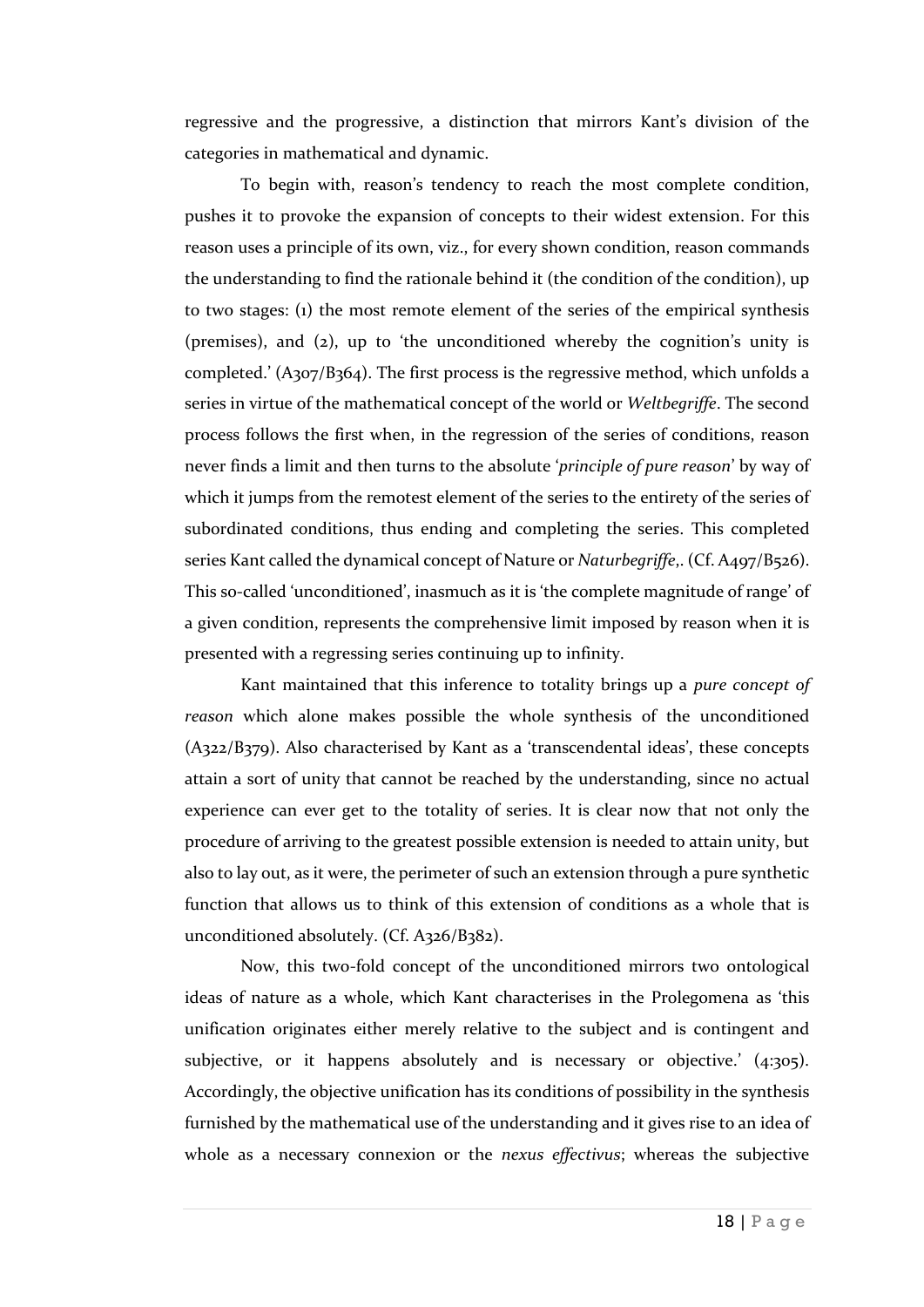unification projects on the whole of existence the regulative principle of purposiveness and gives rise to the *nexus finalis*. Following Kant's division of nature as a whole according to either composition and division or articulation (A445/B446; Cf. A236/B296), he calls them respectively the mathematical and the dynamical wholes and parallel the concepts of *world* and *nature* in the System of Cosmological Ideas, which we previously referred as *Weltbegriffe* and *Naturbegriffe*. (A420/B447-8; MF, 4:467).

Let us run through both meanings with more detail. The mathematical whole takes account of aggregation in space and time, and since it renders nature in terms of quantity it commits to the mechanistic model of explanation of natural phenomena. The dynamical whole, on the other hand, is concerned with existence and the relation of appearances to one another. (A178/B221). As existence cannot be grasped a priori, but in the synthesis of perceptions, the unity derived from this type of whole follows, not from pure intuition, but from the connexion of perceptions, and thus their a priori necessity, since cannot be determined a priori in pure intuition lodges, as it were, in the categories. So, whilst the mathematical whole can display a constituted experience within an a priori synthesis, the dynamical whole requires the empirical to constitute cognitions. The first is derived from a purely rational cognition of nature based on concept construction. The second is grounded on principles of the necessity of what belongs to the existence of nature and therefore is metaphysical. (MF, 4:469).

In this same section, Kant stipulates the *Weltbegriffe* as 'the mathematical whole of all appearances and the totality of their synthesis on both the large and small scale, i.e., the totality of the synthesis as it advances both by composition and by division'. (Ibid.). He holds that this type of combination arises from the sum of its parts and is governed by the application of the principles of magnitude and quality to intuition, pure and empirical respectively. Accordingly, the fact that it is a sum appeals to the kind of grasping that takes place through 'the assembly of what is homogeneous'. This implies the synthesis of a multiplicity of homogeneous units which, Kant holds, becomes possible only through the concept of magnitude (quanta). (A162/B203; A419/B446, n. 70). And since the form of mathematical cognition deals solely with magnitudes, rules of mathematical synthesis are involved in this idea of material nature, where the kind of evidence provided by them is apodeictic, giving place to what Kant calls 'natural necessity'. The reason for this is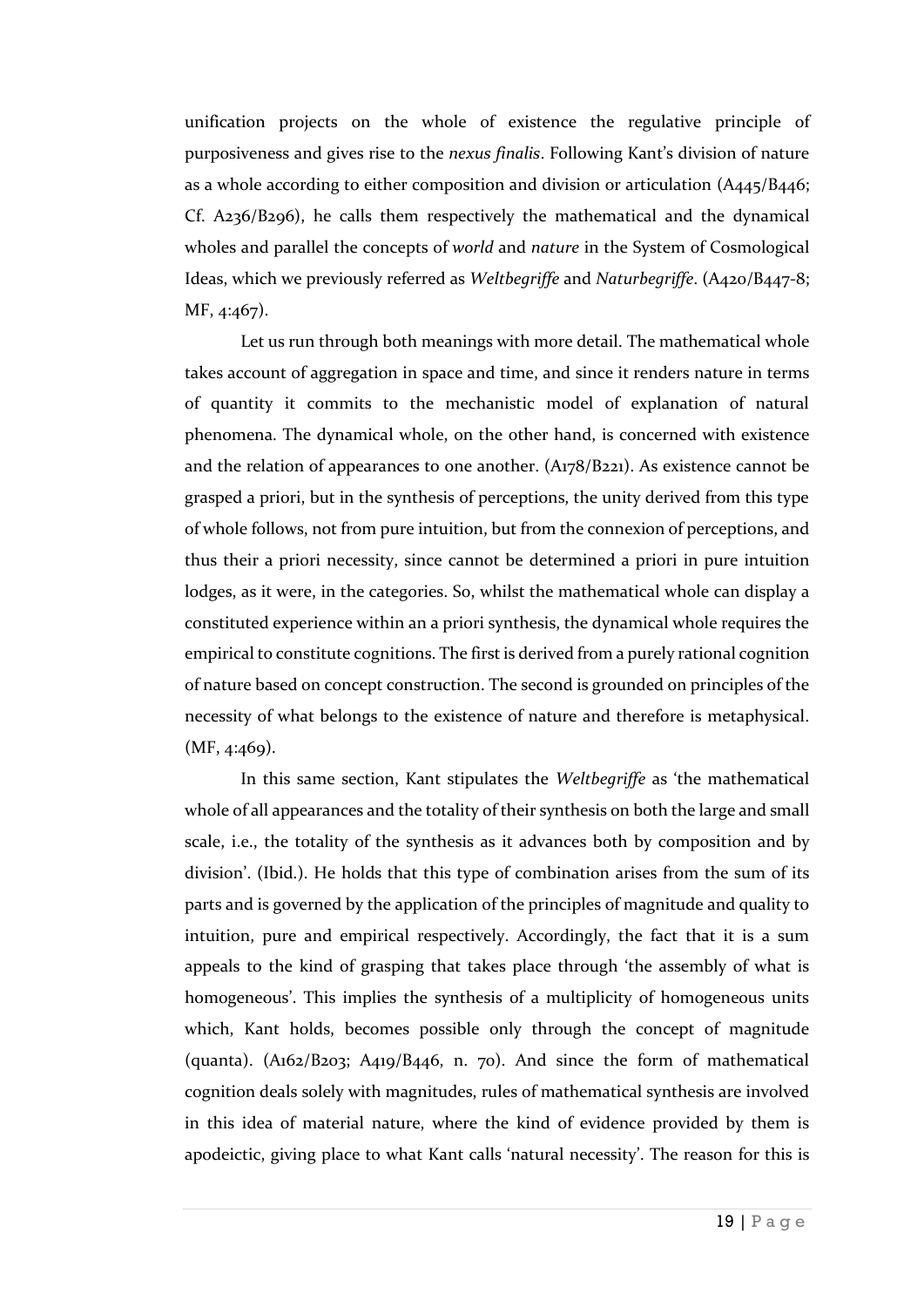that magnitude and quality, emanating from pure understanding, proceed to nonempirical intuition to exhibit the individual object corresponding to it a priori. Judgement's unification in this case is represented as unconditionally necessary and validly objective because universality descends from the categories and the synthesis with intuitions is established a priori. Likewise, the fact that the empirical content conforms a posteriori to the already set up conditions in pure synthesis, material nature is rendered empirically as a mechanical cognition. (A721/B749).

In contrast, the *Naturbegriffe* does not take account of aggregation in space and time to deliver the whole as a magnitude, but turns the application of dynamical principles (like substance and causality) to 'the existence of the objects of possible empirical intuition', which 'cannot be cognised a priori'. (A160/B199; A178/B220). Kant adds that this principle determines the coherence of nature's determinations as a 'dynamical whole'. (Ibid, n. 70). In this respect, the content of cognition is rendered in terms of 'the unity of the existence of appearances' according to the dynamical principle of causality. (A419/B446). However, dynamical principles can only be applied through the necessary connexion of perceptions. This produces a synthesis in time mixed with empirical cognition. According to Kant, such a process occurs because the dynamical principles fulfil their application only when the empirical content ('the presentation of a necessary connexion of perceptions') has been taken up in intuition. (A176/B218). The empirical mediation, as it were, limits the principles' application such that their relation to pure intuition is indirect: 'time […] cannot itself be perceived. Therefore determination of the existence of objects in time can come about only through the linking perceptions in time […] and only through concepts connecting them a priori.' (A179/B219). As a consequence, these principles' universality cannot be exhibited in an a priori synthesis and their necessity cannot be apodeictic. Perceptions come together contingently, so the necessity derived from its connexion through concepts must be presupposed by concepts, and only realised through the linking of perceptions. The upshot of the indirect application of dynamic principles to intuition is that it involves a necessity that disallows the ability to produce demonstrations. An example will make this clear: 'the accident belongs necessarily to some substance'. By itself, this proposition yields only discursive certainty, rather than intuitive. Here we see that the empirical ingredient is implied in order to infer the necessity bore by the proposition. For without the concept of matter (the filling of space), neither substance nor accident would have a concrete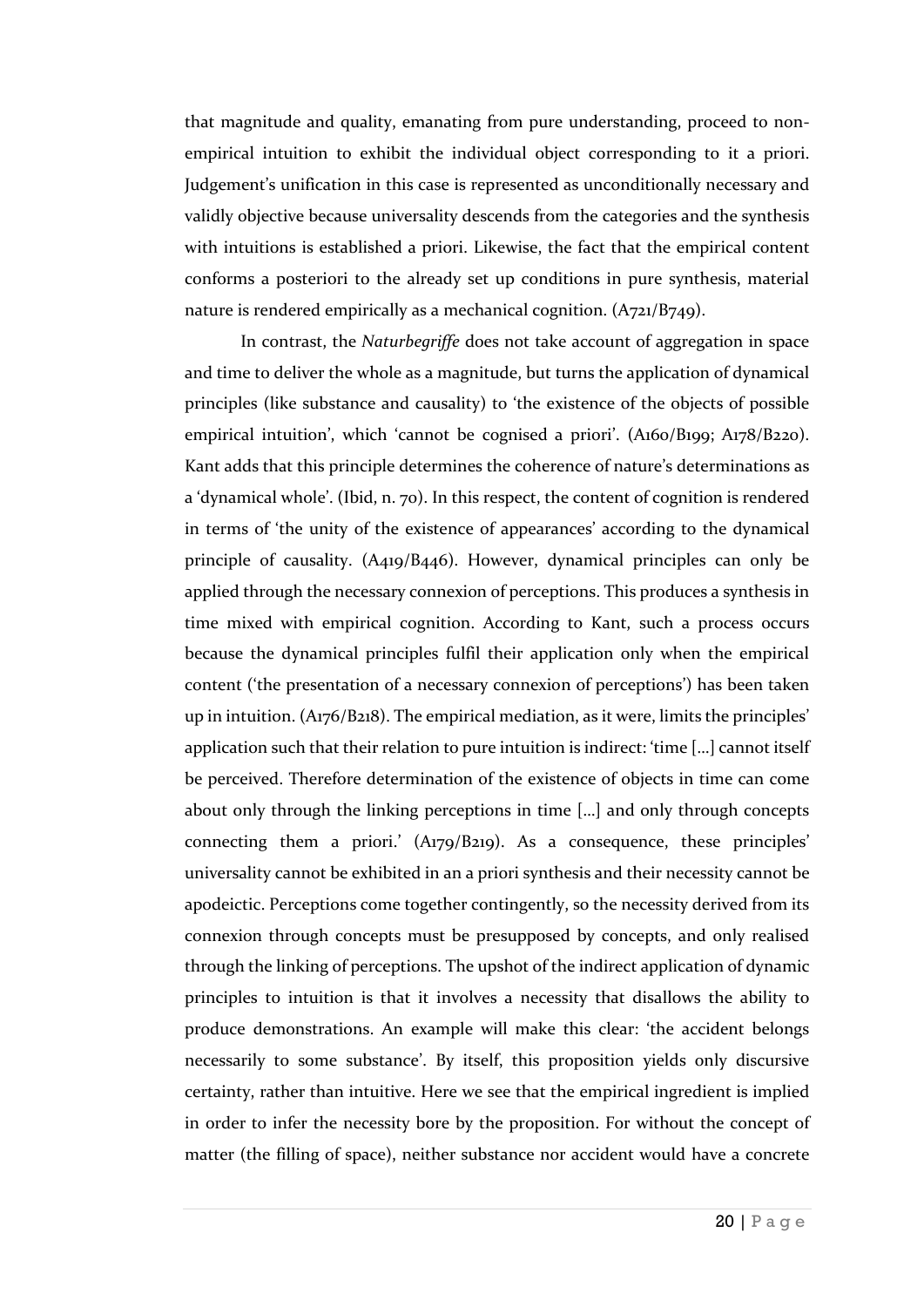differentiation in the relation.<sup>9</sup> Kant illustrates how the dynamic determination proceeds in the analysis of the concept of substance in part two of the Transcendental Logic. He shows that the tension in the opposition between the permanent (substance) and what undergoes change (accidents) is necessary to understand one another. But in this relation, whilst the concept (the permanent) makes the presentation of a transition possible (from not-being to being), only the empirical fulfils the requirement for the varying determinations of what endures to obtain.  $(A<sub>1</sub>8<sub>7</sub>/B<sub>231</sub>)$ .

It seems evident now that concepts and principles of reason are involved in the concept of the unity of experience as a system. In the Appendix to the Transcendental Logic Kant argues that reason's legislation and government upon understanding's own ruling brings about 'the *systematic* character of cognition, i.e., its coherence based on a principle.' (A645/674). The principle in question is: the *idea of the form of a whole* of a given representation, which Kant stipulates as:

'[…] a whole that precedes the determinate cognition of the parts and contains the conditions for determining a priori for each part its position and its relation to the remaining parts.' (Ibid).

Through this principle, Kant observes, the elements of a determinate collection of representations cohere amongst themselves not as mere contingent aggregates, but, as long as they are sustained by the type of connexion established by the dynamic idea of *system*, the parts carry the reason of their being in their relation to the whole. The outcome of this, Kant contends, is a thoroughgoing unity that serves the understanding as a rule. (Ibid.). <sup>10</sup> This is significant, given that the idea, in setting the goal of freeing the understanding from its own conditions, lets us, as it were, put a distance with regard to the understanding's grasping of the object, and from that outlook see 'what share each of these natural causes has in [the whole of] appearance'. (A646/B674).

<sup>&</sup>lt;sup>9</sup> Kant says: 'we speak more accurately and correctly if we characterise an accident only as the way in which the existence of a substance is determined positively.' (A187/B230).

 $10$  To use Paul Abela's characterisation of reason's relation to understanding, the former, he says, has a relation of dependency upon the deliverances of the latter, for reason, as far as it is associated with assembling the structure needs the understanding's content deliverances. (*The Demands of Systematicity: Rational Judgement and the Structure of Nature*, in Bird, 2006. p. 410).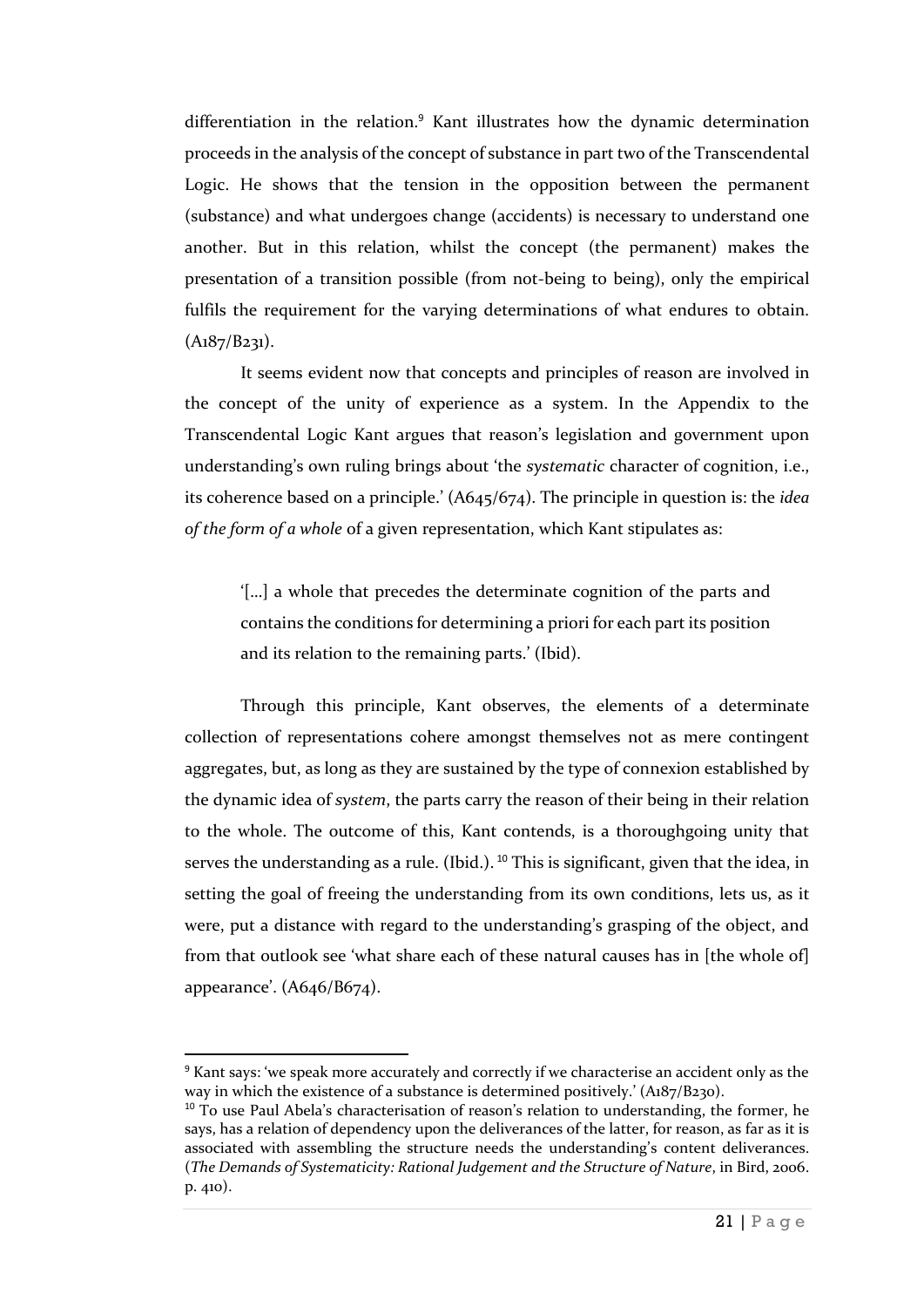It is important to note that Kant assigns to transcendental ideas only a regulative use. This means that ideas do not engage straightforwardly with objects of the understanding and therefore cannot constitute objects. Ideas' function rests in the implementing of the model of perfection and completeness that directs the understanding's concepts towards the goal of 'converging in one point', providing for them 'the greatest unity, in addition to the greatest extension.' (A644/B672). Nevertheless, a problem arises every time that reason attempts to bypass the limits set by sensibility in order to find objectual correlates for them.<sup>11</sup> In Kant's approach, this shift brings us under the illusion that we are grasping a real object outside of possible experience, 'just as objects are seen behind the mirror's plane'. Yet, Kant says, the illusion which we are subject to in virtue of them is necessary in order to direct the understanding beyond what is given towards its utmost expansion and the entirety of possible experience. (A645/B673). In other words, the setting of a purpose has as a consequence the onward direction of the will towards an everlasting yet-tobe-attained completion.

Ultimately, the interconnectivity between principles, each of which has a function relative to the whole, provides a notion of nature as a telic entity, endowed with the unconditioned and original unity that the idea of reason projects upon it. It is important to emphasise, however, that as long as 'the unity of reason is the unity of a system', the system under which the objective contents of experience seem to fit is in fact for Kant merely a 'projected unity' performed by 'the hypothetical employment of reason' which uses a principle to extend over objects. (A68o/B7o8). With this consideration, Kant wants us to regard the system of nature as 'a problem', that is, as a proposition that expresses, not objective, but only a logical possibility that cannot reach the real through the concept of understanding. (A75/B101; A681/B709). With this observation Kant secures the subjective necessity required for an a priori condition of knowledge without having to give it the status of a constitutive principle.<sup>12</sup>

<sup>11</sup> According to Kant, thought–entities (*Gedankendinge*) do not belong to the realm of the given, but to the realm where reason can think and invent (*dichten*), this means that they are not tied to the testimony of nature. (A469/B497).

 $12$  Adopting Hortsmann's interpretation, 'the demand of the system is valid because only the form of the system preserves the necessary unity of a domain of knowledge, and that means permitting us to specify determinate realm of objects, as well as to characterize the logical and argumentative (deductive or inductive) relations between the claims to knowledge referring to that same realm of objects.' (*The Unity of Reason and the Diversity of Life*, in p. 61).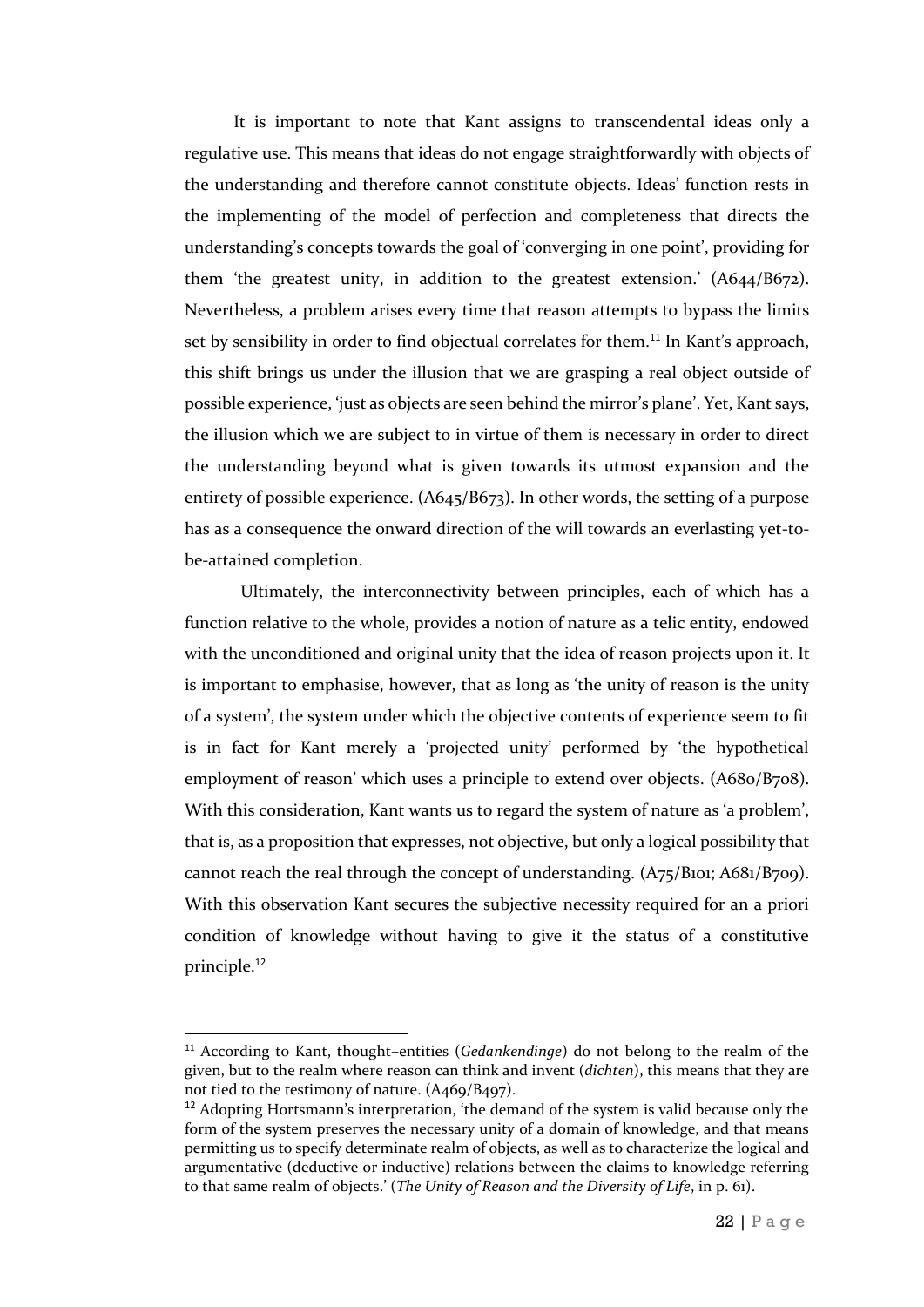#### **1.3. Technical Unity: The Structure of Purposiveness**

Broadly seen, the *Critique of Judgement* prolonged the Kantian worry over the unity of experience, and therefore the unity of nature. Kant set out this project by exploring the possibilities of unification of what is absolutely necessary with that which is merely contingent into one *articulated* whole. (CJ, 5:359). This anti-dualistic tendency represented an attempt of bridging the gap between nature, seen as a plane of efficient causes, and the possibility of the realisation of ends therein. The challenge thus implied sidestepping the contradiction between acting on free will in a world ruled by mechanical laws.<sup>13</sup> With this, Kant carried on with the desideratum of systematic philosophy in the *Critique of Judgement* (CJ): securing an a priori justification for the more elusive array of empirical laws as well as for non-cognitive dimensions of human experience.<sup>14</sup> This aim involved reaching a deeper level of experience where nature exhibited the same structure as art, namely, one that unfolds according to purposes.<sup>15</sup> The question then was to show how the laws of nature, which came about independently of volition, could run parallel to the laws of freedom, so any individual agency and her doings, especially those unconditioned by the sensible, could unfold in the world. This worry becomes clear in the following consideration expressed by Kant:

'For the will, as the power of desire, is one of the many natural causes in the world, namely the one that acts in accordance with concepts; and whatever we think of as possible (or necessary) through a will we call practically possible (or necessary), as distinguished from the physical possibility or necessity of an event whose cause is not determined to exercise its causality through concepts (but through mechanism, as in the case of lifeless matter, or through instinct, as in the case of animals).' (CJ, 5:172).

<sup>&</sup>lt;sup>13</sup> Concerning this point, Horstmann agrees with Reinhold and Fichte that Kant failed to offer a common principle for the practical and theoretical uses of reason at a more fundamental level. Accordingly, the missing principle of unity would extend its flaw to the whole system of science which, as far as it was left ungrounded, lacked real completeness. (*The Unity of Reason and the Diversity of Life*, Horstmann, 2012, p. 72).

<sup>14</sup> I am here largely following the account of John H. Zammito in *The Genesis of Kant's Critique of Judgement*. (Zammito, 1992).

<sup>15</sup> Barry Allen argues that the *CJ* is an attempt to neutralise radical contingency by subordinating it to the idea of purposiveness. (Allen, 2003).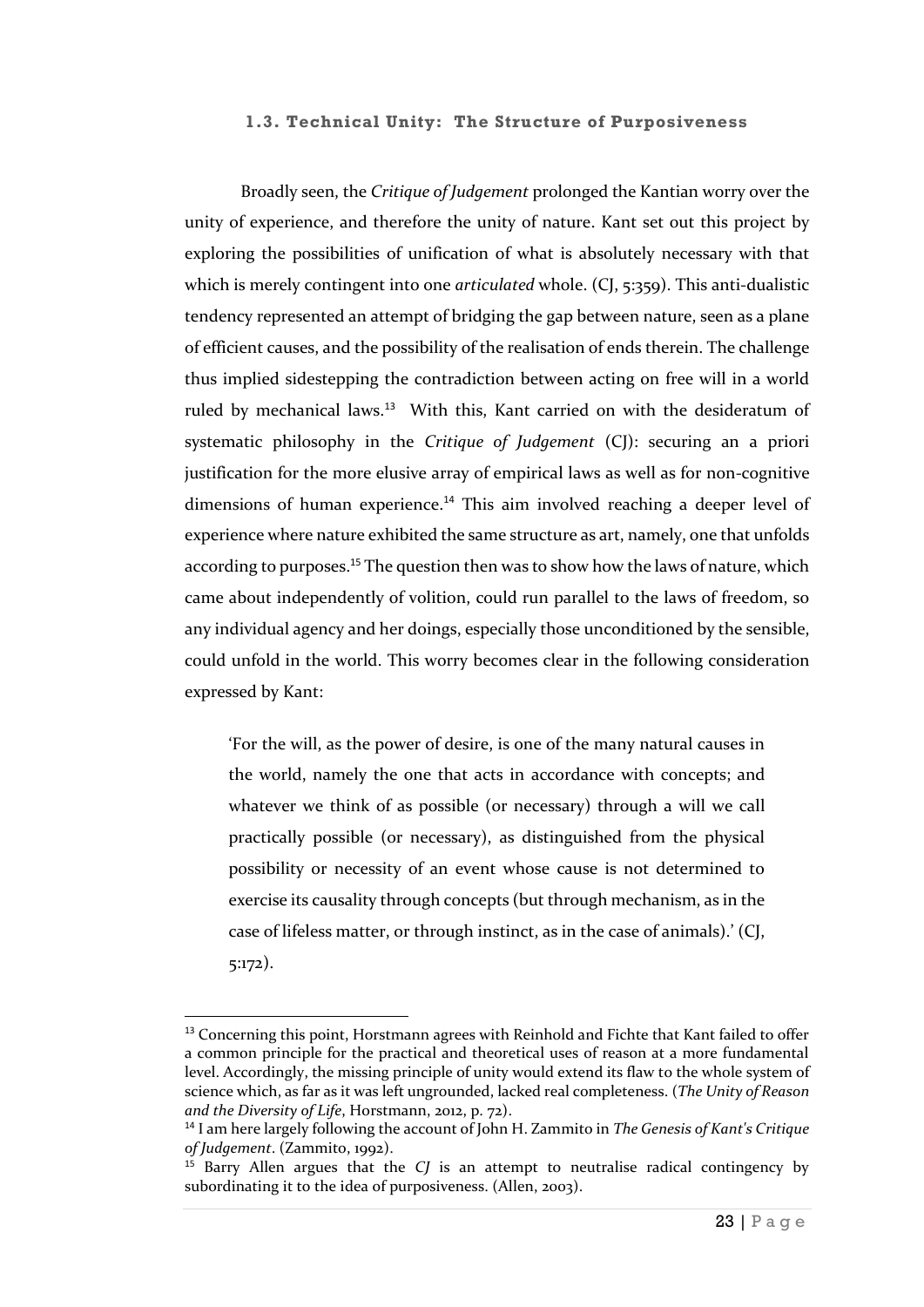This paragraph contains a glimpse of the puzzling contrast Kant established between the power of desire and mechanism, whilst conflating them both under the concept of natural causes.<sup>16</sup> Before turning to this issue, however, it will be necessary to analyse briefly Kant's concepts of purposiveness and of organism, particularly their development in the *Critique of Judgement*.

To be sure, the categories established the principles for the possibility of experience in general. Yet, their scope fell short in giving an account of the peculiarities and contingent behavioural aspects of particular objects that cannot be rendered fully into concepts, since pure concepts only targeted the most abstract requirement of universality in them. In words of John Zammito, as far as concepts remained universal, they could not entail the individuality of the intuition, which at last, came down as one of the main senses of 'contingency' in the third *Critique*. (1992, p. 160). Thus far, Kant set out to validate the lawfulness of the contingent, which is precisely how Kant defines purposiveness (KU 5: 404), as part of the system of knowledge. (B860). For inasmuch as we can agree that there are observable frequencies in behaviour across specific ranges of data, such particular characteristics seem to us to be governed by rules, yet different from those whose necessity we think a priori. Kant in fact ascribed these empirical concepts with the status of empirical laws in both *Critiques*. <sup>17</sup> Putatively, empirical *laws* conformed to the system of science, so the challenge rested on showing how reason could legitimate their scientific basis. (Cf. A654/B682). In the CPR the idea of nature only marginally provided the link between pure concepts and empirical data. Reason's merely methodological function, plus its inability to deal with contents of experience, compelled for another solution.

Kant found such a solution in the special operation of reflective judgement, the main discovery of the CJ.<sup>18</sup> It was a significant breakthrough to the extent that it

<sup>&</sup>lt;sup>16</sup> Henry Allison notes, in his paper on Kant's Antinomy of Teleological Judgement, that, indeed, both external causes and psychological modifications fall under the class of natural causes, and that the contrast between them lies in whether the causes are either material or non-material and therefore external or internal. (2007, pp. 25-26).

<sup>&</sup>lt;sup>17</sup> See, for example,  $A\gamma 20^{-3}/B\gamma 48^{-51}$ . In  $A\gamma 2/B124$  Kant holds that '[...] empirical rules can, through induction, acquire none but comparative universality, i.e., extensive usability.' Similarly, in CJ Kant maintains that, despite their contingency, empirical laws are called laws because: 'they must be regarded as necessary by virtue of some principle of the unity of what is diverse […].' (5:180).

<sup>&</sup>lt;sup>18</sup> Rolf-Peter Hostmann and John Zammito provide compelling evidence in support of the idea that the theory of reflective judgement was a late discovery brought up on the occasion of the preparation of the *Critique of Taste*. Zammito's well-known interpretation of the genesis of the *Third Critique* based his analysis on Giorgio Tonelli's chronology of Kant's text, who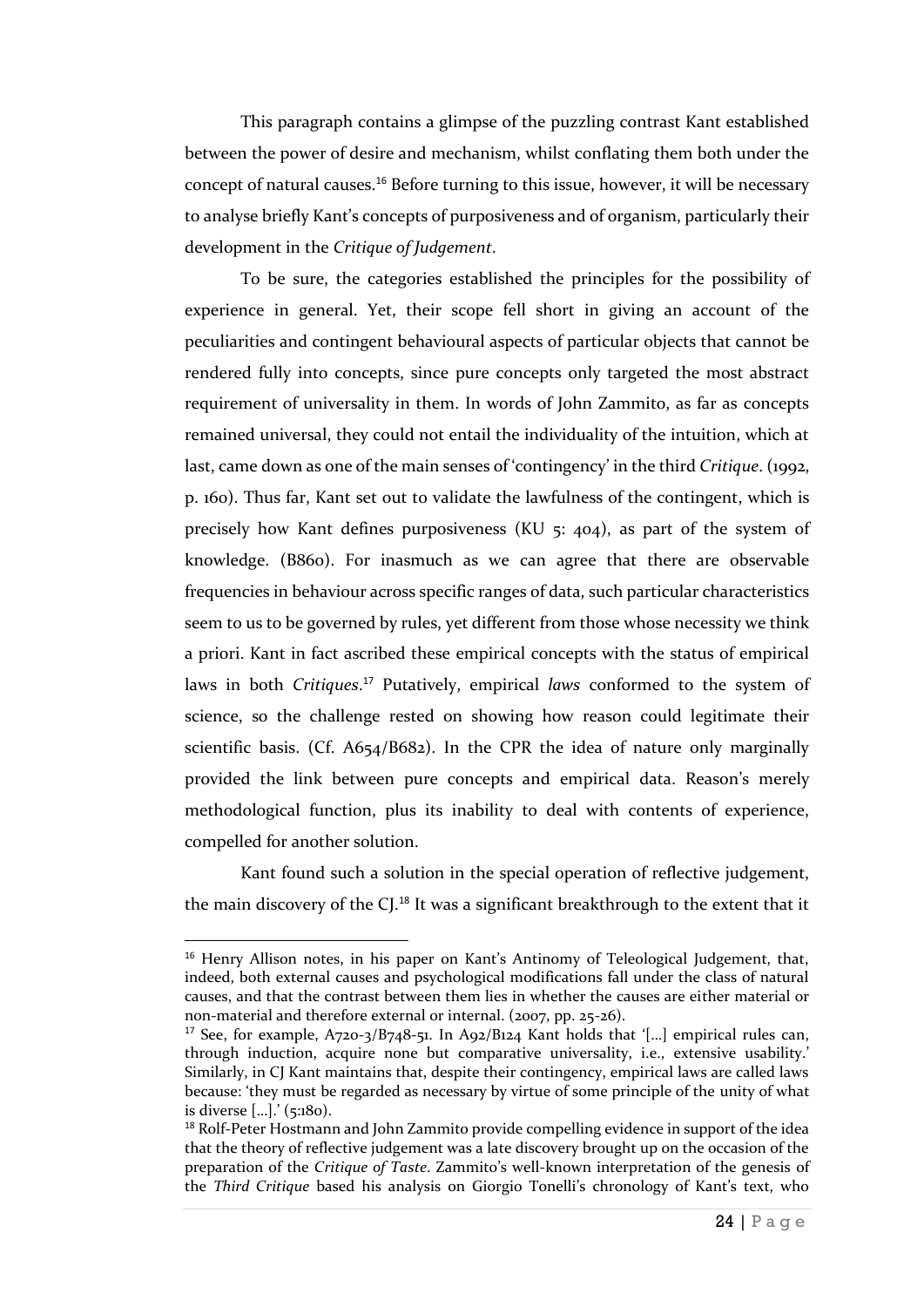provided the prospect for closing of the gap Kant thought the CPR fell short of filling regarding the validation of the empirical.<sup>19</sup> Completing the system would signify linking empirical science to the transcendental system, justify free agency by showing how the order of mechanical causality could be influenced by intentional action, in other words, making the lawfulness of nature 'harmonise with at least the possibility of the purposes that we are to achieve in nature according to laws of freedom.' (CJ, 5:175-6). In this context, the realisation of ends implied that Kant had to plunge into the realm of existence without leaving the terrain of transcendental philosophy. He wanted to give transcendental grounding to the more or less insecure dominion of contingent natural phenomena and the psychological features of human consciousness, like the feeling of pleasure and displeasure, taste, virtue and choice.<sup>20</sup> But most importantly, contingency signifies the possibility to represent intentional activity, an attribute that inheres in the concept of purpose.

Accordingly, reflective judgement is a sub-function of judgement in general. Since judgement is the mediating link between understanding and reason, and between understanding and individuality in intuition, it can search for laws, proceed according to inferences of reason and subsume the particular under the universal. Let us go over Kant's division very briefly. Judgement's function is either determinative or reflective. The former operated only under the government of the categories, under which it specifies the conditions of sensible intuition. (CJ, 5:179, 385). This means that it only pins down non-empirical relations presupposed as possibilities of experience; and they are characterised for exhibiting relations of homogeneity and necessity. When determinative judgement subsumes intuitions under the categories, their necessity determines a priori the form of particular instances in nature which fall entirely under them. Reflective judgement, on the other hand, implies that the particulars found in nature do not have a corresponding non-empirical concept

connected the discovery with the composition of the *First Introduction to the CJ*. (Zammito, 1992).

 $19$  Zammito called this inadequacy 'the empirical entailment'. This problem involves Kant's 'concern that even within his strictly cognitive philosophy there remained a certain indeterminacy, a "gap" in the system.' (1992, p. 60). To this claim, Zammito adds that, inasmuch as the CPR did not completely validated empirical science in the specification of its particular objects, Kant pursued in the CJ the challenge of 'establishing the ground whereby the singular judgement could be recognised as universal and necessary, a priori […].' (Ibid, p. 92).

<sup>&</sup>lt;sup>20</sup> In reference to this point, Zammito shows that for Kant this implied that reason's governance had to be widened in order to allow more human faculties. And, under these circumstances, the system of reason could be extended beyond theoretical aspects and thus secure Kant's 'rationalistic commitments'. (Ibid, p. 63).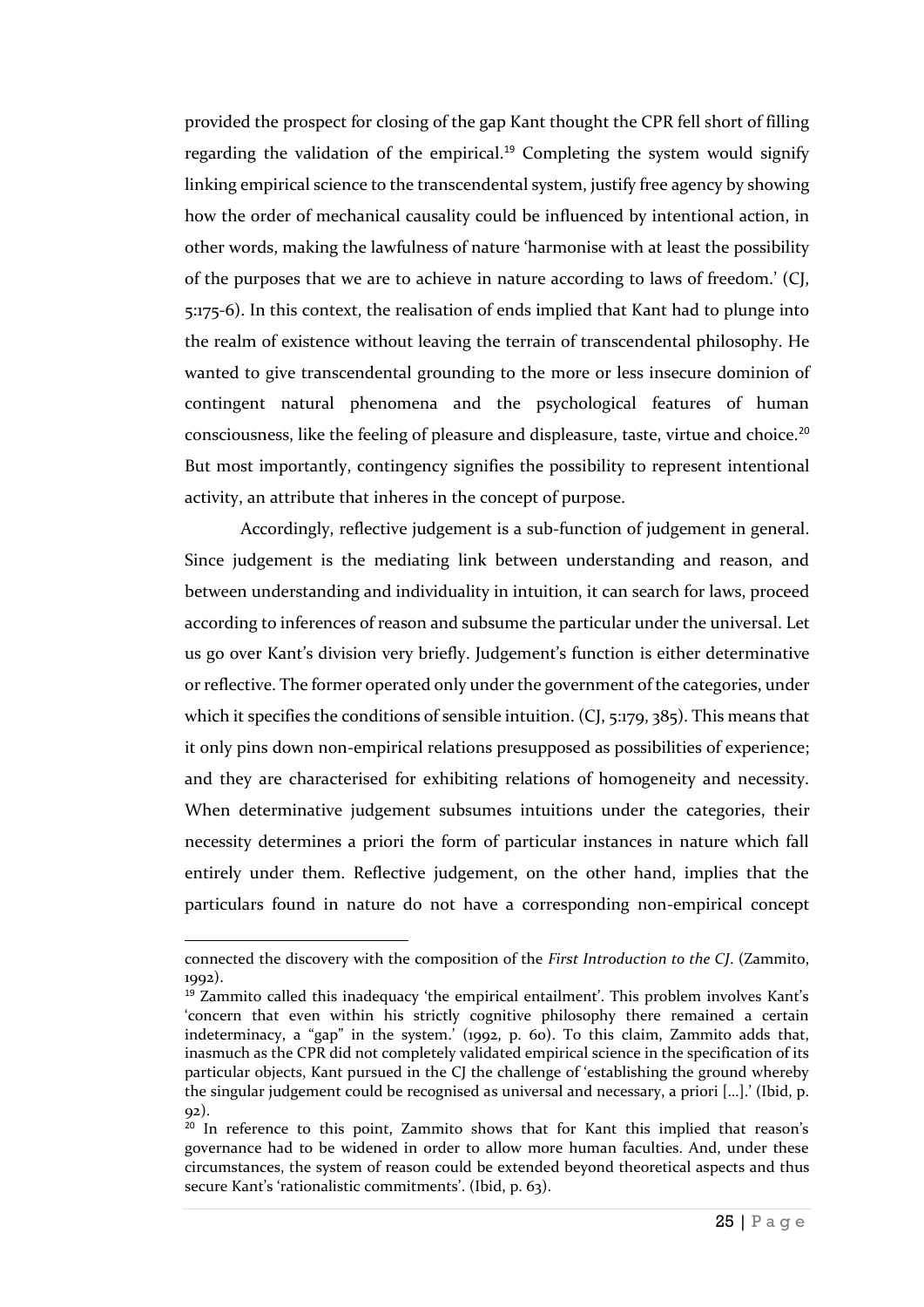presupposing their meaning and possibility; instead, reflection has to find an adequate non-objective rule, which is a reflection on a collection of cases, so the particular can be classified within that conceptual network. (Ibid, 5:385) The subsumption of empirical principles to one another as in a hierarchy provides the form of a certain order for natural laws that makes them suitable for the understanding's empirical use, namely, concept formation.<sup>21</sup> Kant found that reflective judgement had a transcendental principle of its own: the concept of purposiveness of nature. This was defined by him as a form according to which 'things of nature serve one another as means to purposes.' (5:359). Thus although natural things are still understood under the scheme of causality, in reflection the subordination unfolds as a series consisting of purposes.

In sum, by subordinating the empirical to the principle of purposiveness, judgement attributes a purpose to nature, and this makes it commensurate with our cognitive faculties. In this context, the principle that concerns the form that things of nature have in terms of empirical laws in general is 'the *purposiveness of nature* in its diversity.' (5:180). This gives place to a 'teleological *way of judging*' that in turn serves as a principle of natural science for the investigation of a 'special class of objects', presumably, the organic beings. (5:382). Ultimately, the principle becomes a necessary condition, in Kant's outlook, to work out the unity of experience. (Ibid, 5:187). For this unity is necessarily presupposed in empirical cognition to make possible a law-governed combination of what is diverse and contingent whilst maintaining the form of the system. (Ibid, 5:184). It certainly has the quasiconstitutive role of turning empirical regularities into laws, ascribing to them the demand of necessity, but then again, it has no attribution within the boundaries of constitution. Kant's strategy to keep it under the class of regulative principles was to typify the necessity it assigns as a normative means of entailment. (CJ, 5:184). This indeed makes sense, so far as Kant saw that attributing a constitutive role to judgement would lead to the search for yet another faculty that may act as judgement itself does, i.e., providing syntax and subsuming concepts under higher rules. (Cf. CJ, 5:169). Coupled with this, Kant pictured a major danger to basing teleology on a

l

<sup>&</sup>lt;sup>21</sup> In section  $\frac{1}{5}$  of the First Introduction to CJ, Kant claims that this principle, albeit not constitutive of nature, does not have a psychological origin. However, as it is a necessary rule not established in concepts, but still concerns the possibility of nature 'as determined by a diversity of particular laws' (CJ, 5:180), and so it must be linked somehow to their objective content, it has a cognitive assembling function that some commentators have construed as an a priori 'criterion for truth-claims'. See Section 2 notes 7 and 13.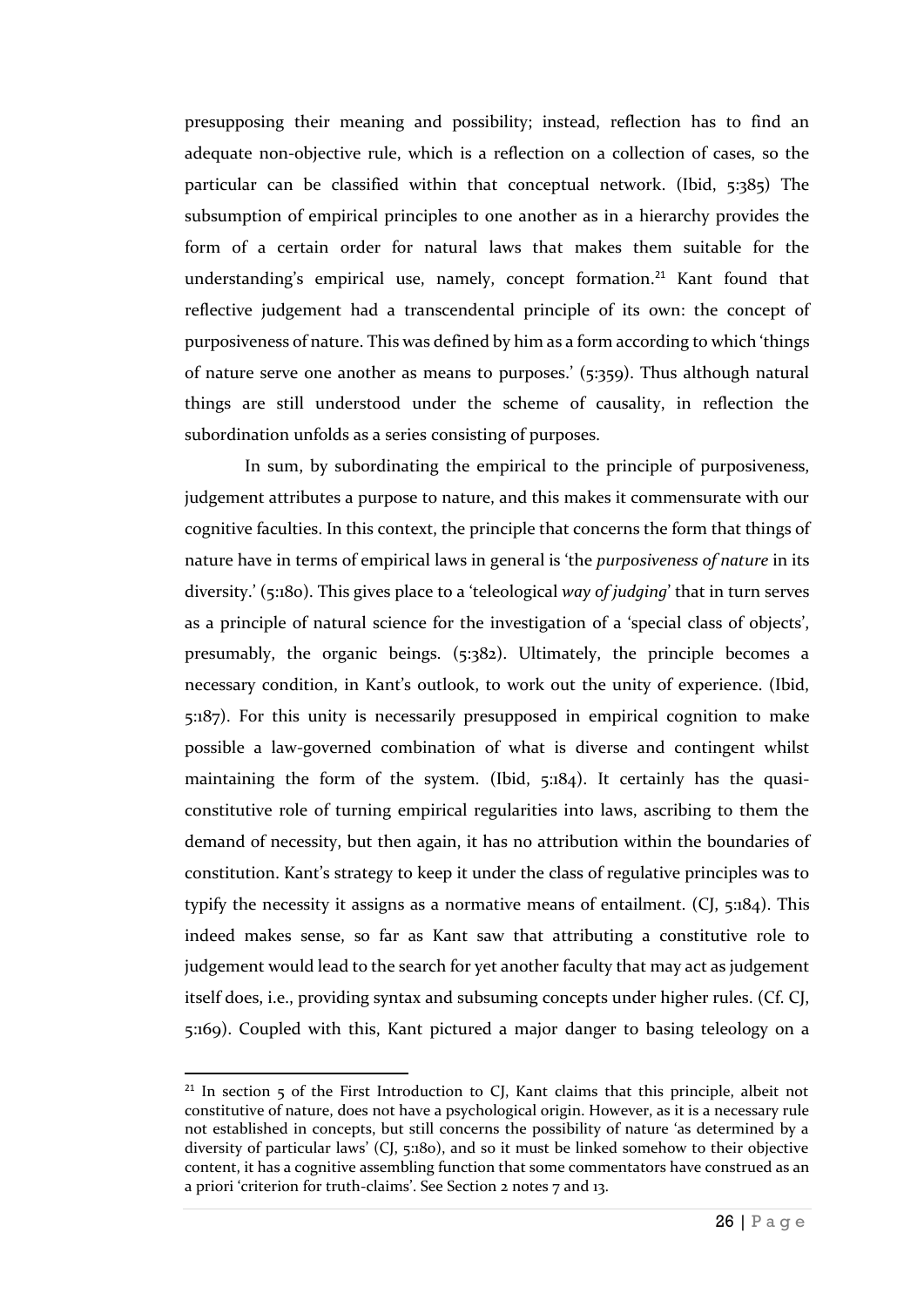constitutive principle. For it would imply that natural causes are taken to be real intentional actions and purposiveness had to be raised to the level of rational concepts. Such a demand would then require from nature an indubitable evidence for the structure of purposes in objects which, as far as their phenomenal presentation concern, preclude any way of conceiving of them in terms of intentions. (CJ, 5:361, Cf. §§78-84).

So far, we have examined the role of reflective judgement under the rule of its transcendental principle. Let us now move on to the structure of purposiveness itself, so we can recognise the essential feature implied in our notion of an organised being. In section 10 of the Critique of Aesthetic Judgement Kant presented a stripped-down account of purposiveness to understand its pure transcendental structure. This is thought in terms of the form that purposiveness gives to the relations it makes possible. In this sense, its form projects a *special type of causality* (CJ, 5:360) fixed in the concept's a priori capacity to determine the existence of an object, such that it is possible for an agent to become the cause of the object of her representation. In this respect, what is determined to modify the faculty of desire is the will according to either the concepts of nature or the concept of freedom. Previously, in the Second Introduction and in §5, Kant defined the will as an agency that acts in accordance to concepts, and the act of willing as a relationship where the faculty of desire stands to the object.<sup>22</sup> (5:178; 5:222). With this, Kant made it clear that such a causality, insofar as is determined through concepts of reason, is contrasted to the mechanical causation effected amongst objects of experience, which implies blind necessity.  $(5:221-2).^{23}$  So it is solely the possibility of determining the existence of an object through its concept what concerns the pure form of purposiveness as a special causality. Back in §10, Kant shows this transcendental form in abstracting the psychological element of the feeling of pleasure, so he is able to specify it as a relation in which the object stands as the concept's purpose and the concept's causality has a purposive form, a *forma finalis*. (5:220). This type of causation can thus be seen as a reciprocal or circular relation where  $(i)$  the effect triggers the cause and  $(i)$  the cause has a *visible* end as its effect (the object's existence). In other words, the concept, as determining the cause of the existence of the object, already carries the effect towards

<sup>&</sup>lt;sup>22</sup> More accurately, the power of desire determined by concepts amounts, according to Kant, to the will. (CI,  $5:220$ , also  $5:178$ ).

 $^{23}$  Although, the actual effecting something through action falls under the laws of mechanical causality.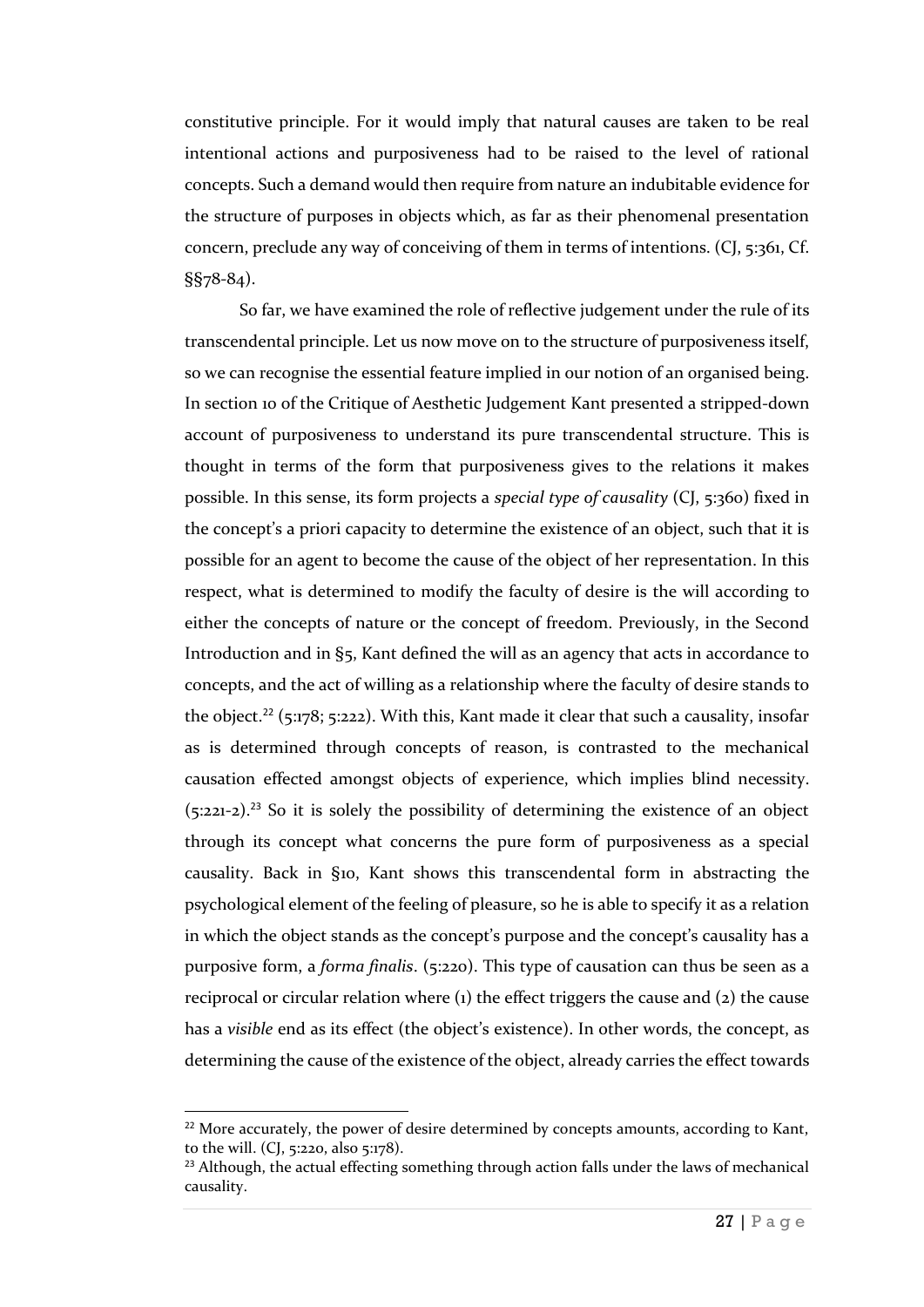which it tends in the first place. And it is precisely within the span of the two terms' relation where the self-determination of the will to act by means of a concept occurs.

Kant broke down reflection's principle into formal-subjective and materialobjective depending on its relation to a presentation, whether it be a concept or an intuitive reference to our cognitive faculties.<sup>24</sup> Given the scope of this discussion, I will focus on the material objective character of purposiveness of nature which, as shown above, calls into play the causality that has the form of a purpose by virtue of the concepts of nature, the sort of causality that we found in the dynamical conception of nature according to ends, or *nexus finalis*, and the structure of living forms. Other forms of objective purposiveness include the experiences of the agreeable, the good, perfection, usefulness. But for now, it suffices to say that the subjective character of purposiveness was thought by Kant to be involved in the free interplay of faculties of reason when they evoke the beautiful. And in any case, what must be remembered, is that judgements of taste and teleological judgements bear an isomorphic structure in virtue of their both being judgements of reflection.<sup>25</sup>

Kant dealt with objective purposiveness by appealing to conceptual reference. In this case, the thing's purposiveness is a subjective feature that is not fit to be an element of knowledge: it is coupled only with sensible presentations. Yet, in this operation, reflection refers the presentation to a concept of nature. Hence, this presentation has an objective basis because it reflects 'the harmony of the form of the object with the possibility of the thing itself according to a prior concept of the thing that contains the basis of that form.' (5:192). In this operation, reflective judgement descends to the base of intuition and finds a corresponding concept for the presentation, either in the sources of imagination as in art or in 'nature's power to produce things in terms of purposes' –the so-called technic of nature. (5:390).

To exemplify, imagine I come across a silky shell attached to a leaf. Very quickly I connect it with a concept of a purpose: it is a chrysalis whose form and function has the purpose of nourishing a larva whilst it goes through the process of

<sup>&</sup>lt;sup>24</sup> To be more precise, Kant included a third alternative, namely, the formal objective purposiveness manifested in geometrical figures' 'relative perfection'. This concept involves the apprehension in pure intuition (space) of a form that accounts for the purposive harmony to which our cognitive faculties conform. In the absence of any definite cognitive content, i.e., a constructed concept and/or further empirical concepts attached, it amounts to its immaterialness, but it is still objective due to the involvement of pure sensibility in its presentation.  $(CI, 5364-5)$ .

 $25$  From these two, Kant derived respectively a critique of aesthetic judgement and a critique of teleological judgement.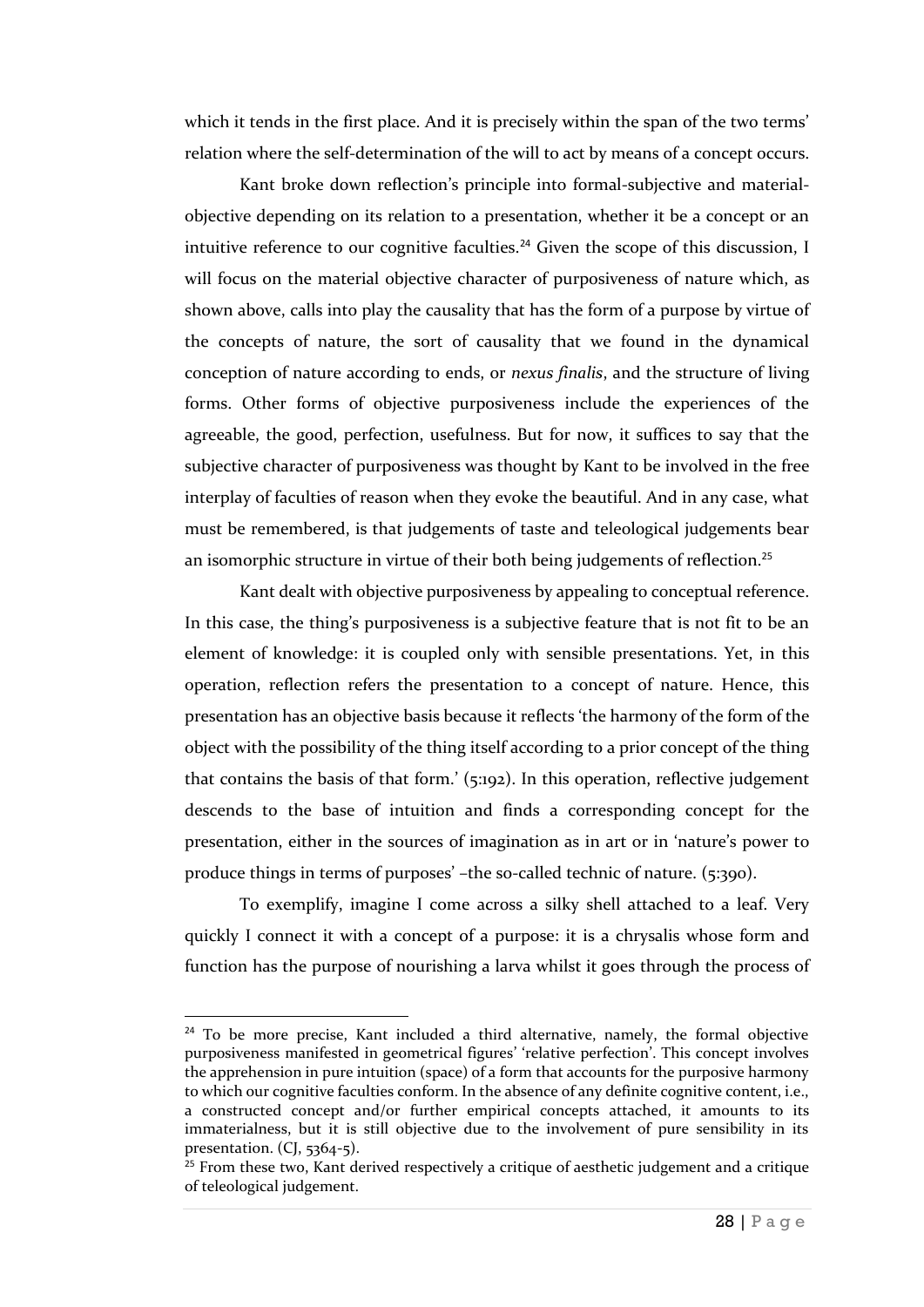transforming itself into a butterfly. Here the circularity of purposiveness lies in *the concept of a chrysalis* insofar as it is *for us* a *forma finalis*: the caterpillar is drawn to its metamorphosis *as if* by the effect the concept—by the very form it projects—is expected to bring about. Furthermore, as soon as I detect the shell's *utility*, I am, according to Kant, spelling out the 'extrinsic' character of objective purposiveness. Let us imagine an entomologist is next to me. In examining the specimen, she concludes that it is the shell of a Ulysses butterfly. To her expertise, what we are perceiving is a *perfect* instantiation of the concept of a Ulysses butterfly's chrysalis because, using Kant's words, it has 'everything that is required for being a thing of this kind'. (CJ, 5:227). Now, suppose we are lucky enough to spot one of these butterflies. We both feel enthralled by the experience of seeing one and agree that: 'this specimen is truly beautiful'.

Kant maintained that in an aesthetic judgement like this, the determining basis is not the concept of the butterfly or the perfection of the chrysalis instantiation. For the aesthetic reflection contains no cognition whatsoever. (Ibid, 5:228). Thus, what was actually evoked in the aesthetic experience is, according to Kant's characterisation, an underlying intuitive form that is, as it were, unleashed by the form's arrangement of colour and shape in the butterfly. Its beauty, albeit purposeful has no purpose. Otherwise said, when we observe attentively, all the parts of this organism, the rich black stripes bordering the electric blue of the butterfly's wings, the vibrancy of the wings' shape or the delicate and tint variations and twists of its flight do not point to any explicit or implicit end. However, the arrangement as a whole seems to us to be a product of design, and since design evokes an intentionlike idea, the form appears purposeful, although without a purpose. (Ibid. 5:236). This is then a presentation of formal, purely subjective, purposiveness: a beautiful object.

In taking the example of organised beings, it is manifest that the will is not in fact a condition of possibility for purposiveness, neither is the explicit positing of a purpose. Instead, Kant shows that purposiveness, insofar as it is itself an a priori structure, influences in the case of reasoned beings their will, but is presupposed in all their purposive acts. And given that for Kant living beings are not endowed with reason, but can only be thought in terms of purposes, in virtue of this transcendental structure it is possible to 'abstract entirely from the question as to whether natural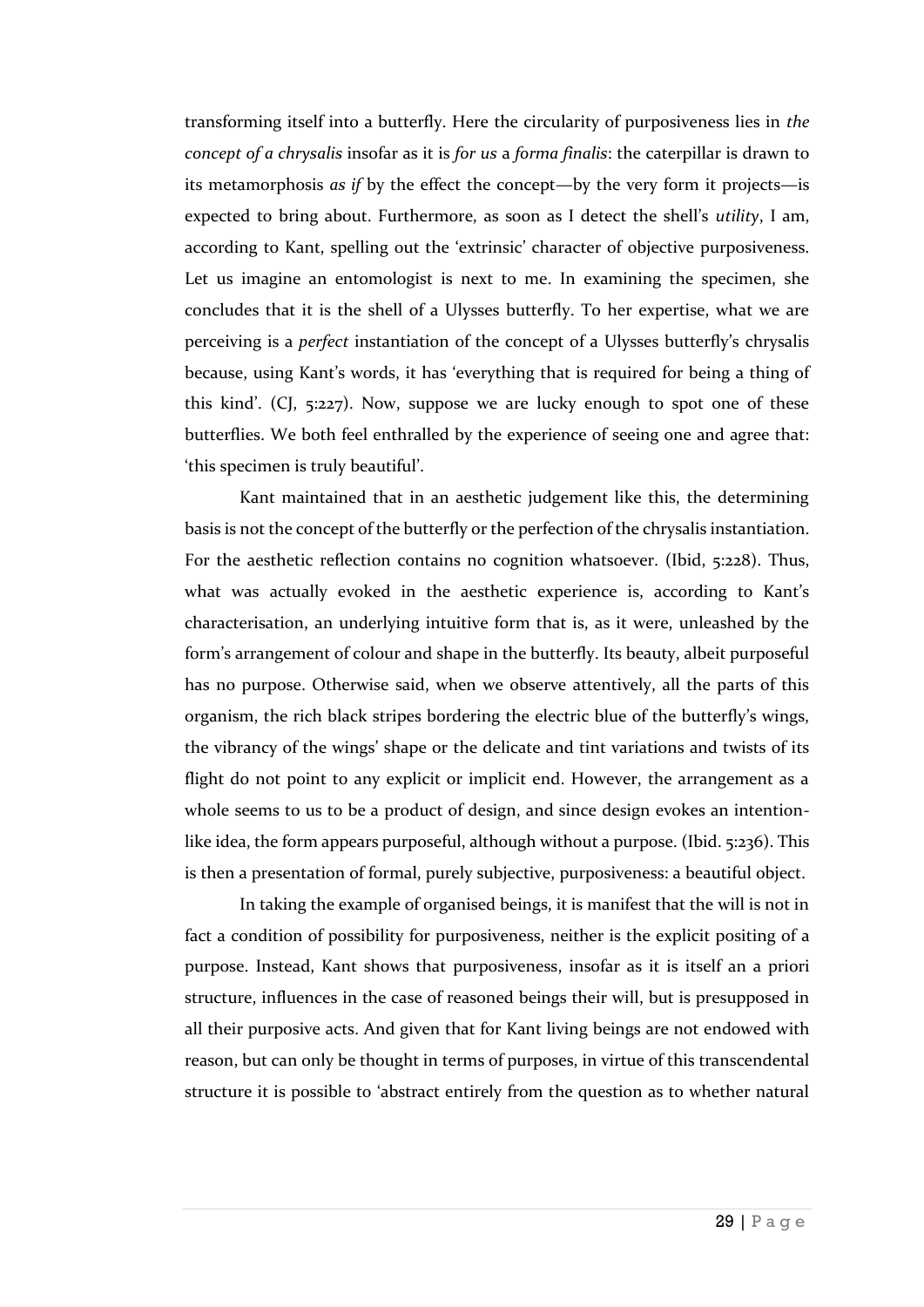things -for example -are purposes intentionally or unintentionally.'  $(5:382)^{26}$ . This principle, when applied to some natural products, relieves us from the need to resort to a real or ideal agency that accounts for the intentional production or production according to rational design, distinctive of some teleological arguments that posit organic beings as mere artefacts. In any case, the alternative of the technic of nature, and therefore the application of the problematic concept of intention to nature, complies with a 'critical treatment' provided only by reflective judgement, for it is impossible to justify it as a relation that has objective reality. (CJ, 5:395-6).

However, what is noteworthy regarding teleology is that for Kant all teleological arguments have their basis on reason. And also, that they must be put to good use for the sake of science, employing their unifying propensity for the heuristic investigation of contingent empirical laws. That is one of the aims of the *Critique of Teleological Judgement*, as he argues in the Critique of Teleological Judgement: '[teleology only proves that] in connecting experience with the supreme principles of reason, we are absolutely unable to form a concept of how such a world is possible except by thinking of it as brought about by a supreme cause that *acts intentionally*.' (CJ, 5:399). The CPR provides an antecedent of this critique, where Kant grants nature the appearance of purposiveness in virtue of its connexion with the idea of a supreme being, which common reason supplants for the idea of the unconditioned. The supreme being will be associated with the field of the supersensible in the Critique of Reason, and in both works displays the same function, namely, to establish a normatively 'the purposive unity of things', which is aimed at giving rational support to the notion of the world '*as if* it had sprung from the intention of a most supreme reason.' (A687/B715). The expansion performed by the idea upon the bounds of the empirical results in our belief that such an order must have been the teleological work of a supreme intelligence. In this context, the illusion serves a primordial function:

 $26$  In other words, as this is only a normative application of a maxim of reason seen from the perspective of its conceptual structure, *judging* the relation of natural products to an agent that endows them with intentionality is not necessary, but only contingent, so we can either apply it to the whole of nature or not, or to things that appear organised and thus imply the idea of intentional production. For the reflection on the technical attribution of nature only results meaningful when the presentation comes across as something 'commensurate' with our cognitive powers. (Cf. CJ, 5:398-99). A similar interpretation is provided by H Ginsborg, who explains that for Kant, 'even if an object is not in fact intentionally produced, or produced in accordance with a design, it nonetheless can qualify as a purpose. All that is required is that we be unable to understand its possibility except on the assumption that it was produced according to design.' (Kant on Understanding Organisms as Natural Purposes, in Watkins et al., 2001, p. 232).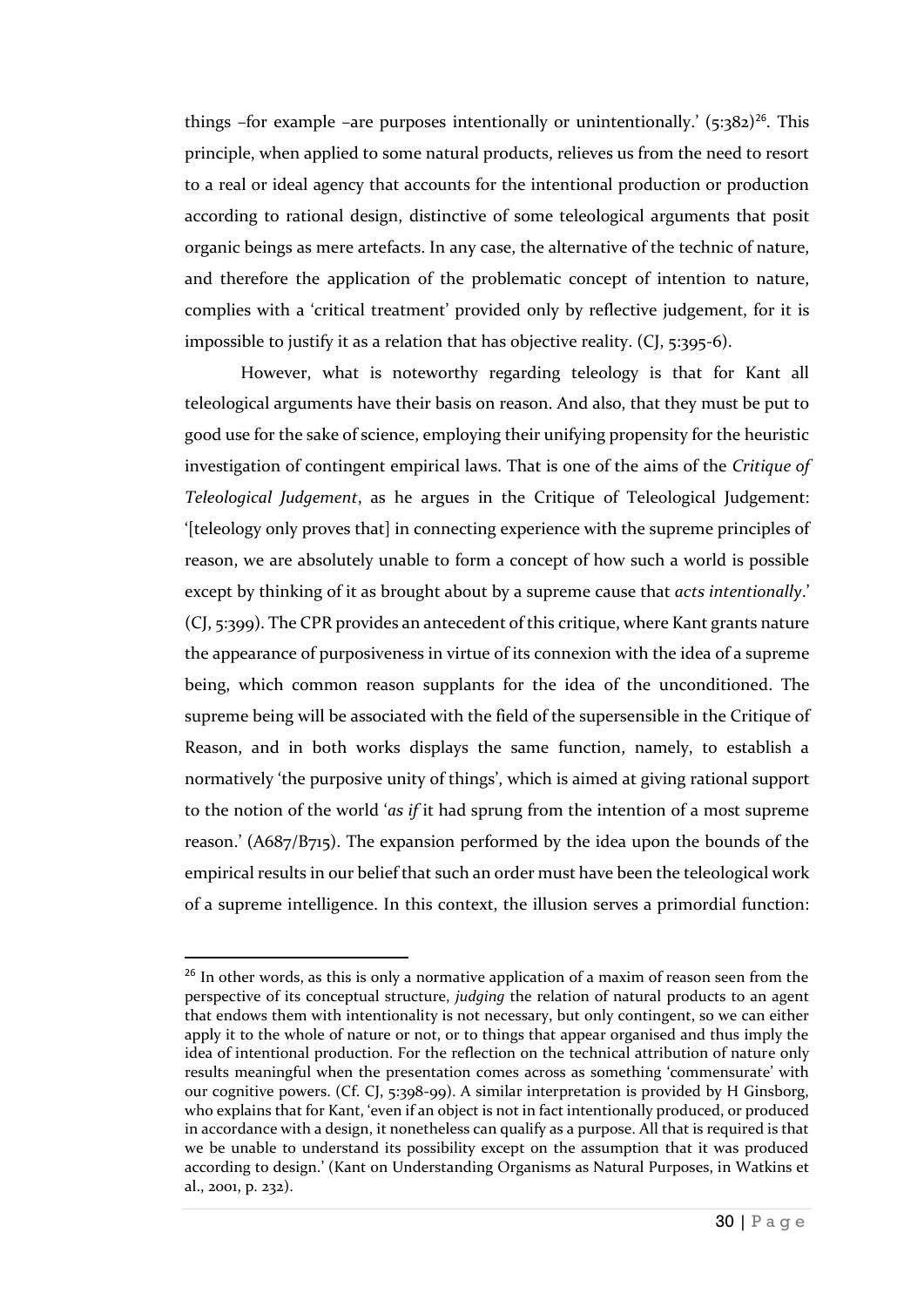the integration of the world into a teleological connexion (*nexus finalis*) that is in accord with the unity of reason. Similarly, the notion of the world as a teleological whole had a further function, namely, to project the type of 'unity characteristic of a purpose' on empirical laws in order to achieve the integration of knowledge into an *architectonic* that minimises the uncertainty due to the vastness of contingent events.<sup>27</sup> More specifically, within this sort of whole the parts are organised according to a purpose, says Kant:

'to which all the parts refer and to which in the idea of the purpose they also refer amongst one another, mak[ing] possible the fact that every part can be missed if the remaining parts are familiar, and the fact that there is no place for any contingent addition or indeterminate magnitude of the whole's perfection –i.e., a magnitude that does not have it's a priori determined bounds.' (A833/B861).

This type of whole, he adds, is analogous to an 'animal body' whose form is structured rather than merely stacked like an aggregate manifold. Each part is in relation to the others and to the whole, such that its growth does not equate with the mere addition of homogeneous units, but builds up efficiency and strength in virtue of its purposes 'without any change of proportion'. In consequence, under the idea of purposiveness the systematic unity of the world appears to us *as if* it was 'an organism'. The order of the manifoldness of cognitions is thus applied in accordance with the idea of purpose yielding a 'technical unit', namely, the unity characteristic of a purpose, one that Kant associated with art. (Ibid).

In the third *Critique*, Kant went on to elaborate in more detail the so-called technical unity, by enlarging the extension of the principles to reach the realm of particular empirical laws, specifically, to 'what the universal laws have left undetermined in them', such that this unity can be viewed as 'if they too had been given by an understanding'. (CJ, 5:180-2). Furthermore, the technical unit refers to the organic whole as something woven together by reflective judgement via its subsuming operations. (Ibid, 5:359, 385). Judgement reflects on nature's causality as

<sup>27</sup> This interpretation goes along the lines of Barry Allen's in *The Abys of Contingency*, where he claims that the concept of *Zweckmäßigkeit* in the CJ serves to overcome 'the two faces of radical contingency in the system of knowledge, first in empirical concepts and then in natural systems. (p. 375).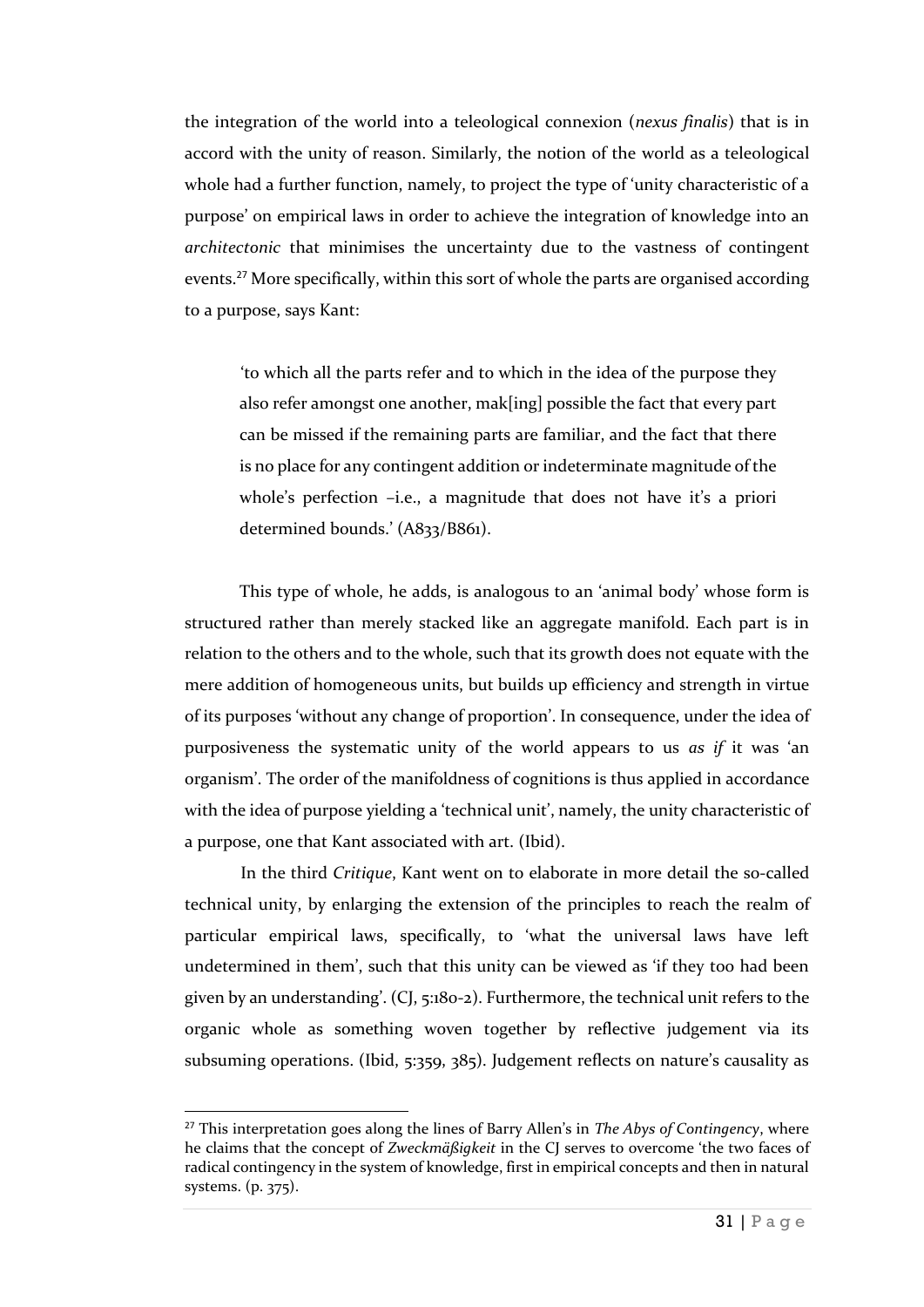an ability to produce things either in terms of final causes (technic of nature) or on the basis of mechanism, two maxims which combined by reason in a normative way lead to the unification of empirical phenomena. (CJ, 390-91, Cf. 5:406). Accordingly, when judgement reflects, it achieves the unity of particular properties in an individual entity through the recognition of specificity despite the prominence of the relative universality of the principle of reflection. Under the maxim of *nexus finalis*, judgement descends on the terrain of empirical particularities in nature and subordinates one another as purposes under a principle that Kant called the 'law of specification of nature' regarding empirical laws. (Ibid, 5:186). This alternative plays down the view that the mechanism of nature is the only valid explicative basis for the scientific investigation of some natural products, whilst at the same time allowing that the link between the use of the concept of purposiveness and a divine principle be so cancelled. Nature then can be conceived to be normatively purposeful and mechanical in itself and then science can talk about *products or creations of nature* being compatible with empirical laws administered by reason.

This sets the stage for the antinomy of teleological judgement. As noted earlier, Kant granted nature the semblance of purposiveness, this would allow us to see nature as an intelligent producer of things. However, as nothing in experience impels us to the conclusion that nature is an intelligent being, the question of such an assumption was transferred to the rational justification for the purposive relations we attribute to nature, and especially, to certain natural products. This assumption did not come without problems, since this rationalisation is concerned with keeping the stricture of science intact despite the introduction of a lawfulness different to that of universal laws of the understanding. Altogether, where reflective judgement's job concerns the investigation of nature, it draws an analogy between the latter and reason's purposive architecture. In fact, nature's displays of contingent chains of events makes it suitable to adapt to reason's patterns. Kant found this, as it were, plasticity to be the proof of nature's original contingency.

Even the connexion between the categorial structure of the system and the subsystems of empirical laws remained contingent in Kant's view. (CJ, 5:187). And precisely because the order of contingency is not completely reducible to laws under the system, there is a vast number of nomological subsystems that cannot be scientifically determined. Especially, the abyss of contingency in organic forms, to use Barry Allen's characterisation, makes it impossible for biology to become a science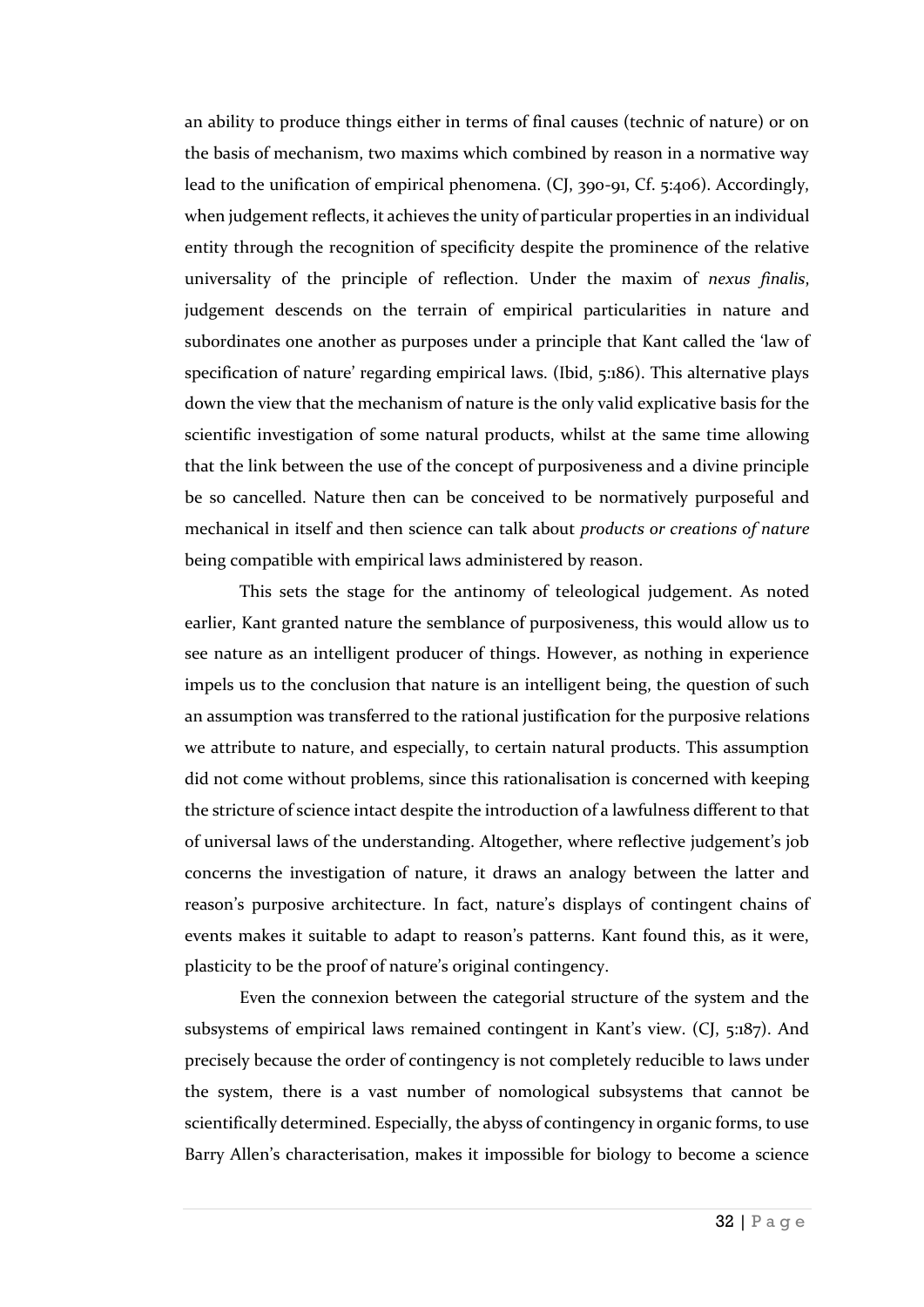under the Kantian universally apodeictic standards of truth. (Allen, 2003). The inherent chasm allowed by the system of science in Kant's approach opened up the path to contingent series of events that admit alternative non-demonstrative accounts. However, he thought that the purposive nature of organised beings was able to be transcendentally deduced. This implies the presupposition that organised beings are purposive because we observe in them a certain structure that I will describe in the next section.

#### **1.4. The Antinomy of the Teleological Judgement.**

With the *Critique of Judgement* Kant provided an unprecedented framework in terms of which biological theories could be conducted.<sup>28</sup> It justified the introduction of the concept of purpose as a methodological guideline that could put science closer to the understanding of living beings without having to resort to impossible demonstrations about their origin and real nature. This breakthrough in Kant's critical work came out in a time when a controversy was held between the advocates of the theological conception of the universe and those who saw in materialistic principles a way to escape teleological thinking. Biology, however, kept underscoring the limits of mechanical explanatory models. Something about the structure of organic beings, their behavioural features and whole make-up, did not quite adapt to the mathematical quantification of matter and the type of causality of mechanical relations, viz., all those alterations in a body, including movement, that are applied from without. Yet, it was largely agreed that the mechanical model was the most reliable conceptual framework for securing scientific knowledge.

The mechanistic paradigm, promoted by Descartes in the seventeenth century and then reinforced by the powerful advent of Newtonian science, was still

 $28$  Though it is sensible to note that Kant's influence did not irrupt straightforwardly into the German biological circles, his contribution to biology through teleological theory and heuristic explanation is undeniable. According to Timothy Lenoir, Kant's biological theories were rather passed on by Johhann Friedrich Blumenbach and Georg Christoph Lichtenberg in the beginning of the nineteenth century. (*The Strategy of Life*, 1982, p. 3). Others who were Kantians in their naturalism were Christoph Girtanner, *Über das kantishsche Prinzip für die Naturgeschichte* (1796), Markus Herz *Versuch über den Schwindel* (1786), and Johann Christian Reil, *on der Lebenskraft* (1795). For a detailed account of how these different movements were influenced respectively by Schelling and Kant, see *Mécanism ou organicism? Schelling et la "cause positive" de la vie*. (Schelling and Schmitt, 2007).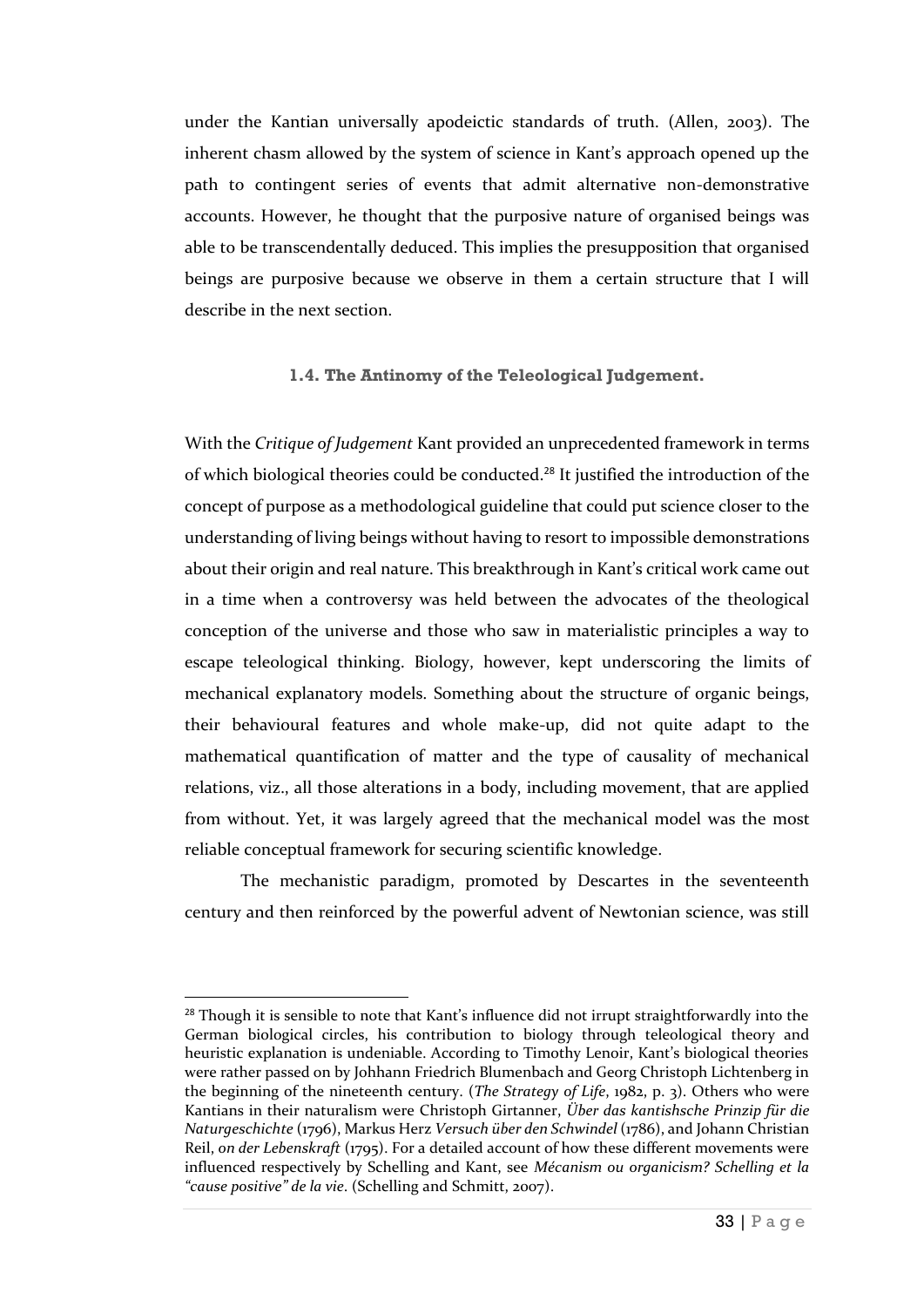reigning in the late eighteenth century.<sup>29</sup> Mechanistic causation, a notion that can be traced back to the Aristotelian principle of efficient causes, rapidly became a reductive strategy that explained almost everything; even the human mind was seen as 'an engine for producing ideas'.<sup>30</sup> This approach, still employed in present-day scientific discourse, was also embraced by the Enlightenment 'as the model to explain all phenomena of matter, life and mind.' (Richards, 2002, p. 308). Kant, being himself a sympathiser of the *Aufklärung* programme in Europe, was not immune to its influence. Actually, scholars agree that the first *Critique* strongly advocated the Enlightenment's rejection of teleology in favour of machinery-type explanations of nature and the rational part of the mind. (Beiser, 1987, p. 13). However, in spite of the privilege he granted to mechanistic principles, Kant sought to extend the rigour of the scientific discourse to biological organisation. Particularly, he aimed at limiting the pretensions of the mystics of metaphysics, the "aestheticists of science' and the rationalist tendency to lure into vitalism and transcendent theories of design. (Zammito, 1992, p. 180).<sup>31</sup> John Zammito argues that Kant sought to consummate the hegemony of the *Aufklärung* whilst dismantling the metaphysical aspirations of the *Sturm und Drang* led by Herder, whose formulations descended in 'excesses' espousing pantheistic views grounded on the vindication of Spinoza's philosophy in the Germany of the 1780s. (Zammito, 1992).<sup>32</sup>

Kant did not deny that living nature appeared organised in terms of purposeful activity, but to assert that there is an invisible universal force that works

l

 $29$  This is evidenced by Timothy Lenoir, who claims that a number of biologists at that time were seeking a foundation for a unified theory of life that could be adapted to the methods and conceptual framework of Newtonian science. (Ibid, p. 2). Even Darwin in the midnineteenth century, 'wanted to make his theory as Newtonian as possible', that is, unify organic processes under unbroken natural law. (M. Ruse, *The Darwinian Revolution*, 1979, pp. 199, 239.)

<sup>&</sup>lt;sup>30</sup> The outset of mechanistic reductionism is often connected with Descartes' parsing of the wealth of existence into *res cogitans* and *res extensa*. Going onwards everything that was associated with the notion of body had to be understood in terms of machinery behaviour, and since Descartes, the behaviour of organic beings was trated as a branch of physics. (Richards, 2002, p. 308).

<sup>&</sup>lt;sup>31</sup> John Zammito debatably conflates two different groups of investigators of nature: On the one hand, Herder and Goethe, who were called the 'aestheticists of science' and were accounted members of the *Sturm und Drang* movement, and the pantheist *Naturphilosophen*, who develop their theories in direct response to Schelling, like Carl Friedrich Kielmayer and Karl August Eschenmayer.

<sup>&</sup>lt;sup>32</sup> Actually, he claims that 'the Third Critique was a continuous attack on Herder', especially the third moment of the CJ, the *Critique of Teleological Judgement*, and that 'Kant's hostility to the *Sturm und Drang* was one of the most important motives behind his entire enterprise of a treatise on aesthetics.' (Ibid, 10; Cf. Introduction pp. 1-8).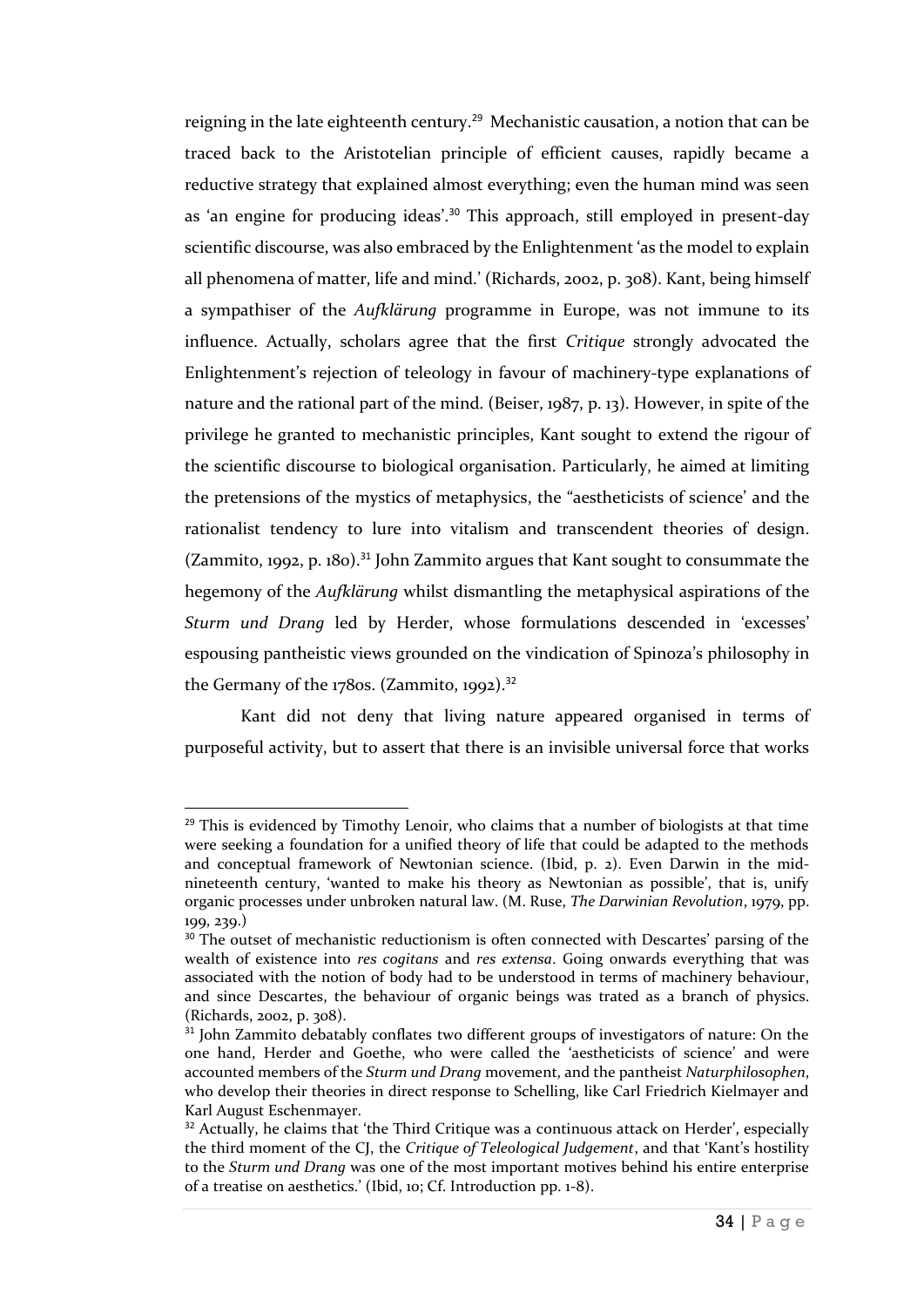within matter and animates it, as Herder claimed, to the extent that all creation is a gradient organisation towards perfection of that same animating force, was odious to his cause. As the baseline argument in Herder's *Ideen zur Philosophie der Geschichte der Menschheit*, the assumption of 'an invisible realm of forces' relied heavily on the analogy of nature to postulate the thesis of the continuity between organic and inorganic forms by means of a *spiritualised matter* that ultimately strives for perfection in the completed form of human kind. Evidently, this was for Kant the result of dogmatic speculations and scholastic abstractions that have no place in philosophy, not in the least in science. (*Anthrop.*, 8:54, CJ, 5:391). So as expressed in his *Review of Herder's Ideas*, the philosopher should force herself to constraint before 'monstrous ideas' and if need be follow the expansive guidelines of reason but with caution. (*Anthrop.*, 8:50-56). But regardless of his antipathy towards hylozoism and dogmatic teleological thinking, Kant could not overlook the fact that Herder urged his theoretical attempt upon an onerous question resurgent at that time, viz., the impossibility of reducing life to the laws of inert matter.<sup>33</sup> And although the mechanisation of life was desirable, it implied the reduction of its complexity to physical and chemical laws and, therefore, the forceful elimination of the purposive facet we see in organic beings. On this account, Kant sought a restricted integration of biology into the system by means of the transcendental principle of teleology, which accounts for purposeful activity without overstepping experience's boundaries. 34

Broadly taken, Kant's critical strategy lied in the imposition of normative standards to the concepts of purpose and architectonic design in order to make them suitable for physical theorising. Teleological judging could become a principle of natural science as long as it were used not to constitute concepts—given that reason is unable to prove the objective reality of natural purposes—but 'to discover many further laws of nature that would otherwise remain hidden for us since our insights into the inner nature of its mechanism is so limited.'<sup>35</sup> (Cf. 5:396-7). With this

<sup>&</sup>lt;sup>33</sup> D. Henrich "The search for a philosophy that could overcome alienation from life was widespread at that time."  $(2008, 17)$ .

<sup>&</sup>lt;sup>34</sup> In this context, biology was classified as a branch of natural history, which Kant viewed with suspicion due to its propensity to throw up 'shaky hypothesis', while scientific description was crowned as 'a science with the splendour of a great system'. (*Anthrop*., 8:162).

<sup>&</sup>lt;sup>35</sup> Thus, for example, in §72 of CJ, Kant holds that 'no one has doubted the correctness of the principle which says that we must judge certain things in nature (organised beings) and their possibility in terms of the concept of final causes, even if we demand to use this principle only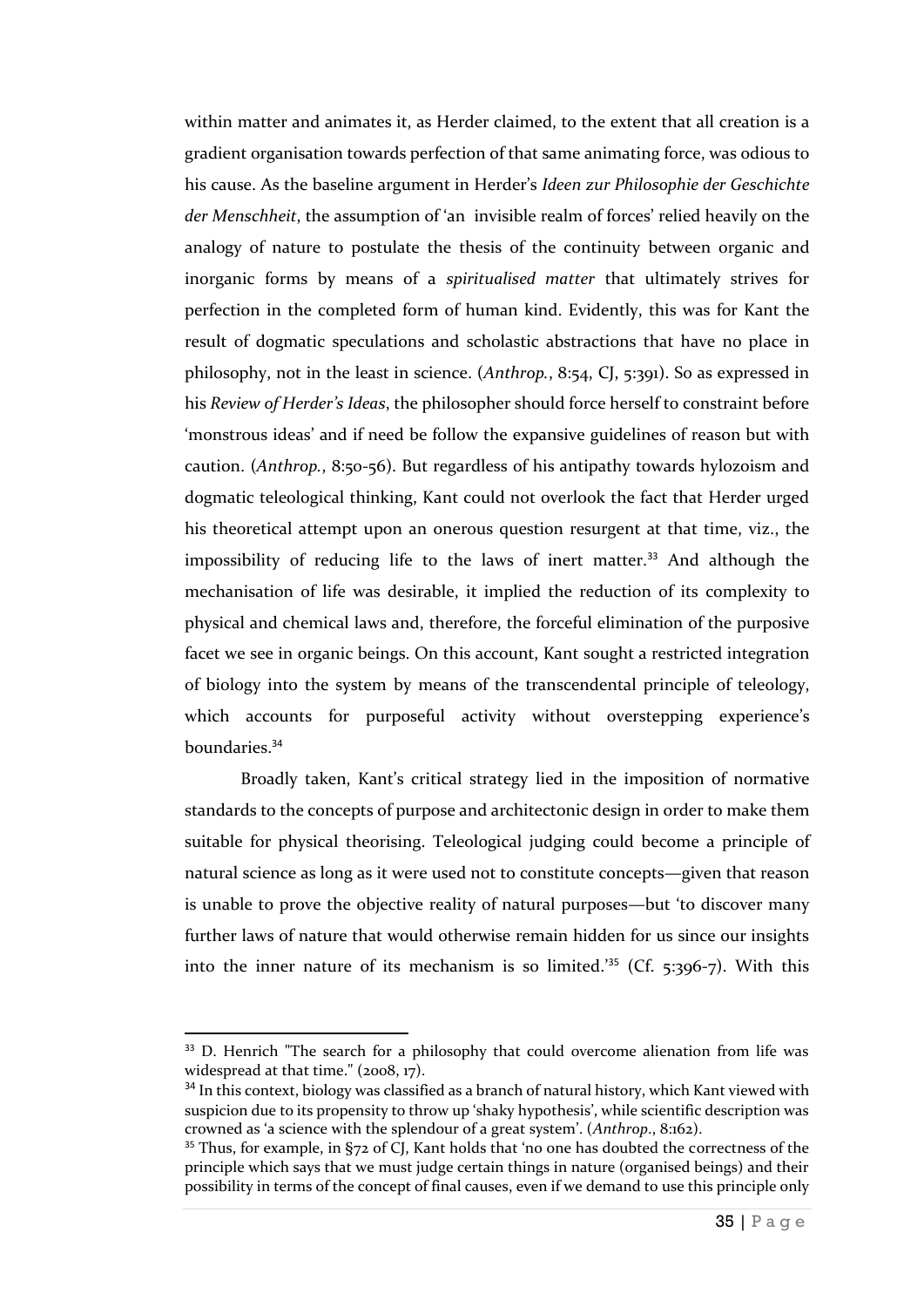attribution, the rule of purposes would then provide the corresponding concept for making organised phenomena *explicable* to some extent. (CJ, 5:383). Nonetheless, the concept of purposiveness remained a 'stranger in science'. Whilst the emphasis on its normative character put biology inside the range of natural science, it did not make it reach the status of authentic pure science. This limitation was a deliberate methodological step that need be taken, in Kant's view, to advance the claim that although not strictly scientific, teleological judging could be combined with mechanistic maxims to further the aims of mechanistic science.<sup>36</sup>

Kant's position was that living organisms should be construed as neither artefacts nor machines, but rather as natural products implying a purpose. If science introduce the idea of a *technic of nature*, otherwise regarded as the analogical reflection according to which nature's products harmonise with our concept of purpose (CJ, 5:393), it would be possible to propose a new type of causality that unfolds according to concepts. In this way, one could come up with the notion that the conditions attached to the natural product's form and necessity stem from a paradigm *peculiar to our human cognitive powers*. (Cf. 5:398). Moreover, in Kant's view, the sheer fact of nature's contingency makes its products' form viable for the conjecture that they 'had come about through a causality that only reason can have.' (CJ, 5:370). This resolution, however, did not dodge the contradiction implied in biological organisation, viz., while we cannot deny that an organic being is a natural product, and therefore contains natural necessity, when we judge it to be at the same time a natural purpose, we admit it contains a contingency relative to its empirical relation. (5:396). According to Kant, this is actually only a specious problem that calls for a critique of teleological judgement when reason strays itself in a dialectical deviation. To make sense of the antinomy that arises when we judge the possibility of organic beings, let us review briefly Kant's concepts of mechanism and of organic being.

When a natural product is judged to be purposive, Kant holds, it is considered in terms of a *natural purpose*, that is, it is assumed to exist as '*both cause and effect of itself*'. (CJ, 5:370). Accordingly, organic beings are possible only as natural purposes

l

as a guide for observing these things so as to become acquainted with their character, without presuming to investigate their first origin.' (5:389).

<sup>&</sup>lt;sup>36</sup> Indeed, as Richards evidences, for Kant 'only mechanistic principles or laws involving mechanistic causes could really serve to explain natural phenomena, organic or otherwise. Principles that jumped the world to come, leaping over the limits of mechanism, simply landed beyond the range of sober science." (Richards, 2002)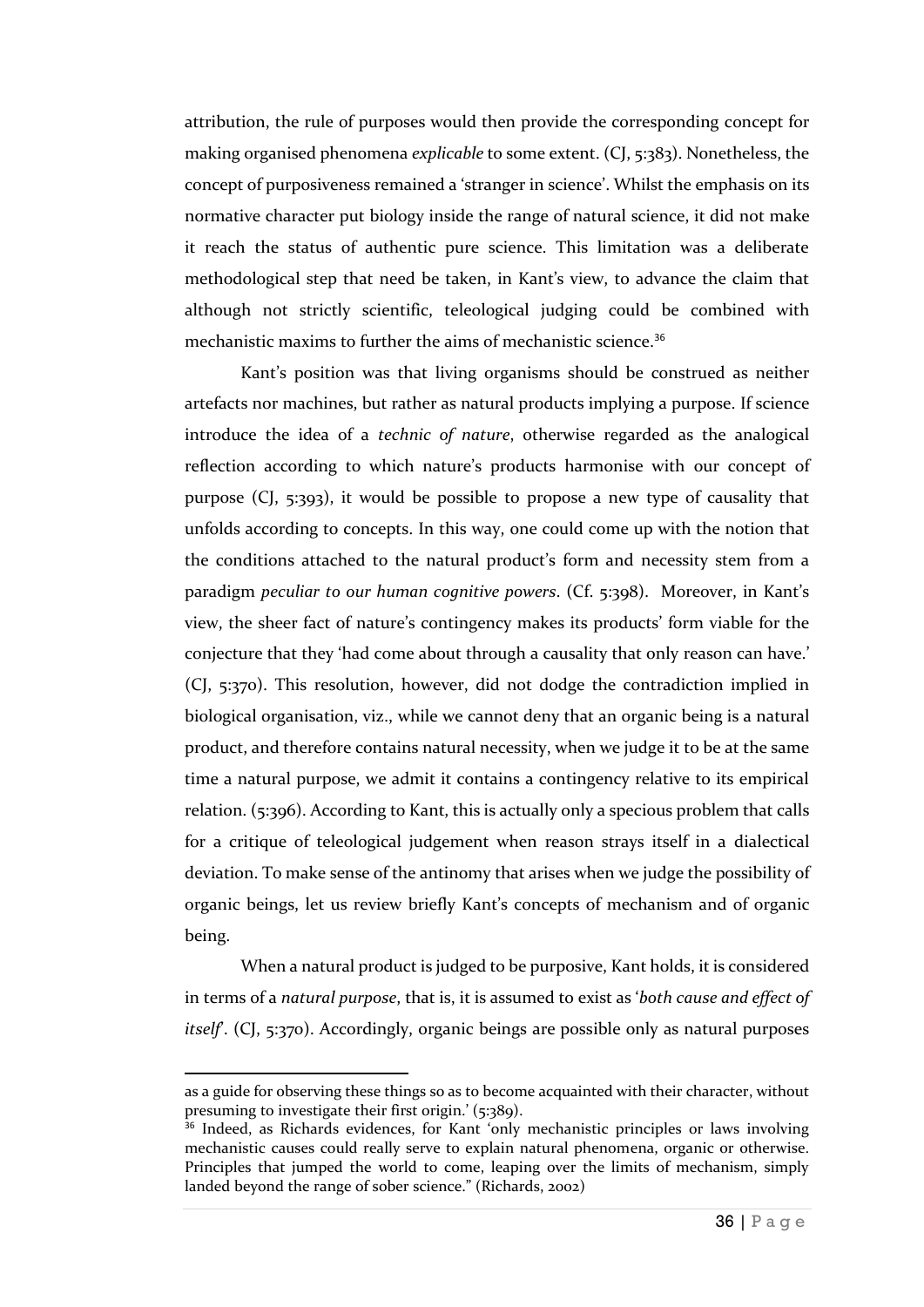because only through this concept we are able to make sense of their inner form. (5:683). It was noted earlier that the *idea of the form of the whole*, with its telic character, reproduces a functional relation between the whole and its parts, such that it makes us think of it as if it were 'an animal body'. Such a unity is referred to the concept of species as cause and effect of itself, so the entailment of a purpose yields a real technic which involves, according to Kant, 'the concept of things as natural purposes.' (CJ, 5:421). A reciprocity forms the circular structure of causality that is manifested through the self-generation of the species without appealing to its concept as the only cause. In other words, Kant wants to dismiss the idea that organic beings are artefacts or creations of a rational agent whose concept acts as the cause of the species by means of its will.<sup>37</sup> To clarify, the idea of technical unity determines the interdependence between the parts and the whole to the extent that the whole of an organic being is not the effect of the constitutive parts, but at the same time, cause and effect of the parts, and the same is established, *mutatis mutandis*, of the parts.<sup>38</sup>  $(5:373).$ 

In §64, Kant uses the example of a tree which acts both as cause of itself in 'generating itself', and as effect of itself in 'being generated by itself ceaselessly'. (5:371). Here the circuit of purpose obtains at two different levels. One is the iteration of the concept of the species in the process of reproduction: the tree gives birth to another tree. A second one refers to the preservation of individuality through the preservation of the concept of the species in the process of 'growth': the tree remains a tree regardless of the modifications that come with its development. Since this type of augmentation is not the mechanical aggregation of units that results in size increment, Kant identifies it with a process of self-generation of the ontological substrate of the species whereby some material ingredients are assimilated 'until they have the quality peculiar to the species'. Thus, through this process of 'separation and recombination' of the raw materials we become aware of the 'very great originality' of

<sup>37</sup> This is the basis of Kant's rejection to the theory of *individual preformation* over *epigenesis*.  $(CJ, 5:423-4)$ .

<sup>&</sup>lt;sup>38</sup> In consequence, H. Ginsborg explains that it is not our concept of the organic being, the particular species, what is responsible for the unity of the organism, otherwise it would be an artefact of our own, rather it is responsible 'for our ability to grasp the organism in a unified way.' (*Kant on Understanding Organisms as Natural Purposes*, 2001, p.235). The question arises, however, as to whether there is an inner concept to the organism that serves both as the ground for our cognition and as ground of itself. However, as we can only take the grasped concept only as a guiding principle, Kant suggests that we should not try to explain its origin in attempting to find an object for it. (CJ, 5:390).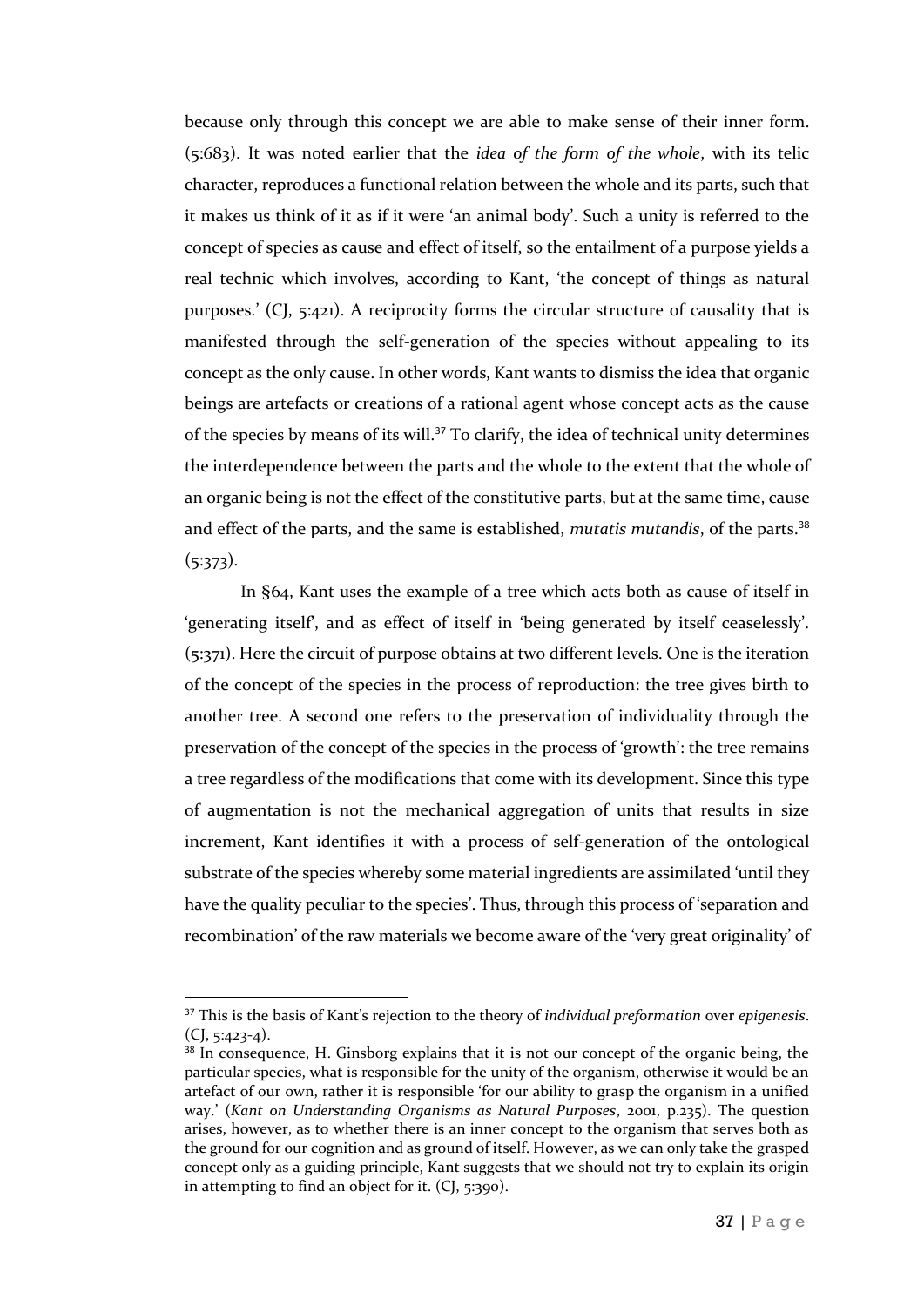the 'hidden mechanism' of the organic. (CJ, 5:371). And what we can judge from it is that the "formative force that propagates itself" is directed as if that were its purpose, whereas mere mechanism implies an involuntary force that simply effects movement externally in another thing. (CJ, 5:374).

To illustrate Kant's idea of organised beings, let us compare it with a rock. A rock is a composite of sediments gradually deposited and compacted in a given period of time. Here the formation process reveals, first, that the accumulation of its components was randomly produced, and second, that the components themselves do not share a functional relation with the whole of the rock since it is merely the aggregation or disaggregation of bits of material and not a role each bit would perform within the whole of the rock. Now let us think of a plant in a very simple way. A plant has different organs or parts that perform their unique roles. This means that they do not seem randomly added parts that have an extrinsic relation to the rest of the aggregation, like the rock. For example, the leaves have the function of promoting photosynthesis, which fuels the plant with enough energy for its activities. If we cut all the leaves out, the suppression of these parts' function has an impact on the overall subsistence of the plant. So, the appearance of self-subsisting functionality gives us a sense that nothing in the organic world is gratuitous, purposeless or attributed to blind mechanism, because, Kant claims, "an organized product of nature is one in which everything is a purpose and also reciprocally also a means." (CJ, 5:376, Cf. 5:426).<sup>39</sup> From this it is conclusive that an organism appear as a system of purposes generated by its intrinsic purposiveness. (CJ, 5:420).

Albeit it is true that Kant highlighted the pre-eminence of the physicomechanical model for natural science, he in fact endorsed a concept of mechanism different from the mechanistic conception of matter. The mechanisation of the world implied an idea of the world based on inert matter and the impact model of force.

<sup>&</sup>lt;sup>39</sup> Kant's narrow definition of life is problematical when one attempts to use it to define living organisms in general. First, Kant makes it inherent to the self-production of ends, because the latter is said to be 'a causality intrinsically connected with the feeling of life', which in turn is aligned with the feeling of pleasure or displeasure. (CJ, 5:204). Now, given that in desire the individual is the cause of the object of her representation, consequently, life is the faculty of a being to act in accordance with her representations.  $(C<sub>1</sub>, 5:211)$ . But neither animals nor plants are endowed with a specific faculty of representation. Animals, according to Kant, *do reflect*, not through the acquisition of a concept, but rather through an 'inclination'. (20:211). In either case, the requirement for the feeling of life seems to be intrinsic to the circuit of purposiveness which requires a concept. In any event, if one is to apply this concept of life to living beings it seems necessary to use it normatively 'as if' all living beings were endowed with a faculty of representation.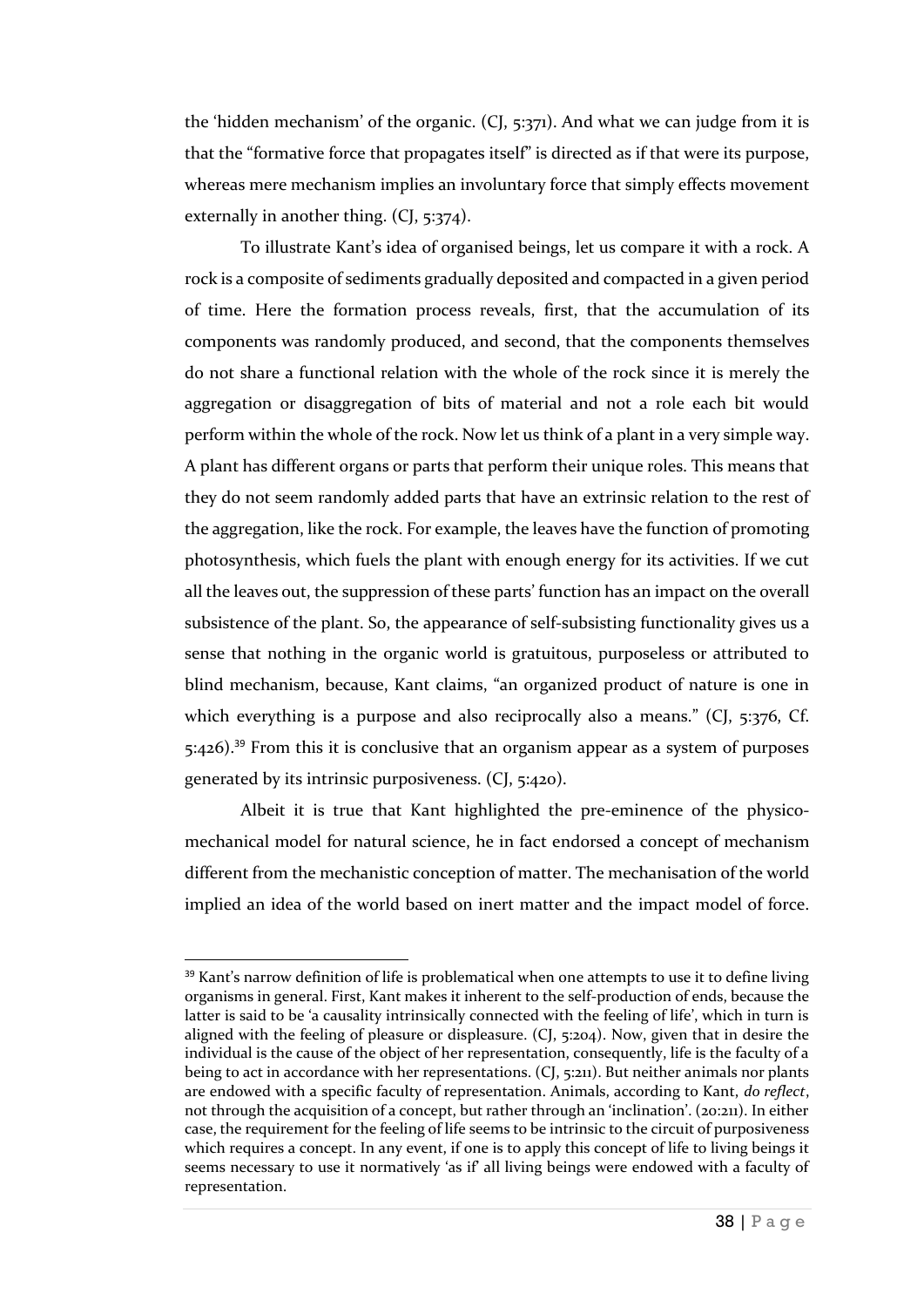Kant not only rejected this notion which he associated with the realistic conviction of the access to things in themselves, but also explicitly attacked its introduction in the biological sciences as the so-called 'iatromechanical' approach (Zammito, 1991, pp. 195-197). The model of inert matter was best represented by the atomistic approach, which was characterised on the basis of the realistic doctrine of primary qualities. Against the consensus of his time that forces could be only properly justified by Newtonian mechanics,<sup>40</sup> that is, restricted to whatever can be tested by observation and quantification, Kant turned to dynamics in his early studies, thus depicting 'the communication of motion in terms of substances, accidents, and the exercise of forces, concerns that stem from the Leibnizian-Wolffian tradition.' (Watkins, 1998). <sup>41</sup> Further on, in his critical years, his metaphysical investigations on force continued feeding from the sources and methods, although generally discredited as "unscientific and arbitrary", of the metaphysical way of reasoning.<sup>42</sup> The result was the metaphysico-dynamical approach submitted in his *Metaphysical Investigation of Natural Science*, a novel stipulation that attempted to deduce the obscure concept of matter from transcendental principles. This work had important logical implications that took him to conceive matter as a space-filling property within a relational field determined by the action of forces.<sup>43</sup>

Kant's dynamic account of mechanism is developed in §65 of the *Critique of Judgement*. Here he derives the concept of mechanism from the causality that makes up "a descending series of causes and effects", a linear sequence of changes such that the effects never reciprocate their own causes with change  $(C<sub>1</sub>, 5:372)$ . This series involves a linear causation in which change is blindly spread across things. Kant calls

<sup>40</sup> However, Kant thought 'Newton was the first who suspended the mechanical mode of explanation and attempted to explain by physical powers.' (*Metaphysik L1*, 28:210).

<sup>&</sup>lt;sup>41</sup> M Schönfeld argues that this was the consideration of British Newtonians, who deemed metaphysical studies of force as "unscientific and arbitrary", while their Continental peers feared that the inquiries about the nature of forces could eventually call into doubt doctrinal authority (p. 34). In his paper, *Kant's Early Dynamics*, Schönfeld claims that Kant's reflections on dynamics go further back to the 1740s, and although his interest on dynamic perspectives of nature, freedom and matter faded into the background during the juncture of his critical project, they never quite disappeared, motivating a renewed effort to conjoin metaphysics and physics later in Kant's *Opus postumum*, (Bird, 2006).

<sup>&</sup>lt;sup>42</sup> According to Watkins, Kant's interpretation of Newton's mechanics, implied a reformulation of the laws of motion in terms of forces and substances. (543-545)

<sup>43</sup> D. Warren, in his paper *Kant's Dynamics*, contends that Kant's rejection of the mechanistic model involved the intention of characterising matter in terms of its (dynamic) relational properties rather than conceiving it as an impenetrable aggregation of atoms. In this sense, inert matter portrays more an idealistic concept which is far from its phenomenal nature. (Watkins, 1998).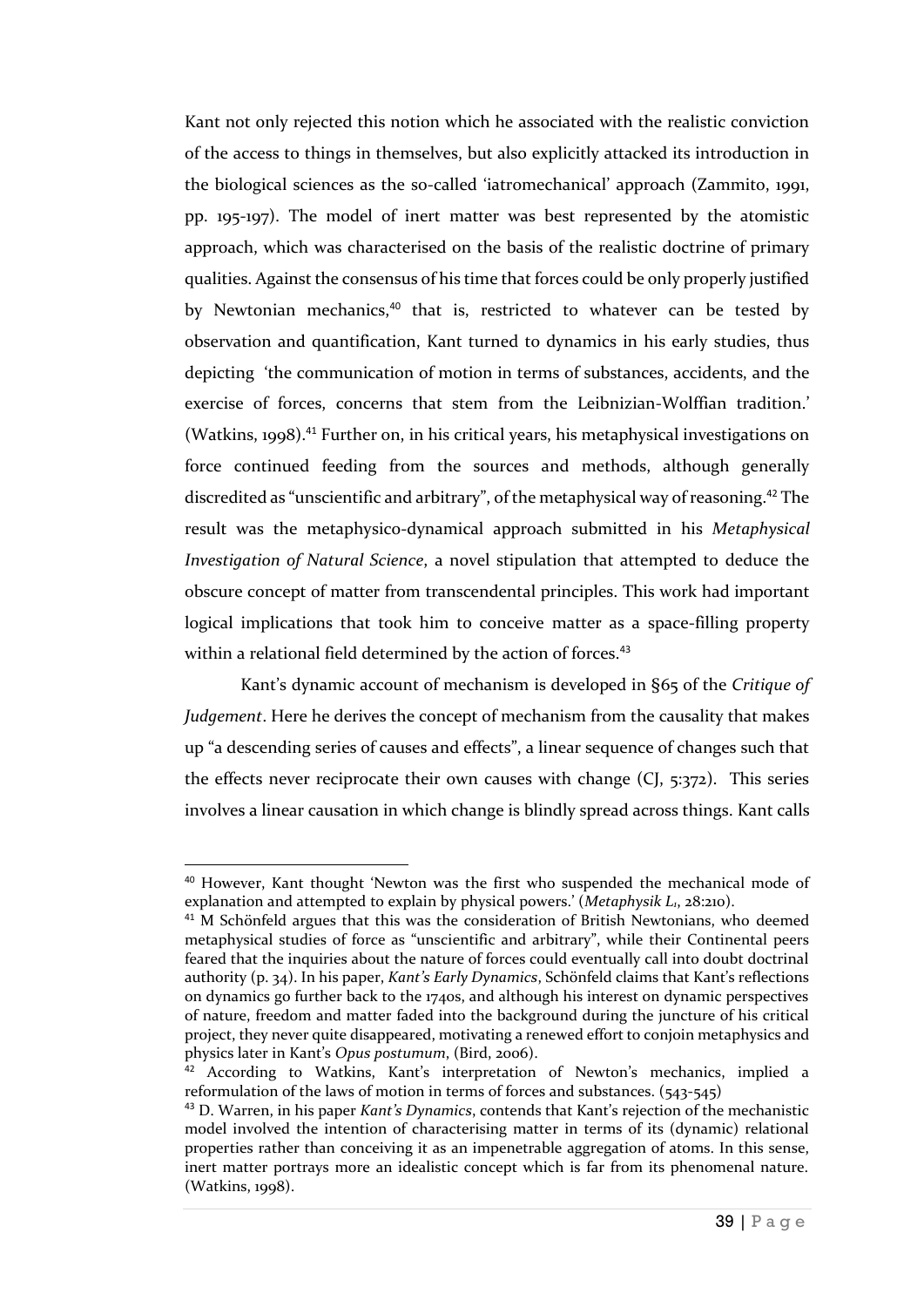it "efficient causes" or *nexus effectivus*, and it stands in stark contrast to the circular type of causal connexion we reviewed in the section on the structure of purposiveness, which here again Kant denominates "final causes" or *nexus finalis*. (CJ, Ibid.). The latter corresponds, he contends, to 'ideal causes', the former to 'real causes'. (Ibid, 5:373). The mechanism involved in the *nexus effectivus* series implies a blind necessity whereby the connexion of things is presented as external to one another: a course of action like 'the one seen in lifeless matter.' (CJ, 5:393, 5:172).

For Kant, it is impossible for mechanical laws to account for the organisation of matter in a living being. The origin of this limitation lies according to him in the character of the structure of our own understanding. (CJ, 5:417-18). Furthermore, Kant objects to the reduction of life to machinery-type explanations partly for the access of contingency to systematisation, but also on the ground of the non-continuity between the organic and the inorganic. The ultimate goal seemed to be the affirmation of the uniqueness of life and the preservation of the hidden mystery Kant saw in it.<sup>44</sup> For example, in his *Review of Herder's Ideas*, Kant went on to affirm that 'the mysterious obscurity in which nature itself conceals its business of the organisation and the division of its creatures into classes bears a part of the responsibility for the obscurity and uncertainty that attaches to this first part of a philosophical history of humanity.' (Anthropology, 8:55). Altogether, Kant's claim helps us connect the systematicity of nature with, to pick Barry Allen's words, 'the reassertion of the medieval view that the contingency of nature reveals its supernatural ground.' (Op. cit. p. 374). Such a tenet consistently takes up the critical doctrine of the impossibility of knowing things as they are in themselves, which ultimately gives rise to illusions that have the appearance of antinomies.

In any case, when we study organic beings, Kant suggests in §81, we 'must regard mechanism as originally subordinated to a cause that acts intentionally'. (CJ, 5:422). This means that although mechanism is insufficient to explain organic beings, it is also in part necessary to understand them as products of nature and therefore as *de facto* existing in the world. Besides, at the backdrop of the obscurity of the originality of organisms, the need to combine these two apparent contradictory tenets lay on the pressing concern of the unity of experience. Kant's prescription for this unity was the heuristic supposition of mechanism 'as the instrument of the cause that

<sup>&</sup>lt;sup>44</sup> Zammito claims that Kant 'wished to secure the distinction of life from the inorganic, affirming the uniqueness and mystery of organisms as phenomena of empirical nature, and upholding the utter inexplicability of the origins of life.' (1992, p. 189).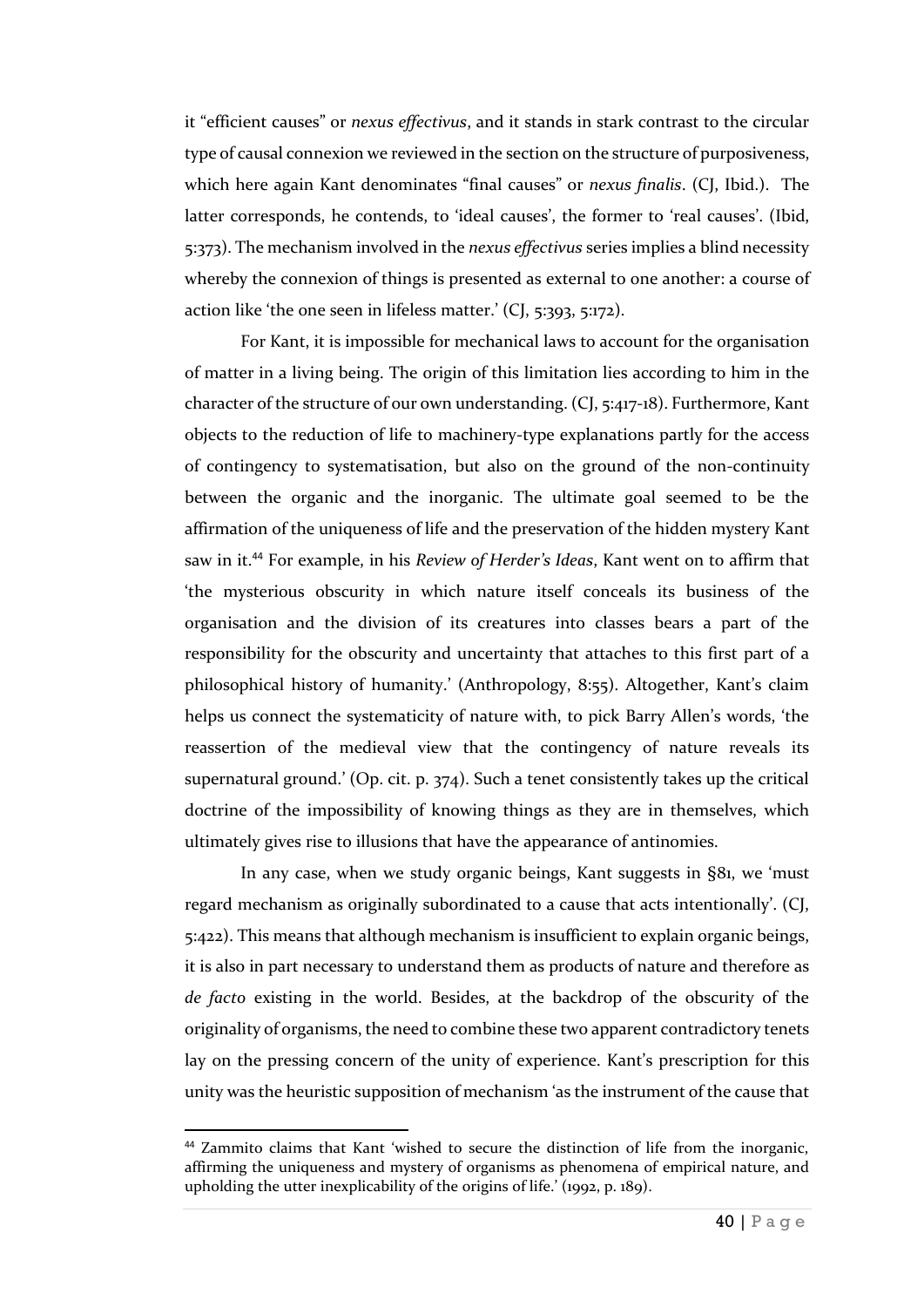acts intentionally.' A cause that can be found in a supersensible ground, which, albeit inaccessible to us theoretically, can be represented in the world of sense through reason's normative guidelines, that is, by harmonising our practical endeavours with the purposiveness we assign to the world according to the laws of freedom.<sup>45</sup> We thus confirm that the quasi-reconciliation of opposite principles, however, highlights a contradiction when one attempts to posit it at the level of understanding, that is, for theoretical cognition, but then it turns useful even in its conflict when we recognise the involvement of the ideas of reason in its articulation. Kant presents this opposition of principles, the so-called Antinomy of Teleological Judgement, in §70 and then its resolution in §71.

According to Kant, two maxims are required in order to construe organic beings in natural science. Since these two principles are contradictory, a conflict arises from judgement reflecting on them.

The first maxim reads as follows:

'All production of material things and their forms must be judged possible in terms of mechanical laws.' (CJ, 5:387).

The second maxim goes this way:

 $\overline{\phantom{a}}$ 

'Some products of material nature cannot be judged to be possible in terms of merely mechanical laws.' (Ibid).

The first of this maxims, the "thesis", regards all possible connexions in the whole of nature under the model of mechanical laws, where matter amounts to inertia, or lifelessness, and is governed by efficient causes. The "antithesis", on the other hand, states that some natural products cannot be judged to be possible in terms of mechanical laws. (CJ, 5:386). Because it seems to elude the deterministic interlocking of material causes and effects, the second maxim calls into play a certain kind of existence that renders its activity not as a series of blind, directionless outcomes, but mainly as a self-reference that implies the circular causality involved in intentionality: the form of purposiveness.

Kant explicitly mentions in §70, that these maxims are 'regulative principles for our investigation of nature.' (5:387). He promptly makes reference to principles of

 $45$  It is odd, though, that Kant speaks in this passage from the second Introduction of 'a basis' that 'after all' *unites* 'the supersensible that underlies nature and the supersensible that the concept of freedom contains practically.' As if he were trying to assert that our world is necessarily grounded on the supersensible and that the proof of the link between the latter and the former is in the isomorphism they share. (5: 176).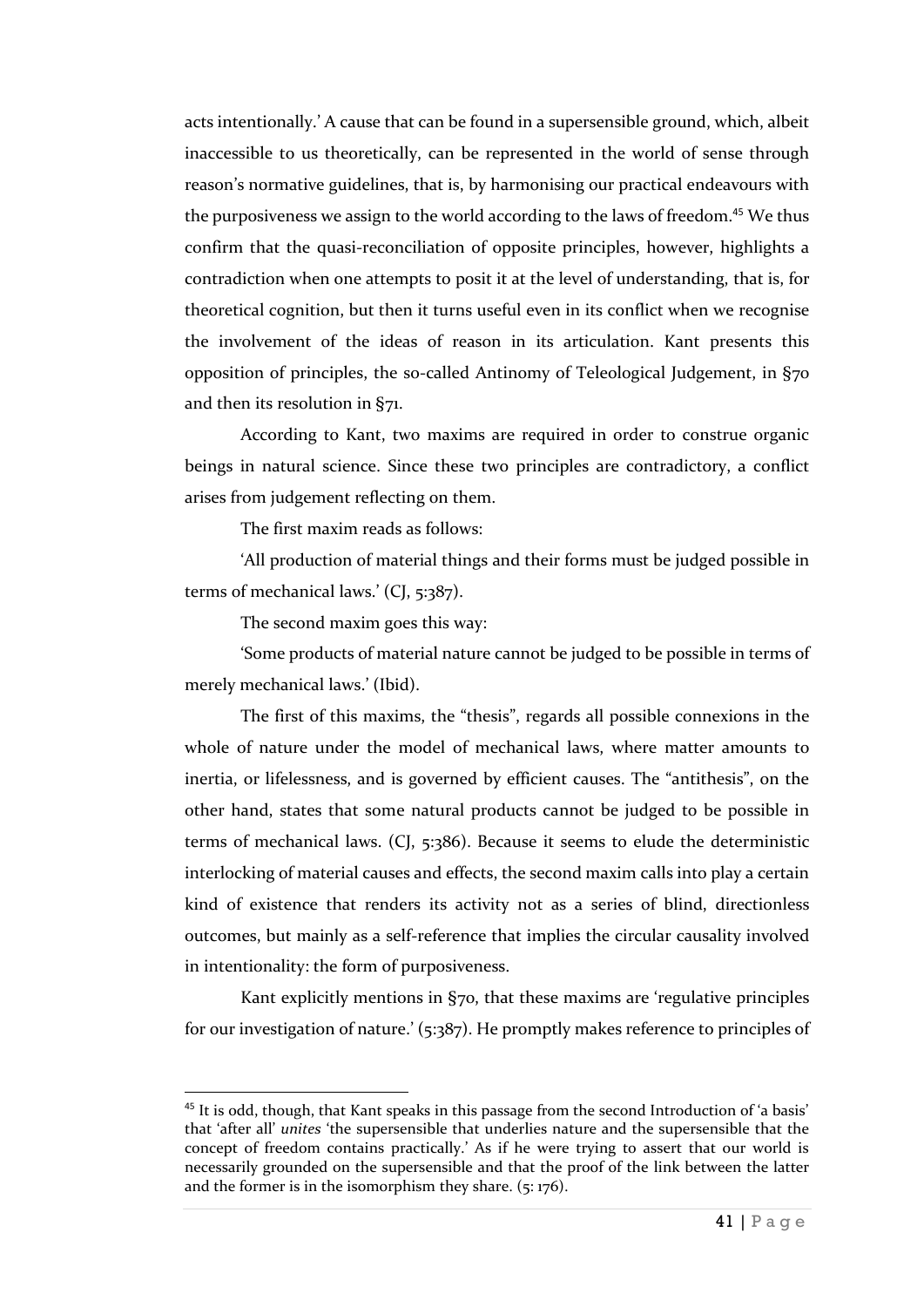reason for two reasons. One is that these principles cannot be present in the determination of natural laws simply because determinative judgement does not have principles of its own. The other reason is that Kant is referring to the composition of nature as a systematic whole. Here we can pick up again the notions of mathematical whole or *nexus effectivus* and the dynamical whole or *nexus finalis*. <sup>46</sup> The dialectic of regulative maxims thus appeals to a sense of mechanism springing from the teleological mode of explanation of the idea of the whole. (Allison, 1992, p. 27). Such a whole is the *nexus effectivus* or the mathematical whole of nature where the possibility of the whole is dependent on the parts. Since the possibility of nature itself is grounded on constitutive principles, the material whole or *nexus effectivus* must be presupposed in our claims about nature, whether these are regulative or not. (Cf. 5:387). But since in our investigation of nature as a system some products appear to have a contingency not reducible to the causality of mechanism, thus 'our understanding *must consider*' their production according to a causality in terms of purposes. (5:405). Then we must consider the study of nature in its fashion of a dynamical whole, where the parts are dependent on the whole and the forces implied in this *normatively* considered *composition* is construed according to the causality of purposes.

Indeed, we must proceed this way. Given that our understanding's grasping of the particular must, according to Kant, always proceed from the *analytical universal*, the diversity of the particular is underdetermined and the resulting contingency 'makes it so difficult for our understanding to unify the manifold in nature' to give rise to a thoroughly determinate cognition. (CJ, 5:407, 406). This limitation forces us to resort to mediating principles, like those of the architectonic of nature and a supersensible unity, in order to produce by reflection or analogy empirical concepts under which empirical intuitions can be subsumed so our *discursive* understanding can find them meaningful. Hence, when we try to gain theoretical knowledge valid for all possible empirical cognition, determinative judgement comes into play demonstrating the pure part of natural science. Such an

<sup>46</sup> Apparently, this was a sustained belief throughout Kant's work. One indicative is in his Lectures on Metaphysics of the mid-1770s where it is believed he said something along the lines of: 'if something is explained from these general properties of bodies by means of a communicated motion, then that is the *mechanical* mode of explanation. But when something is explained by the powers of nature, which we do not comprehend, but of which experience teaches us, then this is a physical or *dynamic* mode of explanation.' (*Metaphysik L1*, 28:210).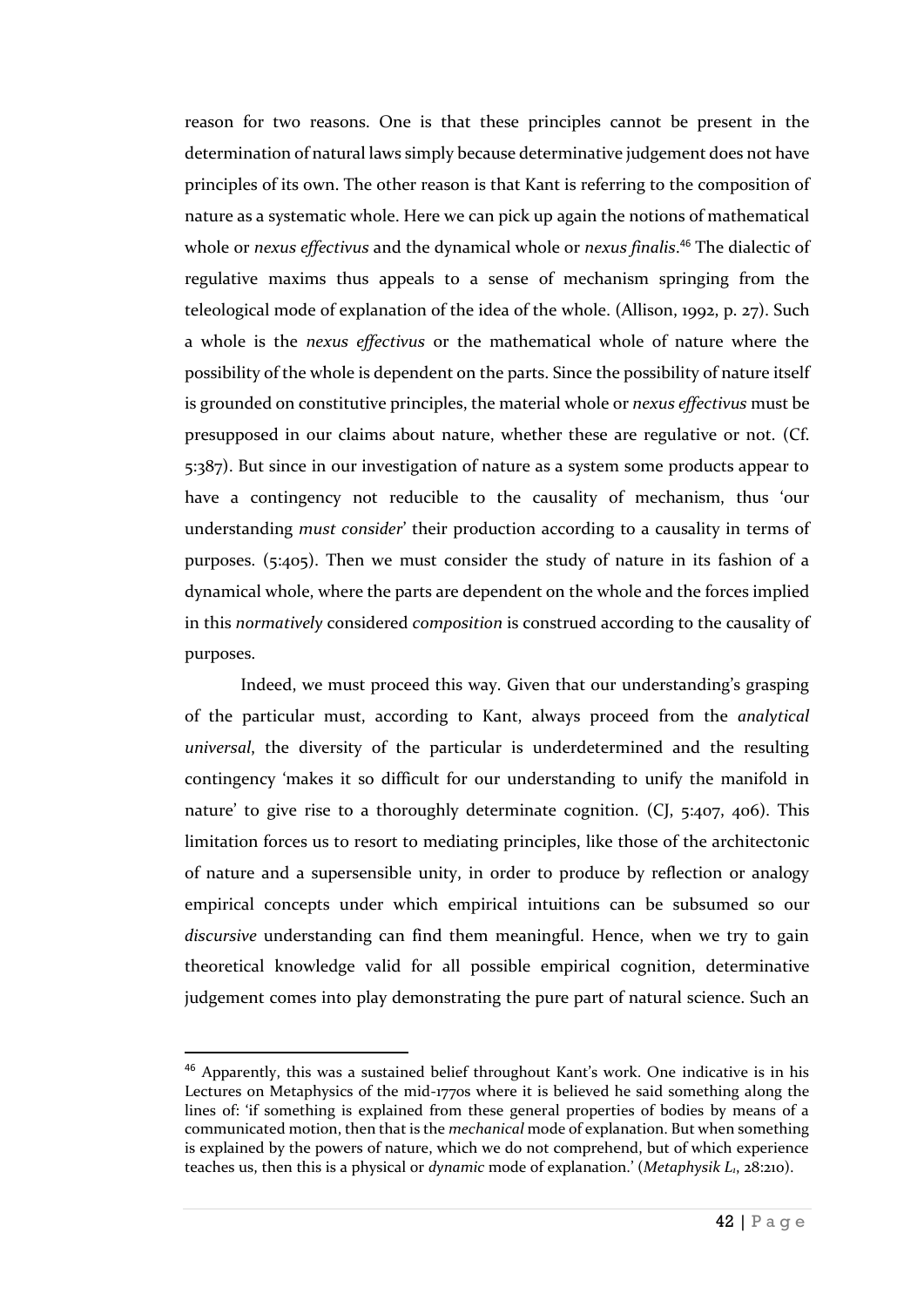understanding of nature is rendered by Kant as the material meaning of nature. Appearances here simply 'designate an object' that has been constructed in the pure synthesis of understanding and intuition. (A190/B235). Conversely, we arrive at laws of experience through reflection, and judgement gives a principle under which the heterogeneous in nature can be compared and classified: it then turns lawful. However, the underdetermination that results from reflection's insufficiency to perform the rule *adaequatio rei et intellectus*, leaves a margin of contingency that can bring together opposite maxims of equal necessity, a difficulty that arises when attempting to subsume biological phenomena under lawlike generalisations.

What is noteworthy is that insofar as there are regulative principles, both maxims also leave a margin of underdetermination that does not exclude the possibility to think of a different type of causality from one another. Therefore, whilst the first maxim lets us consider all products of nature as being subject to mechanical laws, the second maxim lets us consider a different type of causality to construe the natural products that appear to be systematic. It follows from this that Kant combines the mechanistic and teleological maxims to bring unity to the study of nature.<sup>47</sup> Hence, the second maxim does not preclude the possibility of things in terms of mechanical laws, but only that a different form of causality must be called for their basis as natural purposes, one that 'human reason', predisposed by its discursive nature, 'will never be able to discover'. (5:388). Kant contends that this opposition need not be construed as a contradiction. Its regulative conformation only widens the scope of possibilities beyond constitutive principles pointing to empirical laws derived from experience, whose criterion of truth does not conflict with the necessity of constitutive concepts. That is why Kant holds that from the opposition of these two maxims a dialectic arises leaving judgement perplexed. Still, this does not imply a contradiction because they do not exclude each other. For organic beings suggest that the origin of their possibility could be in something other than external causes. But whether this inner basis is in connexion to physical-mechanical causes, Kant thinks, is necessarily left undecided inasmuch as human reason is determined by its discursive intellect and therefore unable to unveil the origin of nature's productivity.

However, a question arises as to why mechanism should not be considered instead in its constitutive fashion; after all, the concept of 'production of material

 $47$  Let us remember that the categorial definition of contingency is 'that whose contradictory opposite is possible.' (A459/B488). It is important to note, however, that the category cannot be inferred from empirical contingency.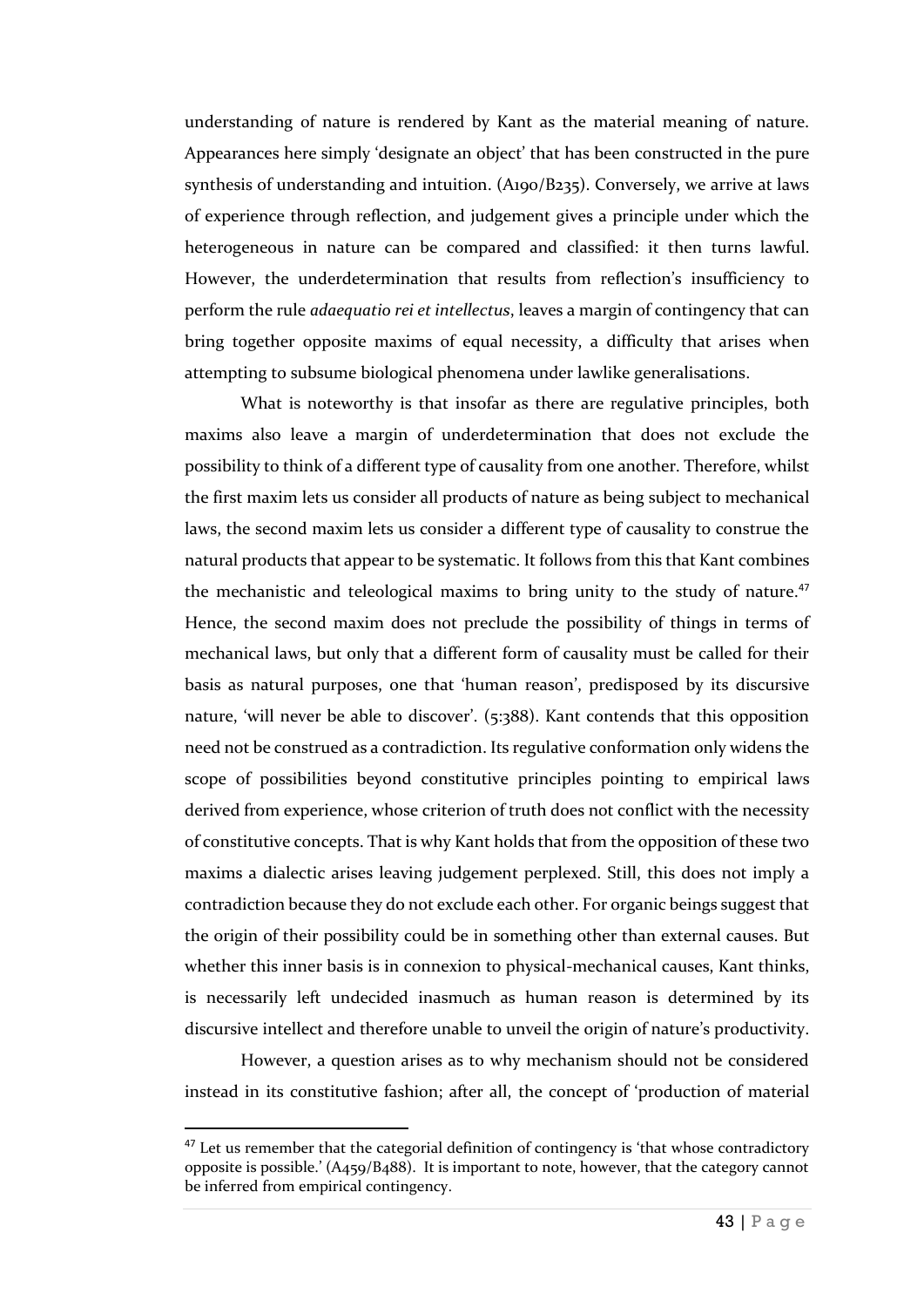things' is derived from constitutive principles determining the possibility of knowledge. Some specialists have recommended the demotion of the constitutive principle of mechanism to a regulative status.<sup>48</sup> Allison, on the contrary, thinks this reading is untenable. Appealing to a regulative status of the 'apparently conflicting principles', he says, suggests that Kant underwent an important change of mind regarding the principle of causation, such that it would not be a necessary condition of possibility of experience, losing its validity in gaining only a methodological assignment.Allison points out that the confusion arises when the interpreter muddles up the several connotations and cognates of the concept of mechanism, which can accept ambiguous connotations when it is not specified by determinative judgement.<sup>49</sup> He then goes on to characterise the problem raised by the Antinomy in virtue of only the concept of 'material mechanism' which he spells as 'the narrow sense' of the term. (Kant's Antinomy of Teleological Judgement, 1992, p.  $27$ ).<sup>50</sup> Conversely, there is a broad sense of mechanism which he identifies with 'transcendental mechanism', and leaves open the possibility to think of a supersensible ground for the hidden mechanism of nature where mechanism and teleology reconcile or spring from a similar origin.(5:412).

Yet, it results odd that Kant, denying the possibility of falling into the antinomy from the perspective of determinative judgement, had to 'convert' the maxims into constitutive principles to imply directly our understanding in the conflict. So if judgement were to slip over the antinomy, it would read:

*Thesis*: 'All production of material things is possible in terms of merely mechanical laws'

*Antithesis*: 'Some production of material things is not possible in terms of mechanical laws.' (CJ, 5:387).

This determination demands pure principles of natural science. From their synthesis with pure intuitions we know that all nature is materially based according to efficient causality, then if we assert that some of its material products are not possible in terms of mechanical laws, then we affirm that material products are not

<sup>&</sup>lt;sup>48</sup> Allison cites A. C. Ewin and Peter McLaughlin among the defenders of this theory. (1992, p. 40, n.1).

<sup>&</sup>lt;sup>49</sup> H. Allison, for example, holds that from this semantic flexibility stems an 'extended sense of mechanism' that admits the idea of the natural production of an intelligent causality, which can also be termed 'transcendental mechanism'. (2007, p. 28).

<sup>&</sup>lt;sup>50</sup> Henry Allison comes up with this distinction and adds that this is precisely the sense which serves as the basic principle of the science of mechanics that Kant renders in the *Metaphysical Foundations of Natural Science* as 'every change in matter has an external cause.' (MF, 4:543).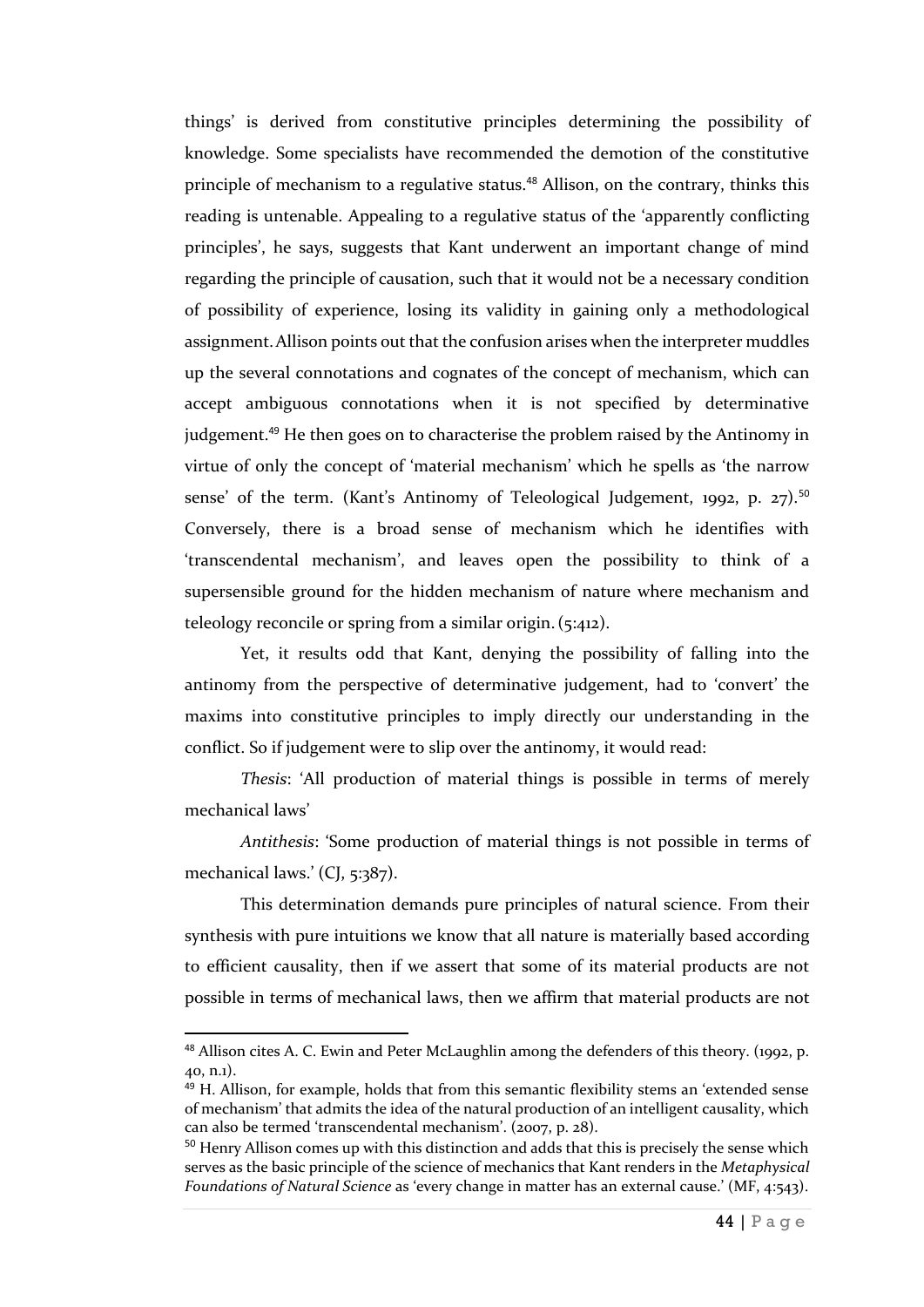ruled by mechanical laws and we fall prey to contradiction and an antinomy obtains. According to Kant, one way in which the perplexity can be removed is by revealing the realistic assumptions that lie at the bottom of the idea of an organised nature, that is unveiling the fact that when we judge natural purposes and agree with the statement of the irreducibility of the organic to mechanic principles, we are just appealing to principles of reason and thus developing a heuristic approach of the idea of nature. In contrast, if we take organic beings in themselves to be bearers of "matter endowed with life", we face a contradiction because 'the essential character of matter is lifelessness –*inertia*. (5:394).

In Kantian terms, our intellect is discursive because it is restricted to the mediation of concepts. This important distinction, he holds, is due to the fact that we have no immediate a priori insight into things, but rather, we rely on sensible intuitions to access objects. By the same token, we are in a way blind to the inner nature of the organic because we lack a category coincidental to the concept of life. Indeed, Kant declares: 'it is beyond our reason's grasp how this reconciliation of two wholly different kinds of causality is possible: the causality of nature in its universal lawfulness, with the causality of an idea that confines nature to a particular form for which nature itself contains no basis.' (5:422). According to Kant, only an intuitive intellect, that is, an intellect that could posit, not objectual presentations, but rather things in themselves would be in absolute possession of things' true nature. Attempting to have an insight into this *possession* would be quite difficult for us, considering that this intellect has no objects. Given that an intuitive understanding would have neither concepts nor sensibility, the modes of possibility and actuality are nullified as well. In this respect, Kant writes, 'all objects cognised by [this intellect] *are* (exist).' (5: 402). Only in this absolutely homogeneous mind, where the several divisions between objective and subjective, possible and actual, sensible or intelligible do not obtain, the access to the original basis of everything that is would be disclosed. This original basis is, Kant holds, the absolute unity of being, a ground existing with unconditioned necessity, where there is no longer any distinction between possibility and actuality. (Ibid). The world considered theoretically as it may be in itself is the supersensible: an immediate truth for a being that is totally in possession of itself. For us, this supersensible ground is merely a noumenon. By the same token, the striving for the unconditioned unity can only reproduced by reason's normative devices in order to bring all appearances together into one principle. Reason's desire is granted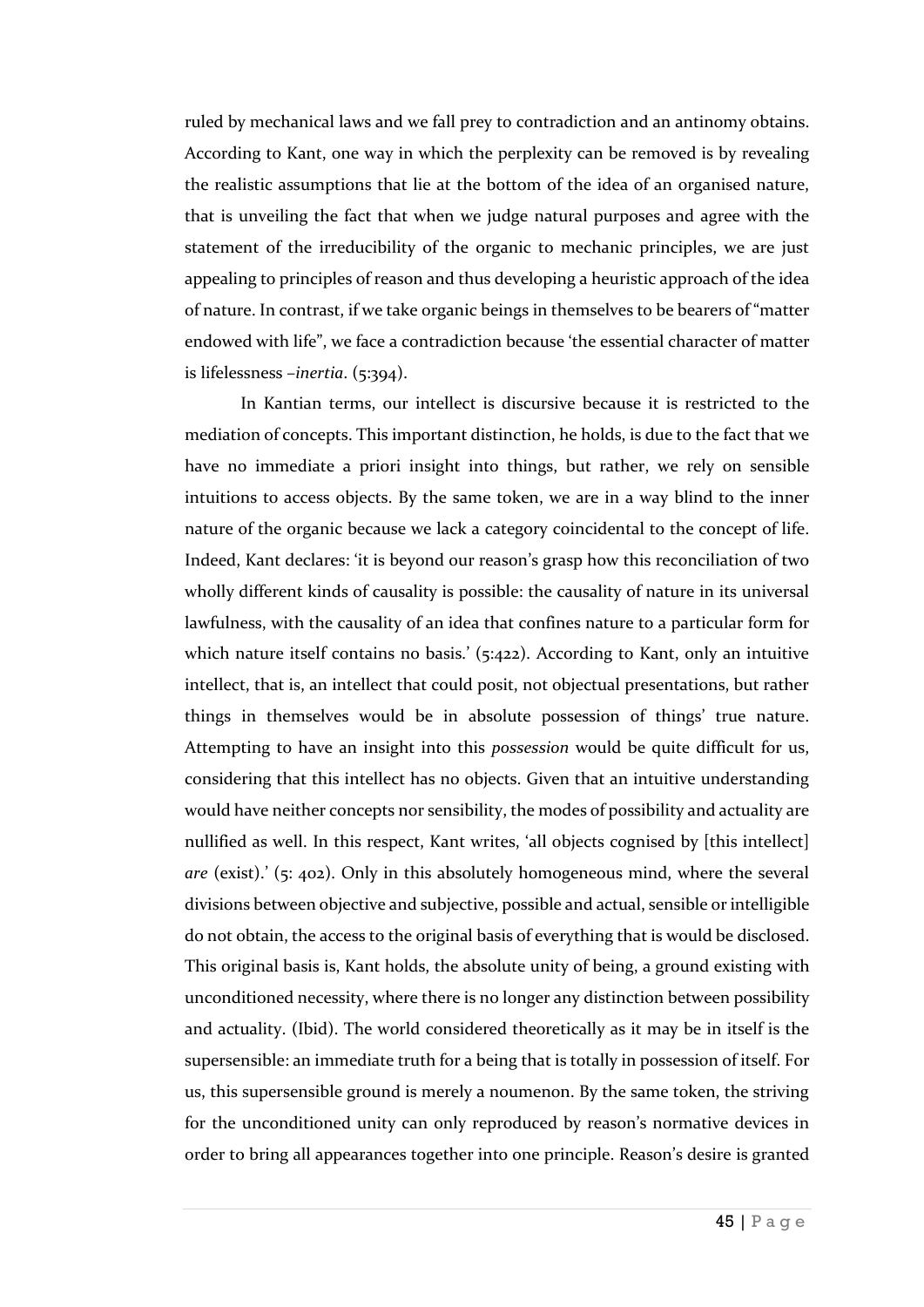by means of the concept of freedom. In other words, reason is able to think *as if* there was a supersensible cause of the world and a ground of experience where everything is connected as in an organic whole. Indeed, we can take hold of these ideas as long as we do not take them to be constitutive concepts. In this respect Kant writes,

'[…] there is a realm that is unbounded, but that is also inaccessible to our entire cognitive power: the realm of the supersensible. In this realm we cannot find for ourselves a territory on which to set up a domain for theoretical cognition, whether for the concepts of the understanding or for those of reason. It is a realm that we must indeed occupy with ideas that will assist us in both the theoretical and the practical use of reason.'  $(CJ, 5:175)$ .

But because practical reality cannot extend our theoretical cognition into the supersensible, Kant adds, the question of the intelligibility of the organic can only be resolved using the methodological avenues that reason provides to make the exploration of causes a much easier task. Reason seeks to integrate all appearances by means of the idea that underlies all this diversity of phenomena, namely, the idea of the world as a system. Kant thinks that despite the nominal contradiction between mechanism and teleology, the principle of reason that connects the unconditioned with the noumenal cause of the world brings a nominal unity where these two principles can be reconciled. Probably, the aim of the antinomy is to reinforce the idea that there is an imminent contradiction in our determination of things when we try to conceive them outside the bounds of the proper nature of our understanding. This might be an indication of Kant's belief that reality does not end where human cognition begins, and therefore that it cannot be reduced to constitutive concepts. Perhaps it is also an allusion to a higher order of being where supposedly all unification would actually obtain. This dimension underlying our cognitive limitations is the supersensible ground of existence, a completely indeterminate principle that cannot be used to determine nature, but Kant regards as a normative guideline, a subjective confirmation of the unity of experience and the unity of the world in one principle. (5:412, 418).

In spite of Kant's efforts, the tempting question about the origin of all organisation resurged in vital, young and bold thinkers guided by the impetus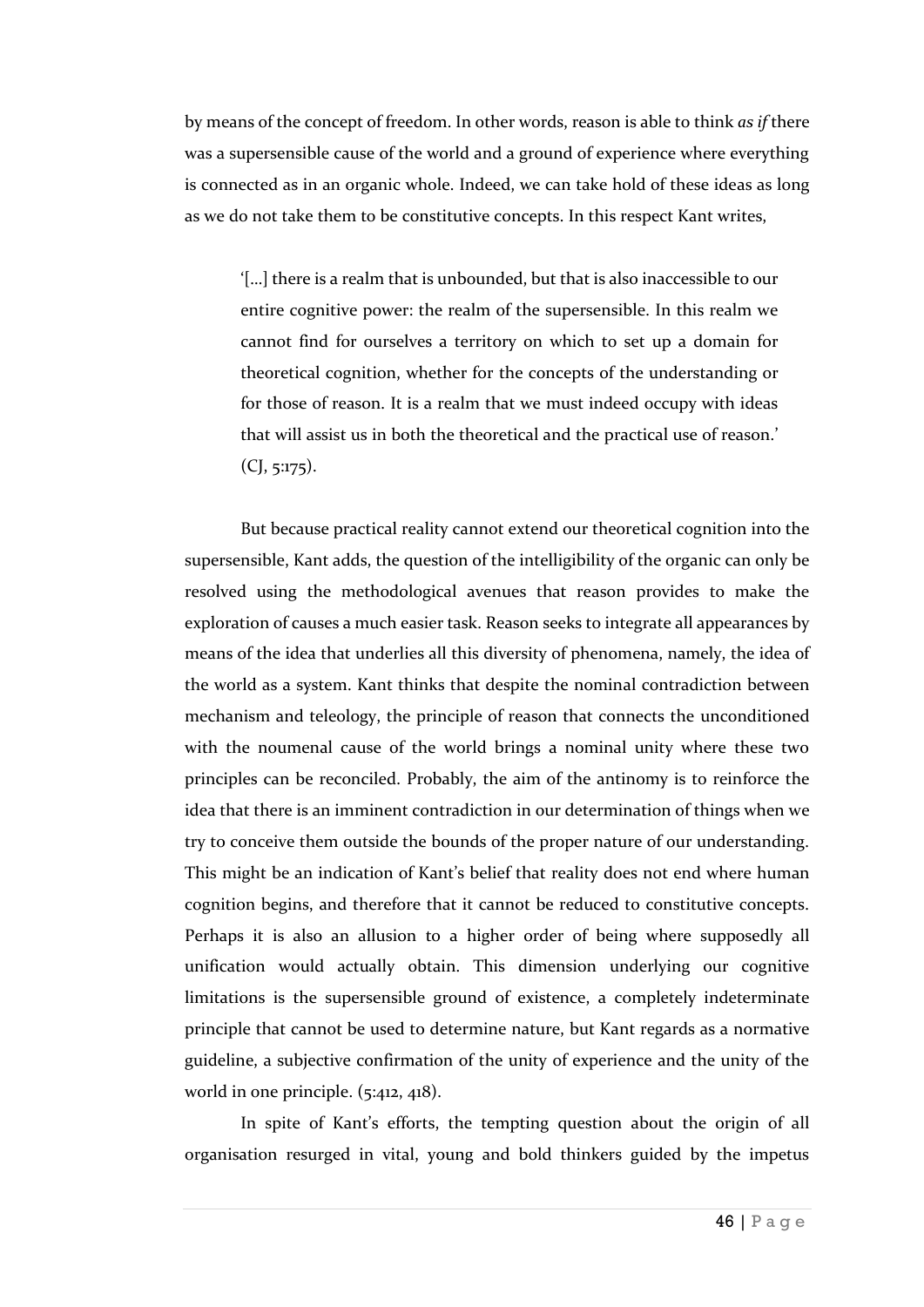instilled by the ideal of the human's own 'supersensible destination' as 'the final purpose of creation', an idea revived by Kant himself and shortly after picked up by the best minds of Germany to its ultimate consequences. (CJ, 5:435). But the aim now rests in assessing whether Schelling, in his pursuit of the ultimate unifying principle of nature, might not end up being a 'hypermetaphysician' going on conquests that 'recoil from everything which unhitches reason from its first principles and permits it to wander about in unbounded imaginings.' (*Anthrop*., 8:180).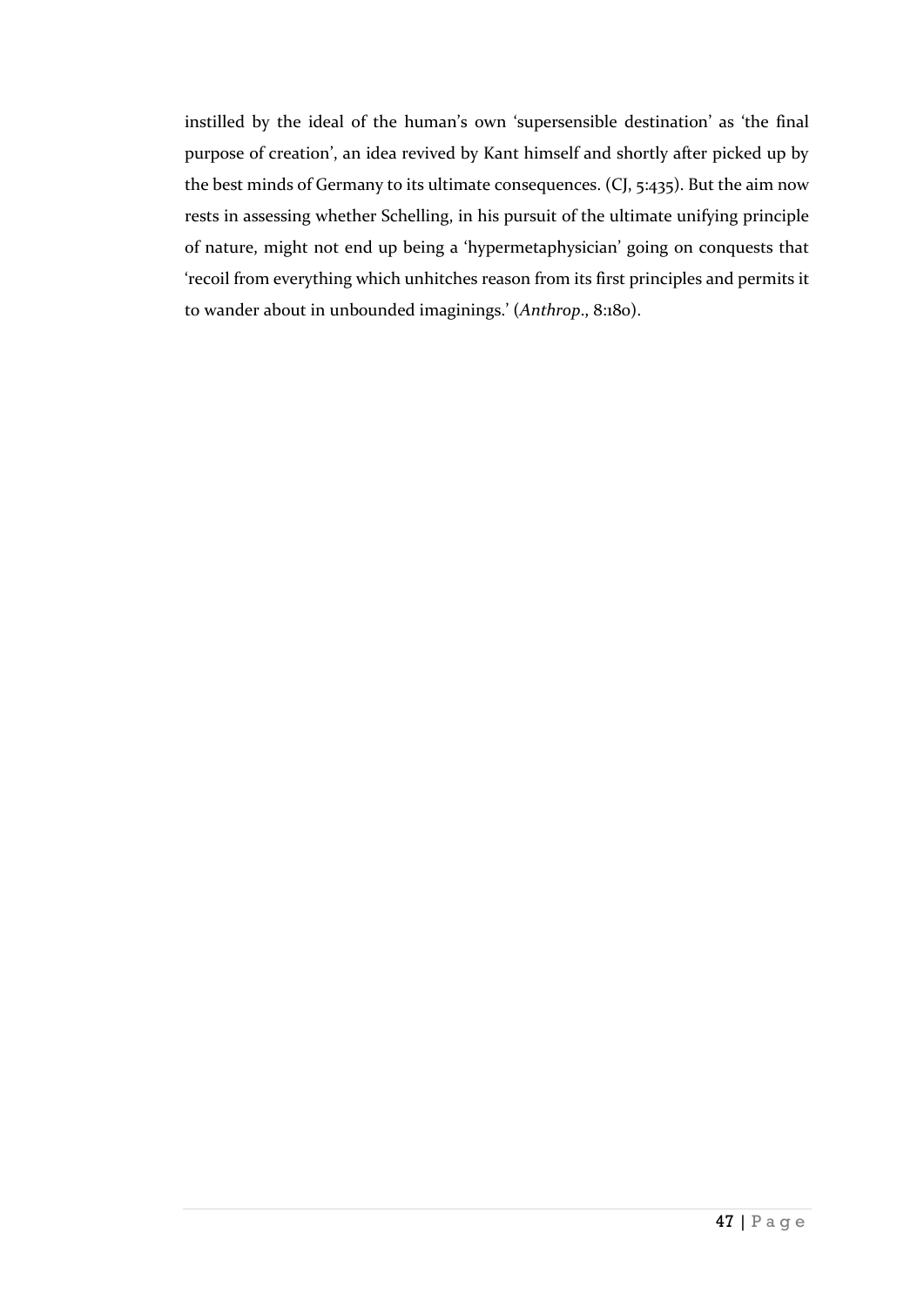## Part II

## Schelling's Metaphysics of Organic Nature as a Solution to the Antinomy of Mechanism and Teleology.

## **2.1. Schelling's Rejection of Kant's Dualism and the Route of the Unconditioned towards the Real Unification of Mechanism and Teleology.**

Is there any grounds to speak of something like an antinomy of mechanism and teleology in Schelling's *Naturphilosophie*<sup>51</sup>? As I will argue in the following sections, the answer is no; at least not as an antinomical relation in the manner in which Kant presented the opposition. For as some authors suggest, the Kantian antinomies are grounded in the definitive exclusion of realism (Ameriks, 1992), that is, Kant certainly wants us to avoid turning '*mere representations* into things in themselves.' (A491/B519). But Schelling's treatment of mechanism and teleology does not even require the idea of the thing in-itself to make sense of it. Moreover, such a treatment implies a philosophy that reshapes the meaning of realism and idealism, mechanism and teleology on the basis of a primordial identity of subjectivity and objectivity from which the necessary union of opposites follows and which reveals for us that:

> 'There exists in us no distinction between the real and the ideal, between what is sensed and what is acted upon (*gehandelt*), between what we call (from the standpoint of consciousness) a priori and a posteriori, and finally, […] between intuition and concept.' (AA, I/4: 153).

In this article from 1797, *Abhandlungen zur Erläuterung des Idealismus der Wissenschaftlehre*, Schelling's departing point does not arrive precisely at a realism,

<sup>51</sup> From now on I will use the German term *Naturphilosophie* to refer to Schelling's idea of a philosophy of nature, that is, an idea following a disposition to develop a program that attempted, as Stéphane Schmitt recounts, "a total interpenetration of philosophy and science." In this respect, the term "philosophy of nature" is too general and does not reflect the particular conception that Schelling wanted to instil in it. It is worth mentioning here Schmitt's note that the special character of the term *Naturphilosophie* has no equivalent in other languages and also that it denotes a certain scientific practice that was guided by a general vision of the world. (Friedrich Wilhelm Joseph von Schelling & Schmitt, 2007).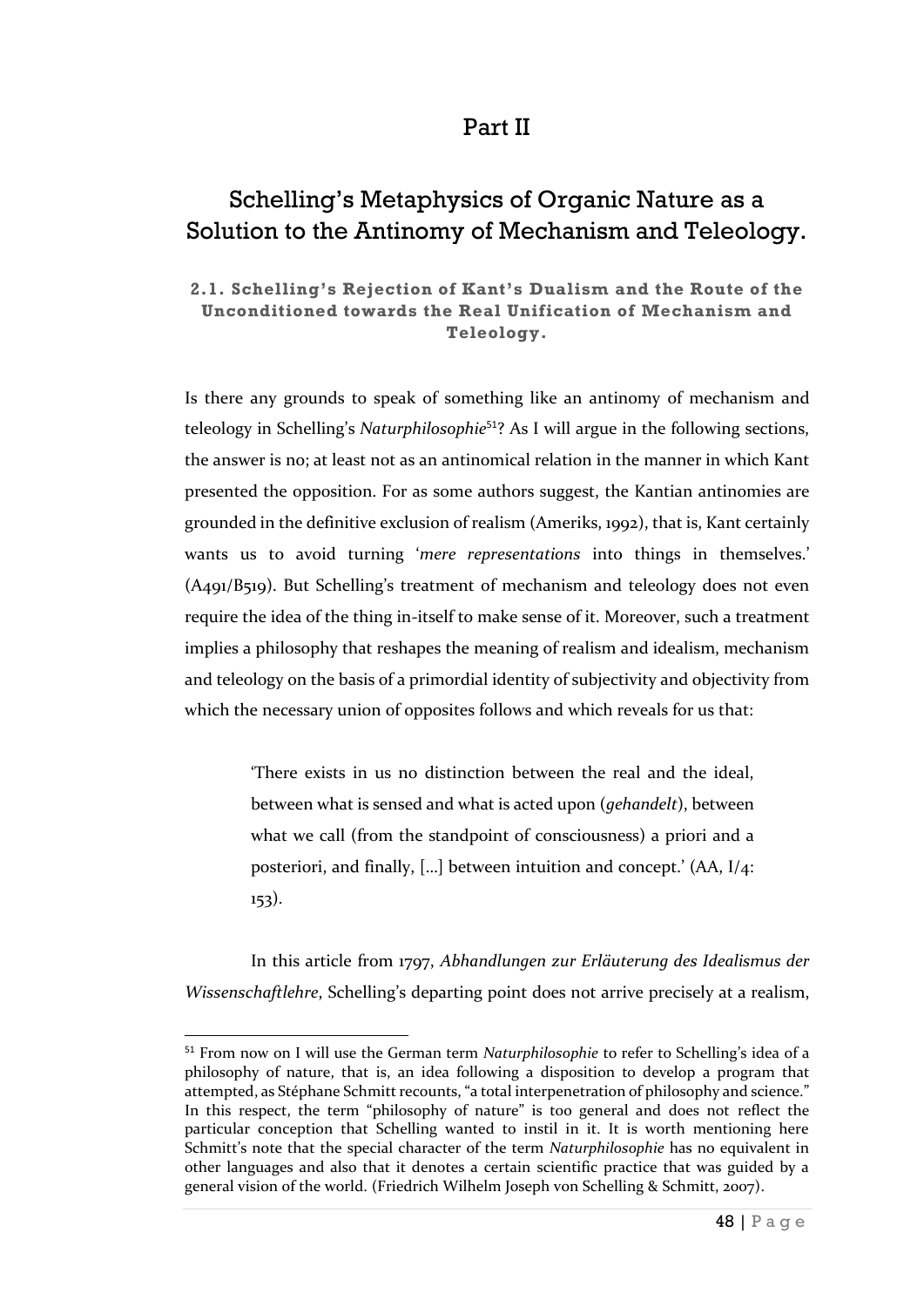but rather a real-idealism, or as he called it elsewhere 'unconditioned empiricism' (SW I/4: 82), an empiricism extended to include unconditionedness in the empirical (AA I/7: 87). Consequently, rather than resorting to a formal solution to the opposition of mechanism and teleology, Schelling's system sets out from the unconditioned to find the real unity of all opposites, and thus, a solution to the contradiction between mechanism and teleology without propping it up either with the idea of things in themselves or by means of a transcendental realism; two alternatives that put the problem of purposiveness out of reach, the former by negating it as a property of natural products and placing it in a transcendent domain, the latter by negating its very existence.

But before we examine how Schelling carried out the real unification of the natural world, let us summon up why Kant's unification of mechanism and teleology is merely formal. We said that the antinomies played a fundamental role in Kant's transcendental idealism, for they represent (1) a conflict of laws of pure reason  $(A407/B434)$  that (2) proves realism is false—in other words, it is false that appearances are things in-themselves or unconditioned or mind-independent. The antinomy of teleological judgement (ATJ from now onwards) is for Kant no exception to this two determinations because when it arises, it reminds us that we can access the domain of purposiveness only through the mediation of our ideas rather than through an insight into the *real* source of ideal purposiveness—conceivably in the realm of things in themselves. For, as we mentioned before, when this antinomy occurs, we have a contradiction of maxims (KU 5: 386) rather than a contradiction in experience. (Bxxvii, n. 103). Indeed, for Kant logical contradictions are not a constitutive part of our experience of reality, and only arise when we try to think the unconditioned as an objective thing (Cf. Bxx); therefore, if one is faced with the emergence of incompatible concepts, say, that nature is both mechanical and teleological, the source must be found in a dissonance between the faculties of reason in their attempt to aim at the unconditioned by means of ideas.

Let us see the problem more closely. Ideas, maxims and regulative principles are mere formal and functional cognitions, products of reason's laws. (Cf. A339/B397). Such is the case with purposiveness, which conforms to the intentional structure of reason rather than to the objective concept of nature. So, in the particular case of ATJ, if reason, by means of regulative judgement, attempts to apply the principle of a coherent whole to appearances using the idea of purposiveness as a rule, i.e. that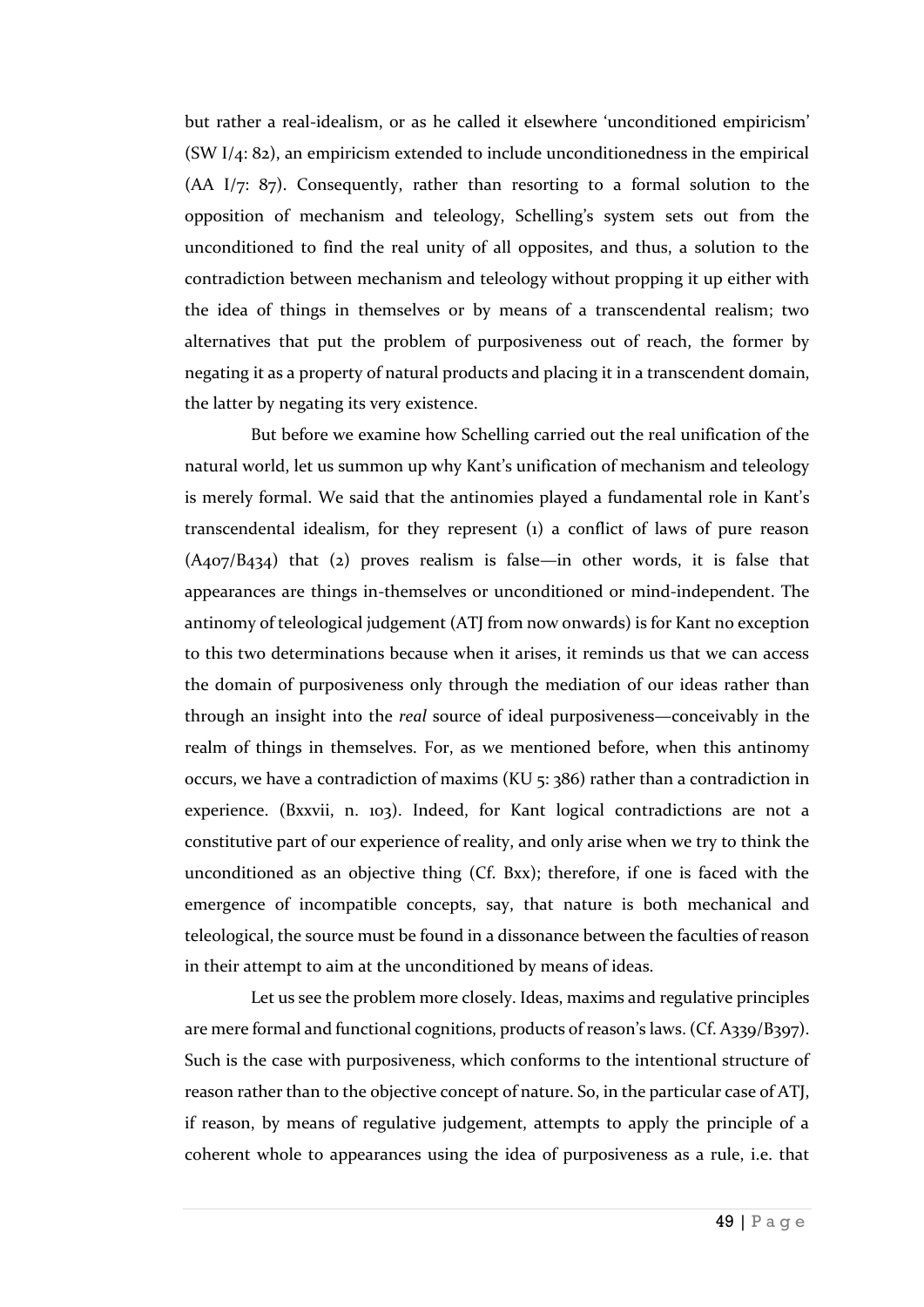natural things are teleological—implying as such that they are so in virtue of a final purpose supplied by a supreme intelligent cause (KU, 5:444)—then the antinomy arises because nature's concept only fits the constitutive principle of efficient causes, which implies no concept of ends whatsoever. In this case, as in all cases involving antinomies, the idea of a supreme intelligent cause, of which we have no concept at all and is therefore completely indeterminable, 'holds only as a condition of things in themselves [that] has been applied to appearances' (A506/B534), appearances which, Kant had shown, only accept the concept of mechanical laws as constitutive. In consequence, the conflict is found "within the legislation of reason" because it confuses regulative principles with constitutive ones. (KU  $\overline{5}$ :  $\overline{387}$ ). Thus, from the standpoint of Kant's critical philosophy, if one is to think the existence of organic beings, then it should be evident that, since they are natural products, their purposiveness must be our idea projected upon them and not something that it is in themselves.

Within the Kantian framework, revealing the illusion behind the antinomies could make sense, but when we move on to Schelling's account of nature, the exposition of purposiveness and mechanism as something merely formal is a completely unsatisfactory solution which he considers to be built on a latent presupposition, namely, that there must be a limitation that separates us from what we want to understand, that is to say, from the realm of noumena where the principle of purposiveness seems to reside; and here seems to lie the difference between Kant's and Schelling's consideration of an outlook where natural purposes are conceived in a mechanically constitutive world. For according to Schelling, we do have the means to overcome the limitations that Kant set in us and ended up impeding the real determination of the principles of purposiveness and mechanism. What is more, Schelling's unification claim gets around the consequence of mechanism and purposiveness being constitutive principles, which place a real opposition in nature. But let us proceed with the exposition as to why Kant arrived at irreconcilable divisions.

In the present work we want to understand how mechanism and teleology can coexist in nature. In this respect, the Kantian account does not seem to help us out because when we look at living beings from the point of view of critical philosophy and then go about defining them *objectively*, that is, in terms physico-mathematical relations, something essential to them is always left out, and although the idea of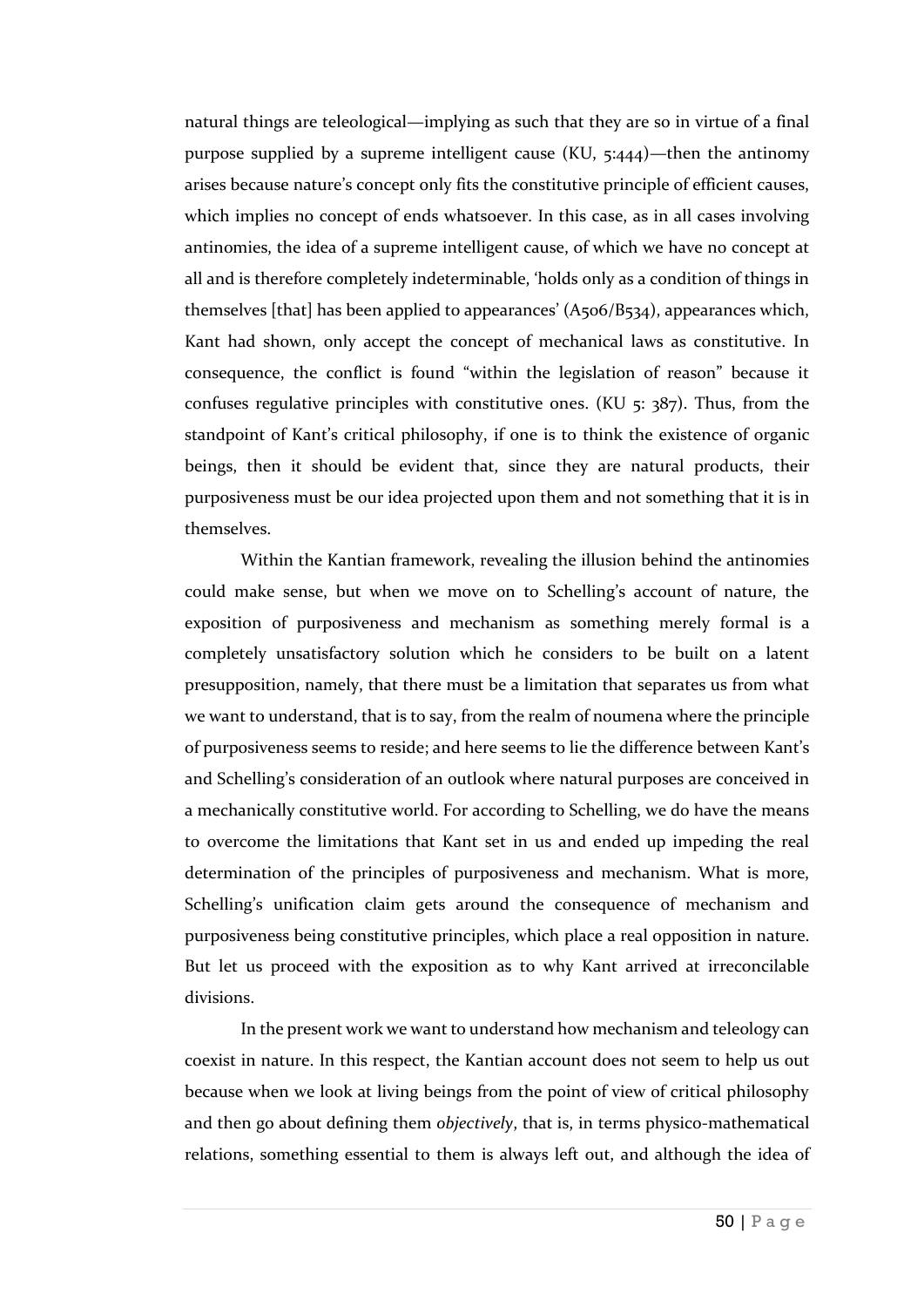teleology is more fitted to explain their behaviour, Kant tells us that it is not really *constitutive to them* as existing beings and, for the same reason, neither is in us as concrete biological individuals.<sup>52</sup> So, again, we are confronted with an antithetical account that fails to unite the rule of purposiveness and the material body that is subjected to mechanical laws. Put it differently, purposiveness in nature is always a marginal and heuristic resource to the extent that it is only an ideal function *independent* from reality.

Furthermore, this fracture appears to be located at the very heart of the transcendental subject where the stark difference between sensation and the scope of the conceptual is necessary to make sense of the whole structure. As G. Di Giovanni states, Kant justified the necessity of two dimensions, one conceptual, where the object "might have already been declared possible on reflective standards", and another existential or non-reflective, where the object still has to be "judged with respect to its 'reality'." (Di Giovanni, 1979, p. 199). This differentiation secured the basis for the real and logical possibilities, but it still had to work out the link between them, namely, the famous transition (*der Übergang*) from transcendental to particular principles.<sup>53</sup> Certainly, a transition was not a problem when it came down to the a priori synthetic judgements—as in mathematics—but rather when we are concerned with the synthesis between concepts and existence. The fact that the relation between concept and existence is merely approximate, or never fully adequate, seems to demarcate two separate domains: the real and the ideal. The inability to determine the ideal in Kant's system was, in Schelling's eyes, an obstacle in the path of finding not only the aforementioned coincidence but also the constitutive principles that place organic beings as natural purposes in nature. As

<sup>52</sup> Interestingly, in *Ideen zu einer Philosophie der Natur* of 1797, Schelling notes that while the constitution of matter is explained in reference to the divisibility of space, sensed matter remains in the dark. For it is placed in an 'outside' that unexplainably reaches the mind in the form of "impressions", and the qualitative empirical properties of things, like sour and sweet are nothing more than mere words with no content: "However many intervening factors you insert between the effects on your nerves, brain, etc., and the idea of an external thing, you only deceive yourself; for the transition from the body to the soul, according to your own submissions, cannot occur continuously, but only by a leap, which you profess you would rather avoid."  $(AA I/5: 83; p. 20)$ .

<sup>53</sup> Kant's last attempt to address this problem is compiled under the title *Opus postumum*, selections of a manuscript Kant had worked on over the last decade of his life but left incomplete and unpublished. (Kant, Förster, 2000). Recovered from a long history of concealment and misinterpretation, the *Opus postumum* finally saw the light through the work of E. Adickes, who heralded it as 'a keystone' of Kant's entire system. (Förster, 2000, p. 5).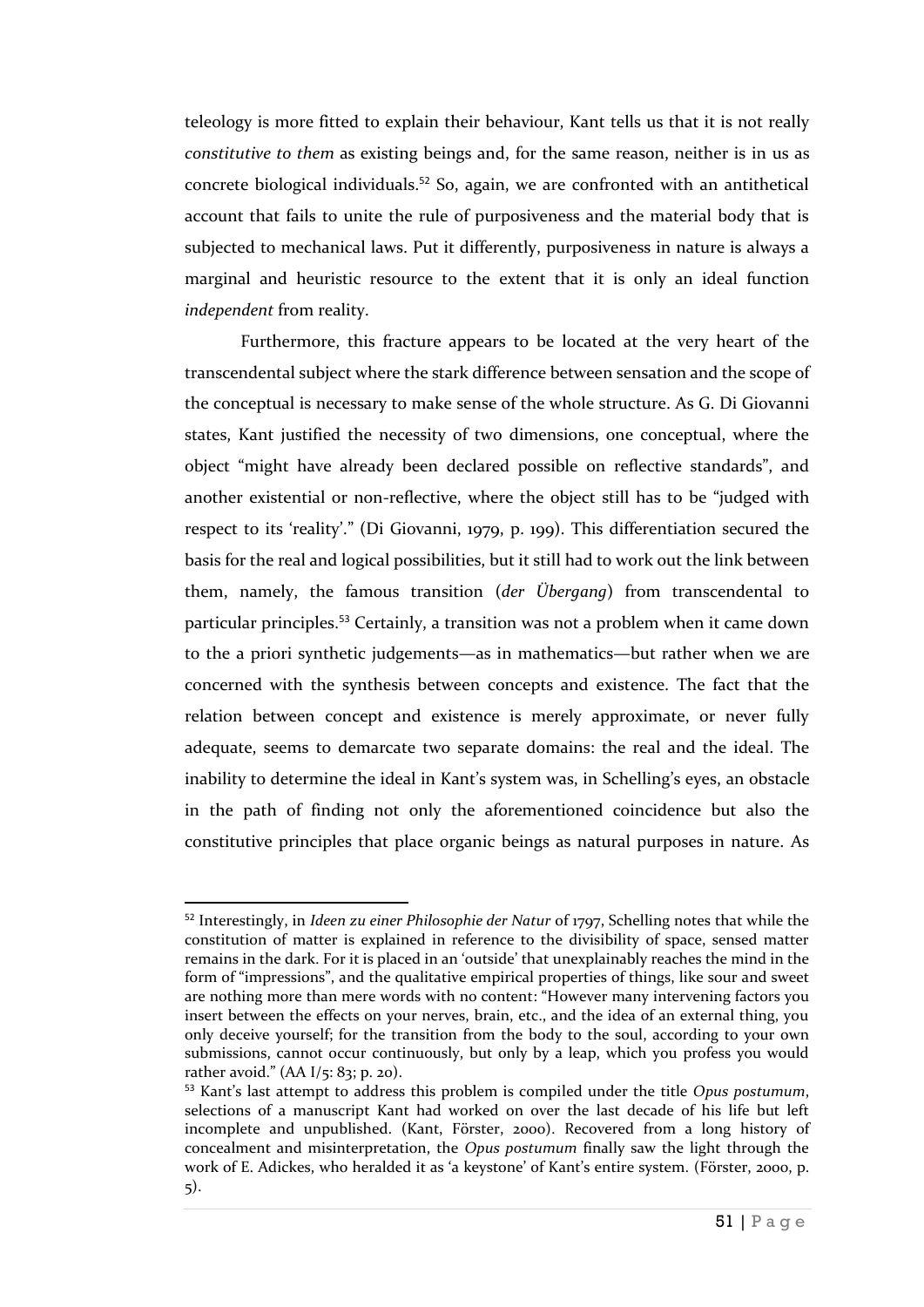Schelling remarks in one of his first treaties on *Naturphilosophie*, a work dated in 1978, *Von der Weltseele –Eine Hypothese der höhern Physik zur Erklärung des allgemeinen Organismus*:

"It is an old illusion that organisation and life cannot be explained from natural principles. –If it were thus to be said: the *first* origins of organic nature are physically inscrutable, then this unproven assertion serves only to discourage investigators." (AA I/6: 67; trans. Hamilton, I., 2010, p. 61).

The consequences of leaving one side of the division, namely the noumena, undetermined is twofold: First, we have no way of finding the principle that unites all our cognition, and second, without a first principle we end up with two, so to speak, uncommunicated worlds. Let us examine the latter. On the one hand, we have the transcendental subject and his ideal functions, the categories and sensibility, which enclose and determine the totality of his experience, and on the other, a negative concept of the absolute, the unconditioned, which insofar as it marks the limit of our experience outstrips the former so to speak, *from without*, because the thing in-itself is *what is* unknowable beyond experience. Then, this non-existent, formless and noncategorizable domain ends up being considered as a logical antecedent of the unexplained origin of our ideas, which hovers, as it were, as *that which is before all form*. So, the thought of an isolated, empty domain of ideas that has a limited correspondence with reality presses us to wonder about the origin of ideality and reality, and also raises the question as to whether the lack of relation between them means that these domains stand alone as different totalities in their own sphere; something that seems utterly inconsistent for Schelling, because on the one hand, both coincide in us—"real and ideal (thought and object) are most intimately united in our nature" (AA I/5: 90, p. 27), and on the other, there cannot be two absolutes. With respect to this, Schelling writes:

'It is impossible that two absolutes stand side by side, if the not-I is posited as absolutely antecedent to the I, the I can be contrasted with it only as an absolute negation. Two absolutes cannot possibly be contained *as such* in any synthesis, whether it proceeds or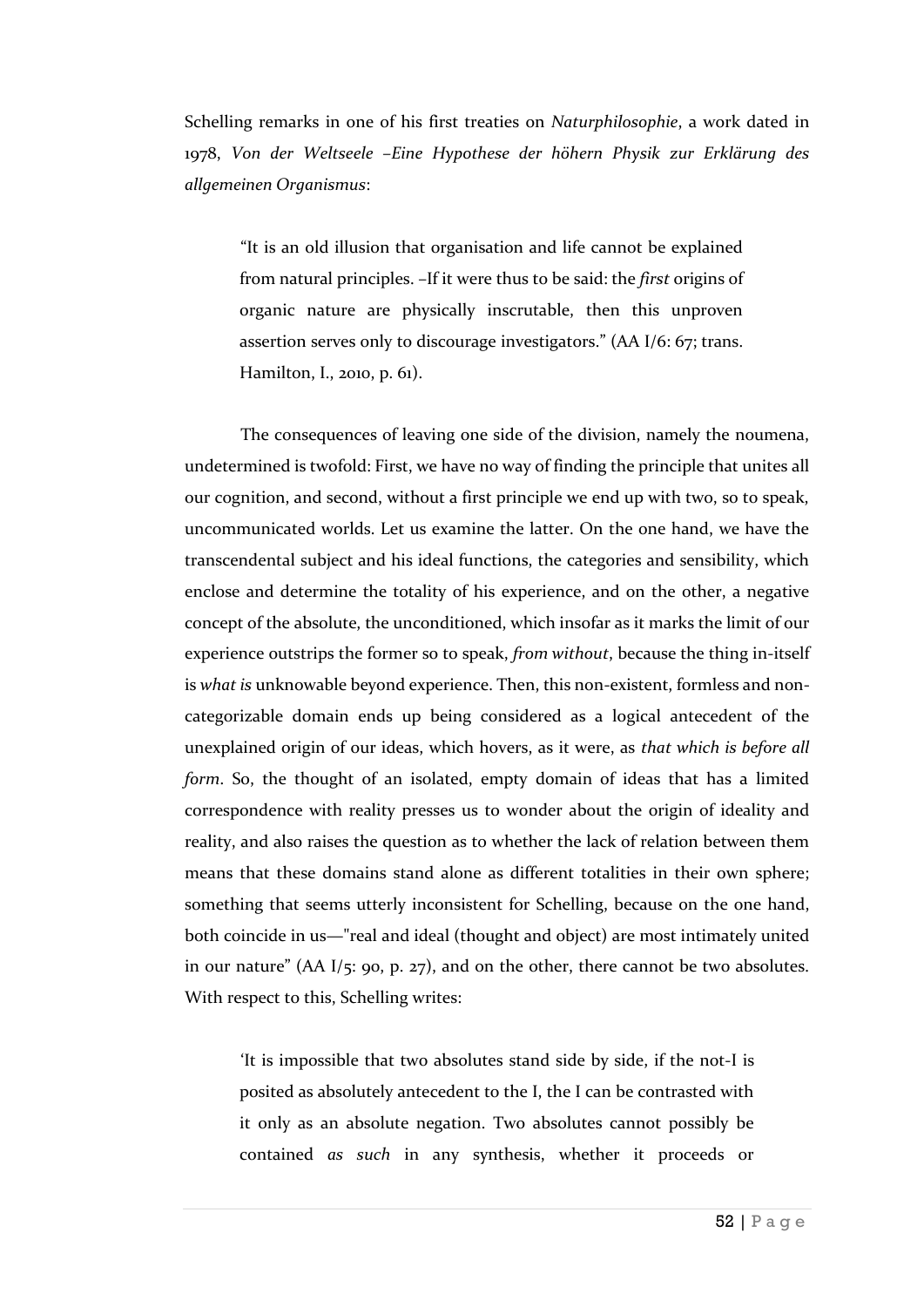supplements them. For that reason, also, if the I is posited as antecedent to all not-I, the latter cannot be posited in any synthesis as absolute (as thing in itself.)"  $(AA I/2: 172, n. O)$ .

Now, this criticism to Kant's philosophy is intimately correlated to the approach from which these results generally obtain, namely, that philosophy separates hypothetically what is originally united in order to explain it. (Cf. AA I/4: 83; p. 76). This means that the operation of differentiation takes place when we analyse something in reflection.<sup>54</sup> As a result, the decomposition we end up with is the breakdown of a thing rather than the thing itself plus its inherent connection, especially if the whole that philosophy is attempting to analyse is a self-organising totality that should comprise both the ideal and the real. In this particular case, when philosophy or science reflects on an object, for example, the whole of reason, it lays down, as it were, only *its visible* parts, say, understanding and sensibility, but since its active unity is not one of its parts—otherwise, it would be a part and not the selforganising whole—it is not *visible* to speculation, and when speculation cannot objectify what it is at stake, it needs to appeal to limiting concepts that make up for the unity it could not find. This is why in *Ideen zu einer Philosophie der Natur* of 1797, Schelling claims that what we thought was "an original divorce" is but an echo of the negative exercise of philosophy when it embarks itself in a kind of reflection that is an "endless dichotomizing" (AA I/5: 70, p. 11), one that "makes that separation between man and the world *permanent*, because it treats the latter as a *thing-in-itself*, which neither intuition nor negation, neither understanding nor reason, can reach."  $(AA I/5: 72).$ 

This is what Schelling thought happened when Kant reflected on the whole of cognition, namely, that the Kantian analysis laid down the parts of a whole that resulted as something made up of parts, whereas its cohesive activity, which is impossible to grasp in reflection, was left undetermined. In a way, Kant himself realised the necessity of a principle that completes the unity of the understanding's conditioned cognition (A307/B364), and therefore makes the whole of cognition's unity possible. Likewise, he also regarded it as that which cannot itself be objectified,

<sup>54</sup> This type of analysis is clear in the *KrV*. One of its central parts, that which analyses the whole of cognition in abstraction from sensibility, is the transcendental analytic: "the dissection of our entire cognitions a priori in the elements of pure understanding (*Verstandeserkenntniss*)." (A64/B89)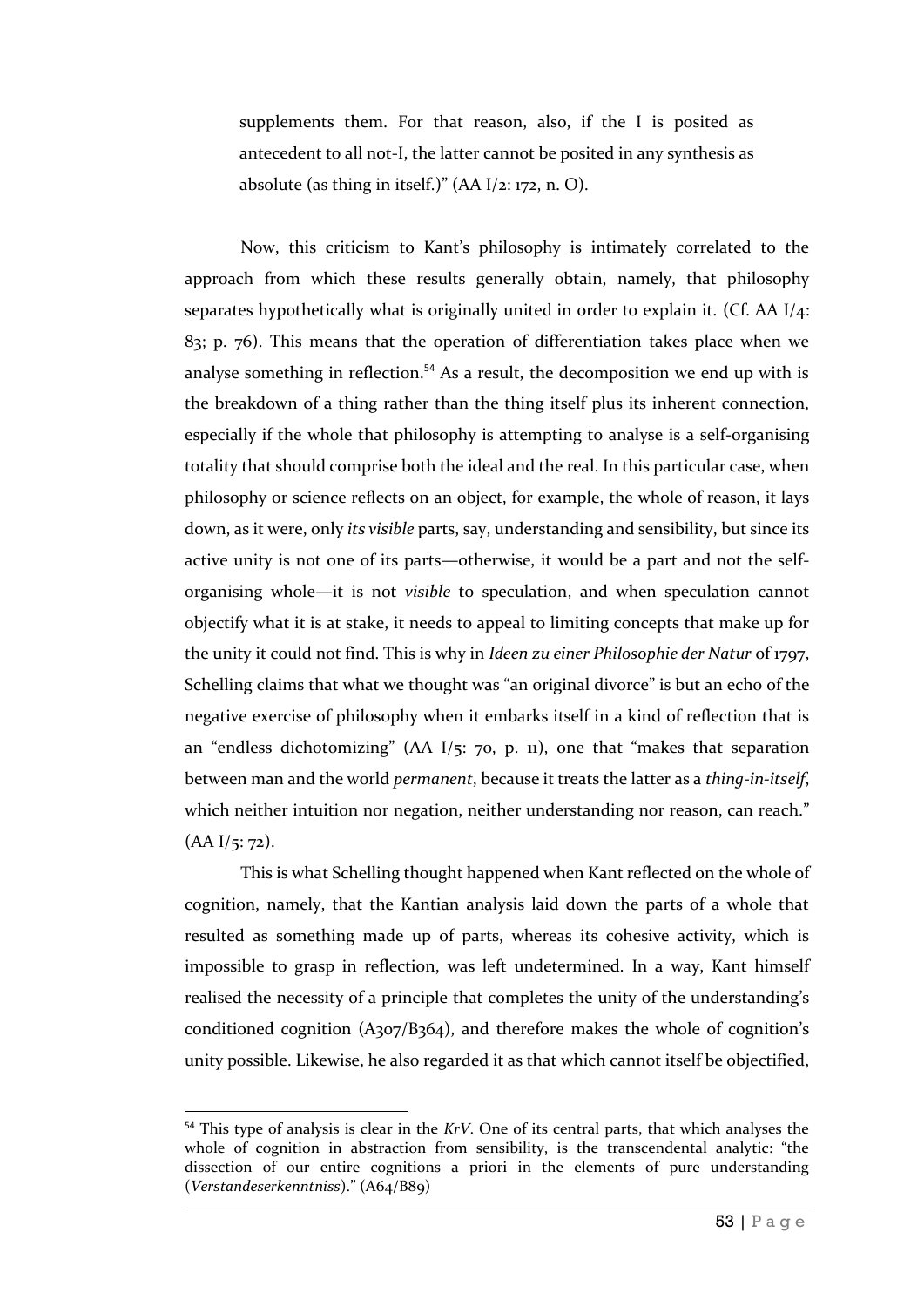something "which never makes up a member of the empirical synthesis."  $(A_{311}/B_{367})$ . Kant saw the unconditioned as such a logical principle, however, he saw it as a maxim, something that it is absolutely indeterminable and that reason merely finds *in the idea* to provide a subjective synthesis "with absolute completeness." (A409/B436).

For Schelling, however, it was clear that this division between the unconditioned and the understanding's conditioned cognition, and the subsequent analysis of the components of the mind, is a late product of "*the dismembering activities of reflection*" because reflection is not suited for grasping the prior and real unity of the world. As I pointed out above, such a division would imply that reason, with its faculties, rules and representations, is *transcended* by a domain of things in themselves which are devoid of spatiotemporal properties, a realm to which our experiential cognition cannot conform precisely because the forms of intuition are subject-dependent. Let us remember that in Kant's system, it is precisely the dimension of sensibility that obstructs any relation of the subject, who is finite, with the things in themselves, which are infinite and, in some sense, denote the dimension of the unconditioned. And whether the infinite has any reality or whether it is what is behind our regulative idea of the infinite is something that is beyond the human understanding, even if the unconditioned itself, in idea, demands reason to place it in the limiting concept of the things in themselves (Bxx).

Again, one can infer that there is a *beyond*, an *outside*, something that the subject cannot access but draws us to think of it as linked, so to speak, *externally* to our ideas and even to our own faculties. According to this picture, the unconditioned is only a negative concept, something that reason demands to itself in its limitations because it functions as a logical antecedent to the subject's cognitive limitations. So here we are talking about an irreconcilable distinction that has no hope of being united other than in a formal way. And if a philosopher attempts to find a real unity between them, when it is clear that one of the extremes is unreachable and the link will never be established, what happens then is that:

"The analysis of the metaphysician has divided pure a priori cognition into two very heterogeneous elements, viz., such cognition of things as appearances, and of things in themselves. The *dialectic* recombines the two as to yield an agreement with reason's necessary idea of the unconditioned and finds that this agreement can never be obtained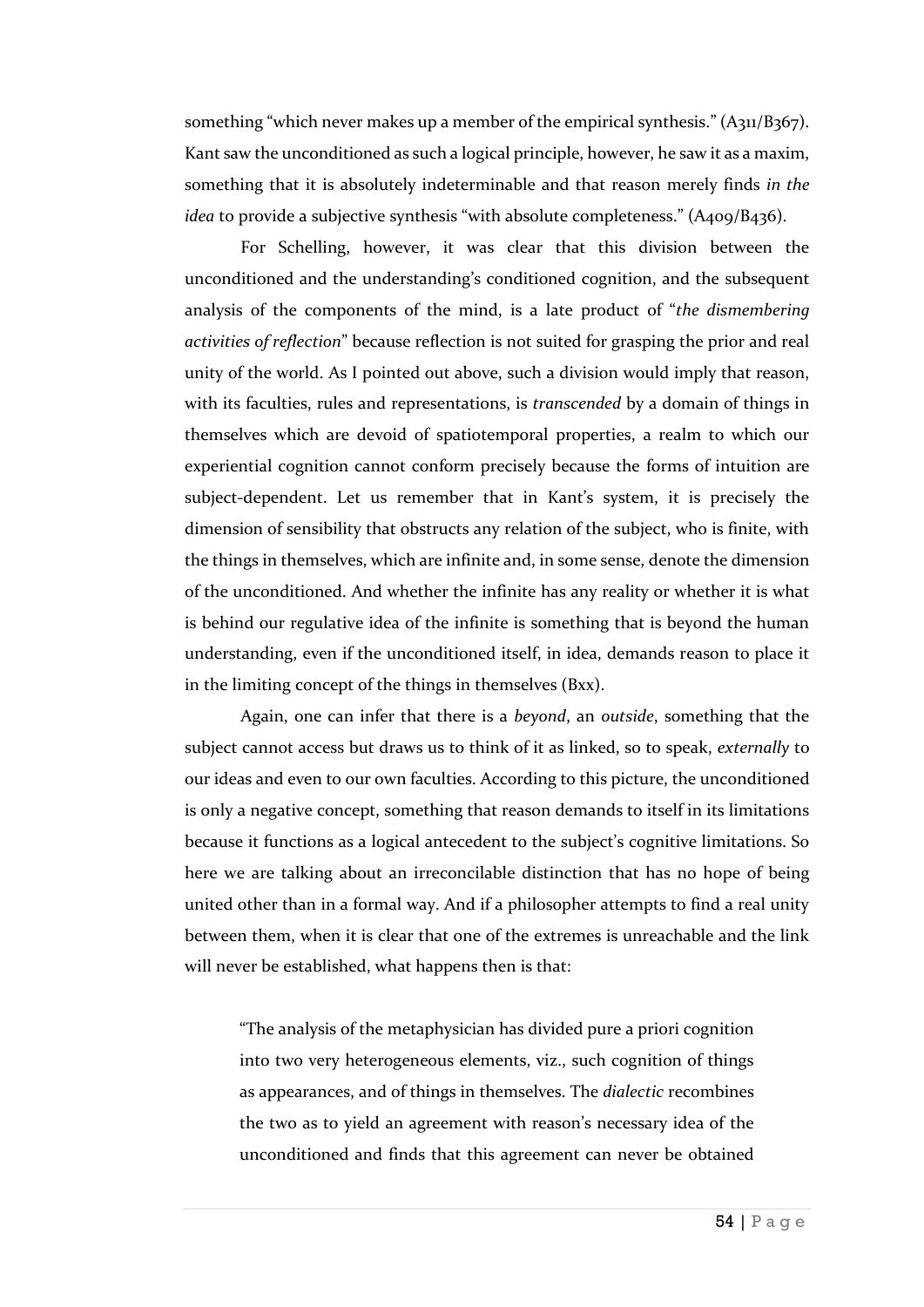except through that distinction, which is therefore a true one." (Bxxi, n. 87).

To be sure, Schelling sees some consistency in the results of Kant's critical philosophy, but only to the extent that they are yielded within the perspective of a finite and common understanding which dissects concepts in reflection in order to understand them:

"Anyone maintaining the standpoint of mere consciousness must necessarily claim that our knowledge is partly ideal, partly real; such claims are likely to lead to a fantastic system that can never explain how the ideal could have become real and vice versa." (AA I/4: 90; p. 82).

Indeed, in *Ideen* Schelling emphasised that reflection, even with its negative function of dissection, is a fundamental step in the emergence and development of philosophy, but the mistake is to halt there and think that reflective or speculative thinking is the means and the end of philosophy. In his view, true philosophy has to aim at the unconditioned as immanent rather than transcendent to the world and to cognition:

"Anyone who has attained a superior perspective will find that *originally* there is no difference between ideality and reality, and that consequently our knowledge is not *partly* but *completely* and *thoroughly* ideal and real *at once*." (Ibid.)

Precisely the consequence of reflection, the point of view of finite consciousness, is that two parallel domains seem to be inexplicably connected: on the one hand, the conditioned experience of sensible and conceptual synthesis and, on the other, the unconditioned itself, making possible the unity and organisation of all our cognitions. In the same line of reasoning, we could say that we in fact are in possession of the totality of our conditioned cognitions, but with this duality, Schelling points out, we are unable to know how these cognitions got into our minds in the first place. (Cf. AA  $I/5$ : 74; p. 12). Indeed, the inability to determine the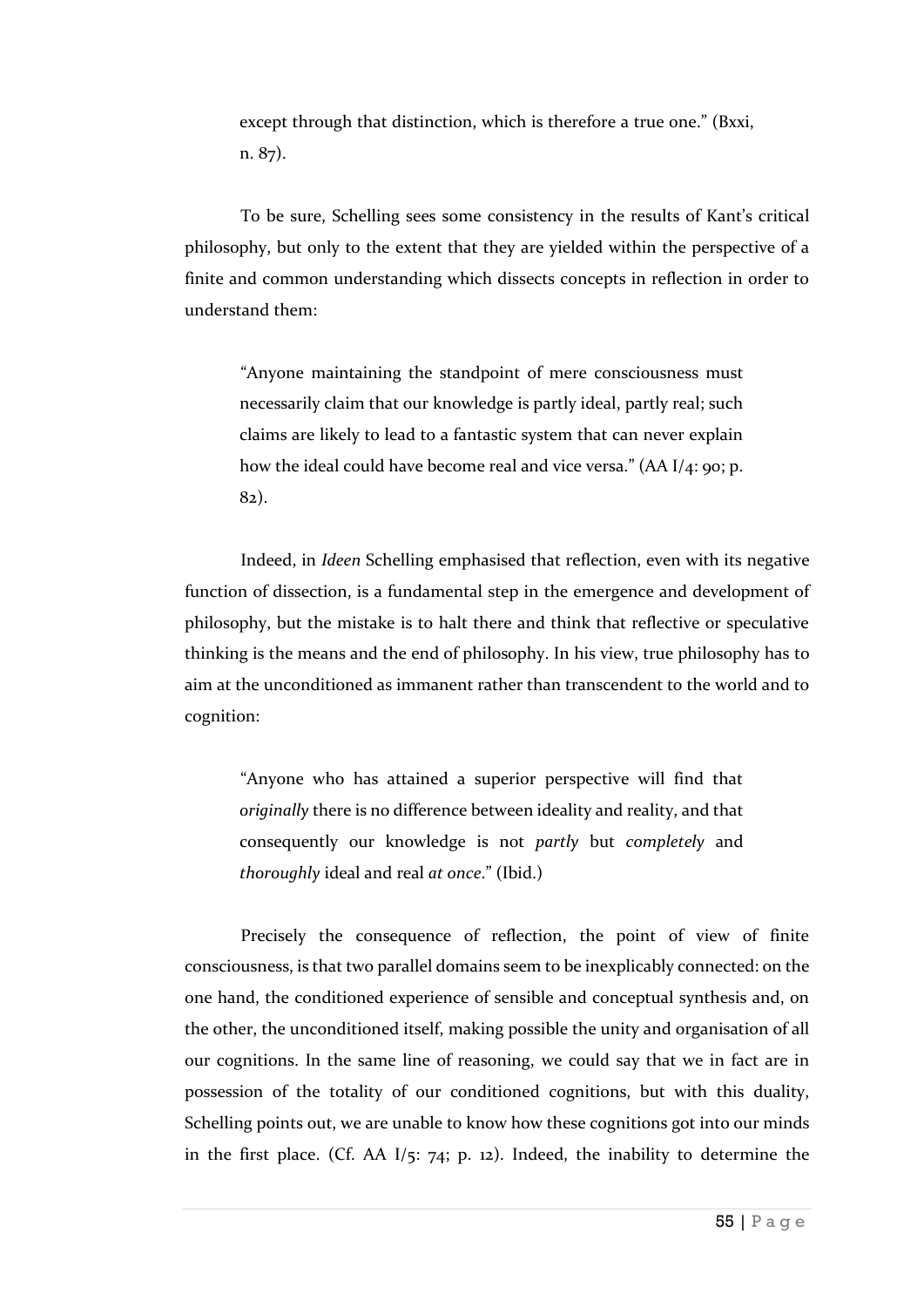unconditioned and its relation to the conditioned derives into a dualism that is even more evident in the *Critique of Judgement* when Kant talks about a hypothetical supersensible unity of mechanism and teleology. Here Kant goes on to admit that a possible unity of these principles is not possible unless we go beyond our human reason 'and judge them as based in terms of the connection of final causes, on a supreme understanding, so that nothing is taken away from the teleological kind of explanation.' (KU, 5:414). Kant thus seems to be directing us to an 'original basis', the necessary idea of the supersensible, an 'unconditioned necessity where there is no longer any distinction between possibility and actuality' (CJ, 5:402). Despite the illuminative role of the latter "contemplation", as Kant himself put it in the §76 remark, the idea of an original ground or cause, or as Schelling says in his early essay of 1974 *Vom Ich als Prinzip der Philosophie*, "some ultimate point on which the whole depends", evolves into inferences that either "can go ad infinitum" —because the dependency between the conditioned and the false unconditioned makes the latter conditioned—or serve as principle for numerous uncommunicated worlds—for "in the chain of knowledge", as Schelling calls it, everything becomes a thing, an object, and one can infer that each parallel world has a first cause and mask it as an ultimate halt when it is clear that, again, the chain of dependency can go ad infinitum. (AA I/2: 88-89; pp. 72-73).

From this it follows that Kant limited himself to think of an architectonic unification of all cognition but failed to consolidate the unification of the architectonic. Schelling thus set out to find this unification and with it the transition from the unconditioned to the conditioned, and then from our concepts to existence. Between the years of 1794 and 1800, a period that saw the gestation and development of Schelling's *Naturphilosophie*, Schelling attacked Kant and his followers in various places, and one fundamental reason in this attack is present every time: Kant's dualisms and criticism's one-sidedness (those followers of Kant that made of criticism an established doctrine, prominently Fichte)<sup>55</sup>, makes it unable to solve systematically the notorious conflicts (*Widerstreite*) of philosophy, starting from the antagonism of

<sup>55</sup> In the *Abhandlung*, Schelling identifies the antithesis he thinks is always presupposed by the supporters of critical philosophy: "The *form* [*Form*] of our knowledge originates within *ourselves* whereas its matter is given to us *from the outside*." (AA I/4: 82; p. 76). The key issue that Schelling uncovers in this statement is precisely the one-sidedness that follows from assuming the position of either extreme of the antithesis, namely, form or matter. In the case of critical philosophy, the idea of matter coming "from the outside" has only, if anything, an abstract connection with objectivity. In this essay, Schelling construes critical philosophy as a system of thought that exhibits an *object* that possesses no intrinsic reality. (AA I/4: 76).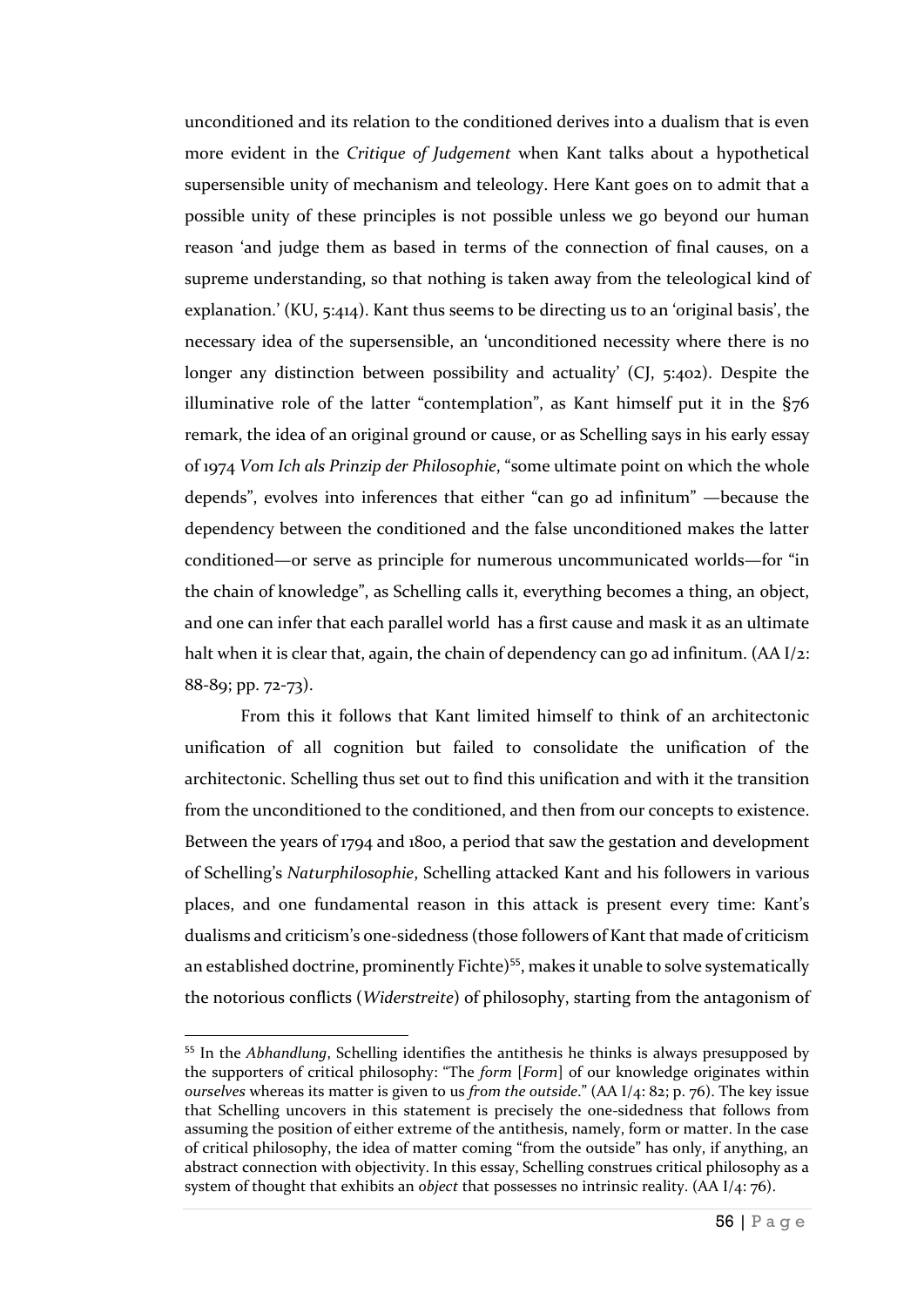subjectivity and objectivity, and then moving on to the real and the ideal, mind and matter, teleology and mechanism, among others. (Cf. SW I/1: 303, I/2: 293, I/6: 5; AA  $I/5$ : 108, p. 43). To a large extent, therein lies the crux of Schelling's criticism of Kantian philosophy. In Schelling's own words:

"I am well aware that Kant's theoretical philosophy leaves the supersensible principle, in accordance with which all representations are to be constructed, completely undetermined. Elsewhere he polemically opposes materialism with this hypothetical claim: that it might well be that the intelligible substrate of matter and thinking were the same. […] In developing the system of his theoretical philosophy, Kant also leaves unexplained all that could be explained only through this primordial, inner principle of all representations (which he nowhere attempts to determine). Of this I merely wish to provide one instance." (AA I/4: 134; p. 107).

However, criticism's reflection, Schelling points out, is not the end of philosophy but only a means (AA I/4: 70; p. 11), the doorstep before reaching a higher form of knowledge, one that is found in the dominion of freedom where the whole of being is presented in its original unity. When one, contrarily, halts at the level of reflection, the outcome is mere idealistic speculation, a method that Schelling accused Kant's followers, from Reinhold, Beck to Fichte—"the Kantians", of exploiting and with it bringing about endless divisions that produce chimeras, dead and abstract concepts and bottomless abysses. (Cf. AA I/4:69,71; 5:72, n. 5). Schelling certainly recognises Kant's analytic ability, but charges him with failing to overcome the fracture towards a point of a real unity of the whole system of knowledge:

"He had to dissect human knowledge and concepts into their individual components, such was his purpose, whereas he left it to his heirs to delineate with one stroke the great, remarkable whole of our nature that is composed of these parts as it has always existed and always will exist."  $(AA I/4: 78; p. 74)$ .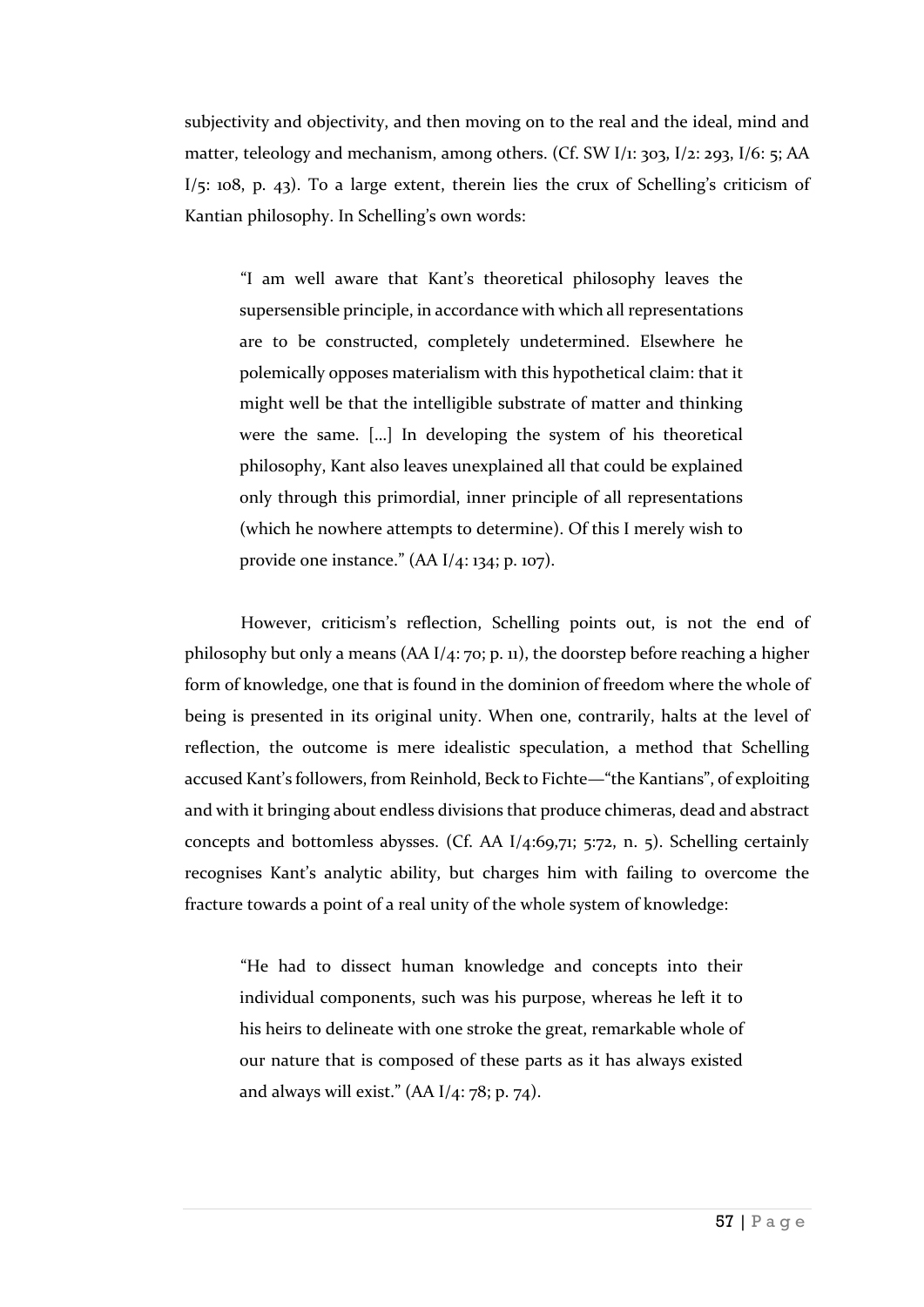In view of this, Schelling thought that we still needed to move forward and beyond mere reflection, to get to understand that it is possible to meet the original self-organising productivity that keeps difference in its necessary unity. We thus need a special activity to be in identity with the self-organising whole in its original unity and from that *locus* make sense of it. In other words, Schelling thought that the unconditioned needs not be unreachable, because, as an original productivity, it is productive in ourselves, living individuals who primordially act on purposes *in* the world, and since this productivity is active in us, then it is possible to determine it:

'Soon it was discovered that matter was the ultimate substratum of all our explanations […]. Something else, however, was noticed in things, something that matter itself was not able to illuminate [*erklären*], something one feels obliged to explain (e.g. that appearances succeed one another with regularity, that there is purposiveness in individual things, that the entire system of the external world [*Außenwelt*] coheres through a universal nexus according to means and causes.).'  $(AA I/4: 83; p. 77).$ 

In compass with this idea of a universal nexus, we move into the next section, where I will attempt to show that Schelling pushes for a philosophy of nature that sees the opposition of mechanism and purposiveness as something reconcilable in the face of the absolute unity of the totality of nature, for mechanism is a derivative approach that results from the divisions established by the analyses of the understanding. More original, thus, is both the higher stand of intellectual intuition and its direct and immediate access to the unconditioned, from which the whole organisation of nature appears as constitutively purposive. Now, within this absolute totality, the *primordial opposition* of subject and object is overcome by means of the identity of the real and the ideal, an identity that is possible because no third *external, limiting and transcendent thing* surreptitiously supplants one of the terms of the opposition between the real and the ideal. We may even advance here the idea that the original formation of the conceptual domain is unified with the original formation of the natural world. The activity that keeps cognition with all its parts in a living cohesion is a productivity that makes possible the nexus of things and cognitions as two dimensions of the same totality.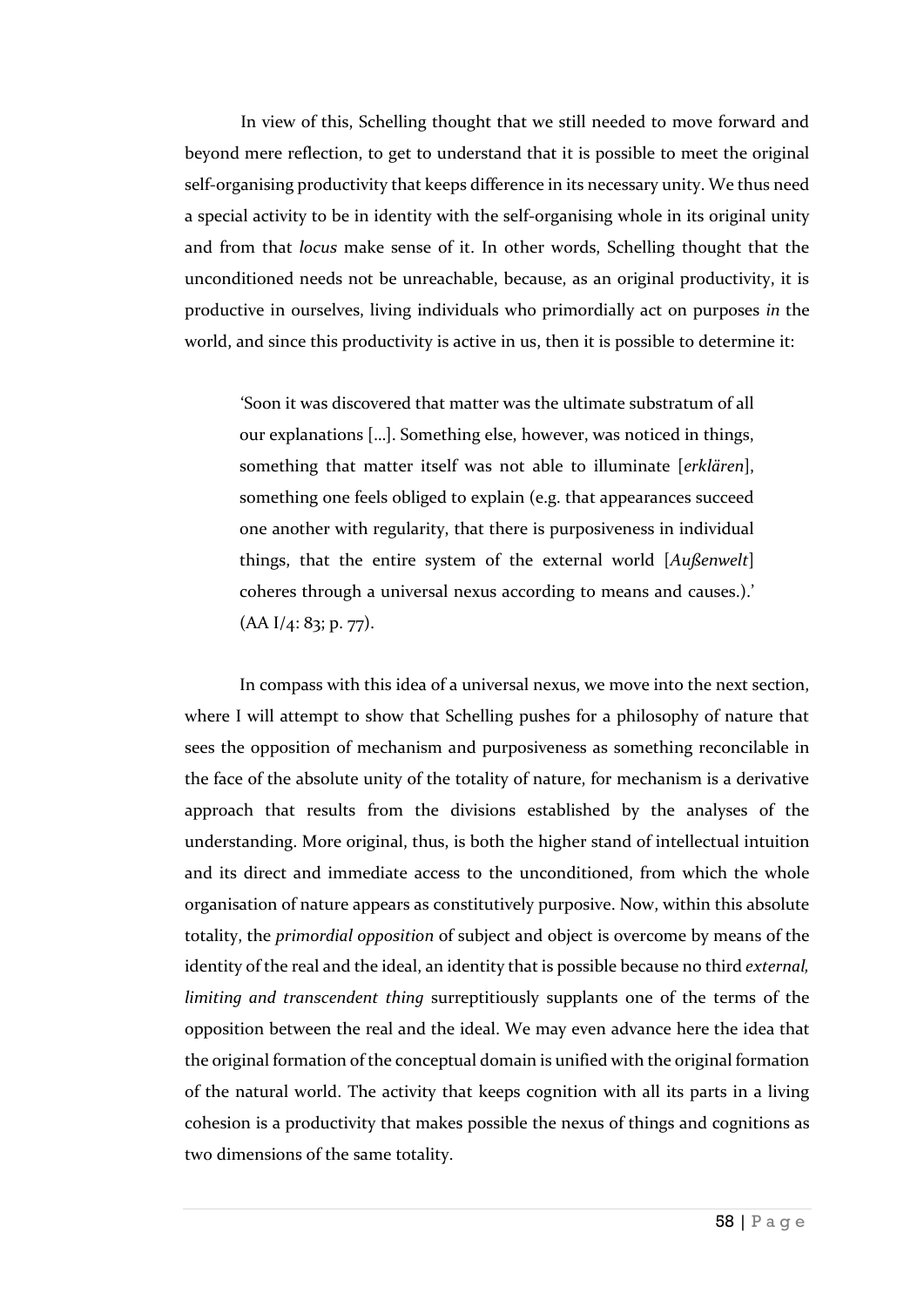## **2.2. Schelling's Epistemic Shift to Intellectual Intuition and the Determination of Nature as an Original Productivity**.

To be sure, Schelling and the other main figures of German Idealism were convinced that Kant's critical programme achieved the most significant progress in philosophy in the modern times, and under this belief they considered themselves to be Kantians.<sup>56</sup> But despite Schelling's affiliations to Kantian idealism, in his early work he went on to make persuasive metaphysical claims about the possibility of the determination of the true nature of God, freedom and the origin of all reality, a metaphysical perspective that seemed to be informed by his admiration and dedicated study of Plato and Spinoza.<sup>57</sup> Indeed, it is commonly agreed that Spinoza, like Kant, was a fundamental figure for the uprising of German Idealism. In the recent trends of scholarship there is a growing consensus that Spinoza played a decisive role in Schelling's philosophical development, especially in his earliest philosophical writings.<sup>58</sup> This influence strongly wielded the shape of Schelling's metaphysical and speculative interests, which, as it is generally held, were invested in delivering, at least in his early reflections, the most indubitable proof of the possibility of access to the absolute principle of knowledge and reality, which he, in his earliest philosophy,

<sup>&</sup>lt;sup>56</sup> A very cogent synopsis of the divergences and connexions between the projects of Fichte, Schelling and Hegel and their critical assessments of Kant's transcendental idealism is in R-Peter Hostmann, *The Early Philosophy of Fichte and Schelling*, (Horstmann, 2000). In his paper, Horstmann holds that Hölderlin, Hegel and Schelling, while still students at the Tübingen Stift became interested in Kantian philosophy in their attempt to give religion a rational foundation. (Ibid, p. 128).

<sup>57</sup> B. Matthews in his book *Schelling's Organic Form of Philosophy* has a detailed discussion of the influence of Plato's philosophy in Schelling's early treatises. Especially relevant is Matthews' analysis of Schelling's *Timaeus Commentary*, where Schelling reveals his early attempts to integrate the natural world and the realm of the divine through the application of the concept of a pure and original form. Moreover, Matthews makes out an interesting case for Schelling's method of playing Kant against Plato and Plato against Kant to account for the type of unified system that the young philosopher was looking for. (Matthews, 2011, pp. 103- 135.)

 $\frac{58}{38}$  As a matter of fact, there is a variety of suggestions as what figures had the most impact in Schelling's philosophy. Scholars name, among others, Hölderlin, Jacobi, Reinhold and Fichte. For the purposes of this work I am only tracking the influence that Kant had on specific points of Schelling's *Naturphilosophie*, and rather superficially, Schelling's borrowing from Spinoza and Plato. Scholarly studies of Kant's and Plato's influence on Schelling are respectively in E. Watkins, *The Early Schelling on the Unconditioned* (Oštarić, 2014), where he develops Schelling's concept of the unconditioned in contrast to Kant's, and in *The Legacy of Neoplatonism in Schelling's Work* (Beierwaltes, 2002). For a wider list of influences over Schelling's philosophical work, see *Existenz denken: Schellings Philosophie von ihren Anfängen bis zum Spätwerk*. (Schmied-Kowarzik, 2016).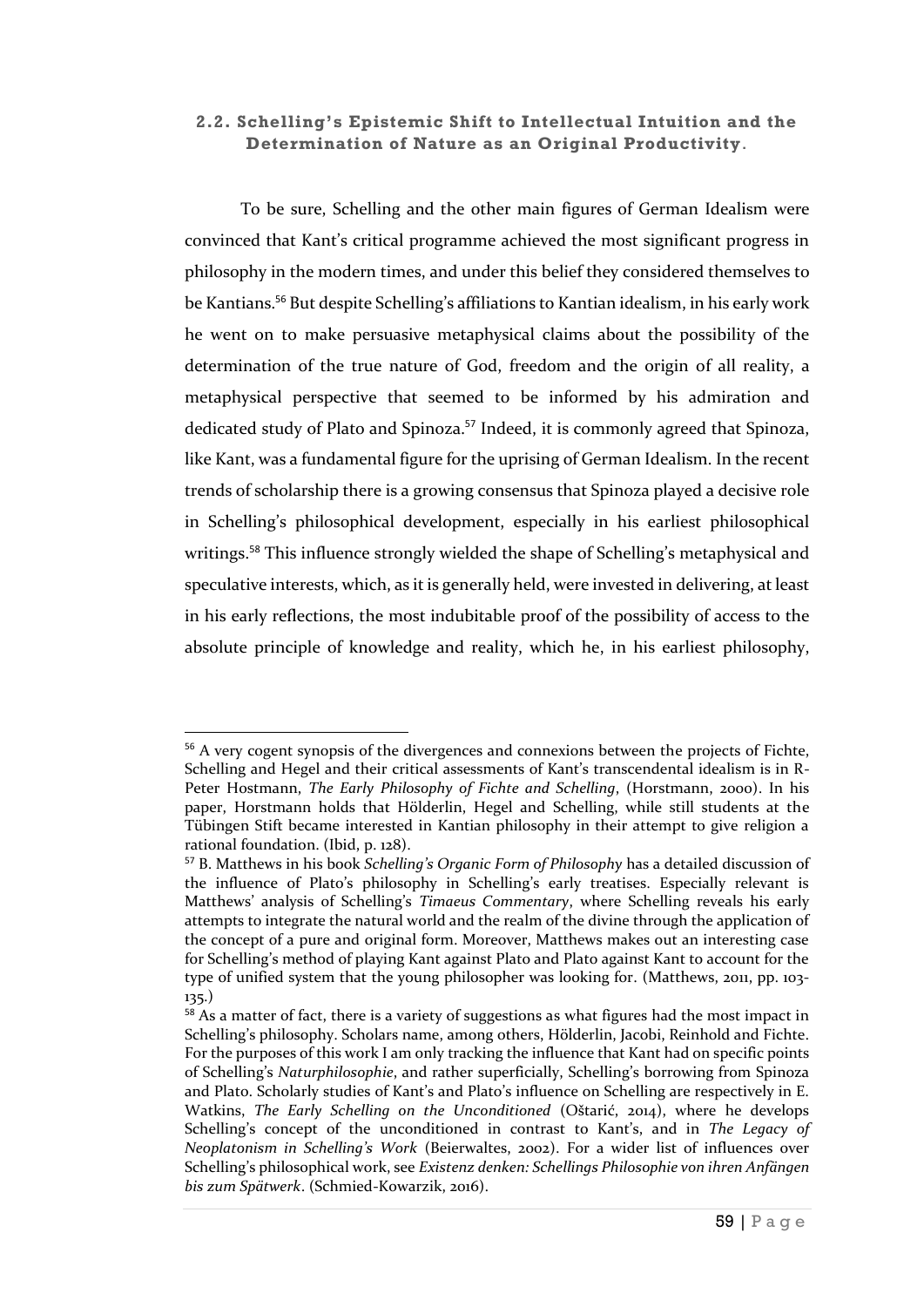thought was the unconditional and most original positing of the pure I.<sup>59</sup> The parallelisms between the former's concept of substance and the latter's concept of the absolute have led some commentators to claim that Schelling's conception of the I is only a mere substitute for Spinoza's idea of substance.<sup>60</sup> This of course is highly disputable if, after a close reading of *Vom Ich*, one notes that the superior principle Schelling was after cannot be a substantial all-encompassing *thing*, which remains a conditioned element in the chain of knowledge, but necessarily "the direct opposite of all that falls in the sphere of the conditional, that is, it must be not only unconditional but altogether *unconditionable* (*unbedingbar*)." (AA I/2: 87; p. 72).

This is particularly explicit in Schelling's essay *Vom Ich als Prinzip der Philosophie*, published in 1795, when he was only twenty years old. This work attempts to deliver an account of the determination of the absolute principle of philosophy, revealing the impact that Spinoza had on Schelling's ambition to provide an ontological unity to contrasting principles: "Spinoza, too, wanted mechanism and finality of causes [*Teleologie*] to be thought of, in the absolute principle, as contained in the same unity." (Cf. AA I/2: 175, n R; p. 127, n.\*\*; also, AA I/5: 76; p. 15). Now, it is worth mentioning that, despite Schelling's Spinozist commitments to achieving the unification of all reality in this early work, he emphatically rejected Spinoza's objectivistic conception of substance due to what Schelling thought was Spinoza's mistaken start. In other words, Schelling charged Spinoza with being in allegiance to the thing in-itself in his positing of the absolute substance, mainly because Spinoza's determination of the absolute remained in the sphere of the conditioned. In Schelling's view, Spinoza got closer to the unconditioned when he delivered his concept of substantiality, but ultimately, the latter not only could not discover the

<sup>&</sup>lt;sup>59</sup> Most experts now agree that Schelling was wrongly considered disciple of Fichte and they stress the fact that Schelling developed his own ideas on the I very early in his career. One of the proofs of his original conception of the absolute I is in his *Timeaeus Commentary* when he was not yet exposed to Fichte's philosophy. In this regard, Dale E. Snow attributes the similarities in Fichte's and Schelling's early writings 'to their shared fascination with Kant's ambiguous legacy'. Similarly, Snow argues that while Fichte's concern with the first principle was a response to Reinhold's principle of consciousness, Schelling took his inspiration from issues raised by the Spinoza renaissance of the 1790s. (Snow, 1996, p. 45).

<sup>60</sup> D. Nassar offers a list of authors who consider that Schelling's *I* was only a '"place-holder" for Spinoza's substance' in her paper *Spinoza in Schelling's Early Conception of Intellectual Intuition*. She agrees with some of them that Schelling relies on Fichtean terminology to put forward a conception of the I and of freedom more similar to Spinoza's idea of substance. However, she notes it would be a mistake to see it as a plain substitution, for although both concepts share similar properties, the I of Schelling is fundamentally excluded from the sphere of the conditioned and therefore is not a determinate being like Spinoza's substance. (Nassar, 2012, p. 138, esp. n. 6, in Eckart and Melamed).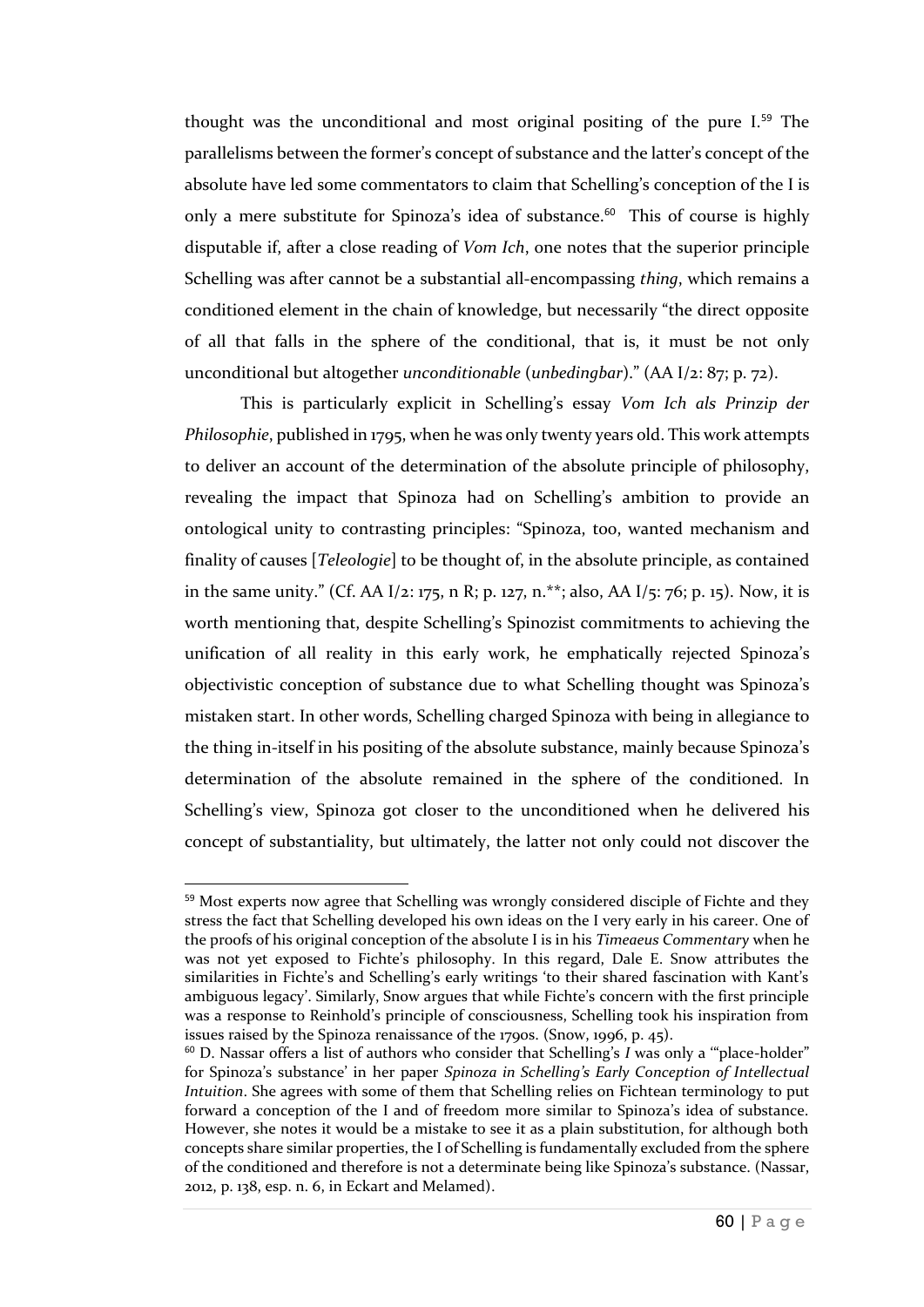unconditioned, he just provided a "derivative and transferred concept of a substantiality of appearances [that] was merely an abstract concept *[abstrahierten Begriff*]." (AA I/2: 121; p. 94).<sup>61</sup> Of necessity, Schelling contended, philosophy must begin with the unconditioned, that is, an original something that is: "a pure, immutable archbeing [*Ursein*], a basis for everything that comes about and passes away, something that had to exist by itself, in which and through which everything in existence had to attain the unity of existence." (Ibid.) According to this, a highest principle—already foreseen, although imperfectly, by Spinoza—is the rationale under which purposiveness and mechanism coincide in its absolute being, i.e., as contained in the same unity.  $(AA I/2: 175; p. 126-7)$ . To be sure, Schelling argued for the attainment of a first principle that was truly absolute and unconditioned, and in contrast to Kant's idea of this concept, 'neither a merely formal principle, nor an idea (*Idee*), nor an object (*Object*), but a pure I determined by intellectual intuition as absolute reality.' (AA I/2:136, p. 104). In short, *Vom Ich* sought to emphasise the nonsubstantiality of the first principle as an absolutely unconditional and immanent self, in a word, a spontaneous activity that makes possible subjectivity and objectivity and their necessary and immanent relation; from this it follows that, once in possession of this postulate, we no longer need the idea of a transcendent other inscribed in the so-called *das Übersinnliche*. 62

 $61$  Accordingly, Schelling admits that Spinoza conceived, up to that point, the archconcept [*Urbegriff*] in its utmost purity, that is, as that which makes existence possible, and transcends mutable or caused things. But when Spinoza placed the first principle as a substantiality within the chain of appearances, he demoted it to the level of empirical concepts of experience. The literal abstraction of the unconditioned and its placement into the sphere of nature, or the not-I as Schelling points out in §4, led Spinoza to the reification of the system's absolute: "[dogmatism] presupposes an unconditional thing (ein unbedingtes Ding), that is, a thing that is not a thing [and] that which is I should become not-I in the case of Spinoza." (AA  $I/2$ : 94; p. 77).

<sup>62</sup> I consider *Vom Ich* to be relevant for our discussion for two reasons. First, because here Schelling introduces a determination of the unconditioned, an essential concept for the outlining of his *Naturphilosophie*. Second, in this work Schelling also provides the logic under which those a priori principles required for the determination of the system of nature can also be deduced and determined in its relation to the unconditioned. Subsequently, however, I will move a bit further and make reference to the *Abhandlung zur Erläuterung des Idealismus der Wissenschaftlehre* to complement the presentation of the logical structure of the unconditioned in intellectual intuition. More specifically, I will attempt an interpretation of Schelling's construction of the principles of mechanism and teleology from the unconditioned. That is, I believe that by using the immanent principle of identity, the form of the unconditioned, we can see how Schelling justifies the inclusion of concepts of reason, specifically the concept of purposiveness, as concepts of nature. It will be clearer then that this new scheme of the concepts of nature reveals the new place that the principles of mechanism and teleology will take.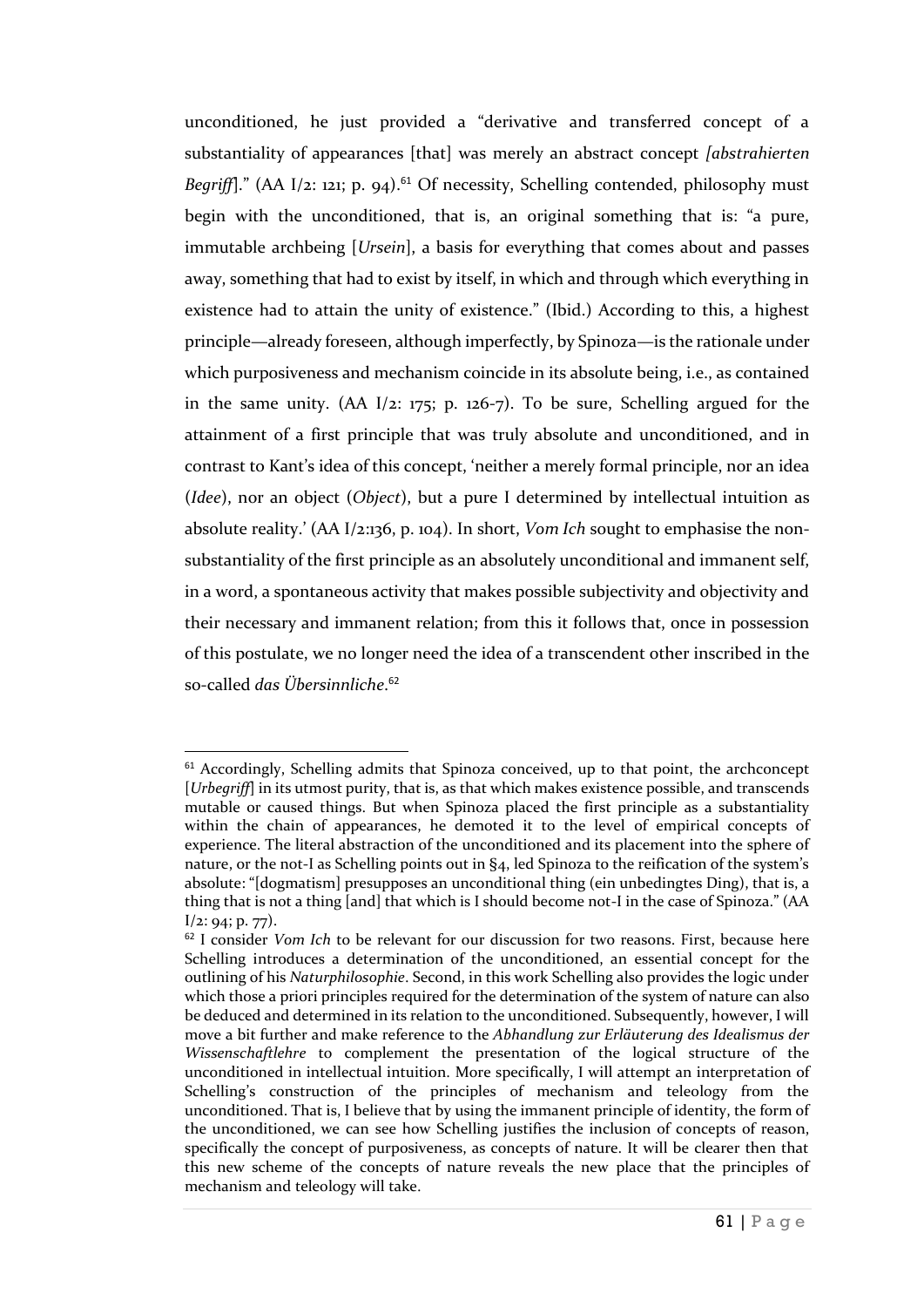By aiming at the discovery of the unconditioned, Schelling not only moved away from Spinoza, but also from Critical philosophy. And albeit Schelling believed, at least in the beginning, that transcendental idealism was heading in the right direction of attempting to bring into unity the opposites of philosophy, his overall view was that Kant only achieved a methodological systematisation that prolonged the already established schisms of philosophy through his heterogeneous conception of the mind and his postulation of the thing in itself.<sup>63</sup> To begin with, Schelling attributed Kant the miscalculation of setting a *fact* (*Thatsache*), a phenomenon, as the start of the system, which left it confined to the sphere of the conditioned. (AA  $I/2$ : 95, 96; p. 78, 79). Indeed, Schelling thought that the mistake of Critical philosophy was again its wrong start, viz. from facts, and promoted by a wrong approach, namely, reflection. For the point of view of reflection only gives facts, and from facts the system in its fullest extension cannot be achieved, and early on Schelling realised that this achievement is only possible if philosophy ascended to the realm of the thing in-itself, the unconditioned.<sup>64</sup> This is especially evident when one pays close attention to Schelling's later texts on *Naturphilosophie*, where the absolute totality presents itself as a productive whole, an ongoing activity that can only be intuited as the self-positing of acts, the highest one being the absolute self-positing of the unconditioned, from which the positing of all reality results, a positing that is contrary to the mere observation of given facts. (Cf. AA I/2: 86, 150; pp. 72, 113). The reason why Kant could not ascend to the true first principle of philosophy, *die ursprüngliche Einheit*, Schelling notes, is that he restricted his search for the original synthesis whereby being is an absolute whole, to a given fact, namely, a synthesis within the cognitive faculty. (AA I/3: 60; p. 164). According to Schelling, upon deducing the categories of understanding and the determinations of pure thinking from the fact of the *I think*, the result carried more the essence of reflection than the essence of the pure activity that brings about the whole system of philosophy: intellectual intuition. In Schelling's perspective, if the system manifests only a partial

<sup>&</sup>lt;sup>63</sup> Nonetheless, Schelling does credit Kant for being 'the first who established the absolute I as the ultimate substrate of all being and all identity'; however, he goes on, 'he established it nowhere directly but at least everywhere indirectly.' (AA I/2: 167, p. 120).

<sup>64</sup> For example, in his early essay, *Über die Möglichkeit einer Form der Philosophie überhaupt*, Schelling is already reproaching Kant that he could not deduce the particular forms of thinking from the original unity because of the point of view of departure Kant took. (Cf. AA  $I/2$ : 292; p. 51)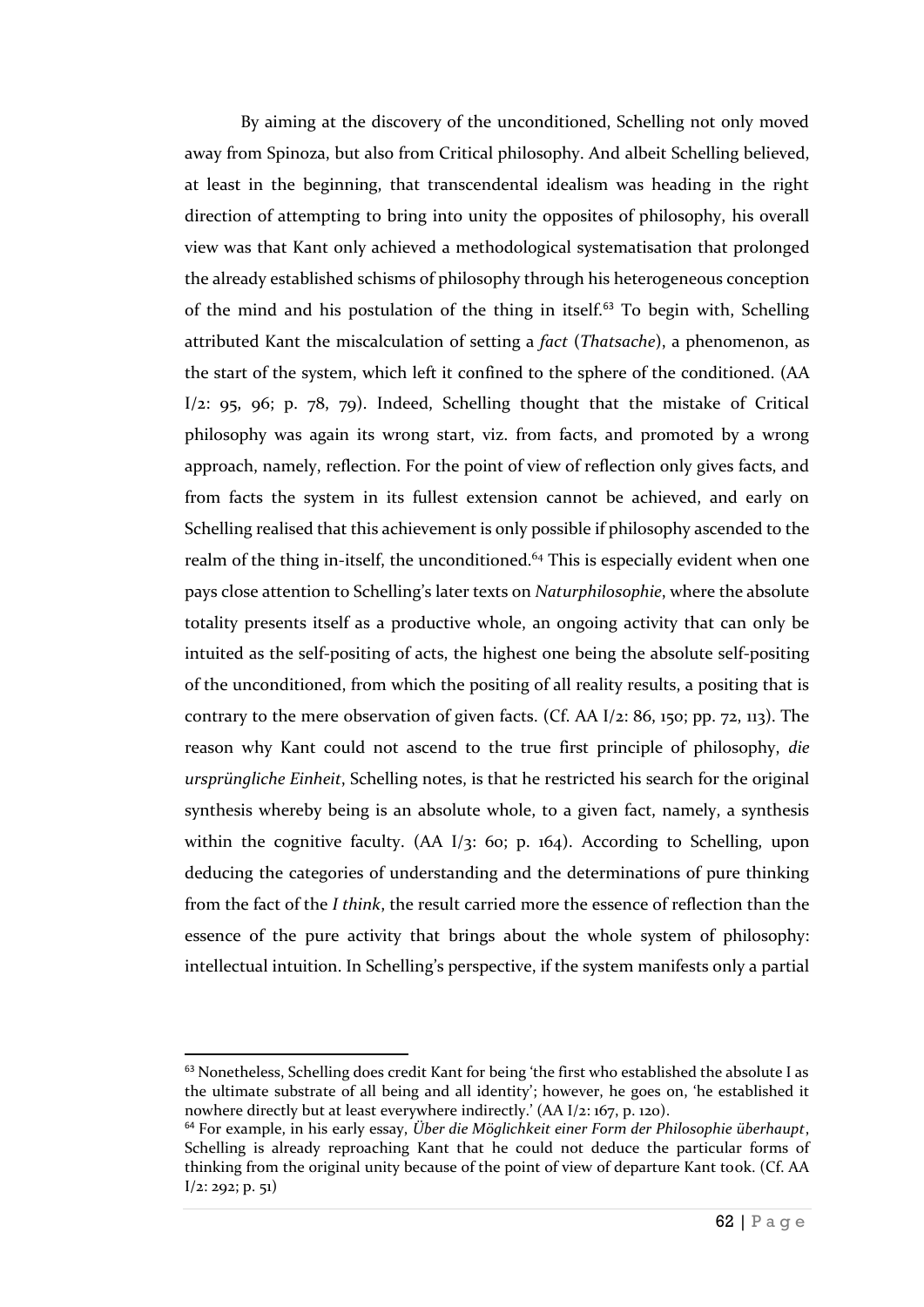account of the fundamentals of all knowledge, that is, solely either its objective or its subjective aspect, the system as a whole remains a contested issue.<sup>65</sup>

Additionally, to make the matter more abstruse, Kant's followers, specifically Fichte, in an attempt make the *I think* the principle of philosophy—positing it absolutely—they cancelled the simultaneous positing of its counterpart, the not-I, or what can be otherwise considered as nature. And when the not-I is 'cancelled in its very origin', Schelling goes on, it can only be 'posited as a mere negation', viz., the thing in itself. (AA I/2: 96, p. 79).<sup>66</sup> Now, since Kant's system failed to come to terms with the source of the idea and reality itself, he ended up construing the first principle as a set of limiting *entia rationis*, the so-called ideas of reason. Upon this development, Schelling, drawn by what he believed was the most compelling evidence of the incompleteness of Kant's attempt, set out to restore philosophy's systematic dignity by providing a purer, absolute first principle. This absolute start seemed to guarantee the deduction not only of the possibility of the system of reason, but more audaciously, of the very existence of the whole of nature. The original principle of all reality, Schelling states in *Vom Ich*, is that 'in which and through which everything that is reaches existence (*Daseyn*), everything that is being thought reaches reality (*Realität*), and thought itself reaches the form of unity and immutability (*Form der Einheit und Unwandelbarkeit*).' (AA I/2:85, p. 71).

Schelling's aim to find the ultimate unifying principle in order to present consciousness and nature in their own just and right dimension evinces from his frequent references to Spinoza, commending the latter's attempts to grasp the unifying principle behind mind and matter, thought and extension.<sup>67</sup> (AA I/5:76, p.

l

 $67$  According to F. Beiser, in his erudite study on German philosophy in the eighteenth century, *The Fate of Reason*, Spinozism appealed to the early free-thinkers of the *Aufklärung* in the late

<sup>65</sup> This argument is in line with Schelling's criticism of the opposition of systems in his *Letters on Dogmatism and Criticism*, where he contends that positing either one of the extremes of the opposition as absolute, the subject or the object, one descends on the conditioned already with a partial view: all reality as either absolutely objective or absolutely subjective; the former is the dogmatic view, the latter is false criticism. The only solution to overcome this absolute opposition is the absolute unity of the unconditioned: "If we had had to deal with the absolute alone, the strife of different systems would never have arisen. Only as we come forth from the absolute does opposition to it originate, and only through this *original* opposition in the human does any opposition between philosophers originate." (*Briefe*, SW I/I: 293, p. 163).

<sup>&</sup>lt;sup>66</sup> In this respect, Matthews rightly notes: "Initiated by Descartes, formulated by Kant, and perfected by Fichte, the subjective idealism of modernity denies the objective reality and intrinsic value of nature, since as "a product of the I" the world of nature becomes nothing but a '*Gedankending*'." (Matthews, 2011). Along the same lines, Schmied-Kowarzik writes: "Es gibt für Fichte keine wirkliche Natur jenseits der wissenschaftlichen Naturerkenntnis, so bemerkt er in Über den Begriff [...] "und daß es nicht sowohl Gesetze für die von uns unabhängige Natur, als Gesetze für uns selbst sind, wie wir die Natur zu beobachten haben." (2016, p. 57).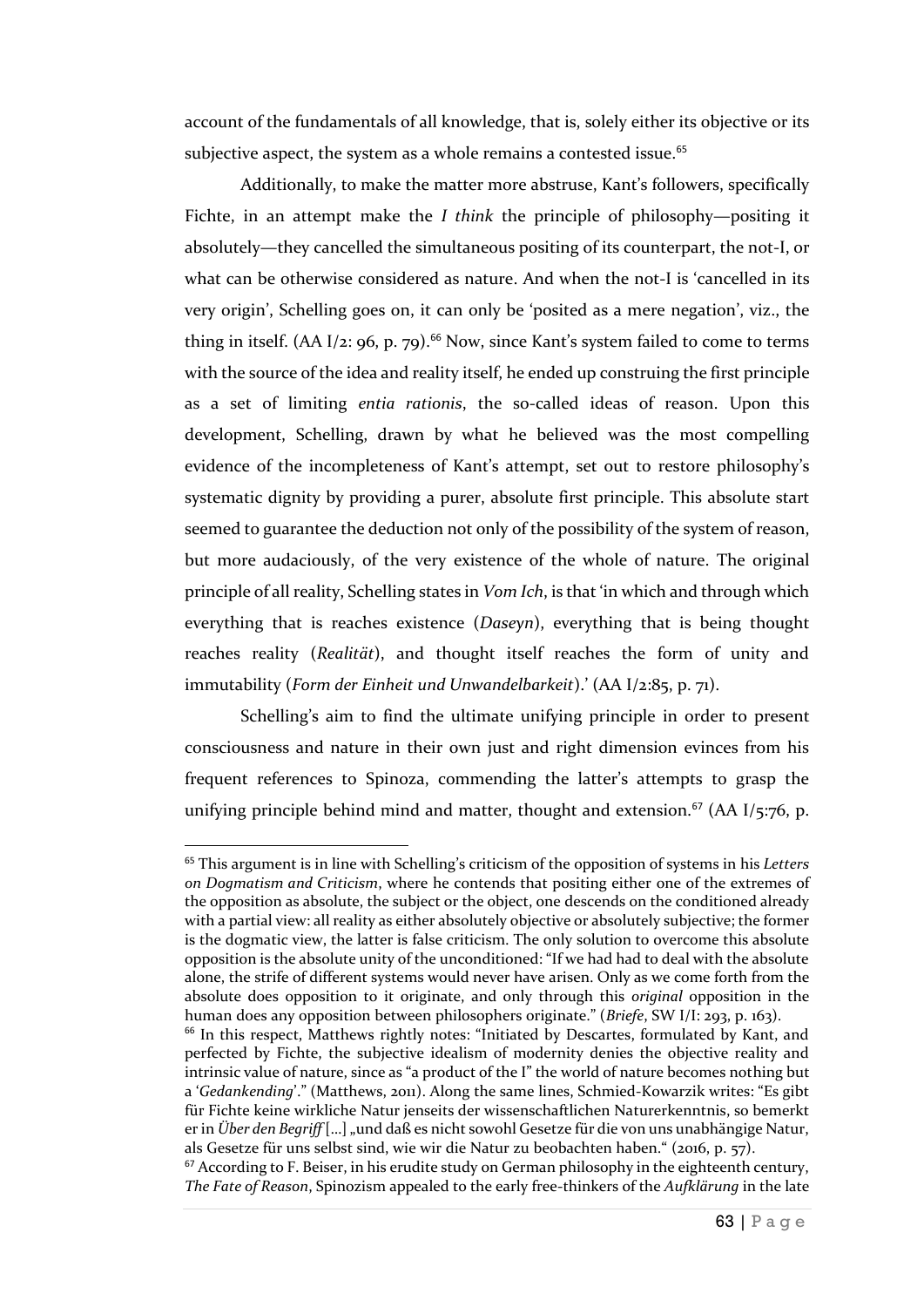15). But perhaps he also felt inspired by Kant's suggestive claim in the *Critique of Judgement* where the latter admits that there is no way in which the principles of teleology and mechanism could be fused in a unity unless we go beyond our human reason "and judge them as based in terms of the connection of final causes, on a supreme understanding." (KU, 5: 414). However, the unconditioned will no longer be placed in a hypothetical supersensible domain, but as an immanent and necessary condition for the possibility of a philosophy of nature or *Naturphilosophie*. <sup>68</sup> In words of Robert Richards, Schelling was attempting to move beyond Kant's set of categories and their determinative power, in order to extend this determinative power to the domain of the ideas, which for Schelling had to be from now on considered 'the free, if hidden, decisions of the absolute ego.' (2002, p. 136).

Let us see more closely now how Schelling approaches the concept of the unconditioned. In §2 of *Vom Ich* Schelling notes, in consonance with his criticism of Spinoza's substance, that: "we must not look for [the unconditioned] in the sphere of objects at all, not even within the sphere of that subject which is also determinable as an object." (AA I/2: 89; p. 74). Strictly speaking, nothing that is subject to conditions can be the first principle of philosophy, hence of all reality, because this pure and absolute spontaneity cannot be reified without losing it forever. Since the unconditioned cannot be made an object or be posited as an object, it follows that it cannot be subject to proofs; however, it is possible to infer it, as Kant did, as that which is required for the positing of a totality of conditions of experience and, in this process, represent it, although imperfectly and always necessarily losing its essence. (Cf. AA I/3: 63; p. 166). Again, in §2 of the same work, Schelling tried to represent it by drawing on its etymological roots in the German language. Here Schelling observes that the activity of conditioning, *Bedingen*, by which anything becomes a thing, *Ding,* belongs to the sphere of the conditioned, *Bedingt*; yet, he adds, nothing that is a thing

seventeenth and early eighteenth centuries in Germany, precisely because of his account on the direct relationship with God. They learnt from Spinoza that the only true and sure means of access to God was 'our own immediate experience, our own direct awareness of God within ourselves.' (Beiser, 1987, pp. 51-52). This unorthodox via of access thus set aside the mediation of human or divine books. They realised from Spinoza's third kind of knowledge that 'The God of pantheism is within me and everyone else, so that, in order to experience him, it is necessary for me to reflect upon myself.' (Ibid, p. 52). Schelling must have taken up the same sense from this tradition.

<sup>68</sup> Nassar notes that for Schelling the fundamental question of *Naturphilosophie* was 'the question of finitude, or of the emergence of objects.' She informs us that in later texts this problem was put in terms of productivity and movement (*natura naturans*) and apparently permanent nature (*natura naturata*), the latter being the aim of *Naturphilosophie*. (2014, p. 128).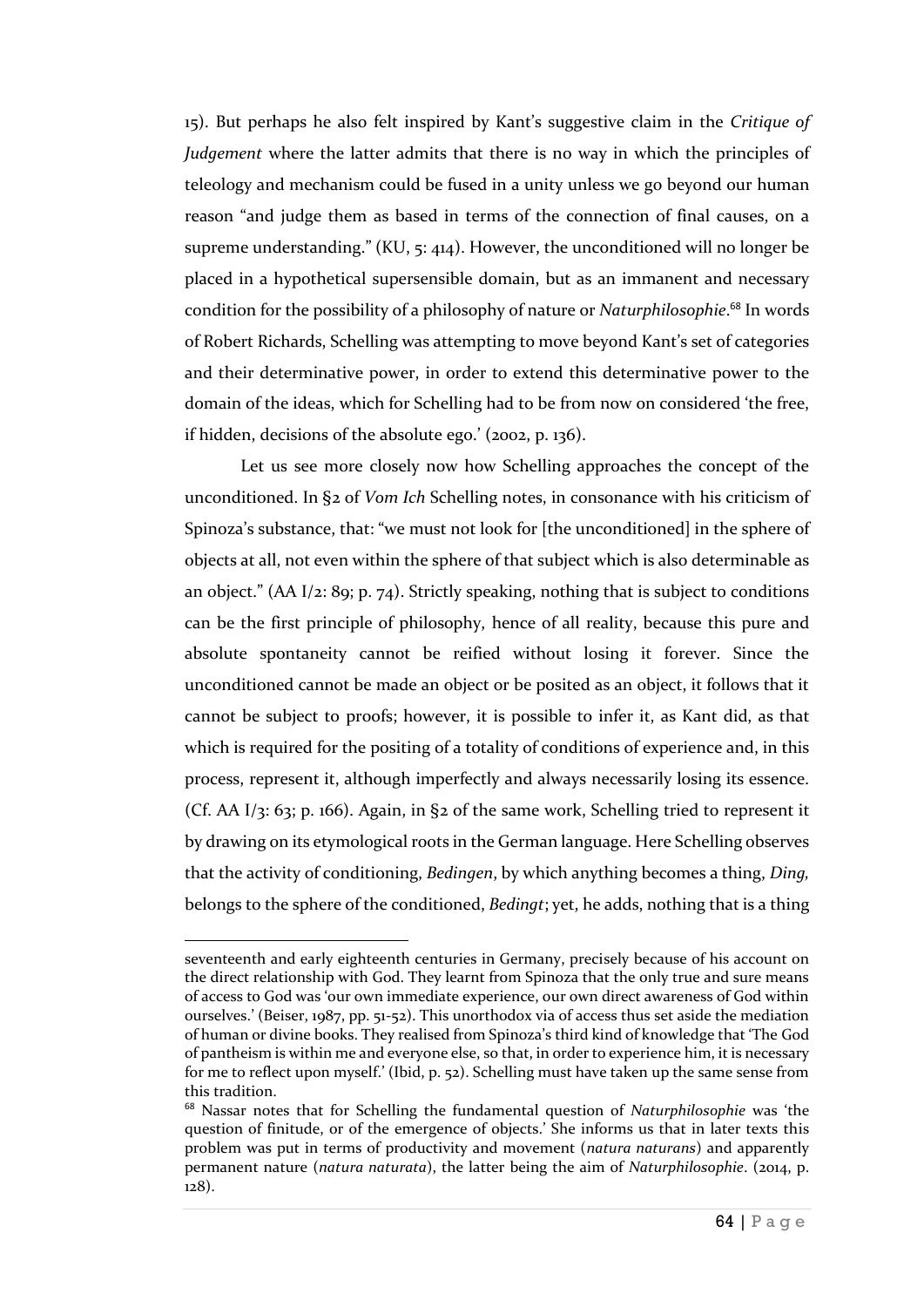can posit itself as a thing, for the positing of the unconditioned as itself—that is, not as an object—implies "what has not been turned into a thing, and cannot at all become a thing", but something unconditional and unconditioned, *Unbedingt*. (AA  $I/z$ : 89, p. 74). So, we infer that there must be an absolute cause that necessarily transcends the chain of conditions hence not being a thing at all. Certainly, this play of words serves as an elusive representation of the unconditioned, and although helpful, it cannot be a positive determination of it:

"Because this principle is *everywhere* present, it is nowhere; and because it is everything, it cannot be anything determinate or particular; language has no appropriate term for it, and the earliest philosophies […] have handed down to us an idea of it only in a figurative guise." (AA I/6: 67; p. 67).

However, Schelling sought such a determination in the only possible way: in intellectual intuition. Indeed, according to this approach, the scope of the understanding is not absolutely constrictive to the possibilities of human mind because the latter can perform the special free act of intellectual intuition insofar as it participates of absolute freedom, which through absolute causality produced the mind as an I. In agreement with this Schelling says: "The empirical I exists only with and through objects. But objects alone can never produce an *I*. The empirical I owes the fact that it is empirical to objects, but it owes the fact that it is an I at all to a higher causality." (AA I/2: 168; p. 123). It follows then that in order to determine the unconditioned one needs to determine intellectual intuition and the way in which the former is eternally, immutably and unconditionally in identity with the latter. But now the question arises: How does Schelling determine the unconditioned? In an excerpt from §9 of *Vom Ich*, Schelling provides a very important cautionary note that the unconditioned, although found via the mind, it is not itself a product of, or a term involved in, self-consciousness:

"I call subject that which is determinable only by contrast with but also in relation to a previously posited object. Object is that which is determinable only in contrast with but also in relation to a subject. Thus, in the first place, the object as such cannot be unconditional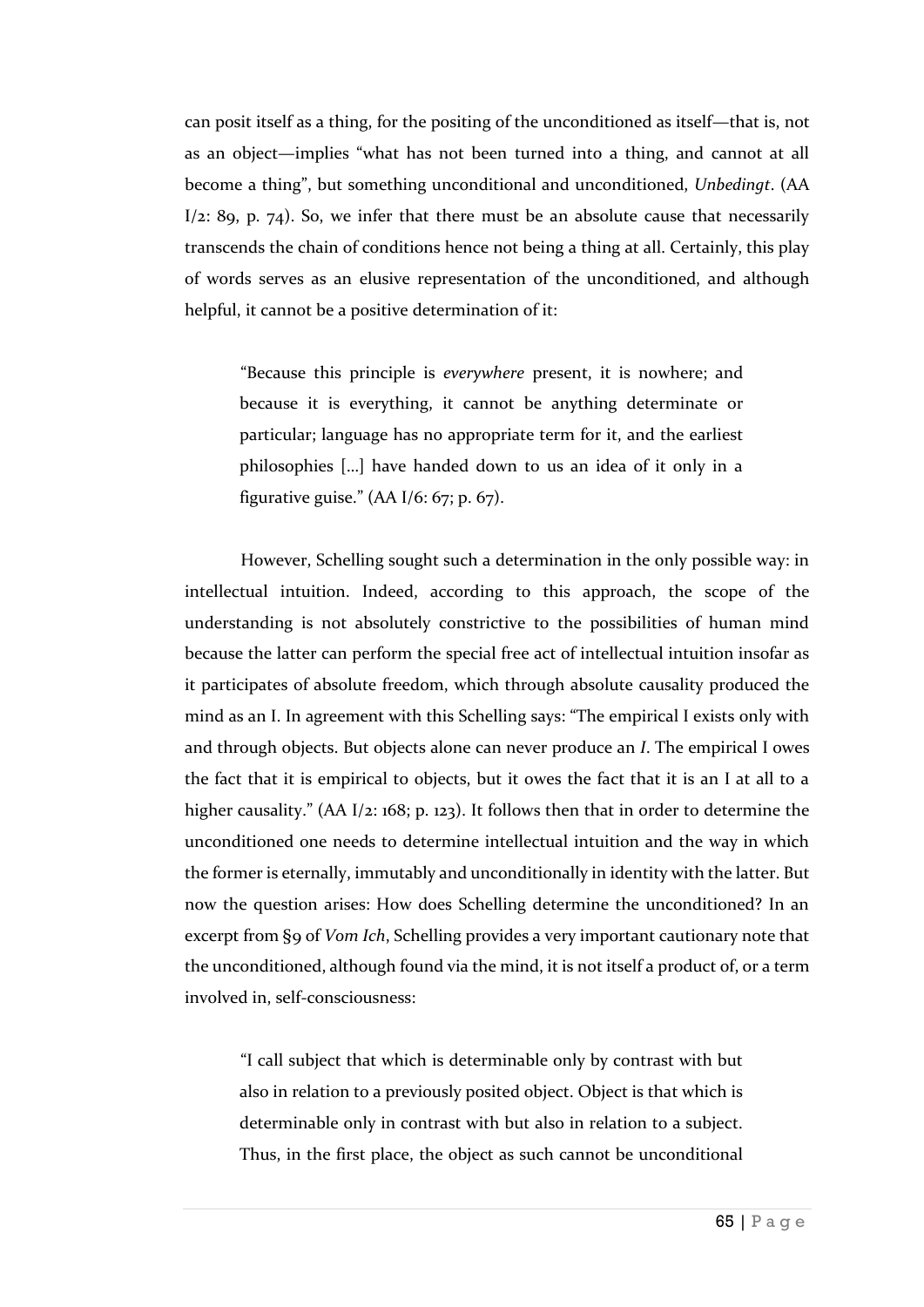at all, because it necessarily presupposes a subject which determines the object's existence by going beyond the sphere of merely thinking the object." (AA I/2: 88; p. 74).<sup>69</sup>

Once it is evident that the unconditioned can be neither objectified nor reified, we can conclude with Schelling that "*the I is determined for itself as a mere I in intellectual intuition*." (AA I/2: 106; p. 85). More importantly, Schelling notes that in intellectual intuition the unconditioned posits itself immediately as being in identity to its thinking: "And *it is not at all thinkable except insofar as it thinks itself, that is, insofar it is* (AA I/2:91, p. 75); that is, it posits itself in accordance to its principle of absolute identity, therefore relying on no sort of dependency; in consequence, the absolute I, in being in absolute identity with itself, cannot but be equal to its absolute freedom: "The I is determined only by its freedom, hence everything we say of the pure I must be determined by its freedom." (Ibid.) Correspondingly, intellectual intuition is this immediate and absolutely free spontaneity in which the absolute I posits itself as equal to itself, rather than in a relation to another, and because no conditional relativity of time or space touches this sphere, the unconditioned remains unconditioned and, thus posited, it is positively determined. Furthermore, this absolute *being* in absolute identity with itself will be exhibited by Schelling in posterior works precisely as an eternal and immutable spontaneity that manifests itself in its continuing productivity. Consequently, the "simple unity" that pertains to the unity in identity of the unconditioned, i.e. the simple positing of itself, falls out of self-consciousness' scope.

Up to this point, Schelling and Kant seem to agree. For one reason, Schelling too considered that the unconditioned cannot be represented by common understanding, even if the latter pursues the determination of a totalities. To illustrate the understanding's limitations, let us place it in the context of the concept of generality. A generality is an imperfect totality, for it implies the feature of

<sup>&</sup>lt;sup>69</sup>Remarkably, Kant addressed the same consequence in thinking of the possibility of an intuitive understanding. In a note of the introduction to the Critique of Pure reason, Kant says: ", where he says: "the conception of *I am*, which accompanies all my judgements and acts of understanding" is the intellectual consciousness of my existence "but the inner intuition in which alone my existence can be determined is sensible intuition and is tied to the condition of time." (Bxli, n. 144). Accordingly, consciousness of my existence is therefore empirical and "can be determined only by reference to something linked with my existence that is *outside*  me." Moreover, this consciousness is in time and it is linked "by way of identity, with the consciousness of a relation to something outside me." (Bxl).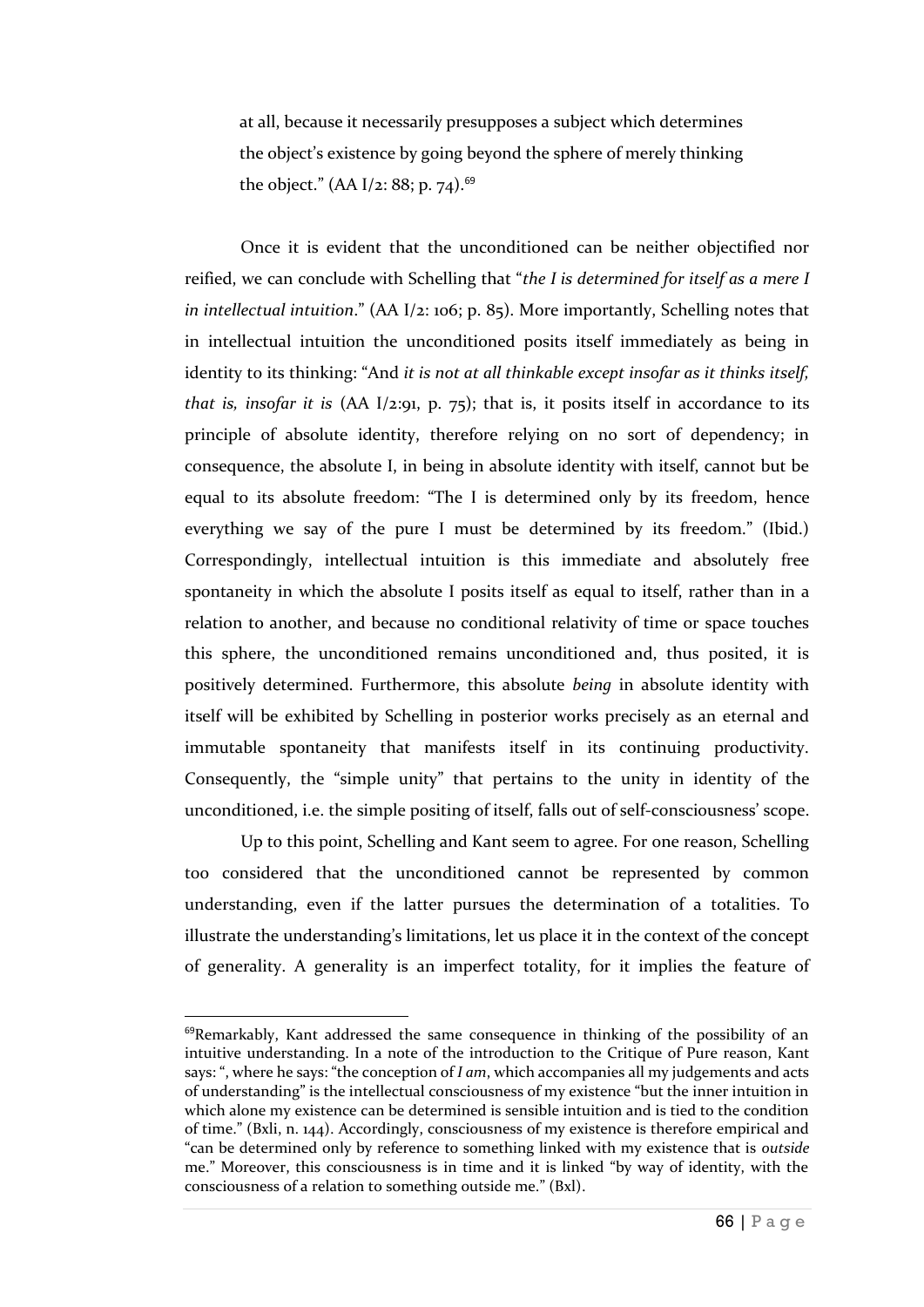inclusiveness, but it never reaches the totality of the intended class of things. Moreover, this kind of *totality* implies the synthesis of an existing whole, which can only be understood by means of the individual things it entails, or it depends on its ability to comprise individual things. To use Schelling's own words: "*Allgemeinheit* ist empirische"; that is to say, generality designates always a whole that is conditioned by time hence is necessarily grasped in experience. For this whole is "a unity produced by multiplicity […]. Multiplicity is posited because one item is posited several times and not because it is simply posited."  $(AA I/2: 150; p. 113, 112)$ . According to this, one can relate the concept of generality to the understanding, not only in virtue of its ability to realise the categories, but also in its capacity to exemplify them in synthetic judgements—via the understanding's ability to instantiate concepts in sensibility; in brief, outside of its relation to sensibility, understanding cannot operate. And to the extent that the unconditioned is nothing that can be conditioned by space and time, and therefore nothing that can be divided and individuated, the understanding always misses it and the kind of totality sought in the unconditioned cannot be circumscribed by the category of generality. Ultimately, if a claim of the inaccessibility of the unconditioned arises, it is, in Schelling's view, because we have been seeking it in the wrong places.<sup>70</sup>

For another reason, Schelling's *das Unbedingte* is somewhat following Kant's own concept of the *unconditioned* with the exception noted above: Kant expressly denied that the human intellect can actually attain intellectual intuition or "*intuitus originarus*", a kind of intuition that could be thought of as in the original being. (Cf. Bxl, n. 144; B72; B139)—the definitory character of which Schelling also takes from Kant. To recall some passages of the *Critique of Pure Reason*, the unconditioned can be more or less described as the thought of a set of conditions that is conditioned by something that is itself not a condition. Originally a reason's concept, Kant formulated the unconditioned as that which draws us to pursue "the *totality of conditions* for a given conditioned" (A322/B379), but insofar as it itself is not a part of

 $70$  The main objection to this interpretation results from the epistemological problem that arises with the intent to access an unconditioned, that is, an absolute, non-finite substance, identical to itself, outside of time, and in which matter and mind are indifferent, something that in its indeterminacy is simply unconceivable for a finite mind. This problem is also emphasised by D. E. Snow in his study *Schelling and the End of Idealism*, where he indicates that in Schelling's exposition of intellectual intuition, the connexion between the empirical self and the absolute self is at stake because the indeterminateness of the absolute restricts its objectification in empirical consciousness, thus, the attempt 'to establish the absolute self from the viewpoint of consciousness is doomed to failure.' (Snow, 1996, p. 50).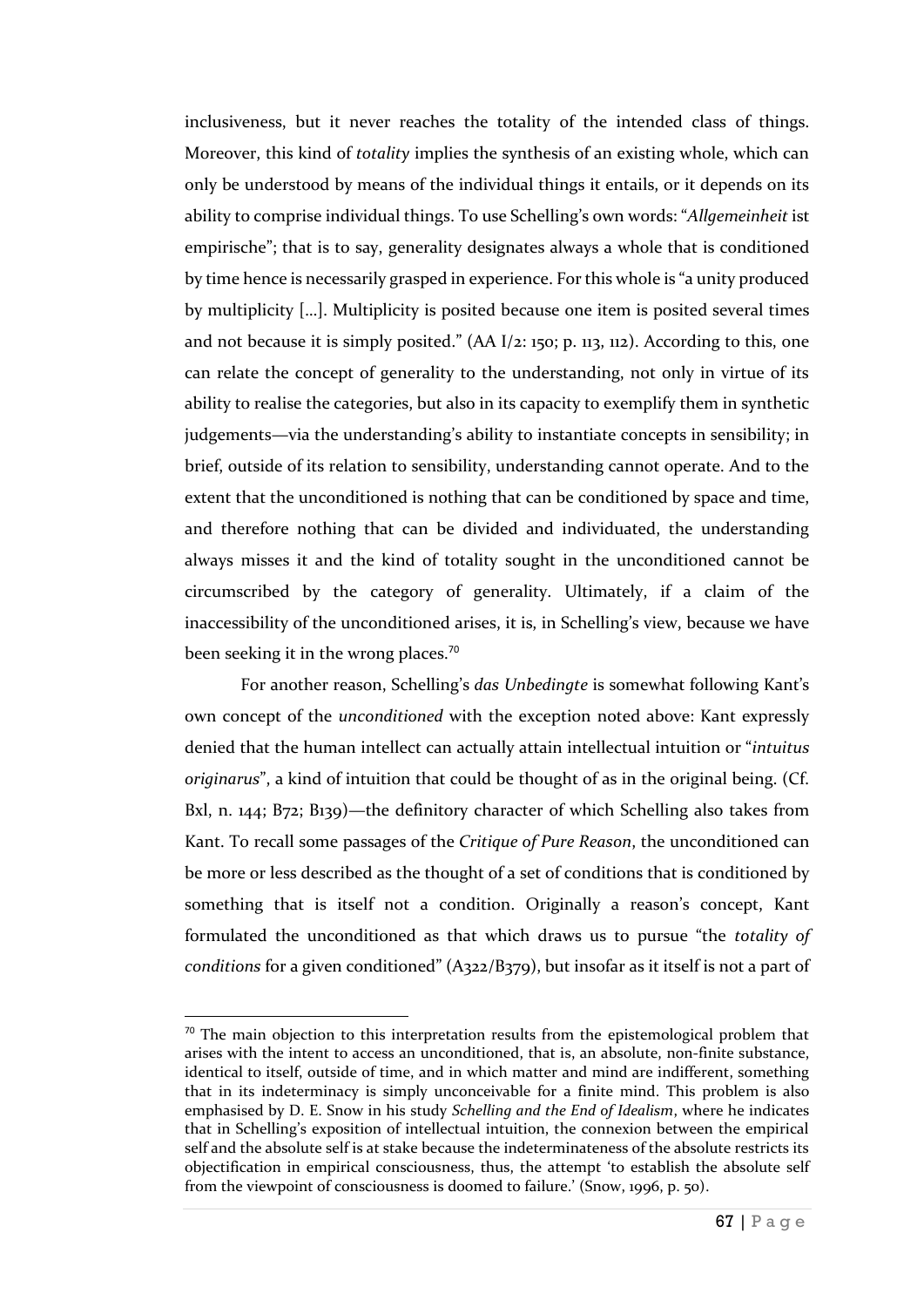the totality of conditions and springs up with the spontaneity of our thinking: "if concepts of reason contain the unconditioned, then they concern something to which all experience is subject but which itself is never an object of experience." (A311/B368). Kant further established that since the unconditioned never makes up a member of the empirical synthesis, *a fortiori*, it cannot be determined.

Schelling, on the other hand, justified intellectual intuition as an aspect of the human mind. A cogent, albeit indirect, proof of the intellection of the unconditioned is given by Schelling two years later in the *Abhandlungen zur Erläuterung des Idealismus der Wissenschaftslehre*, written in the *Philosophisches Journal* in 1797, as a contribution to the ongoing survey of the recent history of philosophy at that time<sup>71</sup> (T. Pfau, in Schelling, 1994, p. 61):

"If all our knowledge remained strictly *empirical*, we could never transcend the stage of mere intuition. *Primordially*, however, our knowledge is strictly empirical. That we may distinguish the *object* of intuition from the *latter* [and] the product from the *activity*  whereby it originates implies, therefore, a *subsequent* activity of the spirit." (AA I/4: 390)

In other words, if we can posit our understanding in its determinative relation to the contents of sensibility, and we can move up further, in an exercise of metathinking, in order to posit the possibility of such a relation as conditioned itself by a higher unifying principle—whereby the object is identical to the nexus of knowledge—we realise, on the one hand, that the difference between the object and the empirical subject necessitates a third term that makes possible their bond, and on the other, that the unifying principle must always be present as the perpetual productive intuition whereby what was different in understanding's reflective analysis is actually identical in intellectual intuition: the object here is no longer *an object* but "the product of the original spontaneous activity of the spirit." (AA I/4: ; p.

 $71$ As a matter of fact, this text is directed chiefly to "the Kantians" and what Schelling thought was an extreme form of idealism that went beyond the mere limiting function of the idea of a thing in-itself to propose a clear-cut reification of it, that is, "things in addition to the actual things that are also already supposed to exist, to affect us always and to lend substance to our representations." (AA I/4: 75; p.72). To be sure, Kant did present some arguments that can admit a reading of something *additional*, or something that underlies the matter of sensibility (A49/B66, A30/B45, B428, A674/B702), but it is not possible for me to delve into this problem here. For a very interesting discussion of the problem of the thing in-itself, see Westphal, 1968.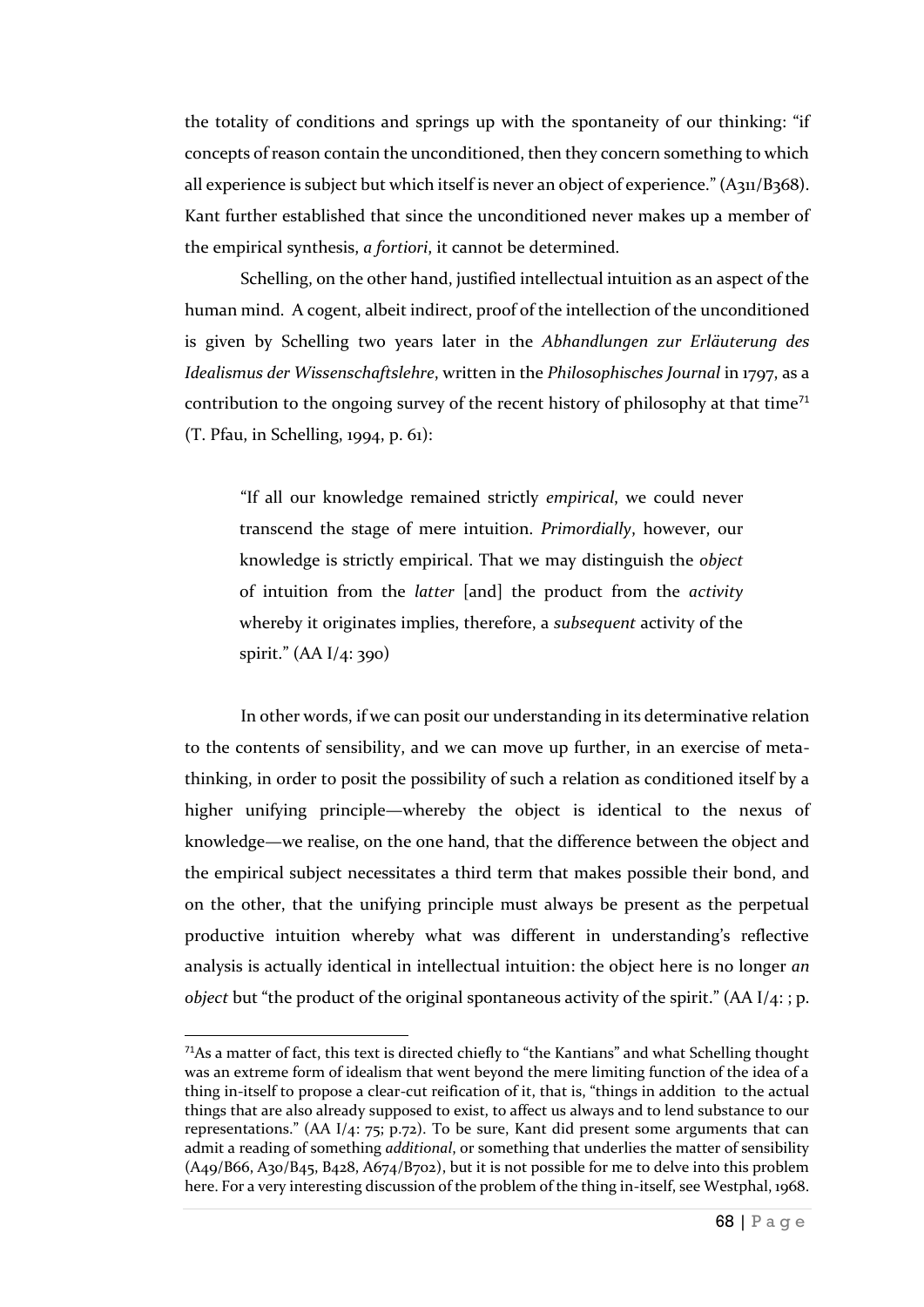357). In a nutshell, when we ascend to the domain of intellectual intuition, we access the products of the *Unbedingte*'s productivity, that is the ideas that are identical to the real structures of nature. According to the *Einleitung zu seinem Entwurf eines Systems der Naturphilosophie*, a text from 1799 that was meant to present the concept of speculative physics, this spontaneous activity of the unconditioned is described as a "productive intelligence" with a twofold characterisation, the real activity identical to the ideal activity, such that "the most complete fusion of the ideal and the real […] is perceived." (AA I/8: 29; p. 193). From this it follows that the purely subjective idea of time is identical to reality's form of time itself, or the idea of purposiveness is the real purposiveness of nature; the former characterisation gives rise to transcendental philosophy, following its "tendency" of "bring[ing] back everywhere the real to the ideal" (Ibid.), and the latter is the task of *Naturphilosophie*, that is "Nature thought as independent and real […] *therefore, conversely, the ideal must arise out of the real and admit an explanation from it*." (Ibid, I/8: 30; p. 194). Hence one can determine that the unconditioned constitutes the highest principle from which one can perform a true deduction of, on the one hand, all forms of reason, and on the other, all the categories of nature, both corresponding to one another. This outlook results in a more comprehensive conceptual structure that expands its constitutive capacity to those concepts that in Kant's system were merely regulative; and this is achieved by means of a derivation of the identity between subjectivity and objectivity from the absolute self-positing of the absolute. It is only when one reflects on these deduced principles as unfolded in the domain of the conditioned, that they maintain their difference in opposition. Going back to the *Abhandlung*, Schelling here notes the difference between our knowledge when it is tied to the empirical, and thus we have a stark opposition between the ideal and the real, and an originally productive or intuitive knowledge where reality and ideality are simultaneous:

"There is in our knowledge nothing immediate (and hence nothing certain), unless the representation is simultaneously both, the original and the copy, and unless our knowledge is original and exists by virtue of a simultaneous ideality and reality. The object is nothing but our own proper synthesis, and the spirit does not intuit anything in it but its own product."  $(AA I/4: 104; p. 87)$ .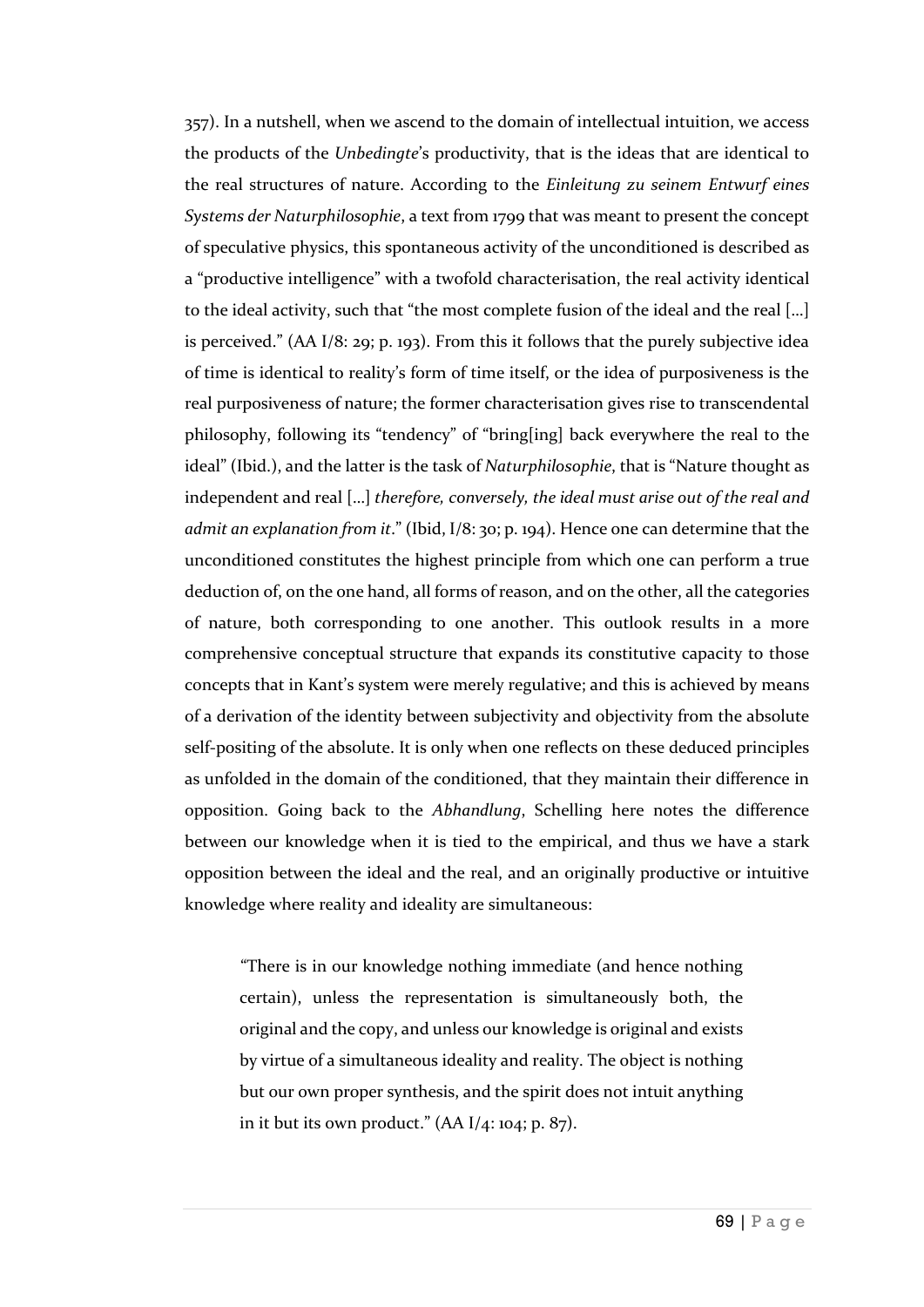Thus, contrary to Kant, Schelling concludes that we can have intellectual intuition of the absolute I as a self-positing act: 'there is an I only by its act of positing all reality'. (AA I/2:150, p. 113). And what in Kant's perspective was only the normative concept of the transcendental ideal, in Schelling turned to be 'the ultimate principle of being and thinking which is one and the same.' (AA I/2:86, p. 72). This discovered access to the unconditioned presented to Schelling new challenges that would impact strongly the ontological relation of the unconditioned with the world of nature in his *Naturphilosophie*; for if it is true that there is such a thing as an intellectual intuition, which gives us the whole in identity, that is, the real and the ideal as two aspects of the same totality, the principle of purposiveness, being a characteristic feature of reason, must be, in consequence, also a constitutive feature of reality, since the ideal and the real are identical. With this, it is clear that Schelling is going beyond Kant, changing the status of purposiveness with his proposed epistemic shift, mainly because from the position of totality, purposiveness is not only a possibility restricted to the human mind's architecture, but genuinely a validly objective fact too; and now it remains to be seen what the real role of the principle of mechanism is according to this presentation of totality.

That the whole of nature is purposive is a tenet that was already in development when Schelling was only 19 years old. Still at the Tübinger Stift, Schelling composed a commentary to Plato's *Timaeus*, which he seemingly wrote between the months of January and May of 1794 (Schmied-Kowarzik, 2016). First, from the *Kommentar* we can pick up the unmistakable influence that Plato exerted on Schelling's philosophy. Second, it is proof that Schelling showed an early conviction that the ideas in the mind are fully adequate to the ideal forms that constitute the world. In one passage he says:

"These forms are not only forms of our understanding but rather universal concepts of the world, through which the existence of the whole world must be rendered explicable... [they] are not only present in the individual objects that appear to us, rather, they are present in the universe as a whole, such that these concepts must be universal world-concepts." (AA II/5: 185; p. 233).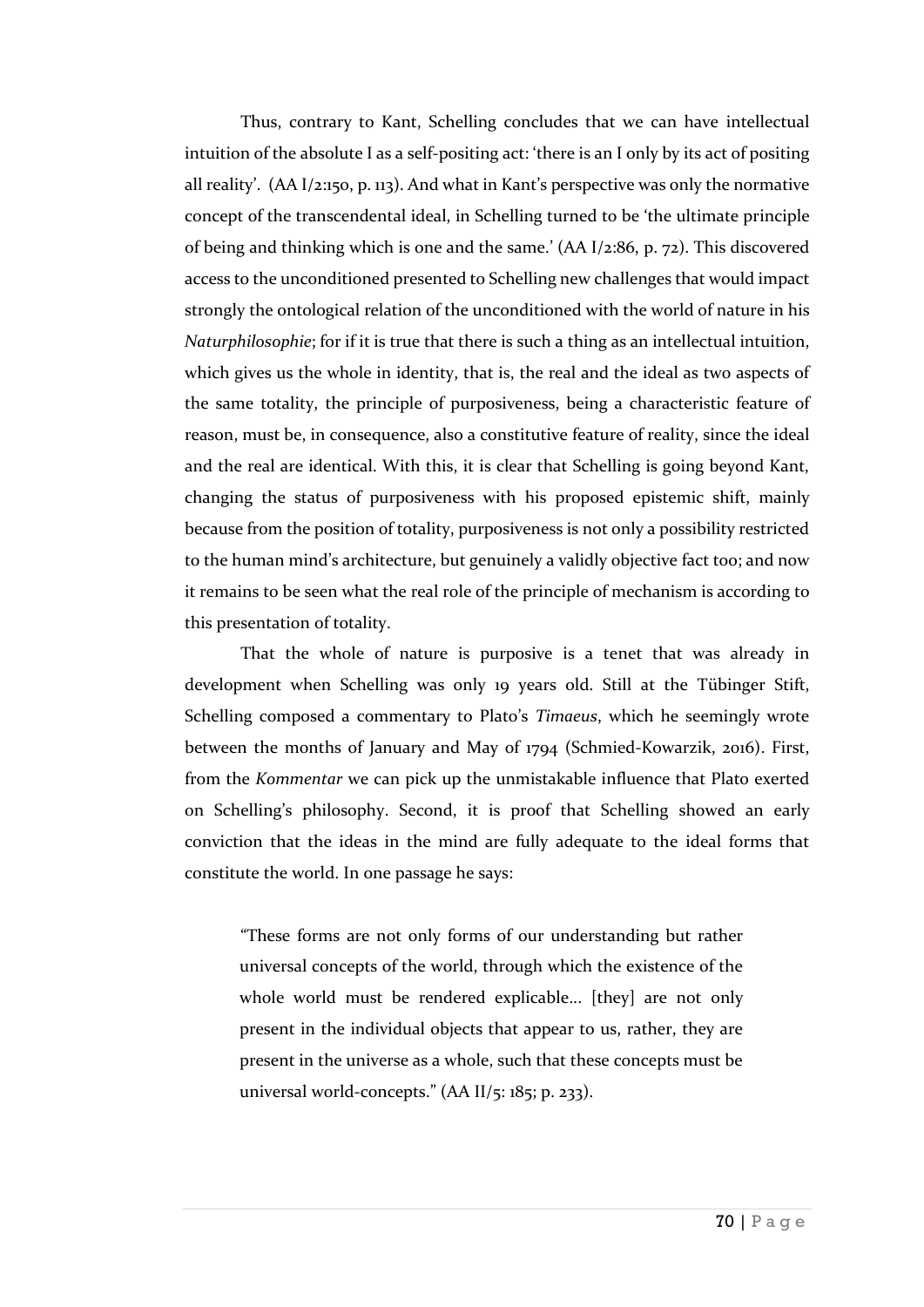In this commentary, Schelling revealed the strong influence that Kant's and Plato's philosophies exerted on him.<sup>72</sup> And so, by executing a sort of synthesis between these two systems, whereby Platonic ideas have the status of a priori constitutive concepts, it was clear to him that there was also a parallelism between nature and the world of ideas, between the unbounded, empirical generality (ἄπειρον, *Allgemeine*) and that which is determinate and has form (το πέρας, *die Einheit*). (Cf. AA II/8: 161, 166; p. 215, 219). In this interpretation, the full access to the idea, το πέρας, which will be interpreted later as the unconditioned, "is a gift from the gods to humans." (Ibid.); hence the possibility that the human intellect were intuitive was already well established in Schelling's mind at this early stage. In Schelling's view, Plato attributed to the Demiurge's creative activity the cause from which the visible world was brought about after the invisible ideal archetype of the divine ideas, because in Plato's theodicy in the Timaeus, the created world is only the sensible impression of the higher world of the Idea.

It is important to note, however, that here Schelling did not have in mind the unity of the two polarities of reality, the ideal and the real. For example, in one passage he says: "Plato *everywhere carries the subjective over to the objective* [...] the principle arose in Plato that *the visible world is nothing but a copy of the invisible world.*" (AA II/8: 157; p. 212). Indeed, the young philosopher was rather closer to Plato in thinking that the world of existence is subordinate to the archetype of the world: "das Urbild der sichtbaren Welt nur Eines war" (AA II/8: 163; p. 216), where the *Urbild* was eternal, invisible and one, and therefore the ground of the copy; and the sensible world, insofar as its existence had the attribute of being merely present to the senses, was visible and heterogeneous. (Cf. AA II/8: 174, p. 226). Now, from this point of view it is clear for Schelling that the lawfulness and order that are invisible but make a visible order in nature must have its cause in the archetypical intellect—which is not inherent in matter or has its origin in matter itself:

"The whole of nature, as it appears to us, is not only a product of our empirical receptivity, but is rather actually the work of our power of representation—to the extent that this power contains within itself

 $72$  W. Beierwaltes makes a significant annotation that is worth considering when we conceive Schelling's synthesis of Plato and Kant, he thus writes: "Schelling does use this dimension of Kantian (transcendental) discourse, but with radically "Kantianizing" Plato or using Plato as a "witness" to the truth of the Kantian notion of the idea." (Reydams-Schils & Plato, 2003).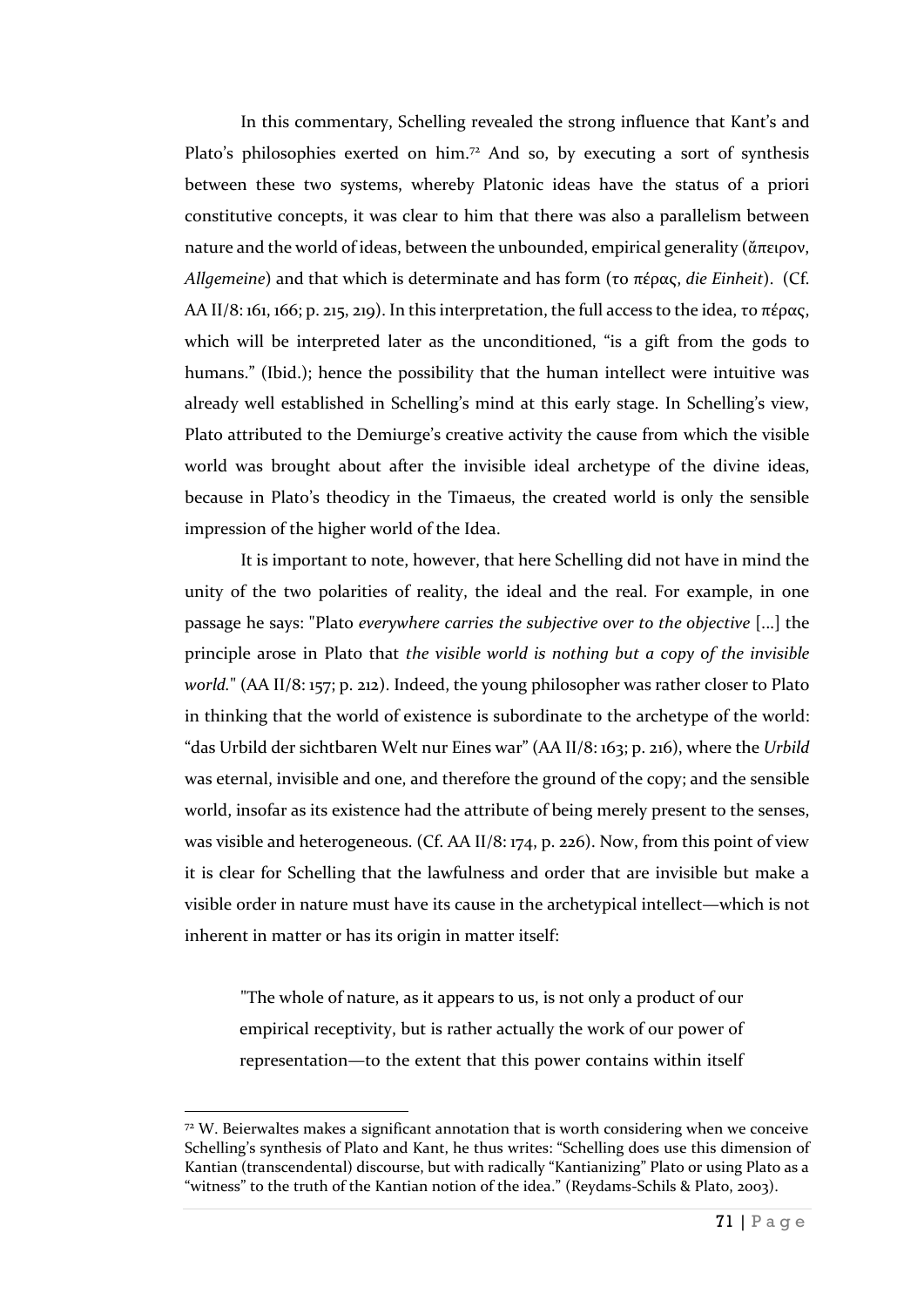a pure and original foundational form (of nature)—and insofar as the world belongs in representation to a power that is higher than mere sensibility and nature is exhibited as the stamp of a higher world which the pure laws of this world express." (AA II/8: 157; p. 212).

It follows, then, that nature's invisible essence/form (πέρας—the bounded) is modelled after the intellect's invisible idea, and what keeps the world unified in a lawful order is its being modelled after τὸ λόγῳ καὶ φρονήσει περιληπτὸν καὶ κατὰ ταὐτὰ—a purposive and intellectual form identical to itself—or a form given after the image of the original and pure form of understanding. (AA II/8: 153, p. 209). The product modelled by the Demiurge after the ideal is a creation that is placed in the region where everything only comes to be. In Plato's terms, this world belongs to γιγνόμενον: 'what comes to be but never really is' because it is in a perpetual state of change", or in Schelling terms, here we confront the empirical that has arisen for experience. And because of this instability, "the empirical" is independent of the ideas which are eternally set by necessity (ἀνάγκης). (AA II/8: 151, p. 207). Furthermore, throughout the *Kommentar*, Schelling underscores Plato's notion that since the world was created after the image of the archetype, the way it becomes has an orderly outlook, that is, because it is a ὅλον νοῦν ἔχον, a whole held together by the intellect. This pre-established intelligible order would then explain that we discover in nature hidden universal laws, as Schelling notes: "The world, with respect to its lawfulness, is an expression of a higher lawfulness." (AA II/8: 157; p. 212). This idea that the world is organized in a preestablished harmony expressed by its laws and unity will be preserved in Schelling's interpretation of the unconditioned and also later in his construction of *Naturphilosophie*. For example, near the end of *Vom Ich*, Schelling thinks of the unconditioned as "a principle of preestablished harmony which, however, is only immanent, and is determined only in the absolute I." (AA I/2: 173; p. 126). Another expression of the a priori harmony unfolded as a product of the absolute activity of the unconditioned is also present in Schelling's work of 1797, *Ideen zu einer Philosophie der Natur*; here he maintains that the things we perceive as independent and *outside* of us are purposive in themselves, and that the only way in which we can prove they tally with our ideas of purposiveness is to: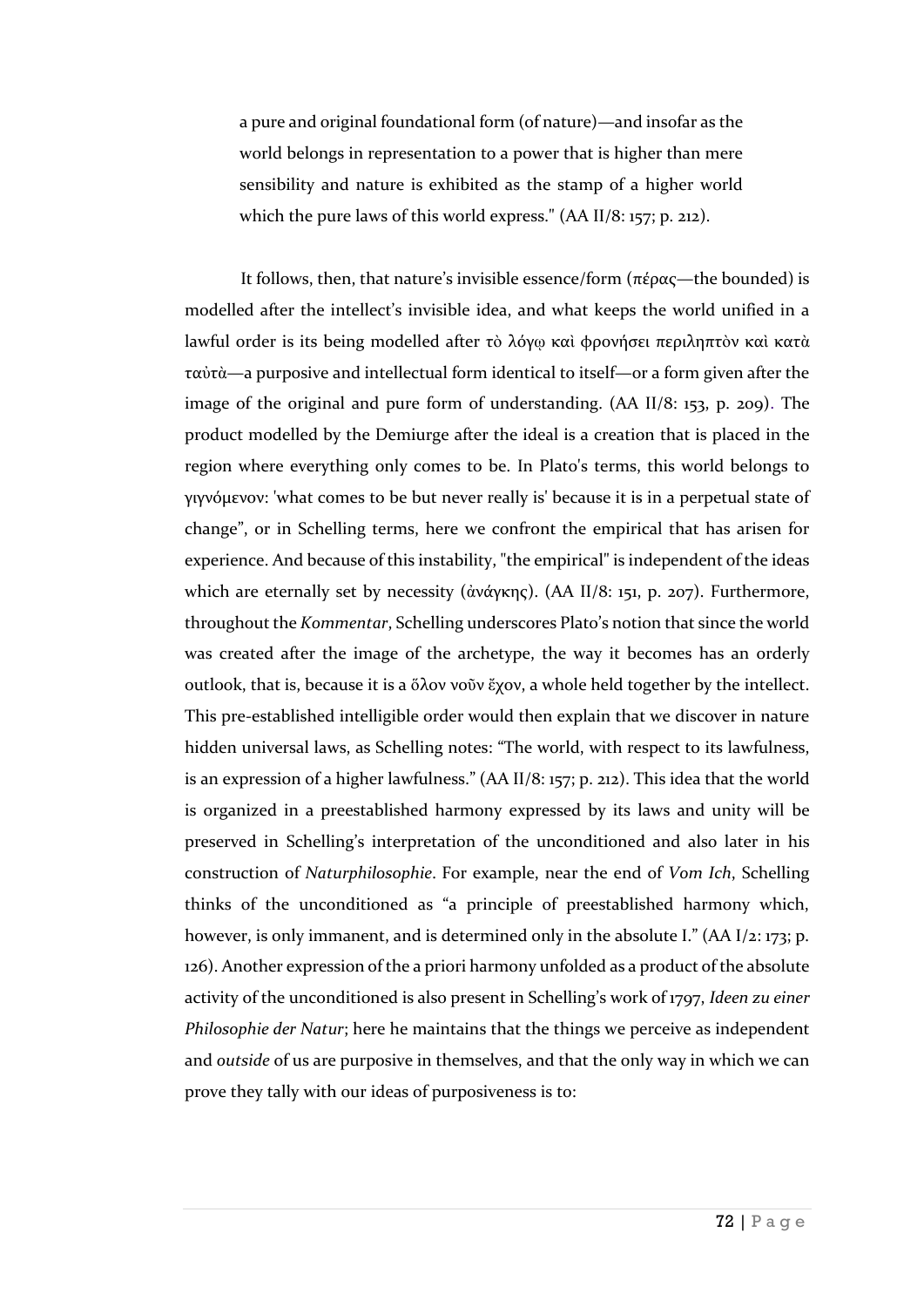"take refuge in a preestablished harmony, […] assume that a mind, analogous to [our own], reigns in the very things outside [us]. For only in a mind able to create can concept and actuality, ideal and real, so interpenetrate and unite that no separation is possible between them."  $(AA I/5: 99; p. 35)$ .

The unconditioned thus denotes a realm similar to Plato's divine form: "Such a discovery of a supersensible principle of the form and harmony of the world in ourselves necessarily had to give rise to this inspiration […] *the inspired insight into this noble principle that lies beyond all sensibility*." (AA II/8: 159; p. 214). Admittedly, in this early commentary Schelling also seemed to aim at an ideal of completeness that he even attributed to Plato: "a philosophy in which the sensible and supersensible are both subsumed under the form of a single and most complete unity." (AA II/8: 185; 233). But even more striking is that Schelling sees the consolidation of such a unity in Plato's claim that the created world has an organisation that can be compared to that of a living animal, that is, that visible nature is a living animal (ζῷον ἔμψυχον) whose unity and significance is grounded in the invisible idea of the world as an animal (ζώοις νοητοῖς). (Cf. AA II/8: 157; p. 211):

"Plato viewed the entire world as a ζῷον, that is, as an organized being whose parts are possible only through their relation to the whole, whose parts are reciprocally related against each other as means and end, and thus which reciprocally bring themselves forth according both to their form and connectedness." (AA II/8: 158; p. 213).

This early attempt at justifying the organisation of nature as purposive will see a more mature development a few years later in his *Naturphilosophie*. Schelling's initial consideration of an invisible supreme understanding that imparts its teleological reason to nature, will suffer some important changes that, I will show, justify the idea of regarding the teleological productivity of nature as a constitutive visibility. As a hint, let me say now that what while here Schelling's concept of being is conceived as the divine cause of a visible nature that has a lesser ontological status, later in his *Naturphilosophie*, Schelling will conceive this being as the unconditioned,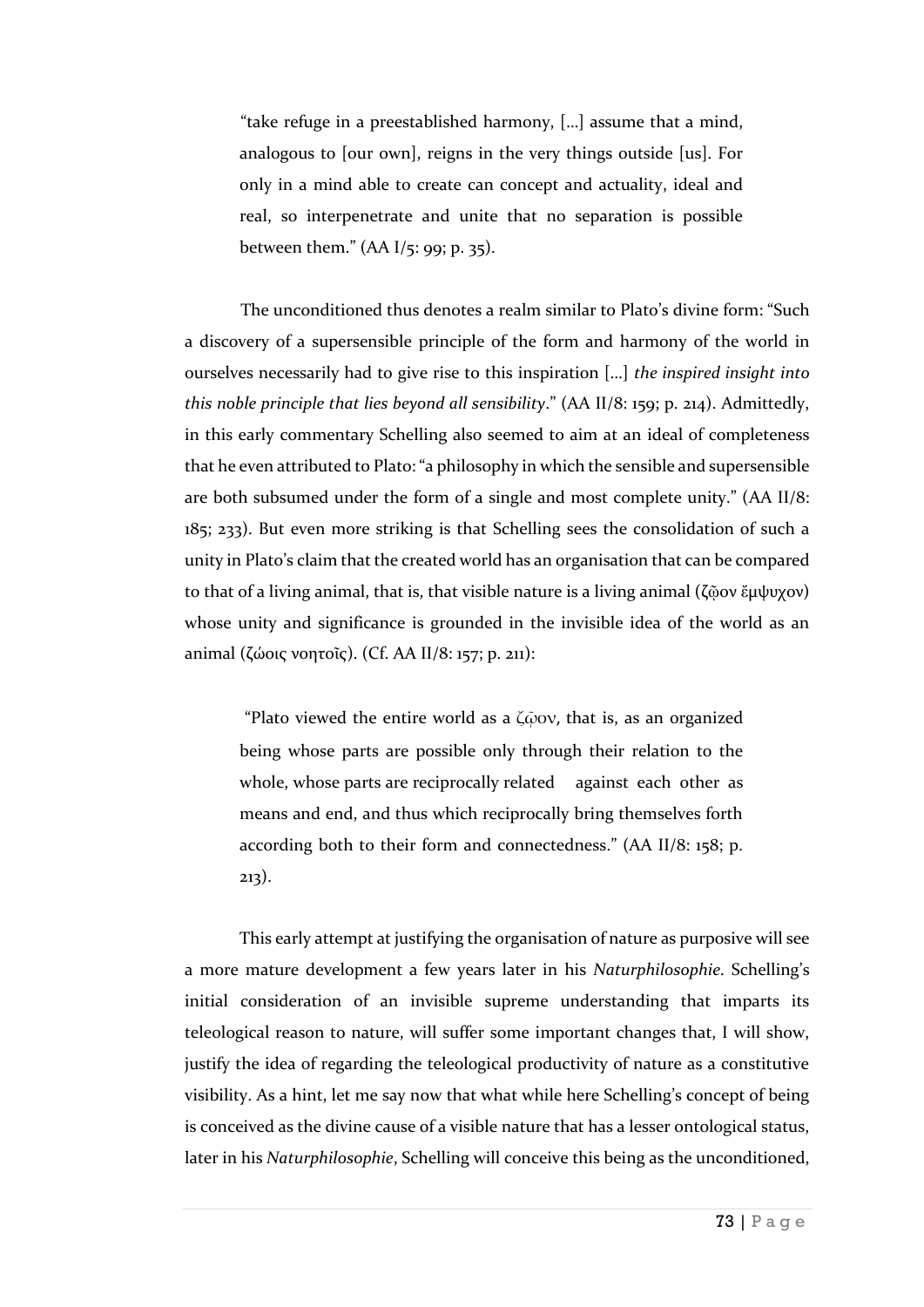or original productivity, that it is not a transcendent cause of the world, but expresses itself and brings about through absolute causality the necessary duality in identity of the idea of nature and real nature. In virtue of the point of view we take, be it intellectual intuition or reflection, we will have visibility of either term. So, from the common point of view of understanding, that starts and sees facts only, "the original productivity of nature [as teleological] disappears behind its product", and *mutatis mutandis* for the point of view of intellectual intuition. So, in the next section I will explain what the structure of teleology looks like in the productivity of nature.

Thus far, we have seen that Schelling reformulated the framework of Critical philosophy in his early steps to put forward a more comprehensive system of philosophy based on the unconditioned and its immanent principle of identity, that is, an absolute conceived as the identity of subjectivity and objectivity, whose twofold essence unfolds under different forms organised according to categories of nature and forms of reason, each of which relate to each other in a constitutive manner. Moreover, we could have a brief look at Schelling's influences, so that in adhering to Spinoza, the last ground of all reality was fundamentally *causa sui*, and inspired by Plato, the architectonic of the whole had to be purposive, for it exhibits the structure of *an organism*. Up to now, it is fair to say that for Schelling nature has to be constitutively purposive and so, the principle of teleology, should be more original than those which abstract from the whole.

## **2.3. Mechanism and Teleology and their Coincidence in the Totality of Nature.**

The main two works that concern this section, *Ideen zur einer Philosophy der Natur* published in 1797 and *Von der Weltseele –Eine Hypothese der höhern Physik zur Erklärung des allgemeinen Organismus* of 1798, are the texts where Schelling was most(Baum, 2000) intensively committed to the development of *Naturphilosophie*. 73 Although, prima facie, Schelling recognises in these pieces the necessity of the

l

<sup>73</sup> Due to the restrictions of space and time, I will only touch upon the *Entwurf eines Systems der Naturphilosophie* and the *Einleitung* in order to show the perseverance of the characterisation of reflection and intuition that Schelling maintains and how this characterisation keeps supporting the idea of nature as an organic whole. For an overview of the debate on the issue of the beginning of Schelling's interest in the philosophy of nature, see Baum, 2000, Schmied-Kowarzik, 2016, D. Nassar, 2014.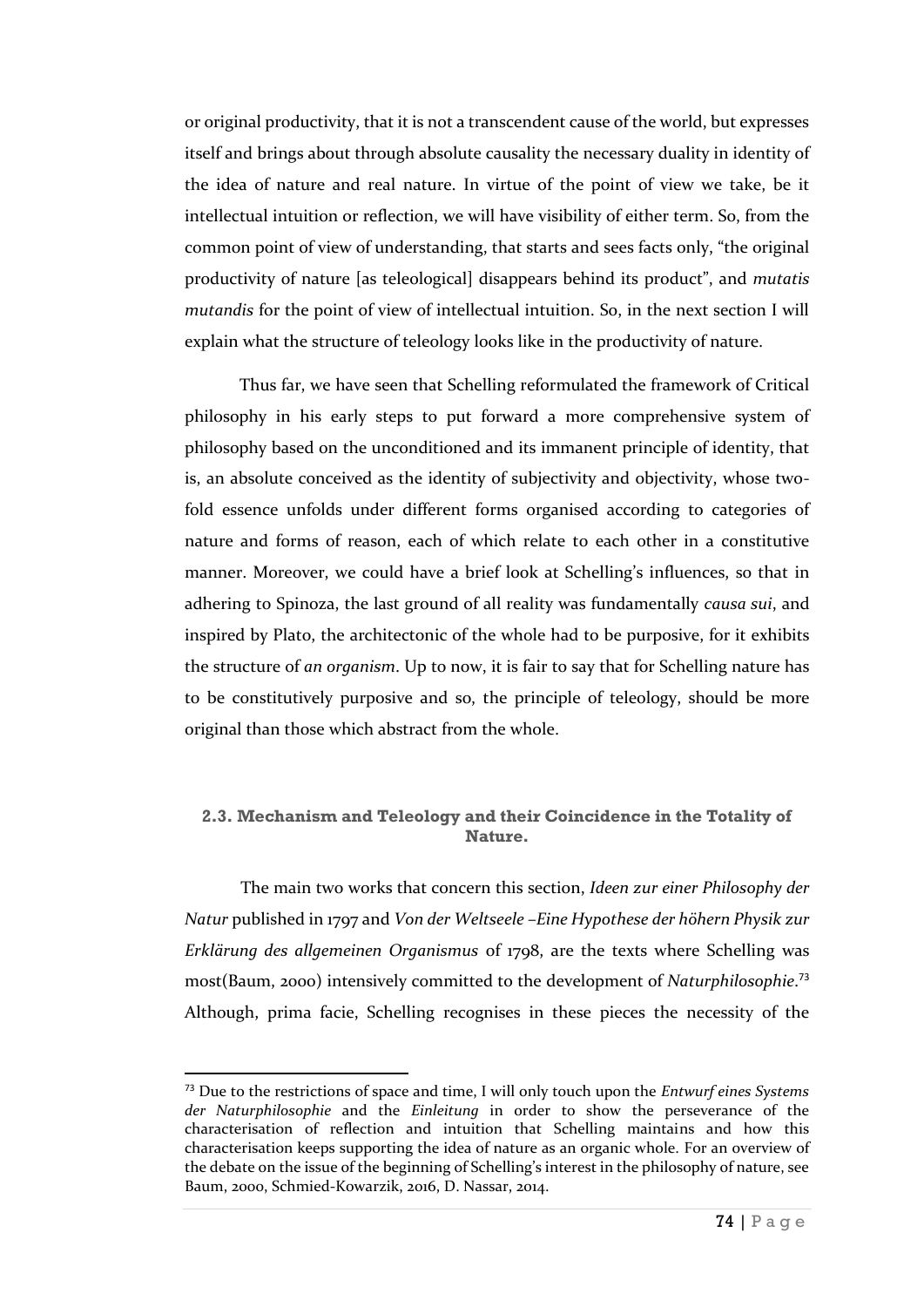deduction of the possibility of nature from first principles (Cf. *Ideen*, AA I/5:70, p. 9), and later on appeals to the method of induction in order to lay bare the 'common principle' that flows back and forth between the progression and permanence of the organic world and the general changes of inorganic nature (*anorgischer Natur*), he places the dominion of *Naturphilosophie*, not in the ambit of reflection, where a 'unity of artificial principles' (*erkünstelte Einheit der Principien*) arises, but in the point of view of *the immediate experience of reality of nature*, where such a common principle, he says, 'is present everywhere and nowhere, and because it is everything, nothing determinate or particular it could be.' (*Von der Weltseele*, AA I/6:67).

Thus, we see that the idea of a grounding principle is again present in these early developments of *Naturphilosophie*, for it is clear that the unconditioned need be attained as "the ground and principle [*Grund und Prinzip*] of all demonstration", the highest insight from which our ideas of nature can be deduced. (AA I/13). Indeed, in *Ideen* and *Von der Weltseele* alike, Schelling intends to find the principles of our knowledge of nature in order to construct the science of nature or *Naturphilosophie*, for it is only when philosophy arises to this perspective that one knows the absolute of the objects themselves. (Ibid.) He so turned down the strategy of departing from facts, that he is now focused on revealing the true constitutive aspects of nature. For example, in the Supplement to the Introduction of *Ideen*, Schelling writes:

"The first step to philosophy and the condition without which it cannot be entered, is the insight that the absolute ideal is also the absolute-real, and that without this there is only sensible and conditioned, but no absolute and unconditioned, reality." (AA I/13: 98; p. 44).

The indifference between absolute ideality and absolute reality is the presupposition from which Schelling starts his philosophical investigation on nature, and so this implies that the principles he finds therein pertain to the ideal domain, but insofar as we presuppose them as truly constitutive of the real nature: "We have proceeded from this idea of the absolute-ideal; we define it as absolute knowing, the absolute act of cognition (*Erkenntnißakt*)." (AA I/13: 100; p. 46). This conclusion and onset, I think, draws a path that agrees with what we have been discussing in the previous sections, where we saw that in intellectual intuition, the absolute is actually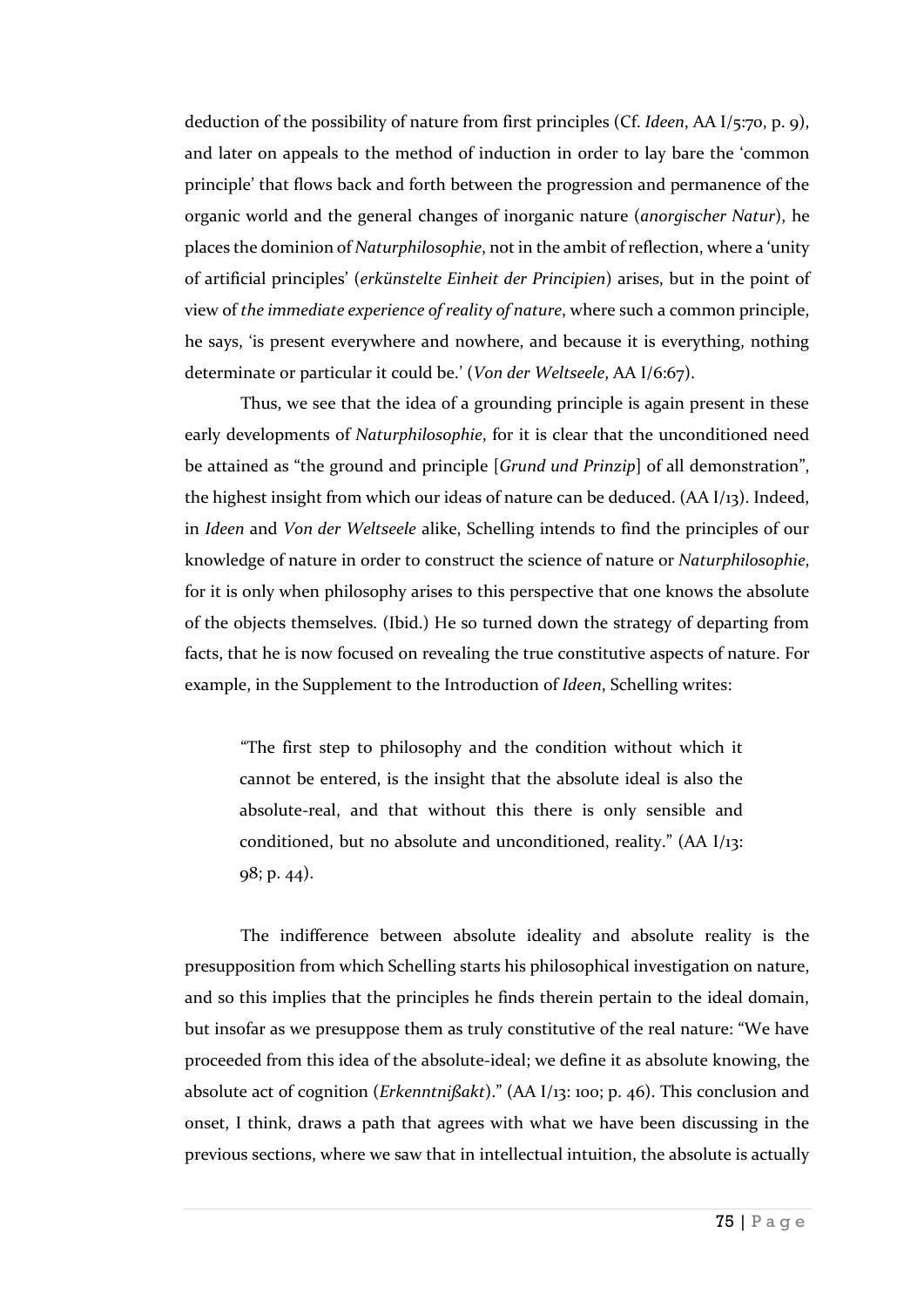intuited, and that from this point of view those erstwhile opposites, like subjectivity and objectivity, form and matter, real and ideal, can now be seen as originally or absolutely one, such that what makes them two necessary sides or terms of the originally one unconditioned is also the intrinsic bond between them. In consequence, such traditional opposites that have worried philosophy since its beginnings have taken on a new ontological meaning in Schelling's perspective, for he recognises that there is a self-differentiation within the unconditioned that brings about necessary opposites whose relation is that of identity, and this identity is the necessary bond that prevents us from thinking one without the other or one connected only contingently to the other. Owing to this characterisation, then one can proceed by positing the idea of purposiveness in nature but only as far as it is the purposiveness of nature *in itself*.

Now, in *Ideen*, Schelling has made clear that we cannot raise to the perspective of absolute knowing, i.e. intellectual intuition, when we start an investigation within the domain of conditioned. Ascending to the unconditioned puts us in a scientific attitude, whereas the conditioned only gives us empirical knowledge preceded by reflective thinking, the narrative of which appears dissected and rends itself in abstract terms. He will keep maintaining this particular view in the , a text written in 1799, a time when he was already consolidated as a *Naturphilosoph*. In a passage from the introductory part of this text Schelling says that: "for the philosophy of nature: 'the unconditioned of nature *as such* cannot be sought in any individual object." (AA I/7: 77; p. 13). Accordingly, reflection, out of force of habit, gives us antithetical appearances, for "prior to them mankind had lived in a (philosophical) state of nature. At that time man was still at one with itself and the world about him." (AA I/5: 70; p. 10). So, if philosophy so far has relied blindly on the capacity to reflect, an operation that has become "a spiritual sickness" for humanity (Ibid. 71; p. 11), then the question arises: Is the antithesis that Kant and previous philosophers have found between mechanism and teleology a real and necessary opposition? Put it differently, are they *sided* determinations of reality or is this contradiction just an illusion projected by human cognition? There is not a straightforward answer to these questions in Schelling´s *Naturphilosophie*. Especially in *Weltseele* and *Ideen*, Schelling seem to support the idea that the principle of purposiveness is more original than mechanism, for the latter is depicted as a merely derivative concept that results from the constraints we put on our investigations of nature, namely, whether we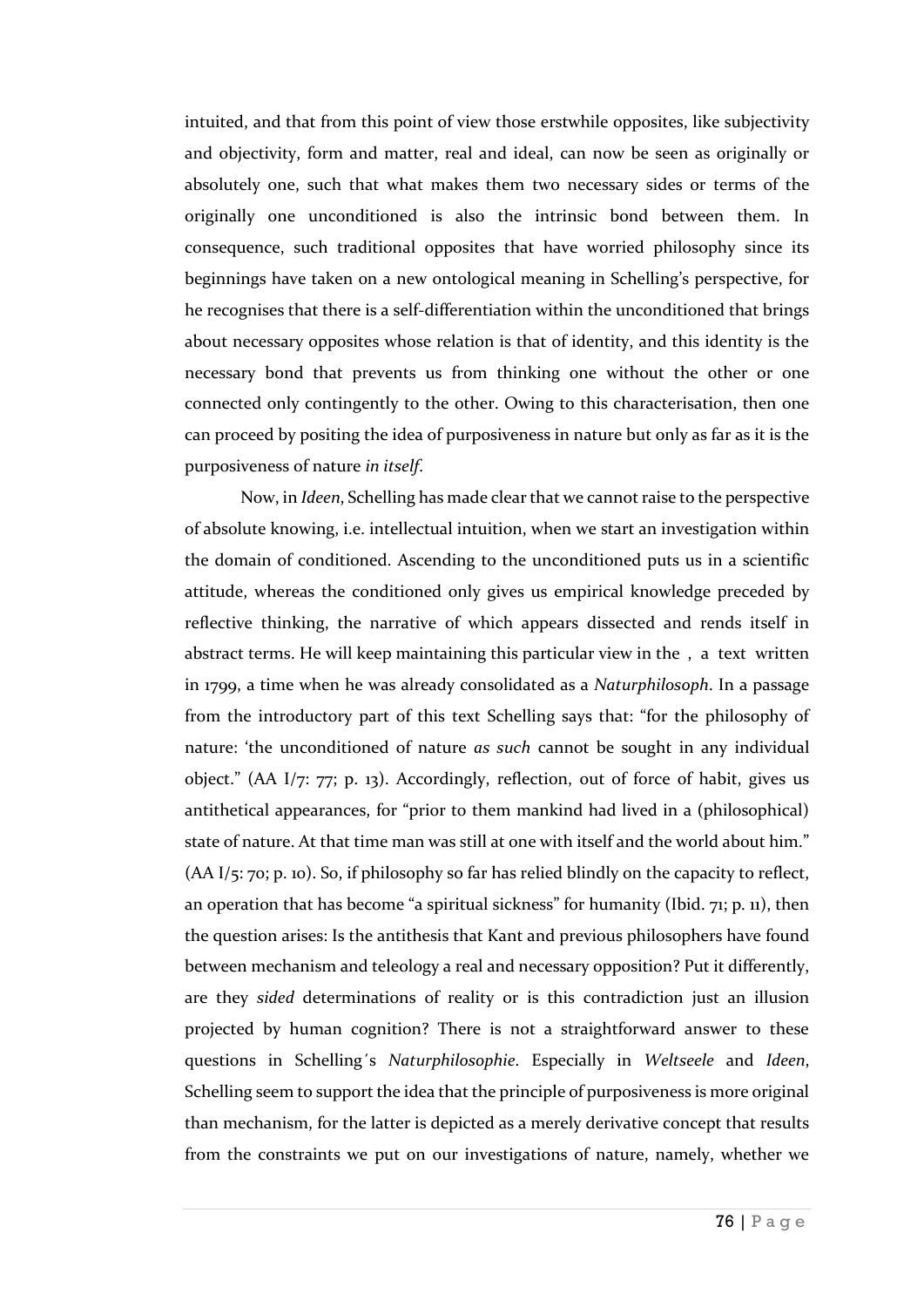study it empirically or philosophically. Further considerations of mechanism and purposiveness and the point of view of investigation in the *Entwurf* and the *Einleitung zum Entwurf*, are also carried over along the same lines, however, the former text will put an emphasis on the original opposition between organic and inorganic nature. In the *Entwurf*, both terms are usually associated with purposiveness and mechanism respectively, however, let us not forget that mechanism, just as Kant characterised it with respect to purposiveness: (a) negatively, helps determine a natural causality that does not involve the concept of a purpose (KU, 5: 246), or (b) inversely, helps determine the causality of a whole that has been brought about as an effect of its parts. (KU, 5: 408). In line with this, one can observe mechanical causality at work in both organic and inorganic beings, but the causality of a purpose is not something that is inherent in the causality of inorganic beings, so the correspondence is not rigorous. In any case, the correlation that is in fact persistent in these texts is that of reflection/mechanism and intuition/organisation of the whole, which I will argue, takes the structure of the concept of purpose. With this in mind, let us pin down the characterisation of organicism and mechanism and its relationship with reflective understanding in *Ideen zu einer Philosophie der Natur* and *Von der Weltseele*.

*Ideen* was a text published in 1797. At this time Schelling was still philosophically tied to Fichte and his questions are very much like the questions Kant set out for his metaphysics of nature, in terms of the *possibility of nature*, a theme that has prompted some experts to see *Ideen* as a work still departing from the framework of transcendental philosophy.<sup>74</sup> However, as these experts note, and as I have tried to show in the previous sections, Schelling embarked in a new agenda that raised philosophy to the level of a science that provides knowledge of nature *in itself*. Similarly, with this shift in attitude, Schelling explained the role of mechanism in nature, but often in the context of a criticism of the level of cognition in which we find it, viz. reflection. A similar approach is found in his next work on *Naturphilosophie*, *Von der Weltseele* appeared in 1798; here Schelling approaches nature from the point of view of the unconditioned, now termed world-soul—very much a reminiscence of Plato's idea of a divine cause that imprints its form upon the world of becoming—that essentially carries the principle of nature as a self-organising

 $\overline{a}$ 

<sup>74</sup> For example, Di Giovanni says: "*Ideas* is in actual fact very close to Kant" (1979, p. 215); S. Gardner's view is that "at one level, Schelling is merely re-posing Kant's question of the metaphysical foundations of natural science" (*Fichte and Schelling: The Limitations of the Wissenschaftslehre?*, 2018, unpublished, p. 8). Also see Schmied-Kowarzik, 2016, p. 56-8.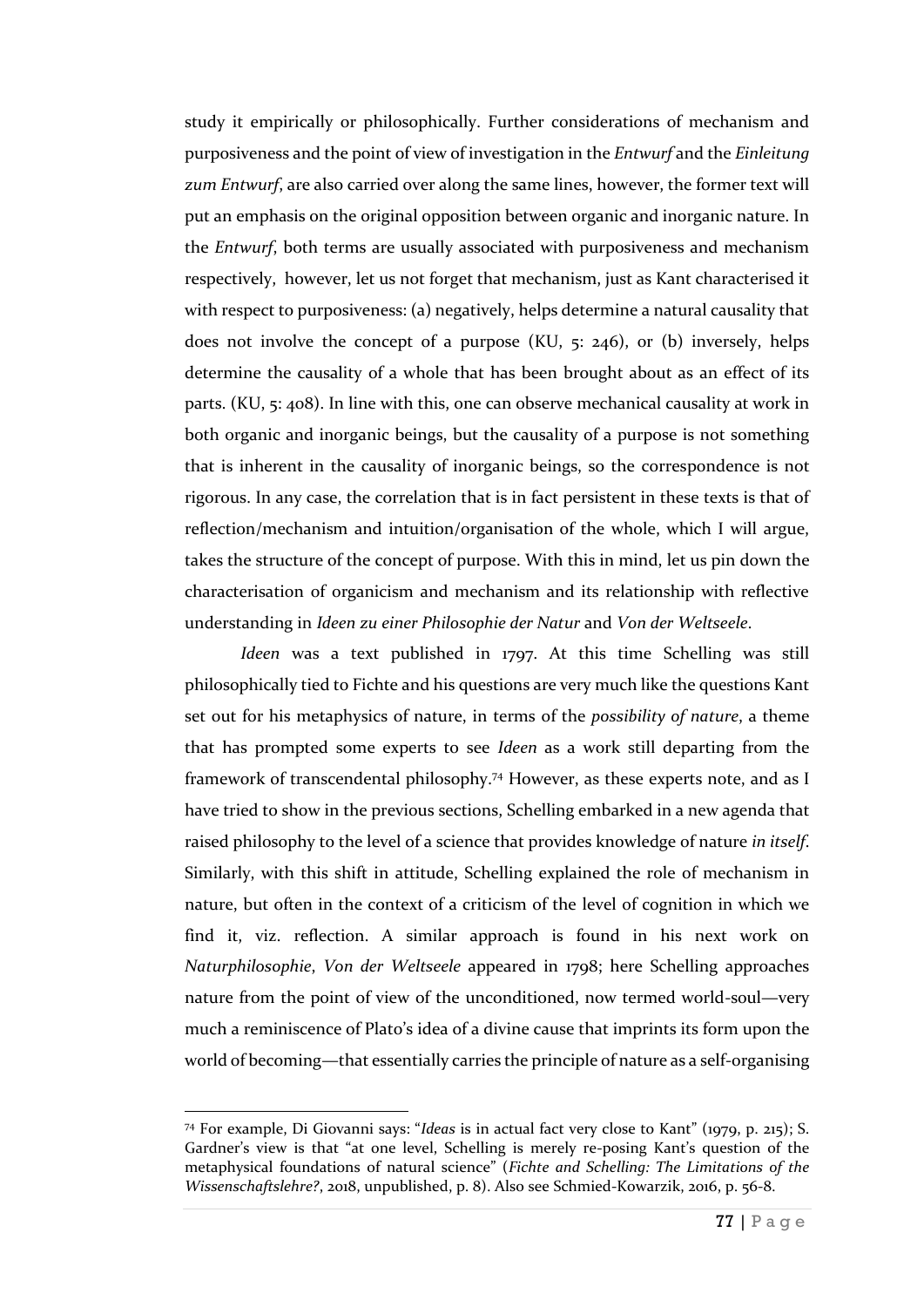whole. This study no longer provides questions about the possibility of nature, as *Ideen*, but rather lays out the way in which the structure of nature is constituted by the two fundamental forces of nature, one repulsive and one attractive, the former expressing the positive quality of things, the latter the negative. Like in the deduction of opposites by means of the absolute identity of the first principle, Schelling also maintains the necessity of the opposition of these forces under the self-identity of the world-soul. And precisely this organisation of opposition in identity of fundamental forces sets the stage for Schelling's extended criticism of the mechanistic paradigm.

It is worth mentioning that Schelling's criticism of mechanism was not an isolated view. He was the leading figure of an intellectual movement, principally based in Germany, that gathered heterogeneous views about the methods and concepts scientists should carry over into the investigation of nature and that came to be known as *Naturphilosophie*. <sup>75</sup> Schelling and the rest of the *Naturphilosophen* were in turn immersed in an anti-mechanistic atmosphere in part created by Kant's dynamical conception of matter, in part by Blumenbach's description of nonmechanistic forces.<sup>76</sup> (Richards, 2002, p. 310). The general view of *Naturphilosophie*, very much influenced by Schelling's theories, was that nature had an organic structure, a whole that was teleologically ordered and whose archetypal structure unified within fundamental organic types.<sup>77</sup> Therefore, their view was in stark contrast to the programme of mechanism, which they saw as the result of the systematic legacy of Newton and Descartes. Stéphane Schmitt, in his essay "*Mécanisme ou organicism?"* puts the essence of their critique in this words: "the disseminated belief was the mechanistic science only allowed an access to the surface of things, that it could not attain their profound reality and that it was unable to demonstrate the intimate relations that underlie them." (Schmitt, 2007).

 $\overline{a}$ 

<sup>75</sup> R. Richards mentions Carl Gustav Carus, Lorenz Oken Karl Burdach, Ignaz Dölliger and Karl Ernst von Baer as biologists who considered themselves *Naturphilosophen*.

<sup>76</sup> Schelling's theories put him closer to the spirit of the *Sturm und Drang*, shaped after the belief that nature appeared as a 'living unity and an organic being, which realised itself in an eternal becoming and passing away in ceaseless creation and metamorphosis.' Their movement explicitly impugned the 'soulless materialism' of the *Aufklärung* and read nature 'in the figure of their own creativity and restless freedom, i.e., in analogy to genius,' while also granting a sense for coherence and a dynamic vision of order. (H. Koff, *Geist der Goethezeit*, cited in Zammito, 1992, p. 183). See also notes  $28$  and  $51$  of this work for more on figures of *Sturm und Drang* and 19<sup>th</sup> century biology.

 $77$  Carl Friedrich Kilemayer, for example, discovered biological relationships that were governed by principles of balance, that Richards explains, "deified mechanistic reconstruction." (Richards, 2002, p. 310).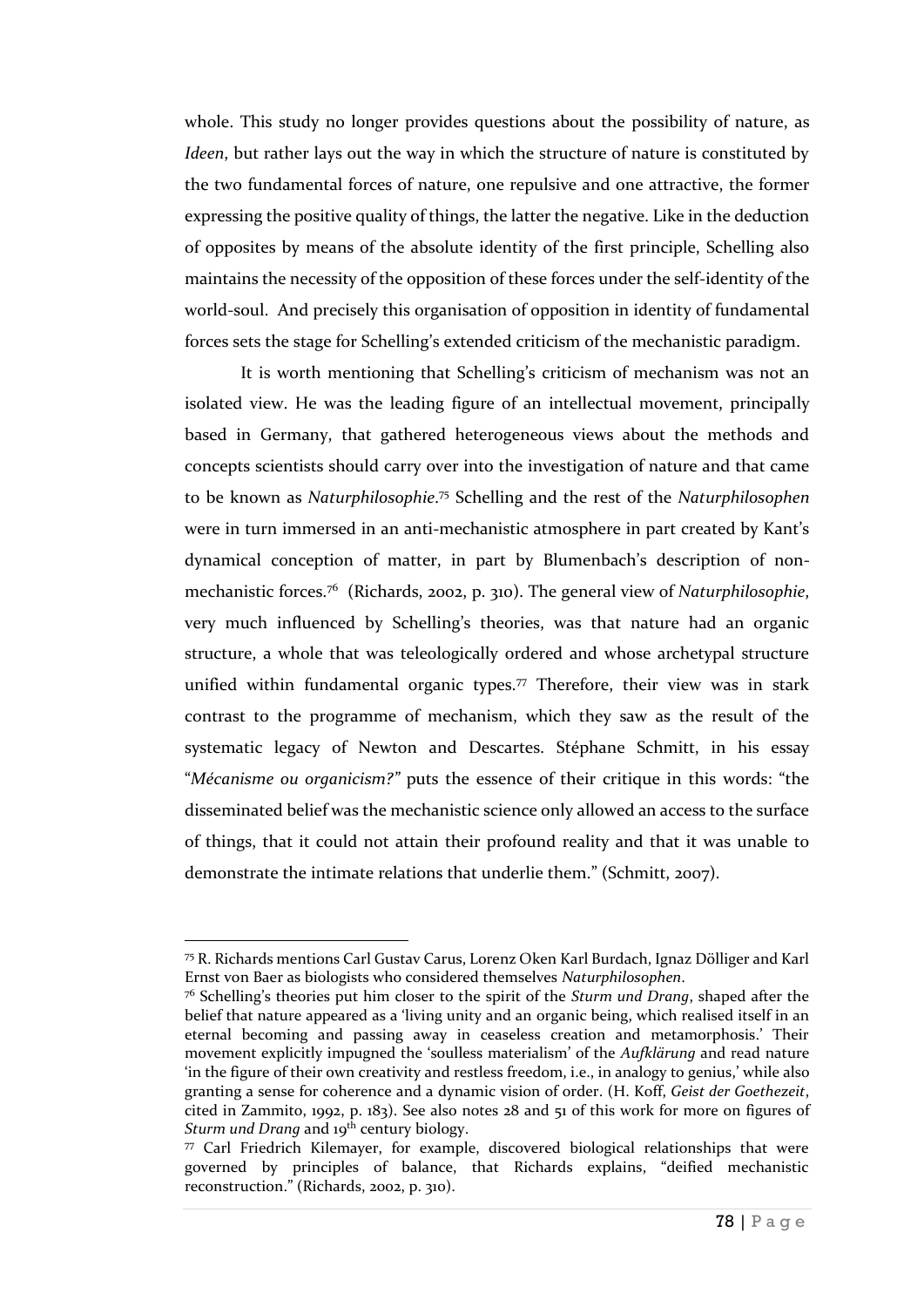By and large, Schelling seems to lead and follow this programme in *Ideen* and *Weltseele*, and to a certain extent also in the *Entwurf*. For in his view, mechanism involved a basic assumption, i.e. in the dominion of mechanism everything is always dragged along the stream of causes and effects, and since both terms of this relation are external to each other, and therefore connected arbitrarily, they are essentially divisible and there cannot be a place for the relation of one to oneself, or the causality of purpose. (AA I/5: 33, 93; pp. 14, 30). In consequence, mechanism, first, has to deny the existence of purposive natures and, second, does not account for the fact that the progressive divisibility of parts ad infinitum that it involves cannot account for the existence of wholes. As Schelling points out: 'you can divide endlessly and yet come no farther than to the surfaces of the bodies.' (HKA  $I$ /5: 83, p. 20). Upon closer examination, what mechanism gives us is aggregates of particles that, to be considered wholes, require a conditioning limitation, and Schelling thinks this condition is more original than the mere causality of aggregation. For example, in Weltseele he says:

"In the mechanism of nature (as long as we do not consider it as a self-returning whole), we recognize a simple succession of causes and effects, none of which is in itself something constitutive, permanent or persistent, nothing, in short, which would form a proper world, but rather what would be a simple phenomenon, appearing according to a certain law and disappearing again according to another law."

Indeed, in several places, Schelling will directly or indirectly point out to the idea that mechanism is not constitutive or an original principle of nature: "mechanism alone is far from being what constitutes nature," Schelling writes in *Ideen*. Or in *Weltseele*, he affirms that the primitive limitation of mechanism, that which makes possible the explanation of mechanism, is more original and therefore antecedent to it.  $(AA I<sub>5</sub>: 93; p. 30, AA I<sub>6</sub>: 68)$ . Such a condition is the structure of organism. More specifically, Schelling defines mechanism as the negative of organism, where organism is something that involves "a succession of causes and effects that is enclosed within given boundaries", most importantly, these boundaries are formed by the flowing back on itself of the succession as "in a circular line". (Ibid.)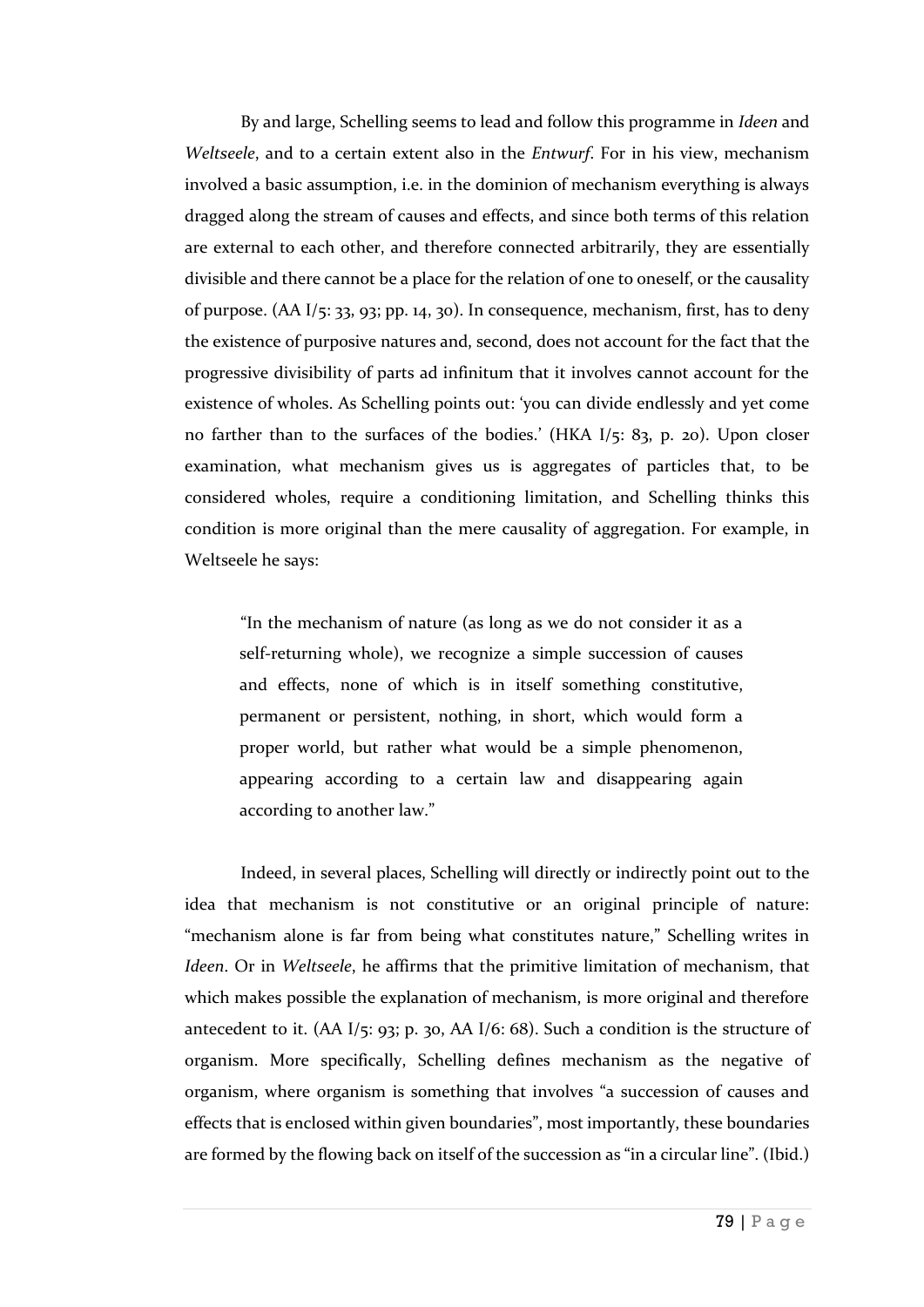And only, Schelling continues, when this stream "is not inhibited", that is, when the process of "turning back into itself" is arrested, and it "flie[s] forward (in a straight line)" we find the linear causality of the *nexus effectivus*. (Ibid.). The specific kind of motion produced by impact, for example, agrees with mechanical motion, but this is a derived phenomenon insofar as all the rest of movement is produced by the dynamical play of forces of nature. These determinations of the concept of mechanism seem to portray an idea of nature where mechanical processes are sections cut out from the whole. And this separation from the whole seems to be, from what we discussed previously, a result under the finitude of representation, or reflection, a low-status knowledge that gives us fragmentary views of reality and that has the detrimental consequence of making us believe that we are not able to be in touch with reality itself. This is in conformity with Schelling's argument that: 'concepts are mere silhouettes of reality (*Wirklichkeit*). They are projected by a subservient faculty, the understanding, which enters only when reality is already present, which apprehends, grasps and retains what only a creative faculty was in a position to engender.' (AA I/5:209, p. 172).

For Schelling, the epistemological consequences of reflection are very clear. Specifically, he thinks that what follows from the understanding's analysis of wholes as aggregates of discrete units is a partial image that deliberately abstracts from the whole; and in doing so, it turns the philosophical dynamics of reality into static, passive and finite objects: 'If all or knowing depended on concepts [of reflection]— Schelling observes—there would be no possibility of persuading ourselves of any *reality*.' (AA I/5:210, p. 173). As he will sustain, shortly after, in the *Einleitung*, empiricism only gives us "collections of facts", but a mere aggregation cannot be a truthful account of reality because, as Schelling has spelled out in different forms since his *Kommentar*, nature as an absolute whole is organised and, to the extent that this organisation unconditioned corresponds to the self-identity of the unconditioned, "itself must everywhere become manifest to itself." (AA I/8: 39; p. 201;  $I/7$ : 77; p. 13). This is the same circular structure that is essential to purposiveness. This structure is ascribed to nature and its different process repeatedly. For example, in the *Einleitung*, Schelling observes that nature's "play of higher and necessarily unknown forces" is a "producing and reproducing" that is similar to that of thinking, "the same activity by which nature reproduces itself anew in each successive phase." (AA I/8: 31; p. 195). Even matter is organised according to this circularity, because it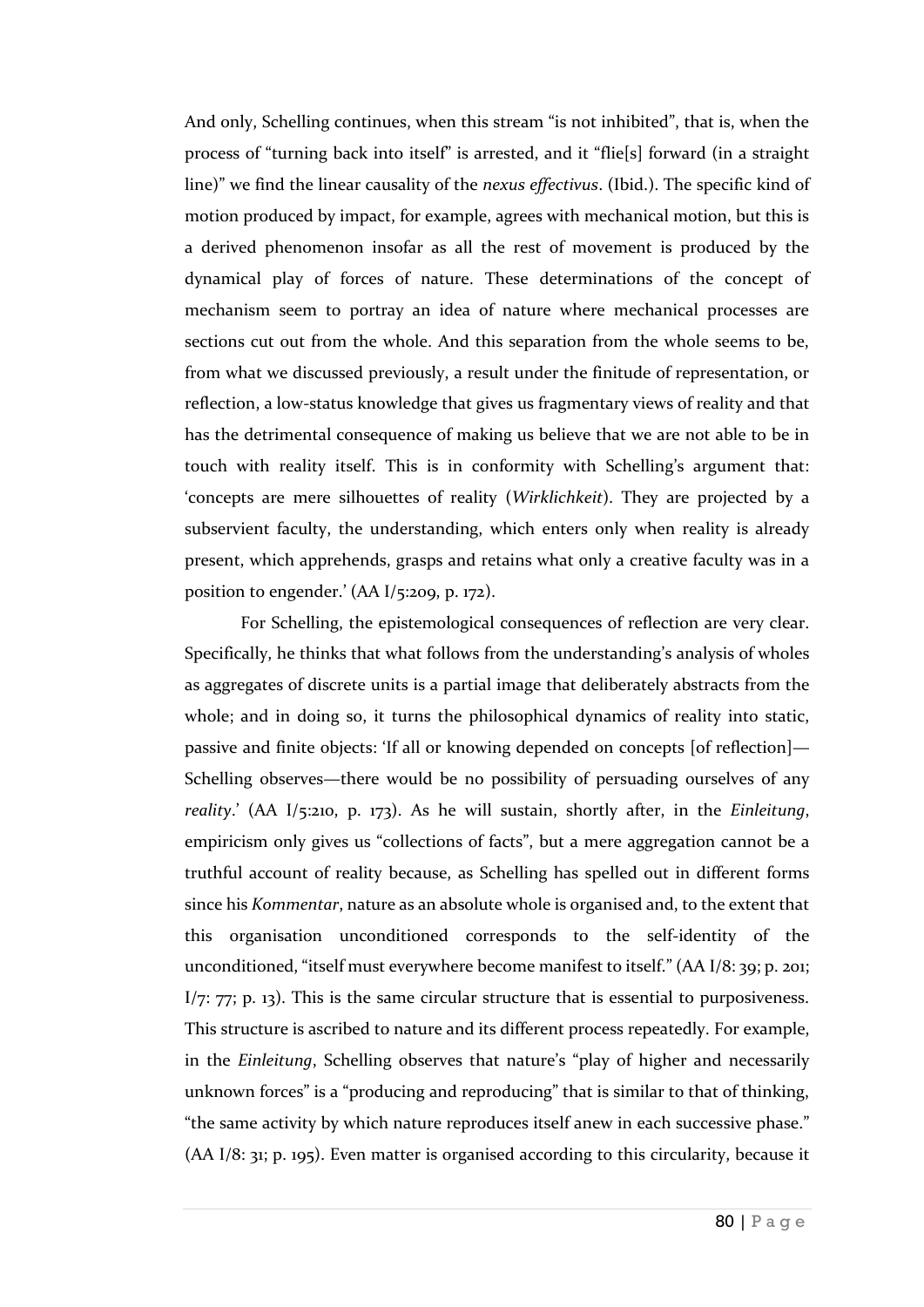obeys the universal return of nature to itself and 'the specific diversity of matter', which Schelling thinks is constituted by 'the degrees of relationship among attractive and repulsive forces', is a nexus that responds to such an organisation. (HKA I/5: 200, p. 163).<sup>78</sup> A particular organism, on the other hand, is "the graduated series […] formed from a gradual evolution of one and the same organisation." (AA I/6: 68; p. 68). Another telling argument about this is Schelling's deduction of 'the first origin of organic nature.' He believed that it was possible to show that the succession of all organic beings descends from the progressive modifications of one and the same ancestral organism.<sup>79</sup> So, the emergence of organic beings obeys the same progressive but enclosed organisation of nature and depends on the evolving complexity in play of forces of repulsion and attraction, and although this comes across as an approach that is perfectly physicalist, it is, however, levelled down to the organisation of matter, so it is not exclusive of organicism.<sup>80</sup>

But let us remember that this synoptic view of nature *in itself* is the result of the scientific attitude of intellectual intuition: "Nature speaks to us the more intelligibly [*verständlicher*] the less we think of her in a merely reflective way." (AA  $I/13$ : 88; p. 35). In effect, Matthews' reading of this approach is that Schelling has solved the problem Kant's multidimensionality of cognition by advancing intellectual intuition as the common ground that unifies *Sinn* and *Verstand*: 'Overlooked by Kant, [Schelling] sees in this faculty the source of a productive model of knowing which will enable him to conceive of how the dualities of reflection can be mediated; a model that informs what Schelling calls the "standpoint of Production," in contrast to the Kantian "standpoint of Reflection." (Matthews, 2011, p. 196). Schelling maintains that through absolute knowing organic beings show their intimate essence, whereby they embody 'an absolute unification of nature and freedom in one and the same being.' (AA I/5:101, p. 36). So, the absolute simultaneity and reciprocity of freedom and nature

 $\overline{\phantom{a}}$ 

 $7<sup>8</sup>$  The concept of matter is a case in point of this distortion of the mind. Schelling argues that matter, also springing from the eternal essence, 'represents in appearance an effect, albeit indirect and mediate only, of the eternal dichotomising into subject and object.' (HKA I/5:192, p. 154).

<sup>79</sup> Ironically, Kant dissented against the idea of the evolution from an original form: if natural history were a 'narrative of events in nature not to be reached by any human reason, e.g., the first origin of the plants and animals, then indeed that would be, as Hr. F. puts it, a science for gods, who were present then or were even the authors, and not one for human beings.' (*Anthrop*., 8:161).

<sup>&</sup>lt;sup>80</sup> In this regard, I. Hamilton Grant writes: "Schelling's physicalism regarding the genesis of organic matter, organism—or organisation—results simply from matter acting on its selfreconstruction, or from increasingly complex organizations of the inorganic." (Grant, 2006).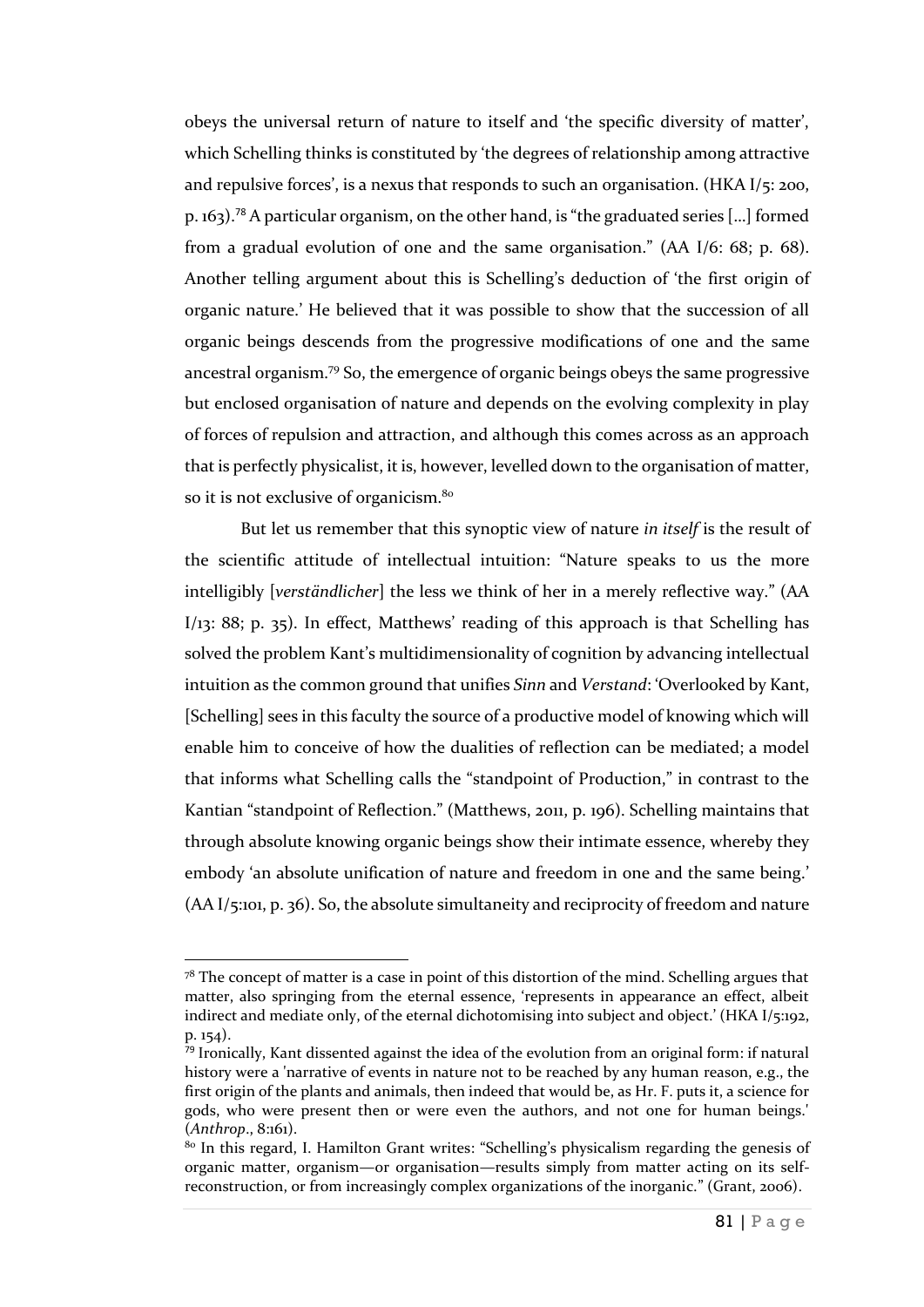is instantiated in the structure of organic beings. In sum, reflective understanding gives us endless divisions and intuition an organised absolute totality. The former is thus artificial, derivative and, above all, not constitutive of nature:

"To philosophize about nature means to have it out of the dead mechanism to which it seems predisposed, to quicken it with freedom and to set it into its own free development—to philosophy about nature means, in other words, to tear yourself away from the common view which discerns in nature only what "happens"—and which at most views the act as *factum, not the action itself* in its acting." (AA I/7: 78; p. 15).

After pondering over the roles that mechanism and purposiveness take in Schelling's theory of nature, I tend to conclude that Schelling overturns the approach of those philosophies that assing mechanism a constitutive status by making the organic more primitive and fundamental, while demoting mechanism to a consequence of finite representation. He presents several arguments to do so. I call the first, the isomorphism argument. This argument states that if the whole of nature were originally mechanic, our mind, which is a product of nature, would not have the structure of purposiveness and neither the idea nor the presentations of wholes in nature would be possible. That is not the case, and the evidence is that, as soon as the realm of organic nature reclaims an explanation, and an account of unity and organisation is required, 'the dogmatist finds himself completely deserted by her system. Here it no longer avails to separate concept and object, form and matter, as it pleases us.' (AA I/5: 95, p. 31).

The second is a claim of constitution. Accordingly, if mechanism were in effect the fundamental principle that constitutes the whole of nature, it would not have left the constitution of organic beings unexplained, rather the contrary is the case, 'for as soon as we enter the realm of organic nature, all mechanical linkage of cause and effect ceases for us.' (AA I/5:93, p. 30). When we perceive an organic being, it presents itself as whole whose unity lies in itself, not depending on our choice of whether we think it is a whole whose parts are reciprocal and products of the whole. Upon the testimony of this experience, it is clear that the purposiveness we find in them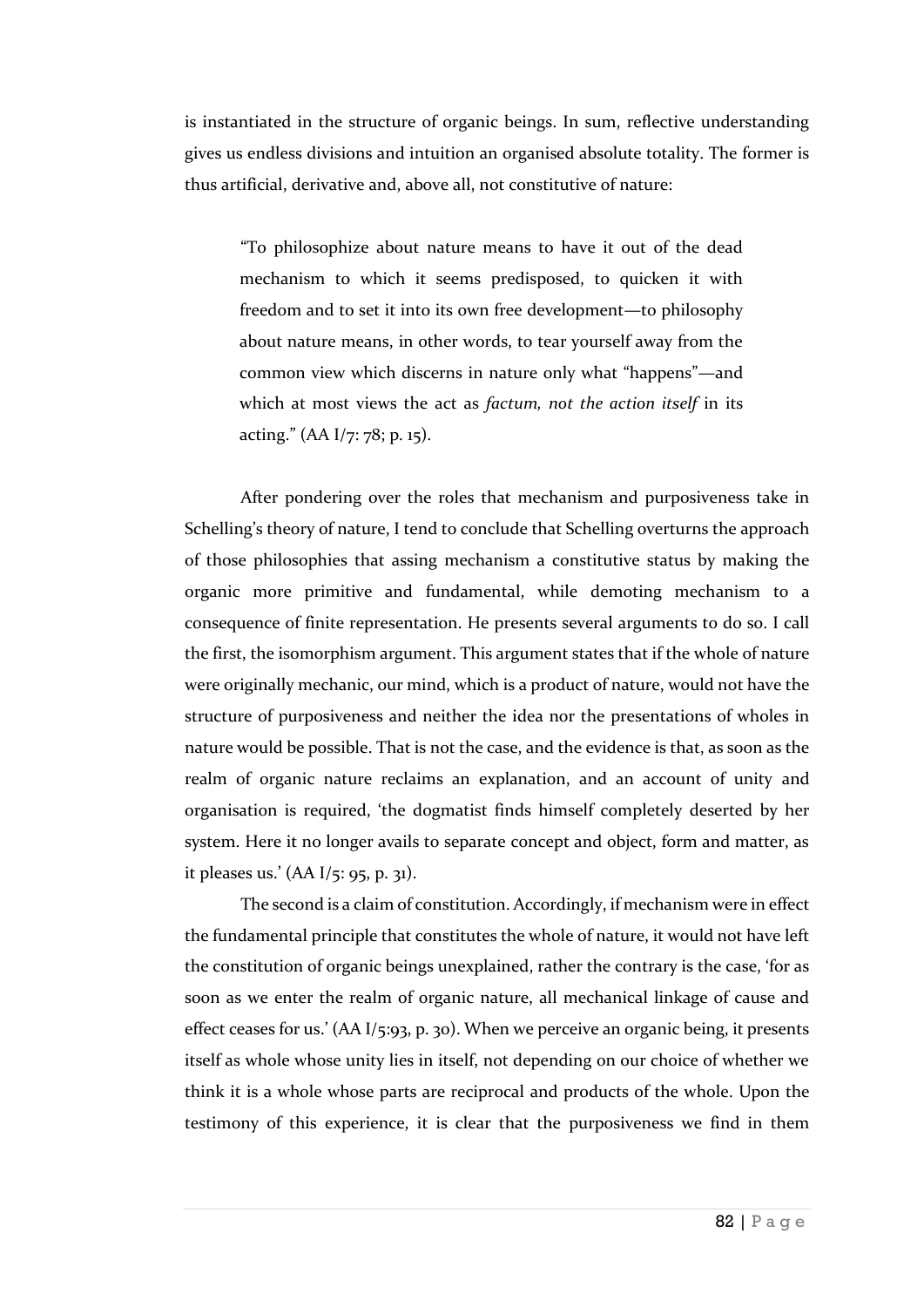evanesces when we attempt to explain them on the basis of mechanistic principles.  $(AA I/5: 93, p. 31).$ 

The third argument is an ontological claim. It goes like this: Thus far, the concept of mechanism has been wrongly postulated as a positive determination. This idea has been so dominant that is very much seen as if it were the solid basis that makes up the whole of nature. However, Schelling argues, this is a misconception and the opposite is the case, that is, mechanism presupposes organisation. The negative, he writes, comes after the positive, and the positive is the organic. This means that mechanism is the negative and is only explicable in virtue of the organism and not the other way around. (AA I/6: 68). The pre-eminence of the organic is, thus, due to the originality of organisation over the finiteness of representation. Reflection is thus behind the artificial oppositions in our theories about nature. Schelling derived from reflection the emergence of the ideas of *appearance*, *thing in itself* and, as it is evident in the passages we analysed, also the antithesis between mechanism and teleology. The original dualisms, in contrast, are so in virtue of the identity that dwells within each one and binds them together unconditionally, and under this category concepts like subjectivity and objectivity, reality and ideality, positive and negative, fall perfectly. And while Kant paid to reflective judgement the highest regards because of its special ability to place the universal in close proximity to the particular in nature, Schelling discovered a rather problematic side to it, it cannot close the gap between essence and existence: 'How affections and determinations are and can exist in an Absolute external to me, I do not understand. But I do understand that even within me there could be nothing infinite unless there were at the same time a finite." (AA  $I/2$ , 5: 91, p. 28).

The rationale behind the inability of our knowledge to disentangle the inner mechanism of living beings is, thus, the finite representation we make of them. Indeed, this is why, Schelling notes, when we analyse living beings from the point of view of reflective understanding, then we get their concept of purposiveness lying at the base but giving no indication that is has *a reality in itself*. And when we separate the concept from the *matter*, we only see a "particular matter [that] is not *organised matter*." (AA I/13: 85; p.33). Instead, Schelling sees organic beings as purposes in themselves. It is true that he regards organic nature as primitive as the inorganic, but the rationale for this is that he conceives organisation as something more general and original and not restricted only to living things proper. For this reason, Schelling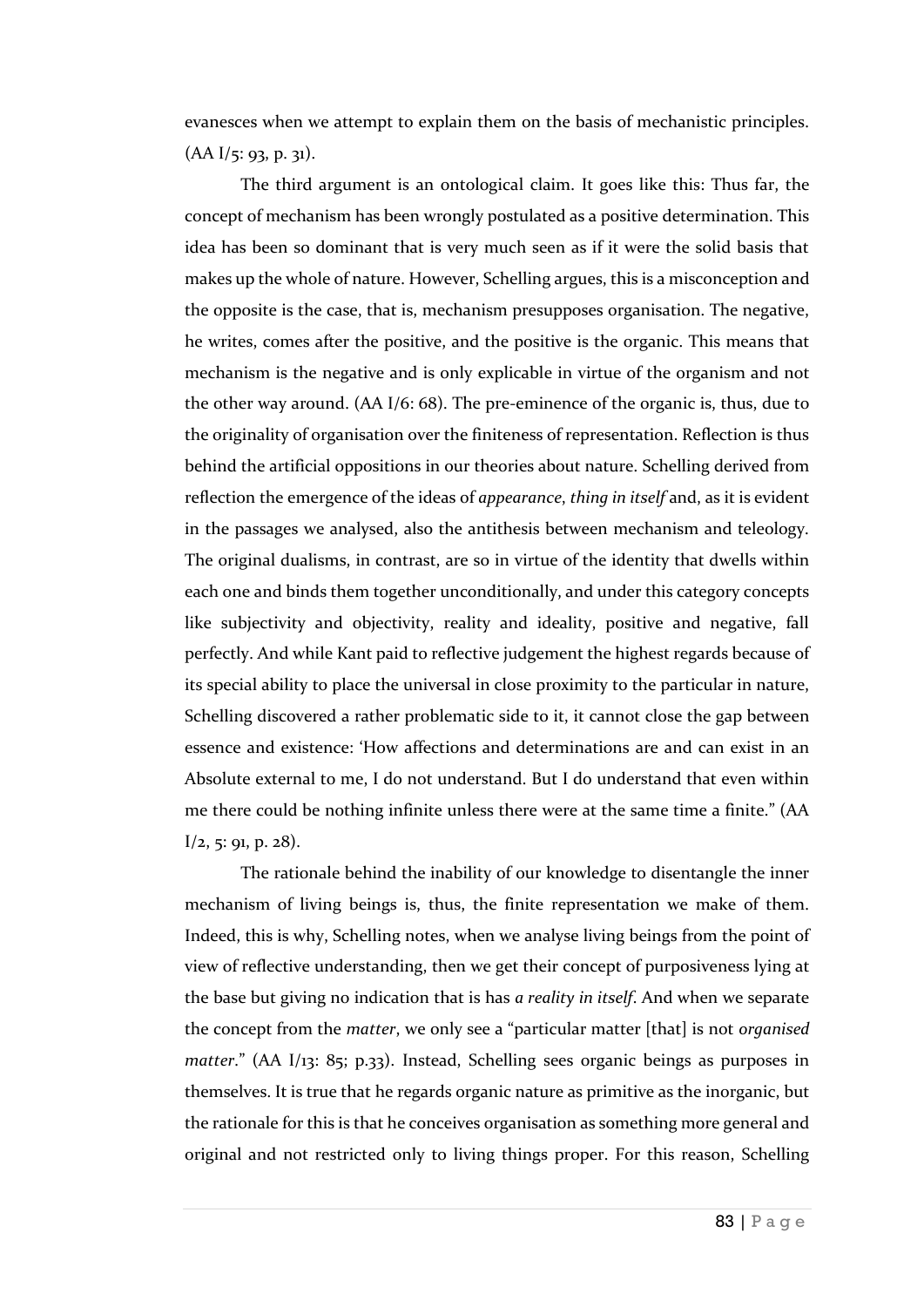surmises, 'philosophy must accept, therefore, that there is a hierarchy of life in Nature. Even in mere organised matter there is *life*, but a life of a more restricted kind.' (AA I/5: 99, p.35). Moreover, since Schelling argues that the concept of purposiveness lies at the base of every organisation, therefore claiming an objectively real relation between the parts and the whole. Put it differently, purposiveness in every organic being is not a projection of the intellectual structure of the mind because a 'concept dwells (*wohnt*) in the organisation itself.' This means according to him that living beings are predisposed to organise external matter by assimilation because their structure is already organised, that is, it itself is a concept, incarnated meaning, as it were. Hence 'not only its form but its *existence* (*Dasein*) is purposive.'  $(AA I/5: 94, p. 31; also, AA I/5: 105; p. 40).$ 

Accordingly, living beings $^{81}$  can only be understood from the point of view of the absolute, *die Weltseele* or, as Schelling describes it in the *Entwurf*, the absolute productivity of nature, because of the isomorphism of their structure. This structure is the structure of purposiveness: "this absolute purposiveness of the whole of nature is an idea which we do not think arbitrarily, but necessarily. We feel ourselves forced to relate every individual to such a purposiveness of the whole."  $(AA I<sub>5</sub>: 106; p. 41)$ . Indeed, purposiveness is constitutive to unconditioned nature, by virtue of its absolute identity, and to the same extent constitutive of natural purposes. Schelling shares with Kant the concept of purposiveness—the concept as cause and effect of itself—and by means of the principle of identity upon which is based, it could be defined as: *the concept determines everything that the concept is to contain*. "Every organic product—Schelling says—carries the reason of its existence in *itself*." (AA I/5: 94; p. 31). And he adds: "The form and matter of [organic products] could never be separated; both come into being only together and reciprocally, each through the other." (Ibid.). Applying this structure to our example: the (*matter*) particular being "Ulysses butterfly' which, along with each and every one of its essential properties, is, *within its concept identical* with the lineage exhibited in the (*form*) whole species.

I have attempted to establish that (1) absolute nature is purposive in virtue of its structure, (2) organic beings, by virtue of their structure, share the structure of

 $\overline{\phantom{a}}$ 

 $81$  It is not possible for me to develop here Schelling's complex and evolving theory of organic beings throughout the works I have been referencing so far. A synoptic explanation of living beings, specifically in the *Entwurf*, is offered in *Schelling on Understanding Organisms in the Entwurf*, (Kabeshkin, 2017); there is also a discussion about Schelling's inquiry about the origins of life in *Die Produktivität der Natur* (Heuser-Kessler, 1986).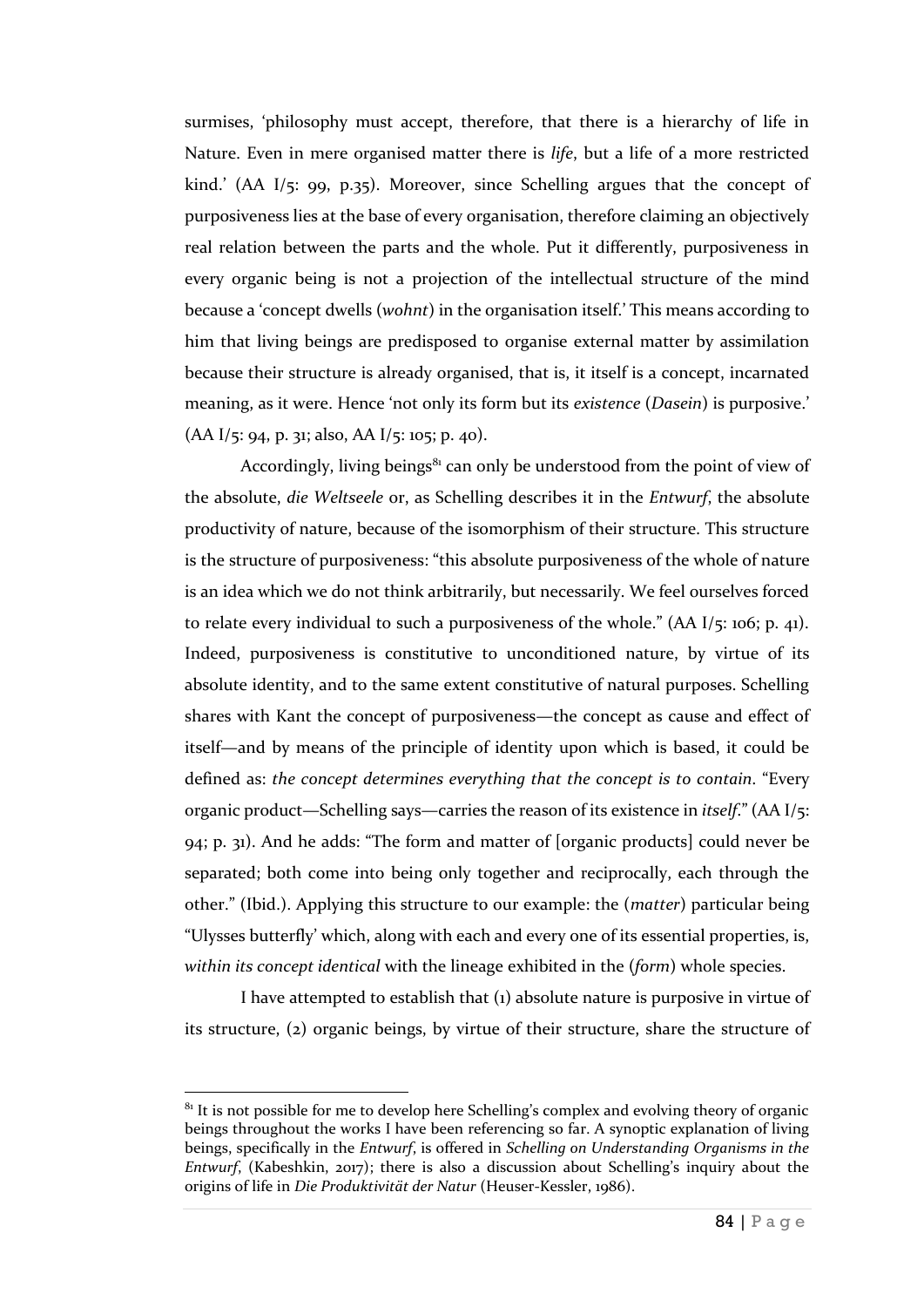purposiveness. Now, if we look closely at the concept of purposiveness, keeping in mind that it is constitutive not only of organic beings but of unconditioned nature, we can deduce an absolute visibility of nature to itself. A determination that makes possible the visibility of a particular goal or purpose as the very essence of organic beings.

Let me move on to the *Entwurf* to clarify the principle that "the original [*visibility/*]*productivity* of nature disappears behind the product." (AA I/7: 79; p. 15). In this work, Schelling assigns to *Naturphilosophie* the task of positing nature "at once [as] productive and product" (AA I/8: 30; p. 194); the products are not the goal of science, but only means to grasp the principles of unconditioned productivity. To be able to have knowledge of the highest principles that are active in productive nature, Schelling says, we need to have "a glimpse into the internal construction of nature", which is not finite and is not at the level of the products, so we must perform, through freedom, "an invasion of nature." (AA I/8: 33; p. 196). What lays before us after this invasion is the active structure of nature that "a mere seeing", directed to an abstract, finite product cannot grasp, but only the higher visibility that makes possible the finite can obtain—this is rather the sensible visibility that Plato attached to the *world of becoming*. Again, the structure itself is purposive, it has a teleological structure, not because there are foreseen ends, which are necessarily finite as their means are, but because nature's own unconditioned concept is at the same time absolute cause and absolute effect of itself, nature thus is productive through itself and by means of its products. We have seen this same structure of self-acknowledgment, being both cause and effect of oneself, is the purposive structure that dwells in the mind, in organic beings and ultimately in the absolute productivity/products of nature. In this identity the absolute I is visible to oneself as a cause and as a means. In a derivative relation, even the particular visibility of an object as a means, to us, purposive beings, not just as an impression that has an effect upon the anatomic substrate of my eyes, but as something that is *in content* different from the agent within the relation of identity of subject and object, visibility is opposition. Ends and means in their interrelation become in the dialectic of opposition in identity, one. And most importantly, since absolute nature is itself a self-organised productivity in identity with its products, and nature as a totality only speaks to us through our intelligible mind, it is invisible nature when we look at it not as the productive ideal structure of the world, but as what is behind the visible product of finite representation; but the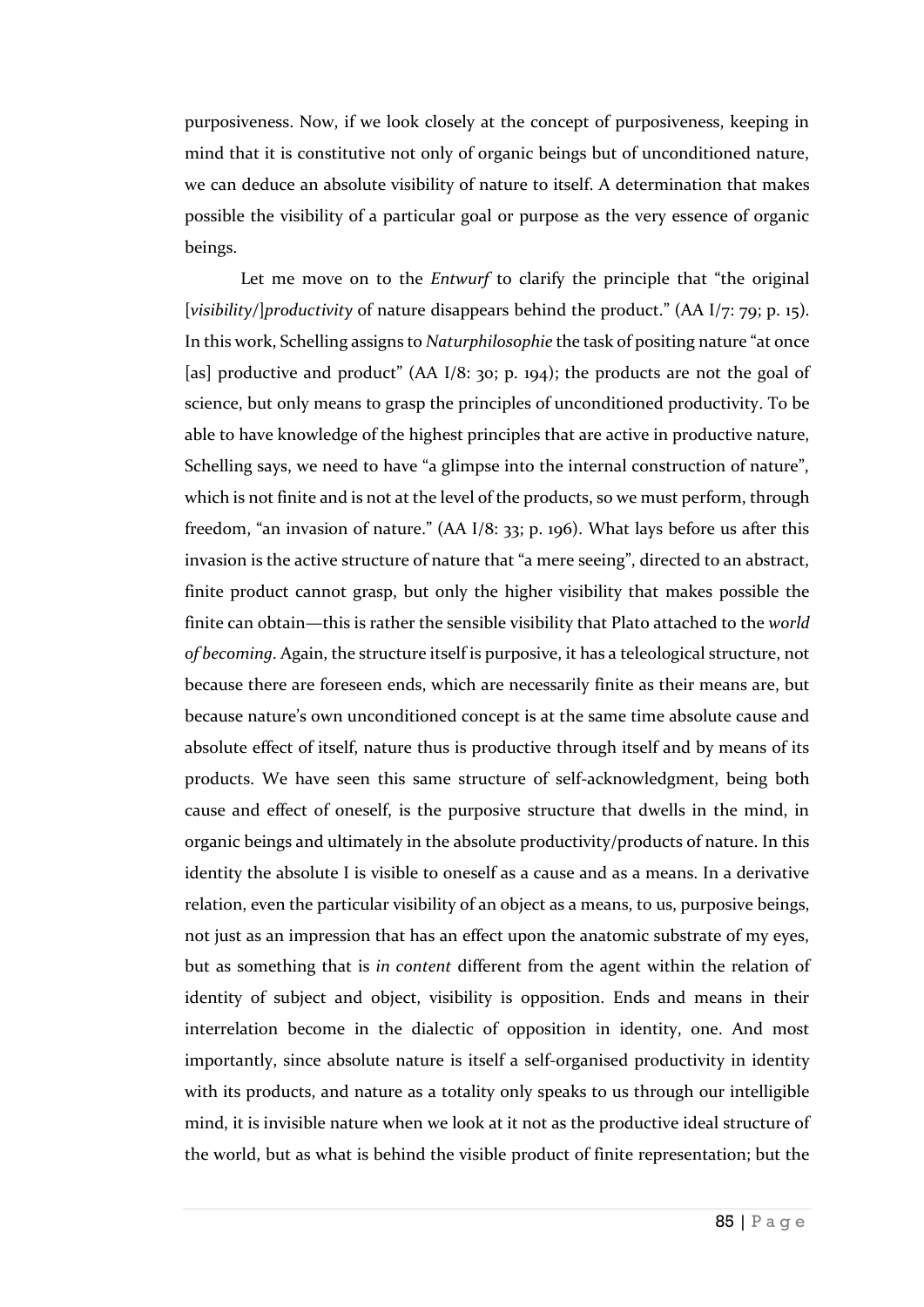latter becomes invisible when we raise above the particular and see the absolute structure of nature in its own splendour. With this, Schelling reaches his goal of turning the entire system into an absolute incarnated concept of purposiveness, and the natural purposes into a concept of purposiveness. With this proposed identity between purposiveness and visibility, I will finish with Schelling's illuminating words:

"Das Absolut expandiert sich in dem ewigen Erkenntnisakt in das Besondere nur, um in der absoluten Einbildung seiner Unendlichkeit in das Endliche selbst dieses in sich zurückzunehmen, und beides ist ihm ein Akt." (AA I/13: 103; p. 49).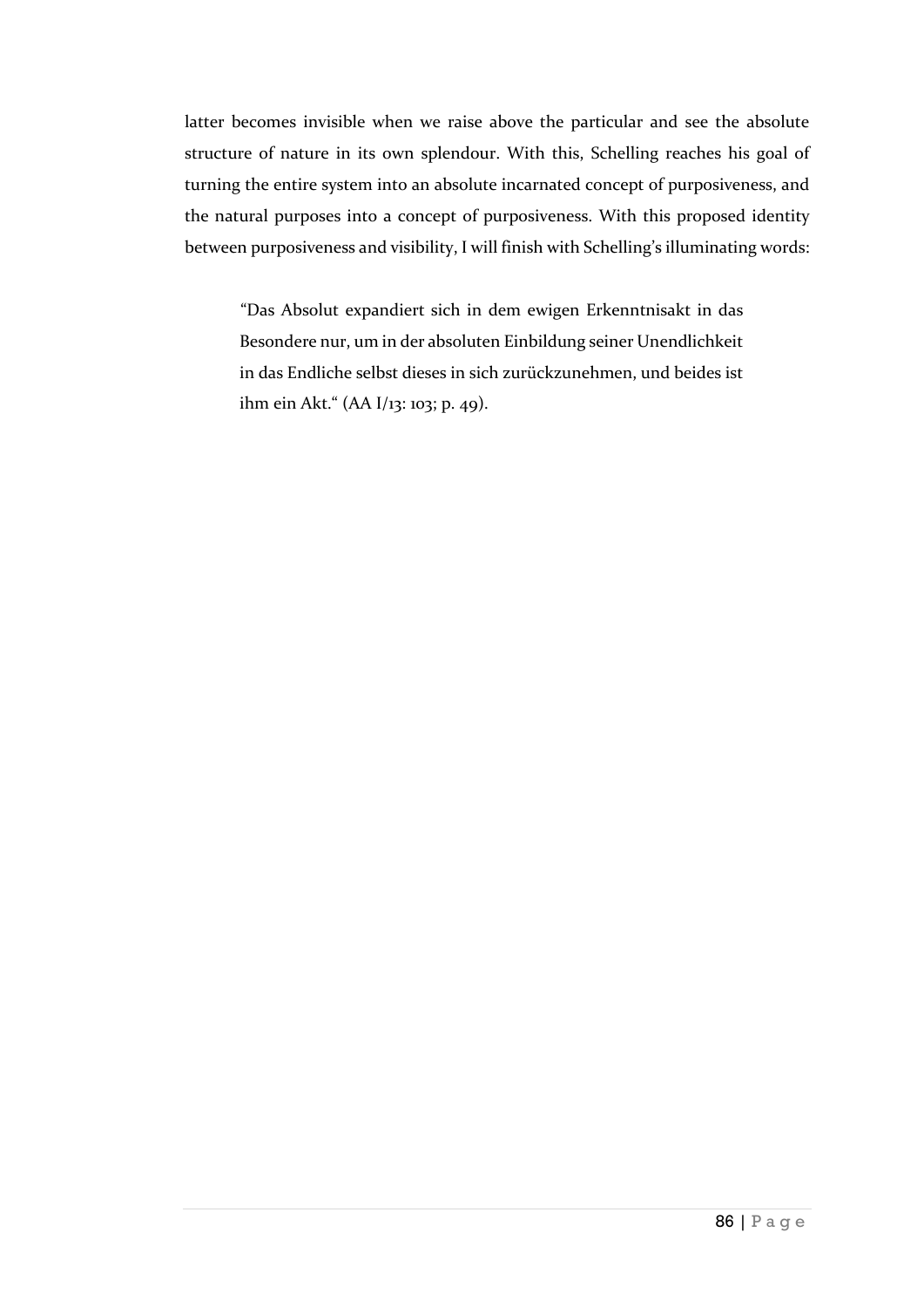# **Concluding Remarks**

In the present work I intended to describe how, in Kant's *Critique of Judgement*, the conflicting maxims of mechanism and teleology are ultimately unified by means of the transcendental ideal, the concept of reason whose regulative demand deploys the unconditional unity of the world as a dynamical whole. The possibility of a systematic whole, we saw, is based on this principle that enables the connexion of the parts of a whole in conformity with a single principle, viz. the principle of systematicity. Thus, the cornerstone of the systematic unity of reason was this transcendental *Grundsatz* to which Kant assigned the highest and purest form, the principle of principles, *die Urform*. Within this framework, however, it became clear that the nominal unification of principles says nothing about the inner nature of particular things, especially those that Kant called *natural purposes*, upon which we only formally apply the principle of purposiveness. In consequence, the real coincidence of mechanism and purposiveness in nature remained an open question. Furthermore, with respect to the essence of nature, two determinations were warranted: (1) the constitutive principle of mechanism arises necessarily in synthetic judgements a priori, and we are closer to the truth of particular nature when we apply principles of mathematics and physics to the investigations of nature, whereas the idea of the system provides a cohesive and inviting unity for the heuristics of scientific investigation; (2) the principle of purposiveness only helps us determine reason's limitations, and in virtue of the finiteness of the human mind, hints at the possibility of a metaphysical ground, a supersensible mind, that remains hidden from us. This principle and its potential implications were made explicit by Kant himself in the famous paragraph §76 of the *Critique of Judgement*. The idea of such a supersensible ground set the stage for our discussion of Schelling's meditations on the opposition of mechanism and purposiveness.

In the second part of this dissertation I tried to show that, on the one hand, Schelling, not at all satisfied with the dualisms established by philosophical traditions and Kant's Criticism, moved on to prove, inspired by Spinoza, that nature was an absolute and monistic totality whose many opposing determinations are unified in one whole. On the other, not at all content with Kant's '*as if*' solutions, Schelling intended to demonstrate that it is possible for human cognition to have epistemic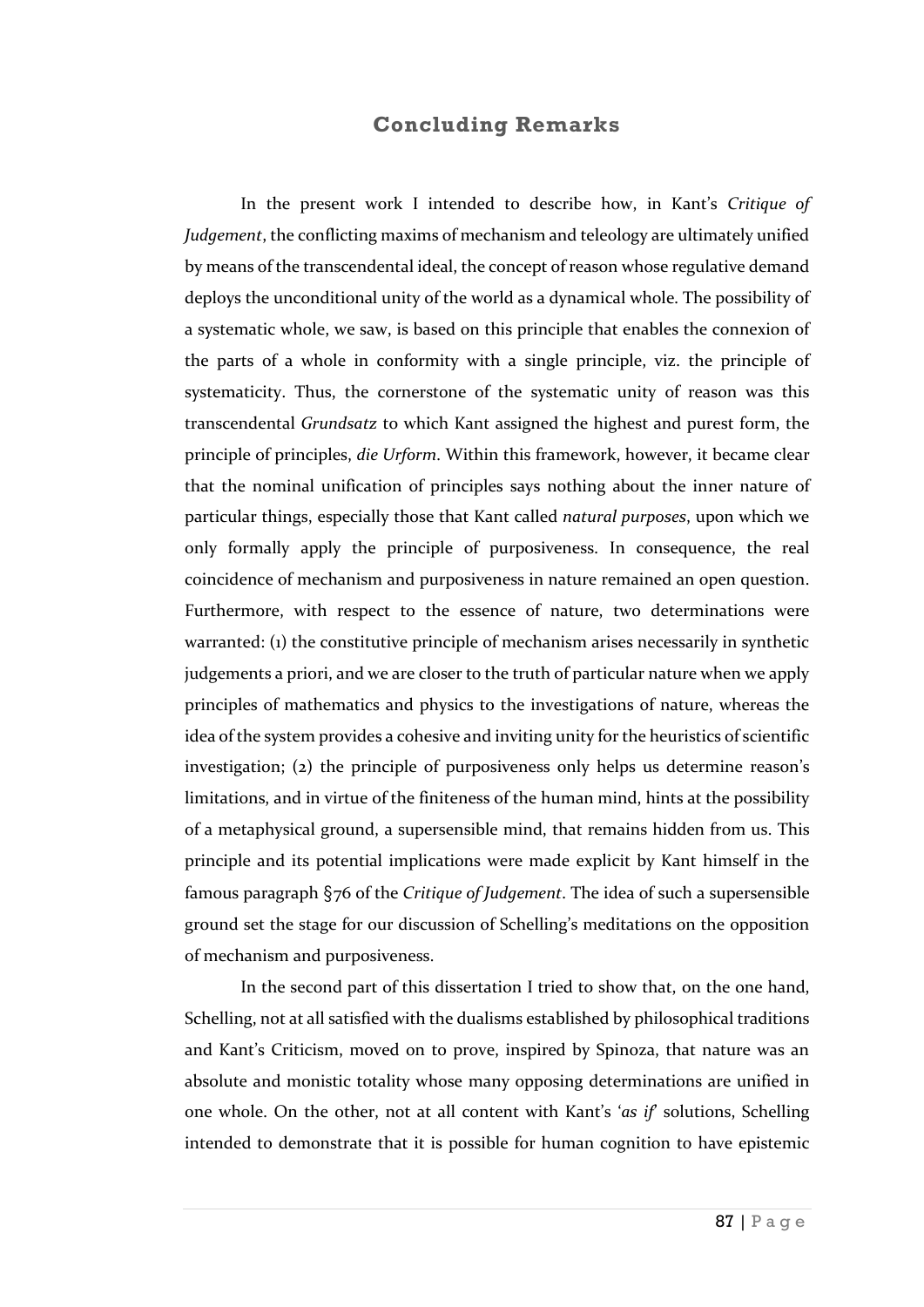access to the thing in-itself and make the unconditioned, this apparent *beyond* of human limitations, the uncaused cause of his unitary conception of reality.

Very early on influenced by Plato, Schelling provided an account of the isomorphic structure between the absolute mind and the human mind that justified the idea that the human mind has a divine aspect which makes possible the intuitive understanding of the whole of reality and, from there, that is, by consolidating the possibility of our epistemic access to the unconditioned, Schelling proceeded to demonstrate that its determination is precisely the very principle of absolute identity, whereby the traditional opposites—subjectivity and objectivity, ideal and real, mind and matter, positive and negative—are but expressions of two necessarily linked sides of the same reality. Such a principle, which expresses the return of absolute nature to itself in a circularity, allows Schelling to assert that the opposition in identity is not a mere abstraction, that is, that the terms are not related contingently or arbitrarily, but that their unity is necessary and each term by itself is seen as containing in itself its very opposite, hence the fact that, in thinking necessary opposites, each term cannot be thought separately from the other.

It is only within the framework of the absolute identity of the unconditioned, Schelling thinks, that we become aware of the real unity between our ideas of nature and nature *in itself*. In comprehending everything as united in this type of whole, Schelling points out, even between the idea and the object, 'there is originally no separation'. (AA I/5: 76, p.13). In view of this, Schelling's approach offers the very determinations of reality that unfold within the absolute productivity of nature itself. Thus, access to the real constitutive determinations of nature are warranted. This comprehensive vision of nature leaves no place for a transcendent supersensible domain, and in virtue of this, the philosopher can positively determine the nature of purposiveness and the role of mechanism in nature. Compared to Kant's critique, Schelling's deliberation after the vision of the whole has a very different outcome regarding the antinomy of mechanism and purposiveness. His examination is that organicism is more original than mechanism and, therefore, purposiveness is truly a constitutive category of nature. Accordingly, mechanism is only a derivative approach necessarily related to the point of view of finite knowledge. Indeed, Schelling showed that we can either comprehend the whole of nature in its absoluteness or remain in the finiteness of our representations and define facts, collect data and provide partial and abstract elucidations of phenomena. The former, given its epistemic and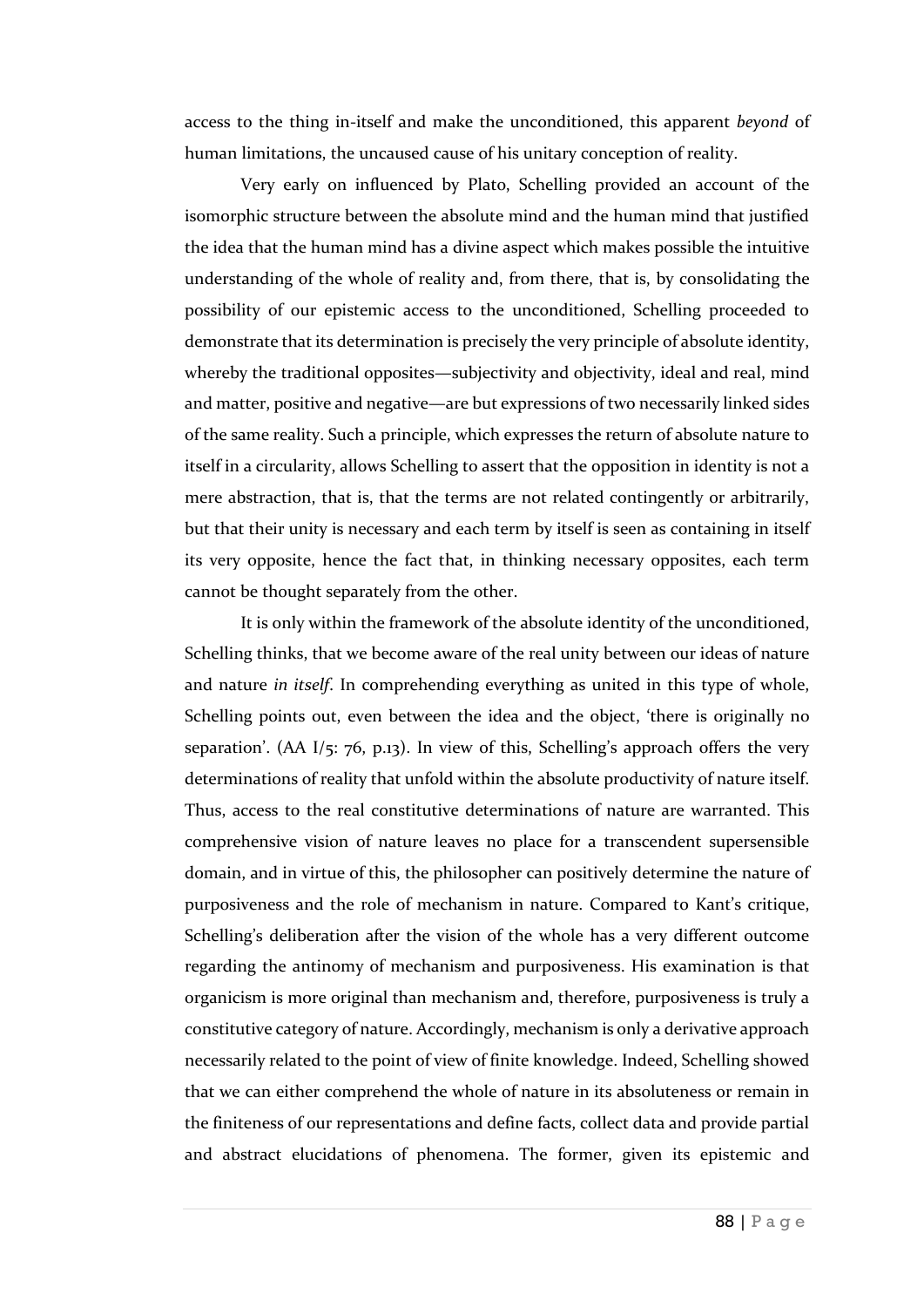ontological status, is necessary and forms the attitude of philosophical thinking, that is, the source of the true science of things, for one obtains knowledge in an unconditioned and absolute way.  $(AA I/5: p. 44)$ . The latter is posterior and abstract, for it cuts out facts that are disconnected from the whole.

Now, in choosing the view of totality, the dichotomies imposed by the schematisation of the understanding take the background position, whereas the structure of the whole that appears before us is that of the absolute identity of the whole with itself, a structure that can be in turn identified to the structure of purposiveness, namely, that which denotes the absolute circularity of cause and effect of itself. In this dissertation, I tried to show that the structure of absolute identity that is immanent to the unconditioned can also be seen as taking the structure of purposiveness because the absolute I is both cause and effect of itself. In sum, the result of my investigation is that, within the scope of *Von der Weltseele*, *Ideen zu einer Philosophie der Natur*, and to some extent, in *Erster Entwurf eines Systems der Naturphilosophie*, the principle that governs the whole of nature is purposiveness. Indeed, Schelling contended that the 'absolute purposiveness of the whole of nature is an idea which we do not think arbitrarily, but necessarily.'  $(AA I_{5:106, p. 41})$ .

Accordingly, I showed that Schelling distances from Kant. Fundamentally because rather than attempting, as Kant did, to leave the concept of the unconditioned undetermined, Schelling determines it positively by means of finding in human reason an epistemic route to the unconditioned. In other words, Kant denies that one can actually perform an intellectual intuition of the whole (esp. A280/B336, A286/B342) because our intellect's discursive nature "is *not original*", i.e. does not belong to the original being (*Urwesen*), rather, the intellect's discursivity is "*derivative*" and so depends on concepts and sensibility to present objects. Contrarily, Schelling thinks that intellectual intuition is a gift to the human mind, and past philosophers have performed it as "a free inspiration, which elevated them into a sphere where [common ways of thinking (*gemeinen Vorstellungsarten*)] no longer even understand their task."  $(AA I/5: 76; p. 15)$ .

From this it follows that Schelling's model and Kant's system of the mind render opposite results. (1) Kant describes a transcendental mind that can only be understood by means of its limited possibilities and therefore presents itself as a multidimensionality that corresponds to the finiteness of its correlates; this model gives a higher scientific status to discursive understanding and the principle of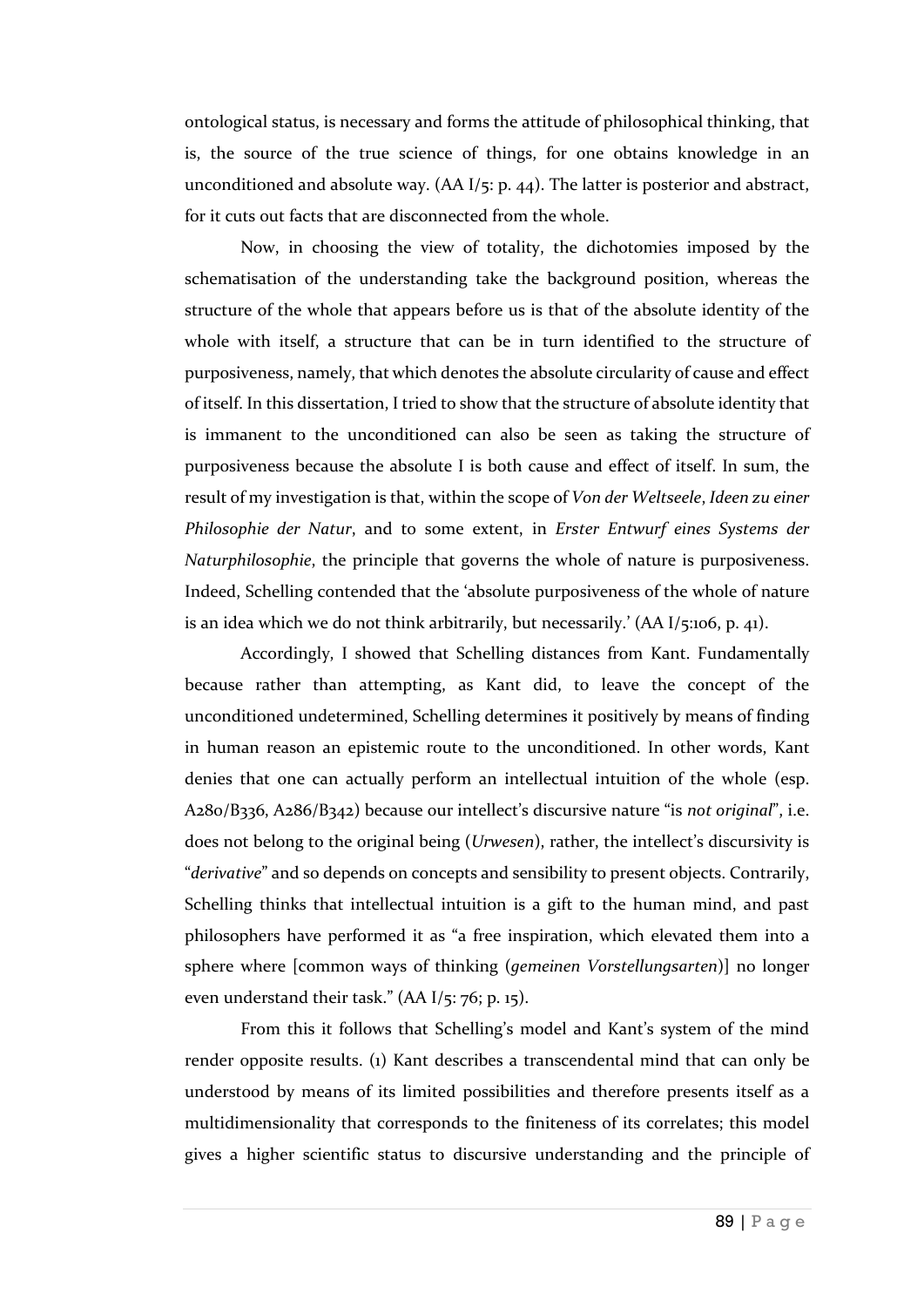mechanism. In contrast, (2) Schelling describes the structure of totality, of which subjectivity and objectivity are two sides of one and the same whole thus, both ontologically identical. He argues that the absolute identity of the uncaused cause justifies that in nature itself everything is united originally. Since the mind itself has access to the unconditioned, the true scientific point of view is the infinite vision of intellectual intuition whereby the absolute whole presents itself as purposive and, thus, the principle of purposiveness is original.

In conclusion, Schelling's ideas concerning nature ponder about the stark opposition between intellectual intuition and reflective understanding. The dissections of what is originally united are effects produced by the unnatural activity of reflection, which Schelling thinks is only a stage within a process of discovery of the noblest activity, viz., that which is in identity with the unconditioned. Above all, as long as discursive understanding is the point of view we take when we construct theories about nature, the antinomy between mechanism and teleology will keep popping up. For Schelling, the only alternative to know the inner nature of things in themselves is to raise ourselves to science, that is, to step back and give a lower epistemological status to the finiteness of reflection and with it to the abstract analyses of empirical knowledge. I agree with Schelling that, at least logically, only through an absolute knowing, that is, when we place ourselves before the testimony of the unconditioned, the true and constitutive nature of reality arises as a purposive whole. The remaining question, however, is whether we can get the infinitude of the absolute down with us as ideas that have more than a regulative status within our theories about nature.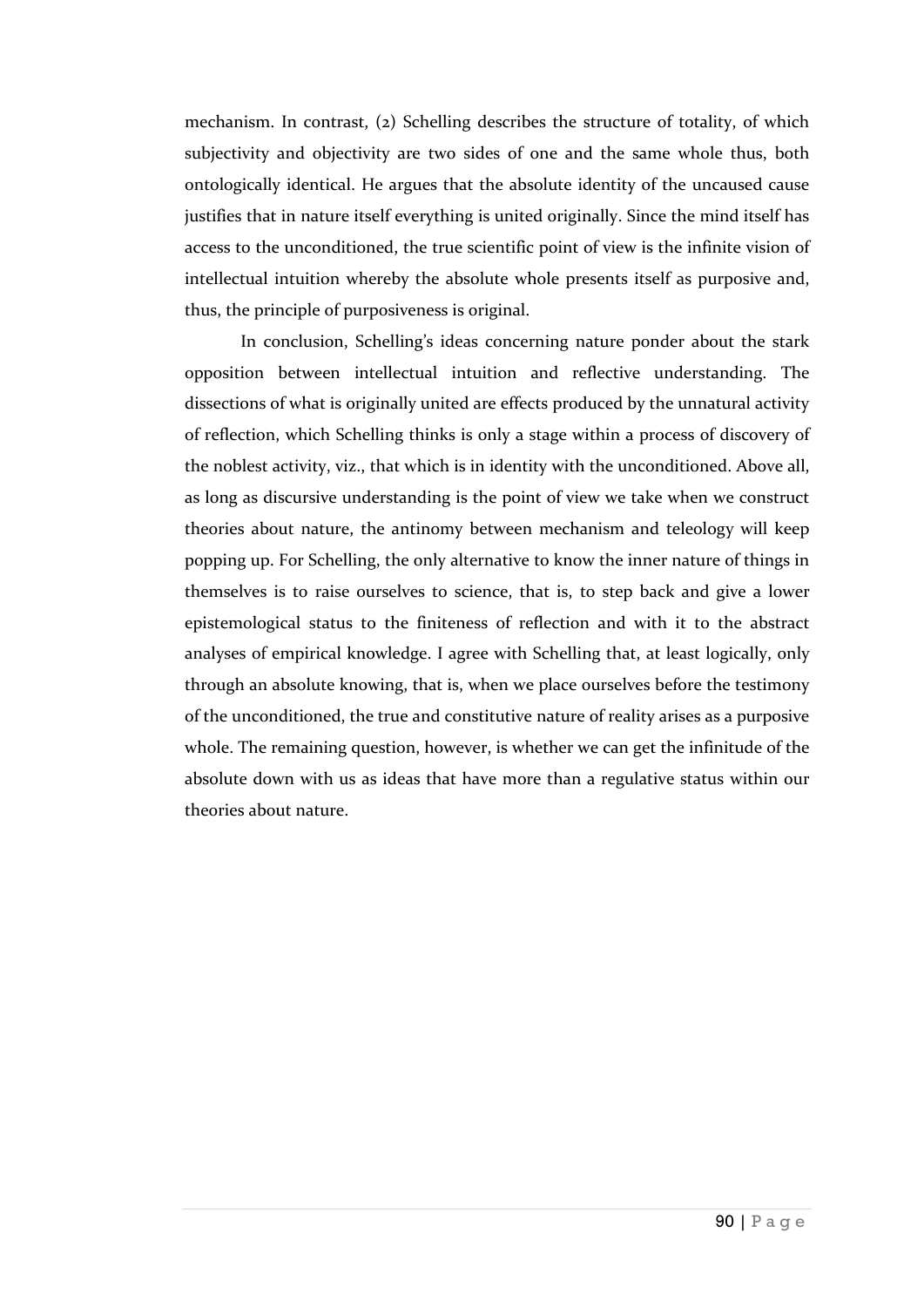# **Bibliography**

### *Primary*

Citations to Kant's works will be used according to the *Akademie edition: Kants gesammelte Schriften* (Ak), edited by the Prusian Academy of Sciences (29 vols.), Reimer later De Gruyter, 1900- ). Cited as (CPR) for the *Critique of Pure Reason*, (CJ) for the *Critique of Judgment*, (MF) for the *Metaphysical Foundations of Natural Science*, (LM) for *Lectures on Metaphysics*, (Anthrop.) for *Lectures on Anthropology* (Prolegomena) for the *Prolegomena to Any Future Metaphysics*, followed by volume number (Roman cipher) and page number. Most translations are taken from *The Cambridge Edition of the Works of Immanuel Kant* (Guyer and Wood (ed.), Cambridge University Press 1992– ). The exceptions are:

- 1996. *Critique of Pure Reason*. Trans. W. S. Pluhar, Unified ed. ed. Hackett Pub. Co, Indianapolis, Ind.
- 1987. *Critique of Judgment*. Trans. W. S. Pluhar, Hackett Pub. Co, Indianapolis, Ind.

Citations to Schelling's works will be used according to the *Historisch-kritische Ausgabe Werke* (AA), edited by der Schelling-Kommission der Bayerischen Akademie der Wissenschaften, Hans Michael Baumgartner. Frommann-Holzboog, Stuttgart (1976- ). I will be also using Schelling Werke (SW). Auswahl in drei Bänden. Herausgegeben und eingeleitet von Otto Weiß, Leipzig: Fritz Eckardt, 1907. Cited as (AA) or (SW) followed by the division (Roman cipher), then the volume and page numbers, followed by the page of the translation when this is available. I will only use (SW) only when (AA) is not available. Except for some extracts from *Von der Weltseele* (1798), the following translations will be used:

- 1980. *Of the I as a Principle of Philosophy* (1795). Trans. Fritz Marti, in *The Unconditional in Human Knowledge, Four Early Essays*, Associated University Presses, London, UK.
- 1980. *Ideas for a Philosophy of Nature as Introduction to the Study of this Science*, (1797), Trans. Errol E. Harris and Peter Heath. Cambridge University Press, Cambridge; New York.
- 1994. in *Idealism and the Endgame of Theory: Three Essays by F. W. J. Schelling*. Trans. T. Pfau. Albany: State University of New York Press.
- 2004. *First Outline of a System of the Philosophy of Nature*. (1798) Trans. K. R. Peterson. Albany: State University of New York Press.
- 2008. *Timaeus* (1794). Trans. A. Arola, et al. *Epoché*, *12*(2), 205–248.
- 2010. *On the World-Soul. An Hypothesis of Higher Physics for Explaining Universal Organism*. (1799). Trans. I. Hamilton Grant, in *Collapse Volume VI: Geo/Philosophy*. (R. Mackay, Ed.) (1st edition). Falmouth: Urbanomic.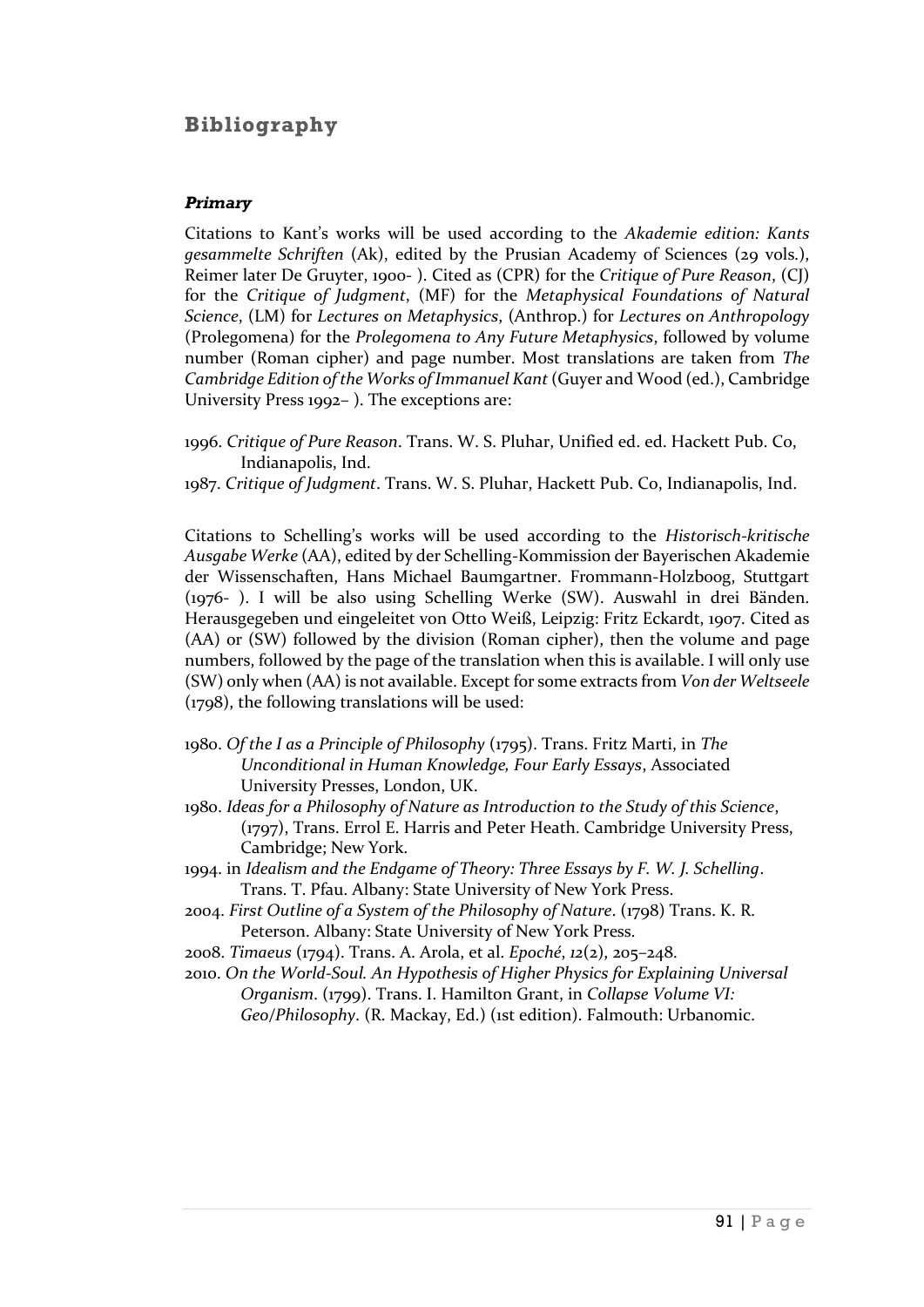#### *Secondary*

- Abela, P., *The Demands of Systematicity: Rational Judgment and the Structure of Nature* in Bird, G. (Ed.), 2006. A Companion to Kant, Blackwell Companions to Philosophy. Blackwell Pub, Malden, MA; Oxford.
- Allais, L., 2015. *Manifest Reality: Kant's Idealism and his Realism*. Oxford University Press, New York, NY.
- Allen, B., 2003. *The Abyss of Contingency: Purposiveness and Contingency in Darwin and Kant.* Hist. Philos. Q. 20, pp. 373–391.
- Allison, H.E., 1983. *Kant's Transcendental Idealism: An Interpretation and Defense*. Yale University Press, New Haven.
	- \_\_\_\_\_\_\_\_ 1991. *Kant's Antinomy of Teleological Judgement*. The Southern Journal of Philosophy, 30, 5, pp. 25-42.

Ameriks, K., 1992. Kantian Idealism Today. Hist. Philos. Q. 9, 329–342.

- Baum, M. (2000). The Beginnings of Schelling's Philosophy of Nature. In S. Sedgwick (Ed.), *The Reception of Kant's Critical Philosophy* (pp. 199–215). Cambridge: Cambridge University Press.
- Beierwaltes, W. (2002). The Legacy of Neoplatonism in F. W. J. Schelling's Thought. *International Journal of Philosophical Studies*, *10*(4), 393–428. https://doi.org/10.1080/09672550210167414
- Beiser, C. F., 1987. *The Fate of Reason: German Philosophy from Kant to Fichte*. Harvard University Press, London, UK; Cambridge, USA.
- Buchdahl, G., 1992. *Kant and the Dynamics of Reason: Essays on the Structure of Kant's Philosophy*. Blackwell, Oxford, UK; Cambridge, USA.
- Fichte, J.G., Breazeale, D., 1994. Introductions to the Wissenschaftslehre and Other Writings, 1797-1800. Hackett Pub. Co, Indianapolis.
- Förster, E. (Ed.), 1989. *Kant's Transcendental Deductions: The Three Critiques and the Opus postumum*, Stanford Series in Philosophy. Stanford University Press, Stanford, Calif.
- Friedman, M. *Matter and Motion in the Metaphysical Foundations* in Watkins, E. (Ed.), 2001. *Kant and the Sciences*. Oxford University Press.
- Ginsborg, H., *Kant on Understanding Organisms as Natural Purposes*, in Watkins, E. (Ed.), 2001. *Kant and the Sciences*. Oxford University Press.
- Di Giovanni, G. (1979). Kant's Metaphysics of Nature and Schelling's Ideas for a Philosophy of Nature. *Journal of the History of Philosophy*, *17*(2), 197–215. https://doi.org/10.1353/hph.2008.0655
- Grant, I. H. (2006). *Philosophies of Nature after Schelling*. London; New York, NY: Continuum International Pub. Group.
- Guyer, P., 2005. *Kant's System of Nature and Freedom: Selected Essays*. Clarendon, Oxford: New York : Oxford University Press.
- Henrich, D., 2008. *Between Kant and Hegel: Lectures on German Idealism, 1*. paperback ed. ed. Harvard Univ. Press, Cambridge, Mass.
- Heuser-Kessler, M.-L. (1986). *Die Produktivität der Natur: Schellings Naturphilosophie und das neue Paradigma der Selbstorganisation in den Naturwissenschaften*. Berlin: Duncker & Humblot.
- Henrich, D., 1969. *The Proof-Structure of Kant's Transcendental Deduction*. Rev. Metaphys. Philos. Q. 22, pp. 640–659. Horstmann, R.-P., 2012. *The Unity of Reason and the Diversity of Life*, in: Wood, A.W. (Ed.), Cambridge History of Philosophy in the Nineteenth Century (1790–1870). Cambridge University Press, Cambridge, pp. 61–92.